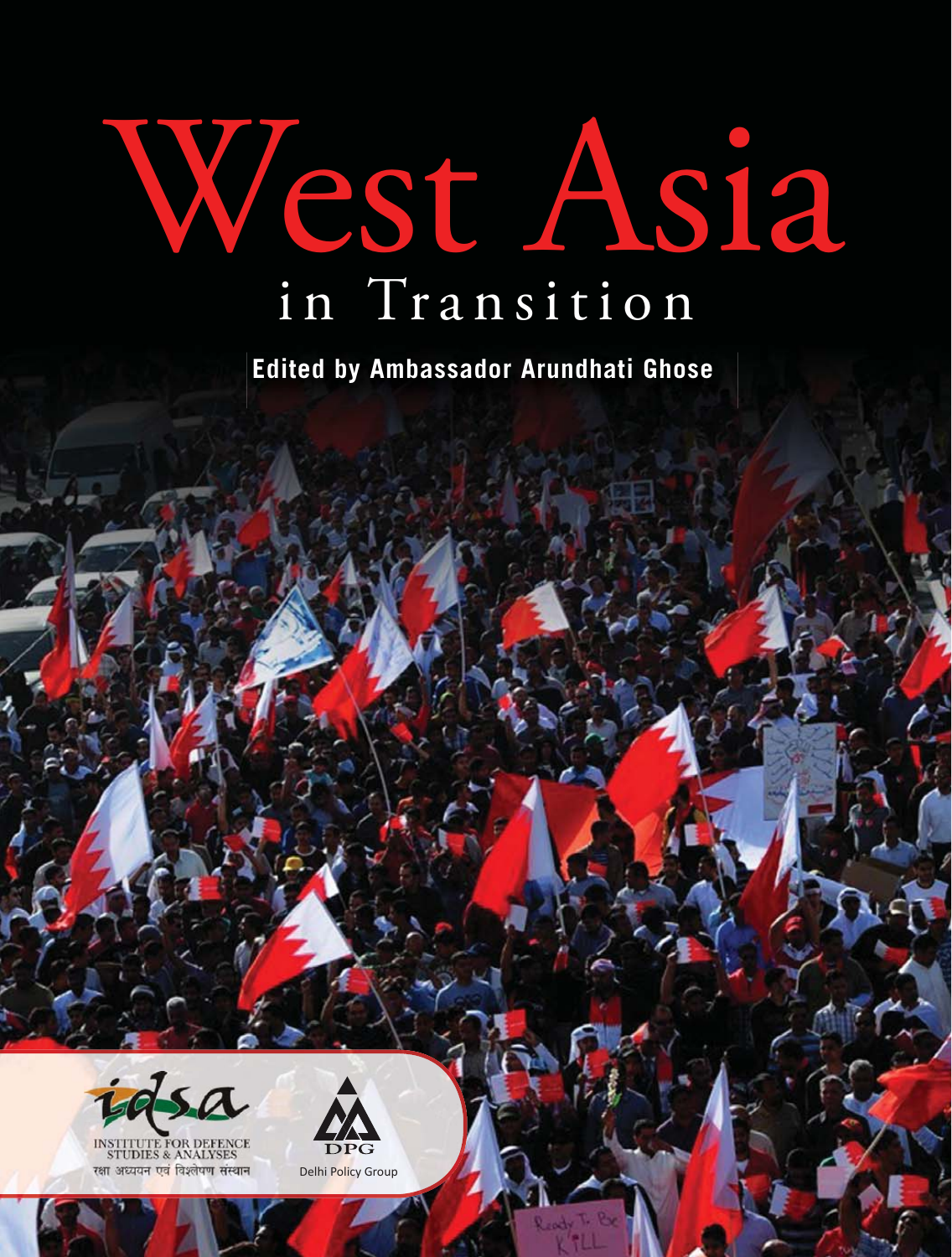### West Asia in Transition

*Edited by Ambassador Arundhati Ghose*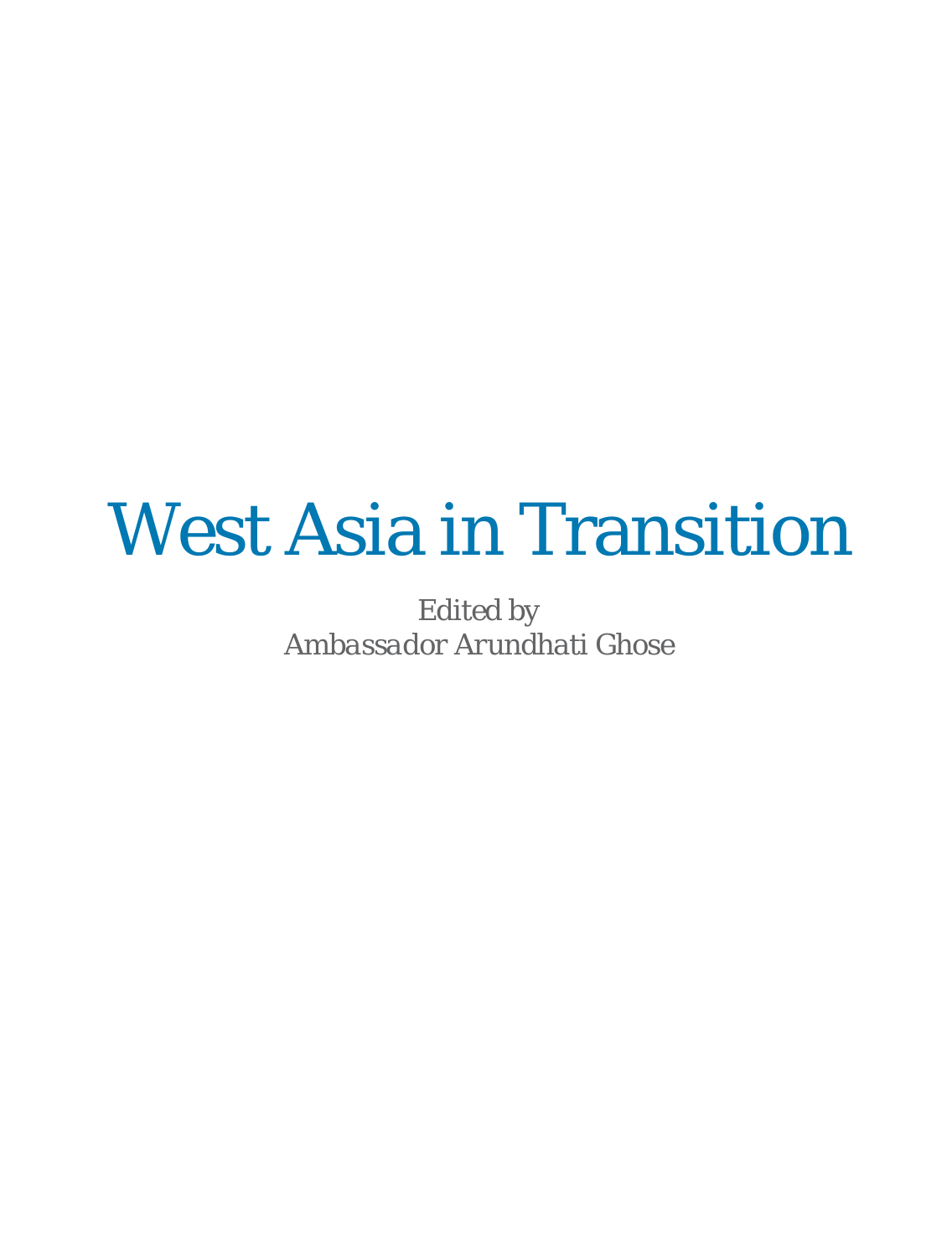#### **About the Contributors**

**Arundhati Ghose** is former Ambassador of India to the United Nations. She is Convenor of the West Asia Task Force.

**Ishrat Aziz** is former Ambassador of India to Tunisia, Brazil, Saudi Arabia and UAE.

Pramit Pal Chaudhuri is Foreign Editor of The Hindustan Times.

**Meena Singh Roy** is Research Fellow and Coordinator of the West Asia Centre at IDSA.

**Rajeev Agarwal** was a Research Fellow at the West Asia Centre, IDSA.

**Prasanta Kumar Pradhan** is Associate Fellow at the West Asia Centre, IDSA.

**M. Mahtab Alam Rizvi** is Associate Fellow at the West Asia Centre, IDSA.

**Neha Kohli** is the Associate Editor, Journal of Defence Studies, IDSA.

**Divya Malhotra** was Research Intern and Project Manager for the West Asia Task Force at the West Asia Centre, IDSA.

**Otto Widmark** was an Intern at the Delhi Policy Group.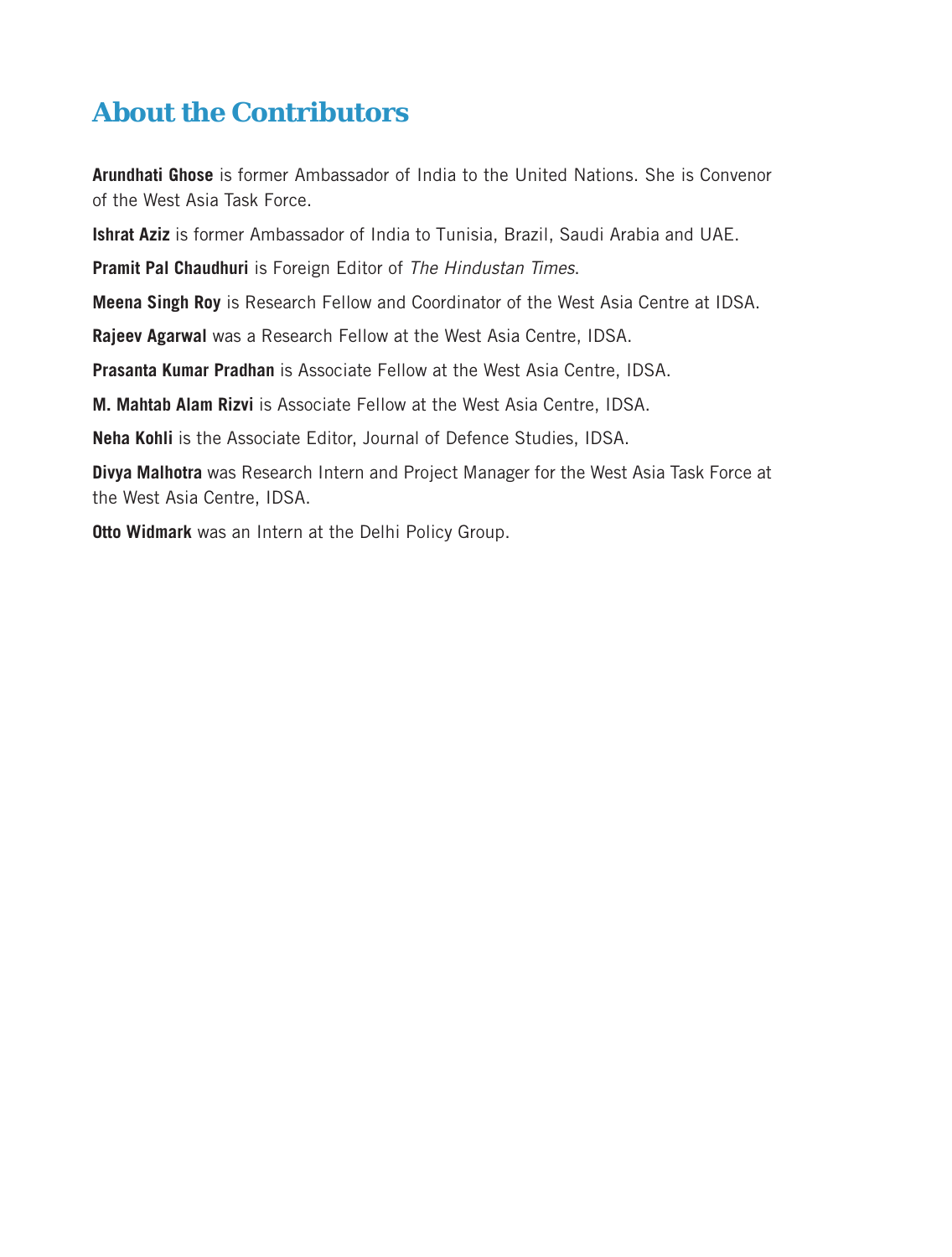## Abbreviations and Acronyms

| <b>AFP</b>     | Agence France-Presse                          |
|----------------|-----------------------------------------------|
| <b>AHDR</b>    | Arab Human Development Report                 |
| <b>AKP</b>     | Justice and Development Party (Turkey)        |
| <b>AQAP</b>    | Al Qaeda in the Arabian Peninsula             |
| <b>AQIM</b>    | Al Qaeda in the Islamic Maghreb               |
| <b>BJP</b>     | Bharatiya Janata Party                        |
| <b>BRICS</b>   | Brazil, Russia, India, China and South Africa |
| <b>BSO</b>     | <b>Black September Organization</b>           |
| <b>CI</b>      | Capital Intelligence                          |
| <b>CIS</b>     | Commonwealth of Independent States            |
| <b>CTF-150</b> | Combined Task Force 150                       |
| <b>ECR</b>     | <b>Emigration Check Required</b>              |
| <b>EIA</b>     | Energy Information Administration             |
| <b>EIU</b>     | Economist Intelligence Unit                   |
| ΕU             | European Union                                |
| <b>FTA</b>     | Free Trade Agreement                          |
| <b>GCC</b>     | <b>Gulf Co-operation Council</b>              |
| <b>GDP</b>     | <b>Gross Domestic Product</b>                 |
| <b>IAEA</b>    | International Atomic Energy Agency            |
| <b>IKR</b>     | Iraqi Kurdistan Region                        |
| <b>INA</b>     | Iraqi National Alliance                       |
| <b>INSTC</b>   | International North South Transport Corridor  |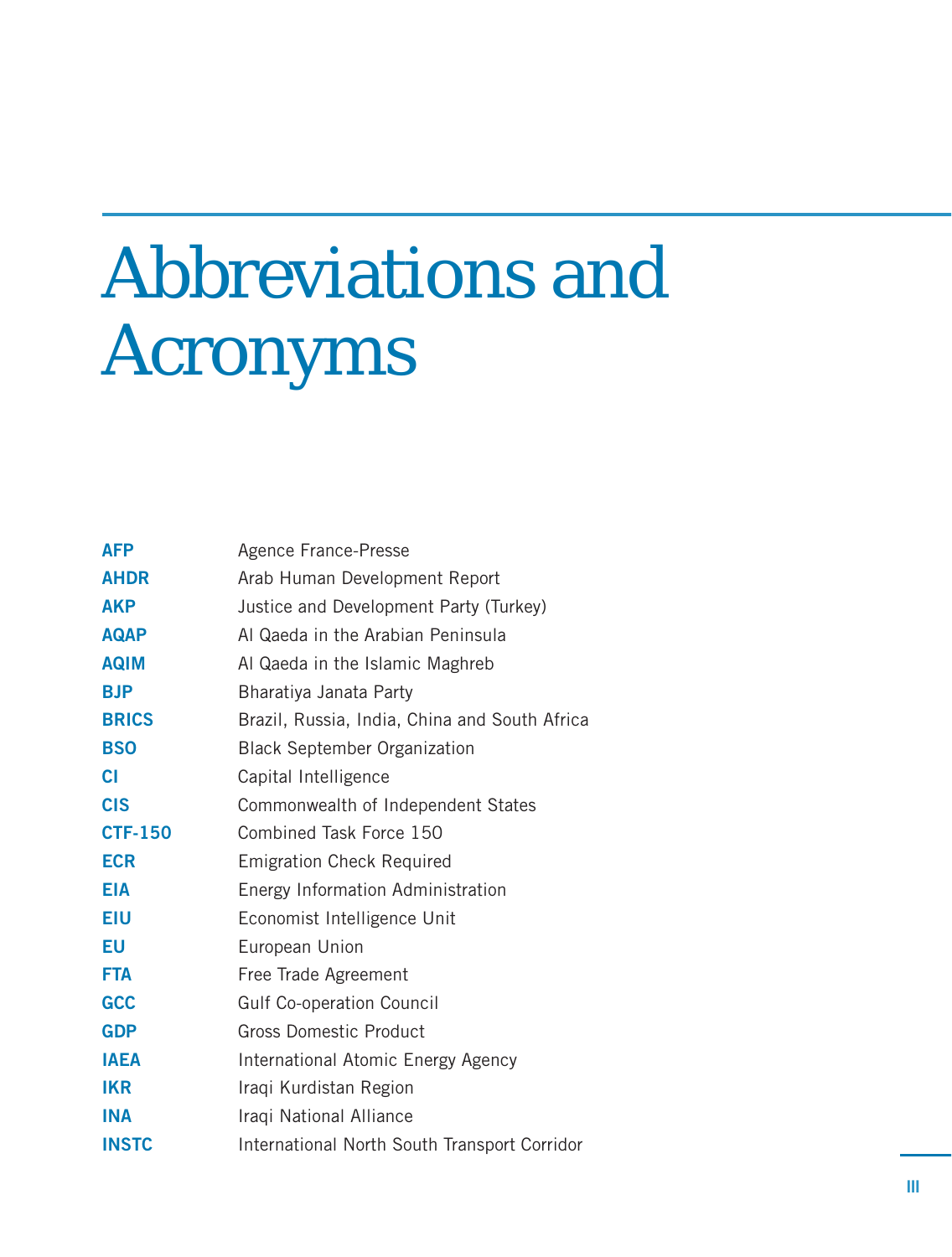| <b>IRA</b>       | Irish Republican Army                                 |
|------------------|-------------------------------------------------------|
| <b>IRR</b>       | Iranian Rial                                          |
| IS               | Islamic State                                         |
| <b>ISIS</b>      | Islamic State of Iraq and the Levant                  |
| KMT              | Kuomintang                                            |
| <b>KRG</b>       | Kurdistan Regional Government                         |
| <b>LNG</b>       | Liquefied Natural Gas                                 |
| <b>LPG</b>       | Liquefied Petroleum Gas                               |
| <b>MOIA</b>      | Ministry of Overseas Indian Affairs                   |
| MoU              | Memorandum of Understanding                           |
| <b>NAM</b>       | Non Aligned Movement                                  |
| <b>NATO</b>      | North Atlantic Treaty Organization                    |
| NPT.             | Nuclear Non-Proliferation Treaty                      |
| <b>OIC</b>       | Organisation of Islamic Cooperation                   |
| $P5 + 1$         | Permanent Five Security Council Members, plus Germany |
| PFI              | Popular Front of India                                |
| PJD              | Justice and Development Party (Morocco)               |
| PLA              | People's Liberation Army                              |
| <b>PSC</b>       | <b>Production Sharing Contract</b>                    |
| R <sub>2</sub> P | Responsibility to Protect                             |
| <b>SCAF</b>      | Supreme Council of the Armed Forces                   |
| <b>SCO</b>       | Shanghai Cooperation Organisation                     |
| <b>SDP</b>       | State Domestic Product                                |
| <b>SLOC</b>      | Sea Lines of Communication                            |
| <b>SOL</b>       | State of Law Coalition                                |
| <b>TRACECA</b>   | Transport Corridor Europe-Caucasus-Asia               |
| <b>UAE</b>       | <b>United Arab Emirates</b>                           |
| <b>UIA</b>       | United Iraqi Alliance                                 |
| UN               | <b>United Nations</b>                                 |
| <b>UNHCR</b>     | United Nations High Commissioner for Refugees         |
| <b>UNSC</b>      | United Nations Security Council                       |
| <b>UNSCR</b>     | United Nations Security Council Resolution            |
| <b>UP</b>        | <b>Uttar Pradesh</b>                                  |
| <b>USD</b>       | <b>US Dollars</b>                                     |
| <b>WANA</b>      | West Asia and North Africa                            |
| <b>WMD</b>       | Weapons of Mass Destruction                           |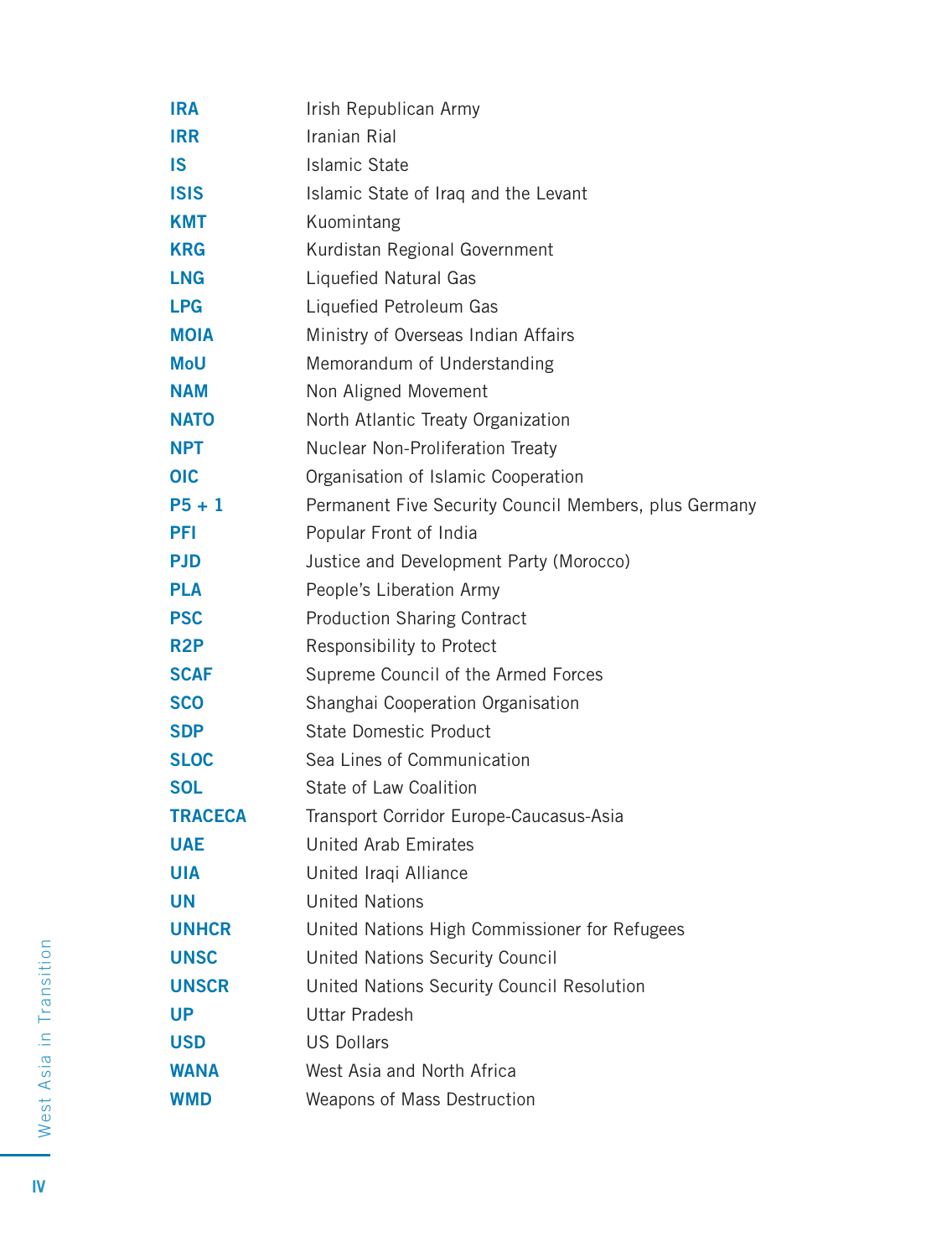# **Contents**

| <b>About the Contributors</b>                                                                              | ji.          |
|------------------------------------------------------------------------------------------------------------|--------------|
| <b>Abbreviations and Acronyms</b>                                                                          | iii.         |
| <b>Foreword</b>                                                                                            | vii          |
| <b>Introduction</b>                                                                                        | $\mathbf{1}$ |
| <b>Section I</b>                                                                                           |              |
| Gulf Balance of Power: The Balance of Power in the Recent Past<br>Pramit Pal Chaudhuri                     | 6            |
| Political Islam and Turmoil in West Asia<br>Ishrat Aziz                                                    | 12           |
| Role of Militaries in the West Asian Region and Engagement Options for India<br>Rajeev Agarwal             | 26           |
| <b>Indian Migrants in West Asia</b><br>Neha Kohli                                                          | 39           |
| Role of External Powers in West Asia and North Africa<br>Otto Widmark                                      | 52           |
| <b>Section II</b>                                                                                          |              |
| Saudi Arabia in the Region and India-Saudi Arabia Relations<br>Prasanta Kumar Pradhan                      | 62           |
| Changing Internal Dynamics in Iraq and its Implications for India<br>M. Mahtab Alam Rizvi & Divya Malhotra | 72           |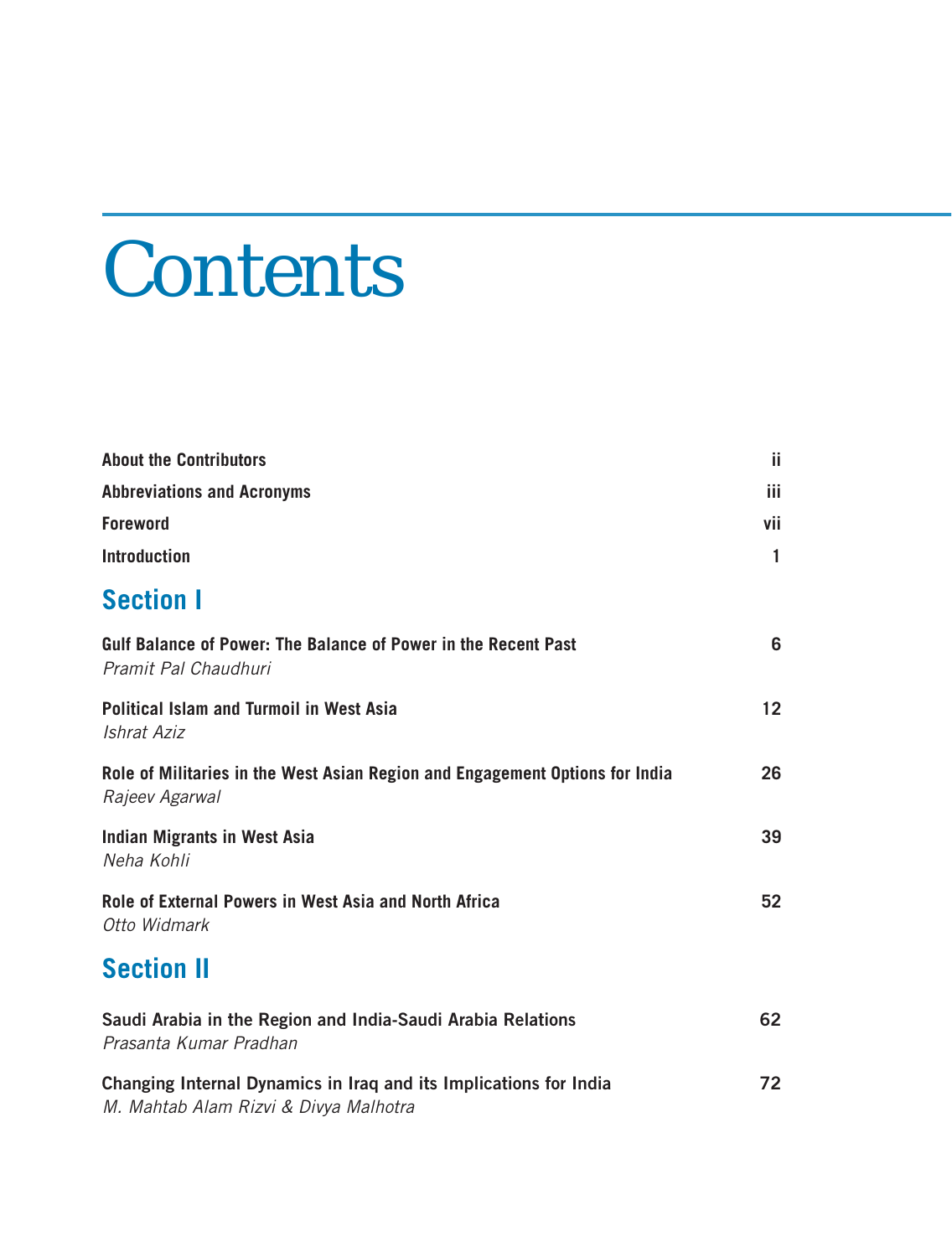| Geo-Political Trends in Iran: Prospects for Re-energising India-Iran Relations<br>Meena Singh Roy | 82  |
|---------------------------------------------------------------------------------------------------|-----|
| <b>Turkey and India</b><br>Pramit Pal Chaudhuri                                                   | 96  |
| <b>Israel and India</b><br>Pramit Pal Chaudhuri                                                   | 100 |
| Transition in the Maghreb and Mashreg<br>Arundhati Ghose                                          |     |
| <b>Section III</b>                                                                                |     |
| <b>Policy Recommendations</b><br>Meena Singh Roy                                                  | 114 |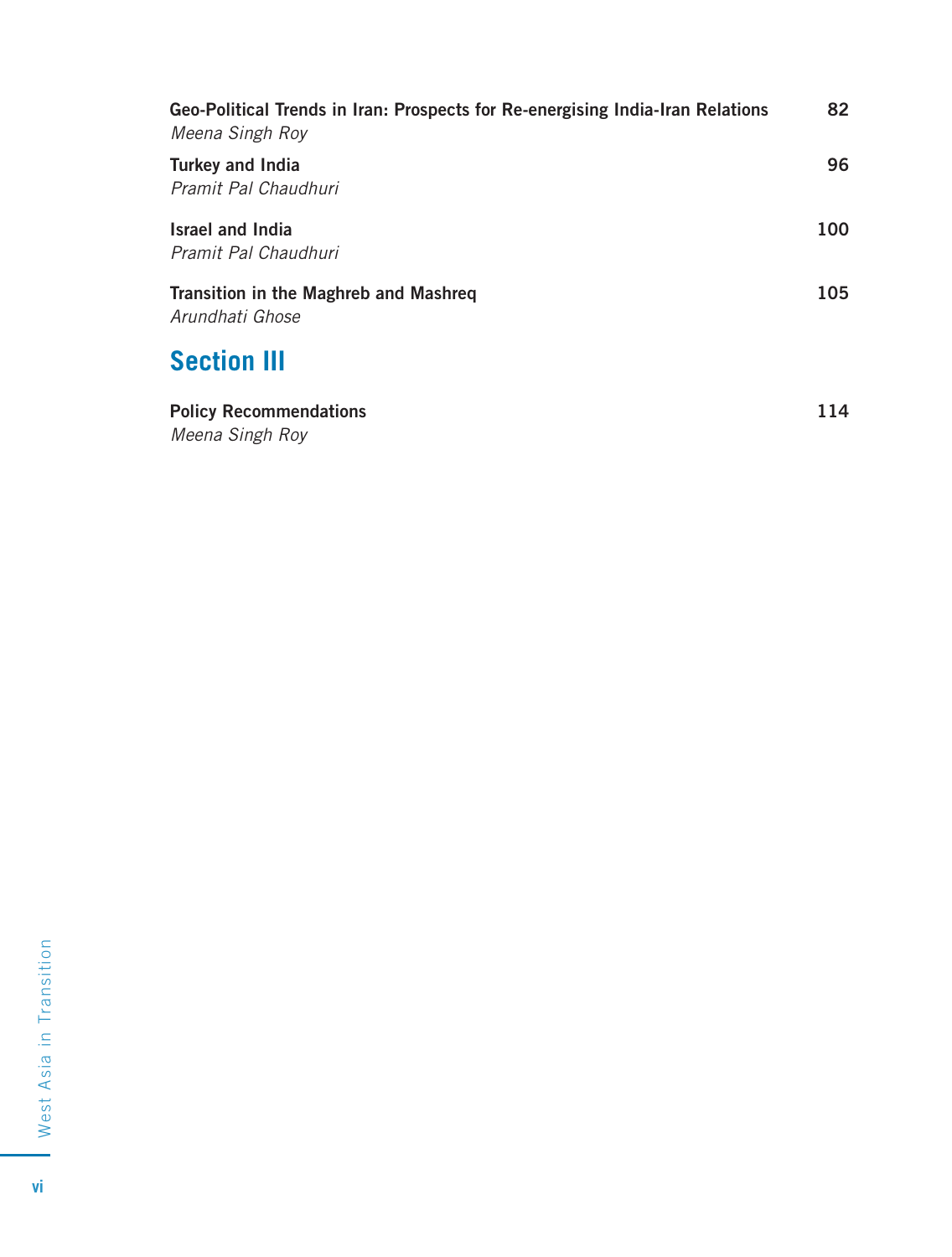## Foreword

It is becoming increasingly apparent that the West Asian region is in the throes of fundamental, political, social and economic change. The so-called "Arab Spring" of 2010 has brought in its wake considerable instability characterized by violent civil wars, a widening sectarian schism, the meteoric rise of fundamentalist forces, and deep uncertainty about the future. These changes are likely to have a long term, irreversible impact on the existing political, economic and security order in West Asia. Due to its geographic location and hydrocarbon resources, the region will remain crucial to global stability. Asian nations will continue to depend upon energy supplies from the region for a long time. The recent steep fall in the oil prices will impact the global economic situation and have a bearing on the geopolitics.

Located in India's close proximity, West Asia's strategic importance for India is selfevident. The deep historical and cultural contacts between the people of the two regions date back to ancient times and remain intact. India sources nearly two-third of its hydrocarbon imports from the Gulf countries; nearly seven million Indian nationals live and work in the countries of West Asia and send home tens of billions of dollars in remittance; the annual trade between India and the West Asian region exceeds US\$200 billion. The vast Muslim population of India has a deep emotional attachment with the region. Therefore, India's security and well-being will be deeply affected by the ongoing transformation of West Asia.

The Institute for Defence Studies and Analyses (IDSA) and the Delhi Policy Group, both premier think tanks in India, have come out with a timely report "West Asia in Transition". Focusing on West Asia's transformation, the papers included in the report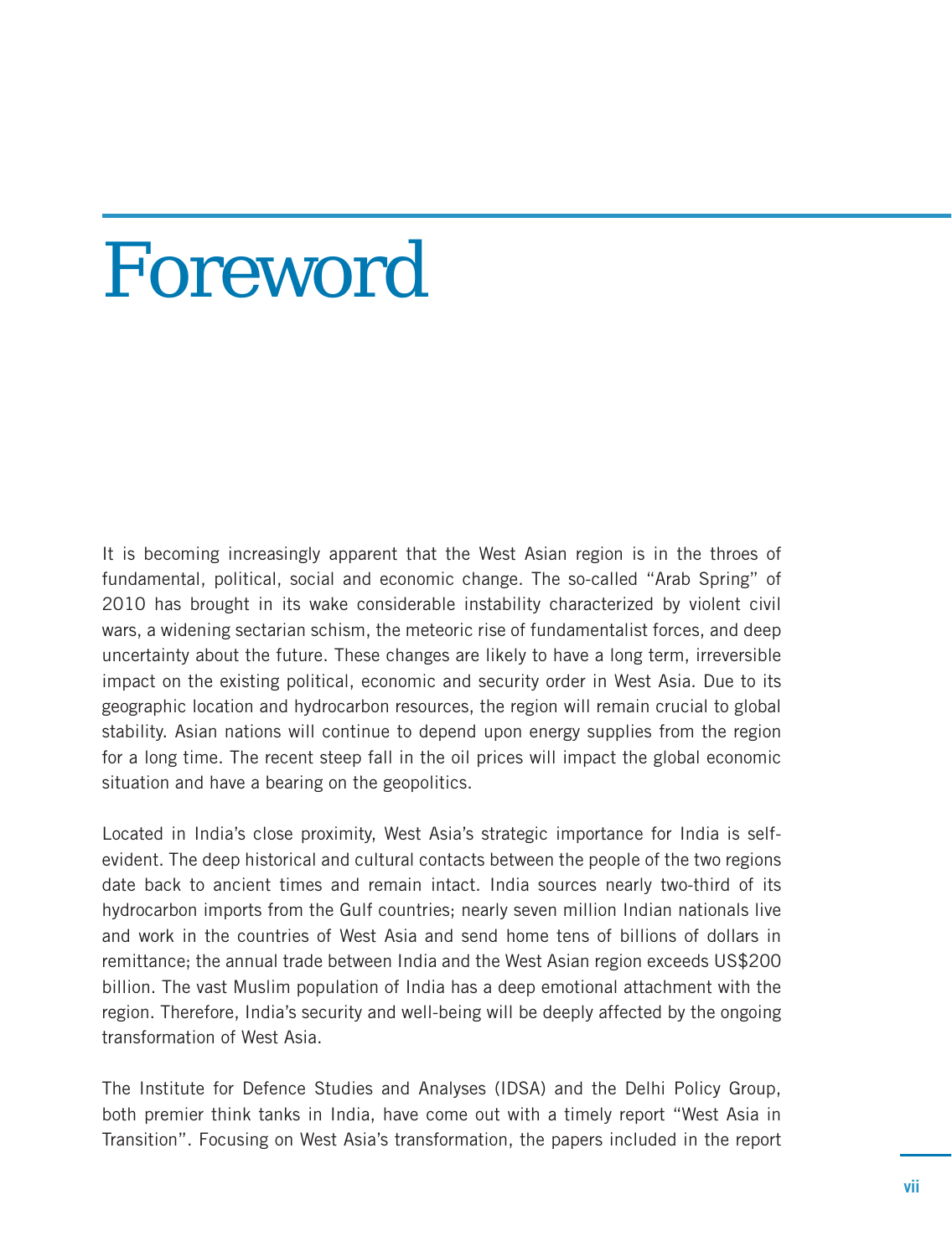give a comprehensive view of the political, economic and security trends unfolding in the region. Written by noted experts, the report goes on to make seminal policy recommendations for Indian policy makers. One of the key recommendations is that India should formulate and implement a coherent "Look West Asia Policy" which would guide and direct India's engagement with the turbulent West Asian region. Such a policy should aim to integrate India's political, economic, social interests with its vital security interests. The recommendations cover a wide range of issues in the spheres of foreign policy, security, economy, defence and migrant labourers. The report notes that India may have to get involved in the regional security management structures in West Asia. India should also step up its interaction with the moderate Islamic elements to counter the extremist narrative of some of the radical groups. The role of India's soft power and the need for upgradation of existing bilateral relationships have been highlighted. It is hoped that the findings of the report will be found useful by the strategic community and help in rethinking India's approach to a new West Asia.

> **Dr. Arvind Gupta**  New Delhi November, 2014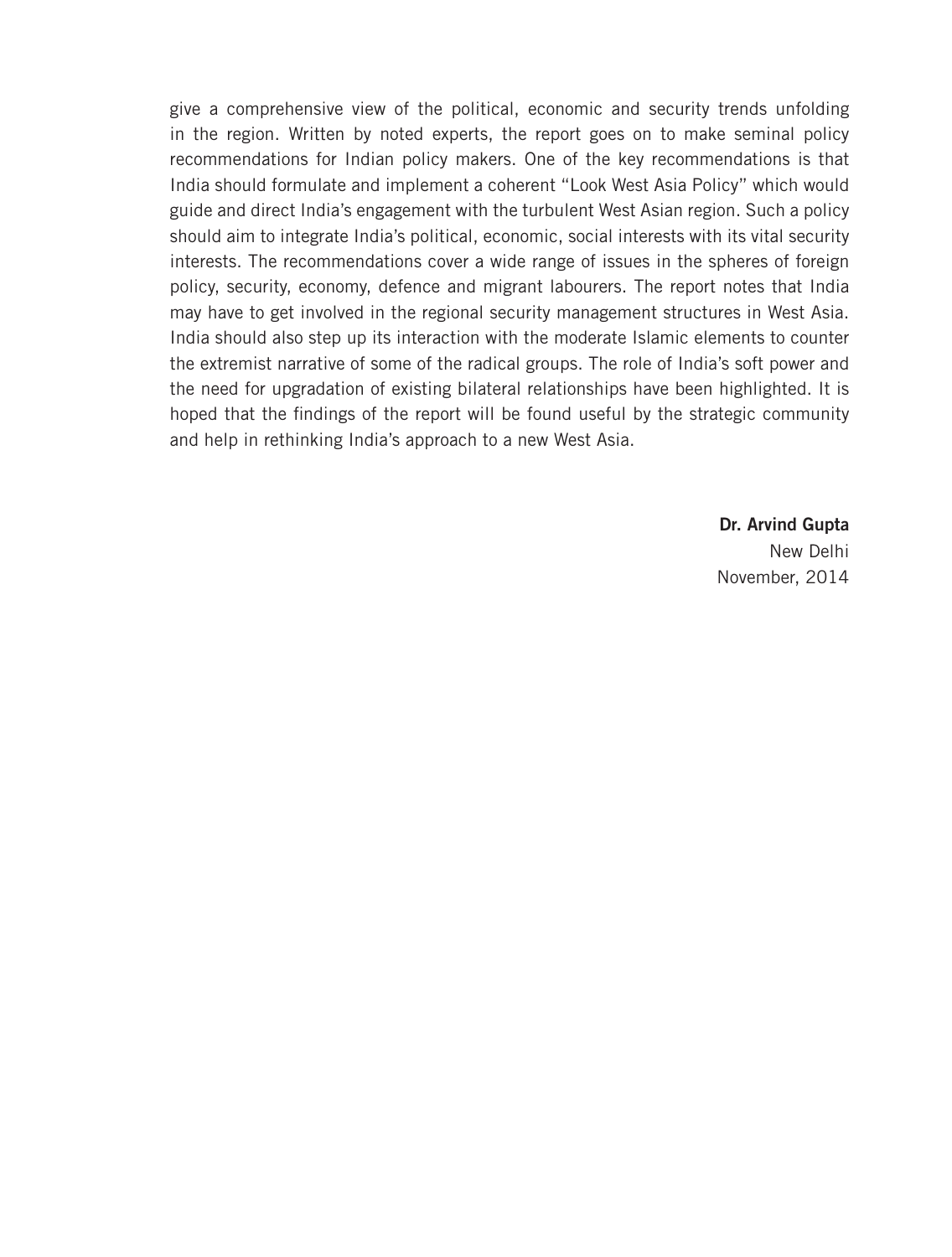# Introduction

*Arundhati Ghose*

From the end of 2010, the attention of the world has been riveted by the rapid<br>political and social developments in the Arab countries in West Asia and North<br>Africa. Each country of the region has been faced with social up political and social developments in the Arab countries in West Asia and North Africa. Each country of the region has been faced with social uprisings as they transitioned away from long established political formations. These were middle-income countries with literate populations and significant global interactions. The effect of these transitions were bound to be felt beyond the region, particularly as it was never clear what form of political dispensation each country headed towards. The transitions continue with the majority of countries having reached a form of stability, however fragile; from a democracy in Tunisia to the retention or reestablishment of authoritarian Government in Egypt. On the other end there are civil wars and the emergence of a global threat of terrorism from Iraq and Syria with the declaration of a "Caliphate" by the Islamic State, and the chaos and mayhem in Libya. All these developments are taking place in a geopolitical situation of some complexity – the sectarian divide, the re-emergence of Israel-Palestine hostilities, Saudi-Iranian rivalry, a possible Iran-US détente and the re-entry of the US, militarily, in the region.

Developments in the region have been continuously watched and analysed in India as elsewhere, but perhaps with more apprehension, given the importance to India of the region. On the one hand, our dependence on the region, especially the Gulf countries, for the major part of our energy imports, makes us hyper-sensitive to instability in West Asia. On the other hand, India becomes important to these countries as a growing and assured market for exports, especially as the US emerges as the largest producer of hydrocarbons and reduces the global demand for hydrocarbons and with Russia offering competition to the Gulf States so far dominant role as suppliers. At the same time, the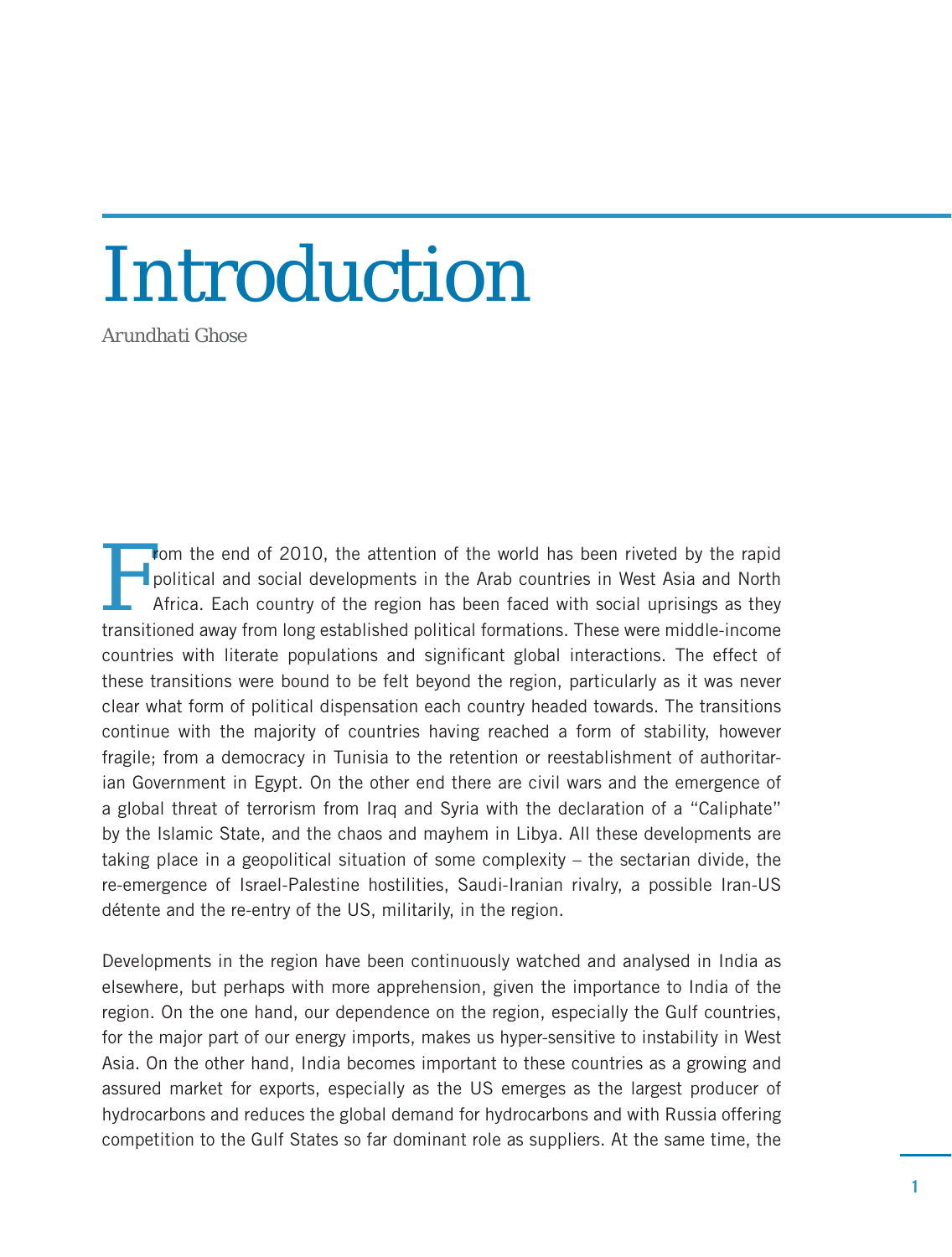region hosts a large number of Indian nationals, workers and professionals. The safety of Indians and the value of their remittances to India would have to remain a priority for any Indian Government. In addition, ideas have historically flowed between India and West Asia. Migrants from India have become a modern vehicle of this flow of ideas, both positive and negative, with the numbers having a significant impact on the societies in India to which they return. An unwelcome recent illustration of the negative aspect of this phenomenon has been the spill-over of the impact of the Islamic State into South Asia and the alleged movement of some young Indians, not necessarily with a history of migration, to Iraq and Syria in response to the call for "jihad" in these countries by the so-called Islamic State.

Both IDSA and DPG had been tracking the evolving situation in West Asia for some time –IDSA had in fact published a book on **Developments in the Gulf Region** in 2013 – and decided to set up this Task Force in 2013, drawing expertise from diplomacy, academia, journalism and research scholars to produce essays analysing the developments in the current transition in the region, their likely impact on India and to propose guidelines for policy options for India. After more than a year of exhaustive deliberations and brainstorming sessions, this Task Force Report has been divided into three sections. The first section comprises essays on cross-cutting and thematic issues which would identify trends and forces driving these developments. The second section contains separate essays on specific countries playing significant roles in determining the directions being taken by other countries and forces within the region. There are thus five essays on thematic issues: on balance of power in the Gulf, political Islam in the transitions, the role of militaries in the transitional process, the role of external powers and an essay relating to the impact of Indians in the region on India's interests. The second section includes essays on Saudi Arabia, Iran, Iraq, Turkey, Israel and one on countries in the Maghreb and Mashreq, including Egypt and Syria. Clearly, since in the Task Force's view the transitions are ongoing, many of the essays relate to periods before mid-2014, while some have tried to update the narrative  $-$  a risky venture in a rapidly evolving situation! In this background, and recognizing the challenges facing policy makers, particularly those in the new dispensation, the last segment of the Task Force's document has been specifically designed to offer feasible options and recommendations.

My sincere thanks to all the participants in the Task Force, who have shared their knowledge and expertise in these essays; to Dr. Arvind Gupta, former Director General of the IDSA and current Deputy National Security Adviser, for his support and invaluable suggestions, especially for the last chapter and Dr. Radha Kumar, Director General of the DPG for all her help and assistance. I would like to specially thank Dr. Meena Singh Roy, Research Fellow and Coordinator of the West Asia Centre at IDSA for making time in her busy schedule to not only contribute herself to this collection of essays, but in getting all the papers together in the form of this report. A special thanks also to Ms Divya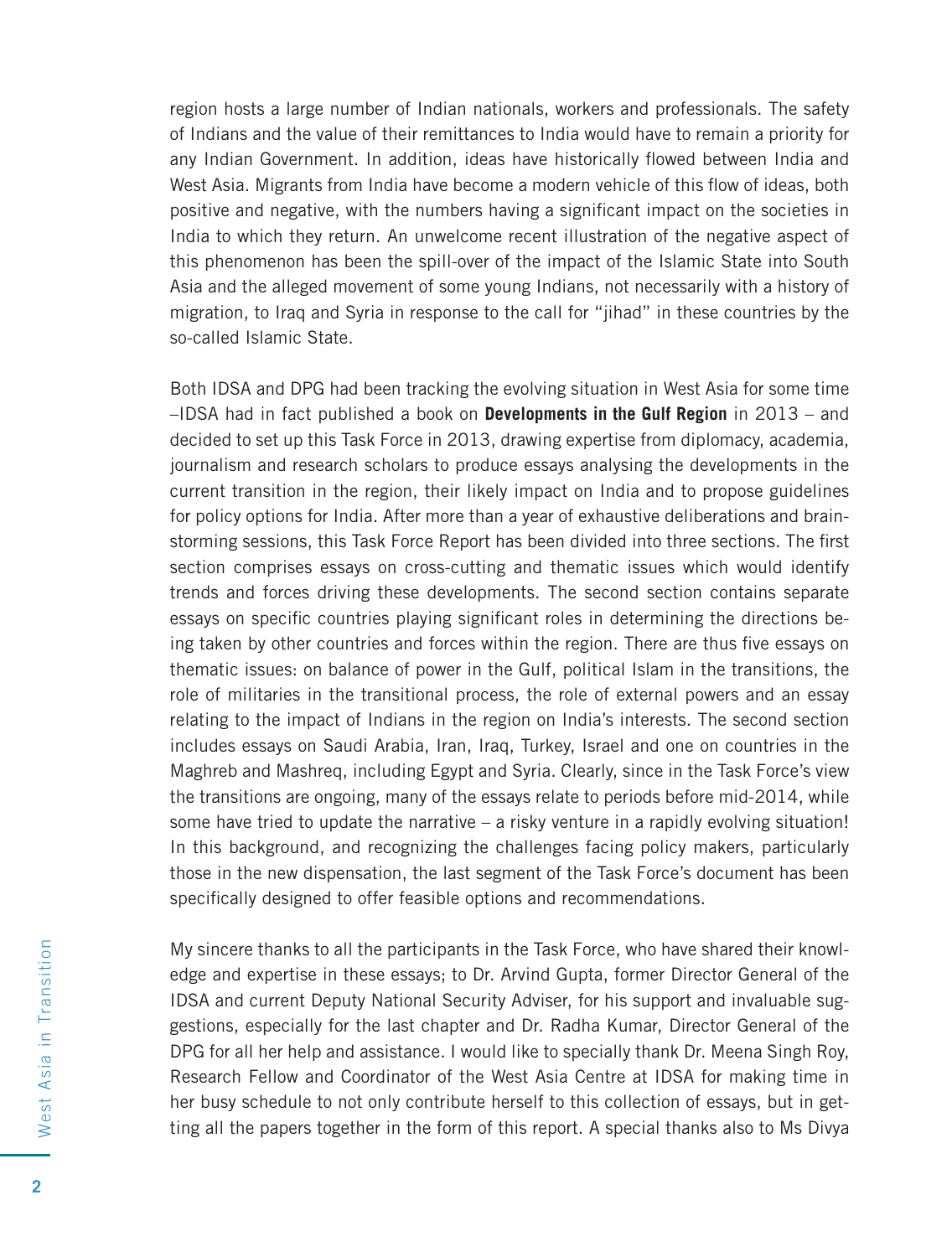Malhotra, former research intern and Project Manager for the Task Force from IDSA, for coordinating all the meetings of the Task Force and to Otto Widmark former, Delhi Policy Group Research Intern and Richard Wallace, Delhi Policy Group Research Associate, for piloting the manuscript through publication.

I hope that this document will make interesting reading to those following the developments in the WANA region; a positive contribution to the existing literature on the subject, enhance understanding of this complex region and above all, help our policy makers while formulating their policies towards West Asia.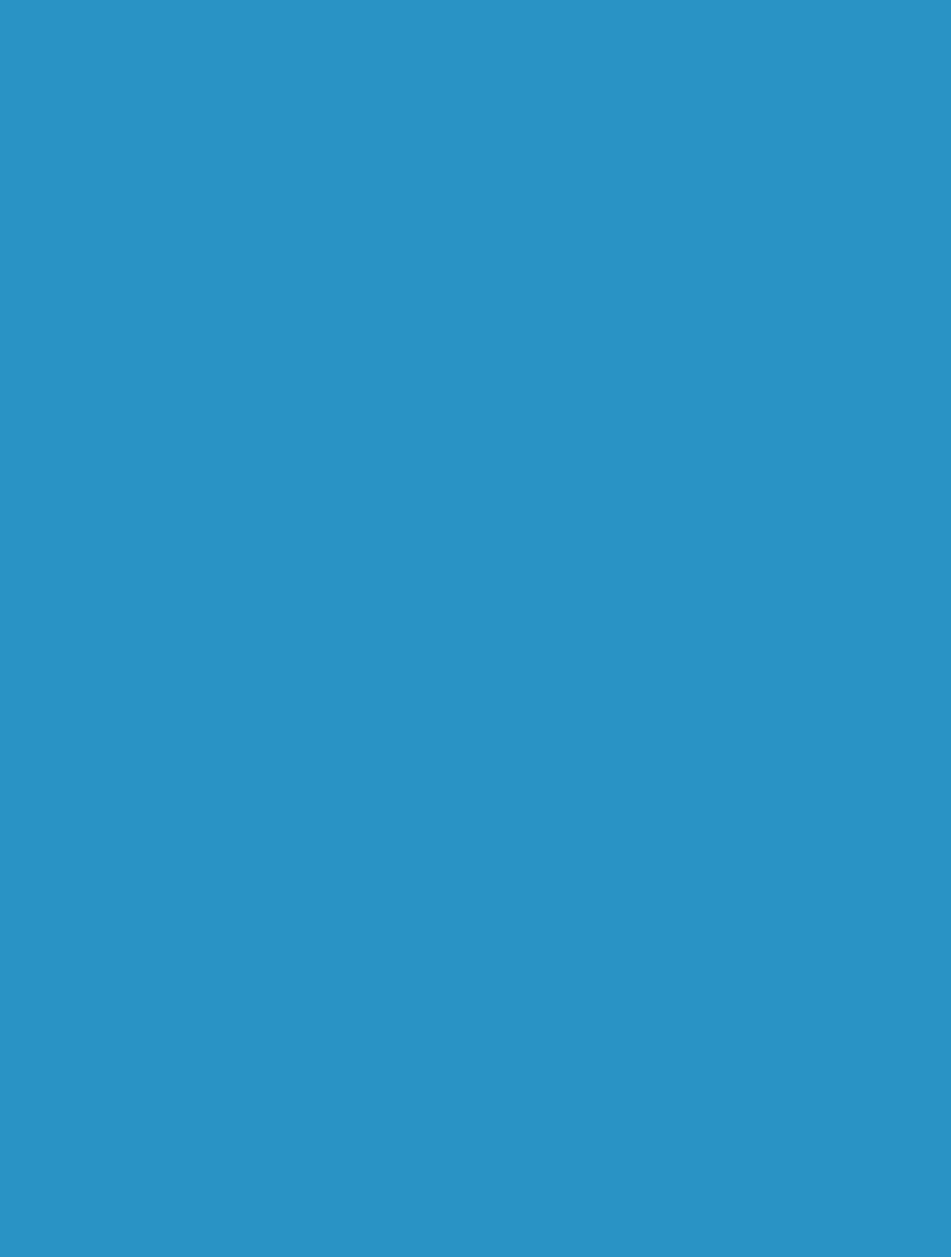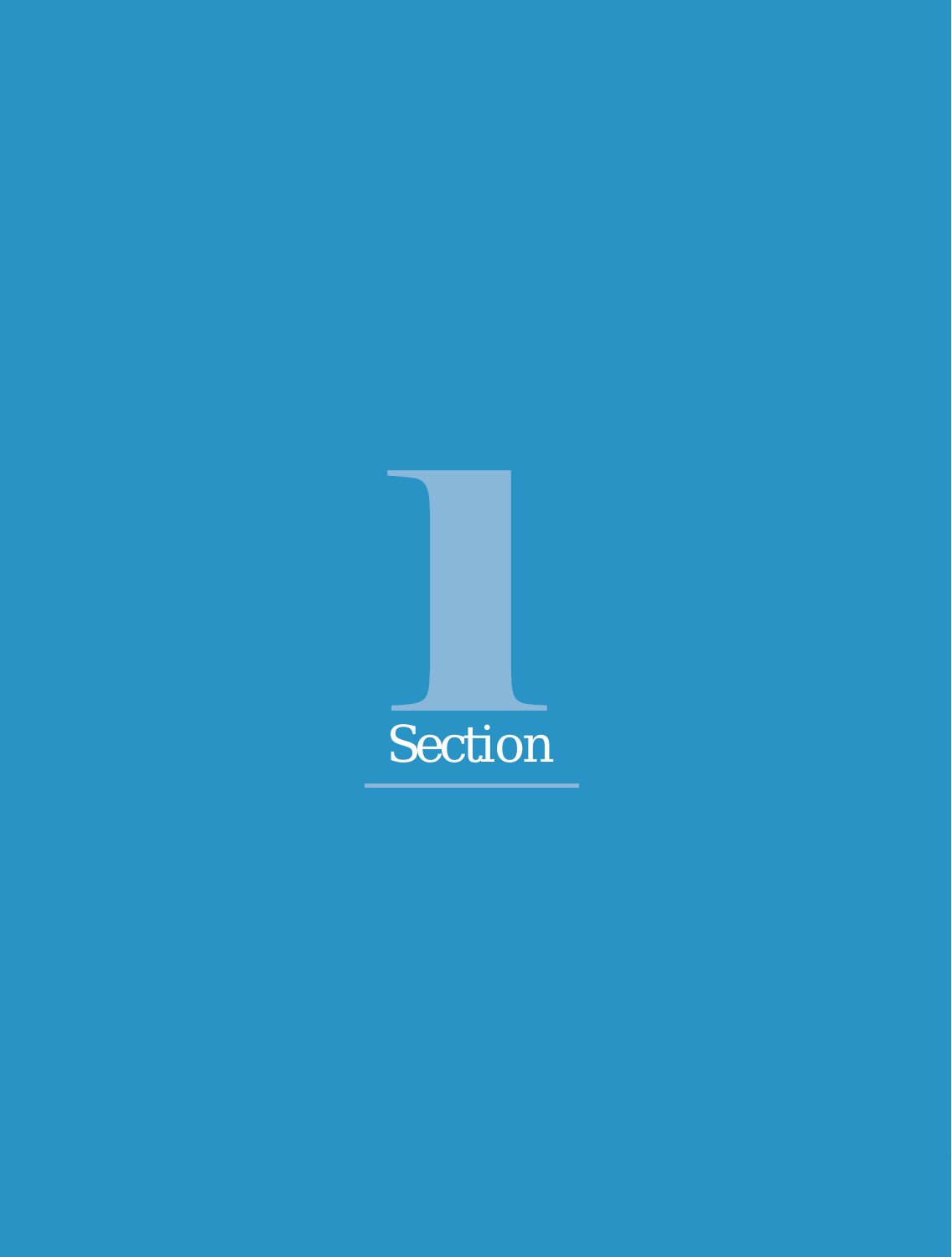### The Balance of Power in the Recent Past

*Pramit Pal Chaudhuri*

The stability and security of the Persian Gulf have been maintained with difficulty<br>
in the past half-century. The Gulf's stability has been built on a textbook balance<br>
of power structure, maintained by the United States in the past half-century. The Gulf's stability has been built on a textbook balance meant, among other things, three wars and led at least three countries in the region to pursue nuclear weapons programs.

The original US balance of power structure was developed in the 1960s around monarchical Iran. After Ayatollah Ruhollah Khomeini came to power, the US used its power to build a balance of power structure centred on the two Sunni Arab states of Saudi Arabia and Iraq. The expansionary tendencies of the Iranian revolution were eventually blunted by its war with Iraq. The resulting balance of power was upturned again when Iraq, in its own attempt at a regional-defensive posture in the region, invaded Kuwait in 1990.

The 9/11 terrorist attack on the US exposed the geopolitical frailty of the post-1990 Gulf power structure. The attack, only the third time in US history that there has been a large military assault on its soil, resulted in a radical reworking of US Gulf policy. First, it concluded that Al Qaeda was a product of the non-democratic regimes of the Arab world and that this should be redressed. Second, the post-1990 balance of power structure in the Gulf would be normalized by imposing a friendly regime in Iraq. Third, nondemocratic anti-Western regimes with ties to Islamist terror groups should be denied nuclear and biological warfare capacity.

The resulting invasion failed on all three points. It also exacerbated a crumbling US commitment to a Gulf balance of power in the following ways: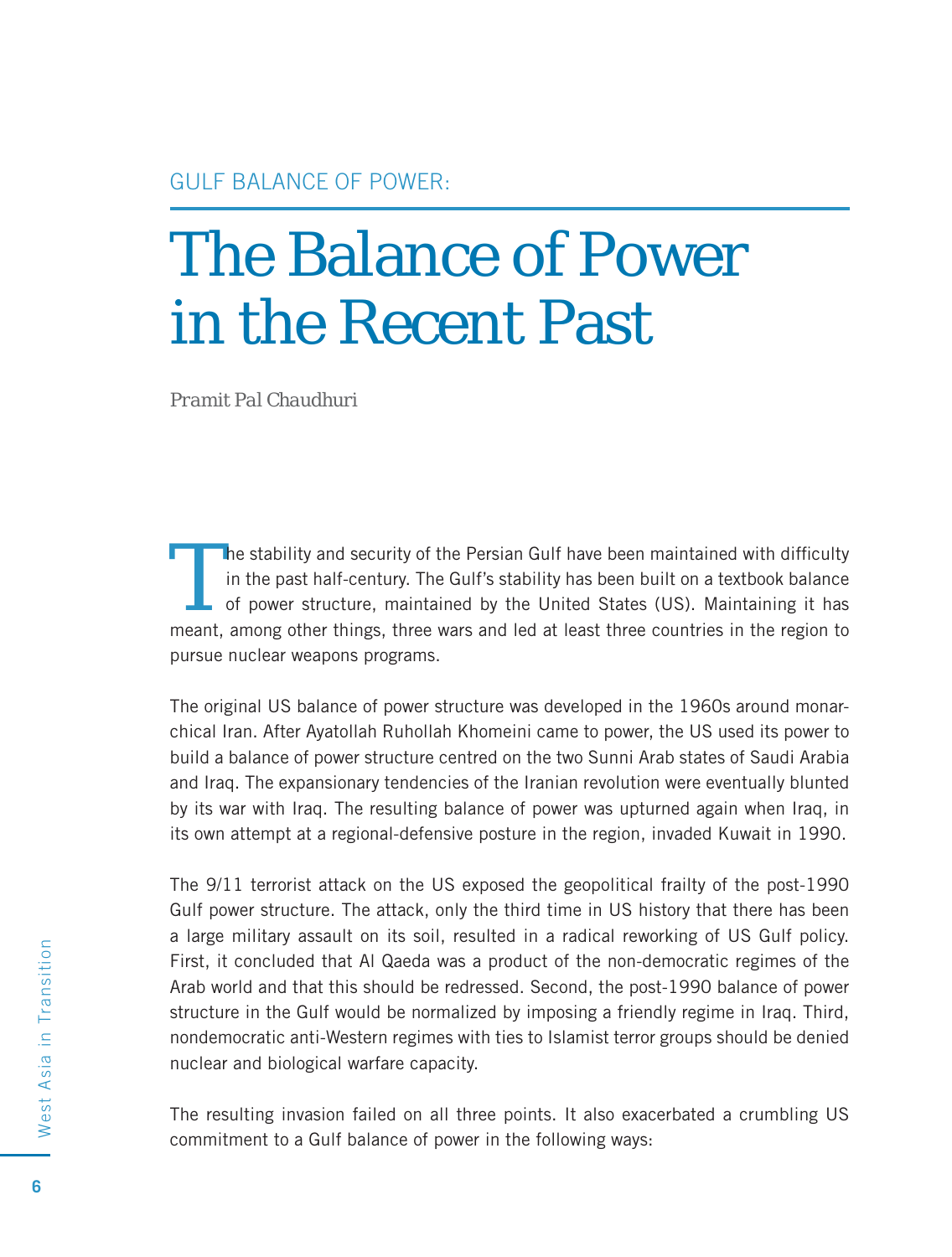- Iran emerged from the war with far greater influence thanks to the end of Sunni political power in Iraq, ensuring that an Iraq-Saudi alliance could never anchor the Gulf again.
- The nature of AI Qaeda and Islamist terror in general led to friction between the US and at least two countries in the wider region, Saudi Arabia and Pakistan, because of their support and use of militant Islam for their own domestic agendas.
- The credibility of US military power in the region was seriously eroded by its withdrawal from Iraq and, subsequently, Afghanistan. Other Western military defeats in the region, most notably Israel's failure to defeat Hezbollah, added to the sense that Western hegemony in West Asia was in eclipse. Equally damaging was the sense in the region that after such an enormous US military effort, Washington had been unable to create a regional power structure that was more stable than the one it had wrecked.
- Most importantly, the combination of war-weariness, domestic economic crises and the reduction in the threat posed by Al Qaeda led to the two US political parties being held hostage by isolationist political factions who opposed further US military commitment to the Persian Gulf, putting a large question mark over how Washington could sustain the balance of power in the region. The isolationist faction of the Democratic Party was elected to the White House in the form of President Barack Obama.

All of this is happening against the background of an energy revolution in the US which has the following elements:

- The development of a host of unconventional fossil fuel extraction technologies, including shale fracking, have dramatically increased US oil and gas production. This has spread to other parts of the Western Hemisphere, including Brazil and Canada, and has meant that this part of the world could be energy independent of the rest of the world if it so wishes.
- The gasification of the US economy had an immediate impact of massively reducing the US use of coal and, now increasingly, the US consumption of oil. With the power and industrial sectors having stopped using oil, the only US economic sector which uses oil is transport. The combination of mileage standards and gasification could end even this, effectively making the US an oil-free economy.

The US remains connected to the Persian Gulf because of (1) counterterrorism concerns; (2) nuclear non-proliferation worries (which are related to the counterterrorism issue); (3) residual security and diplomatic commitments to countries in the region and, (4) a recognition that the price of oil in the Gulf is intrinsically related to the price of oil elsewhere in the world (so far, this is not the case with gas).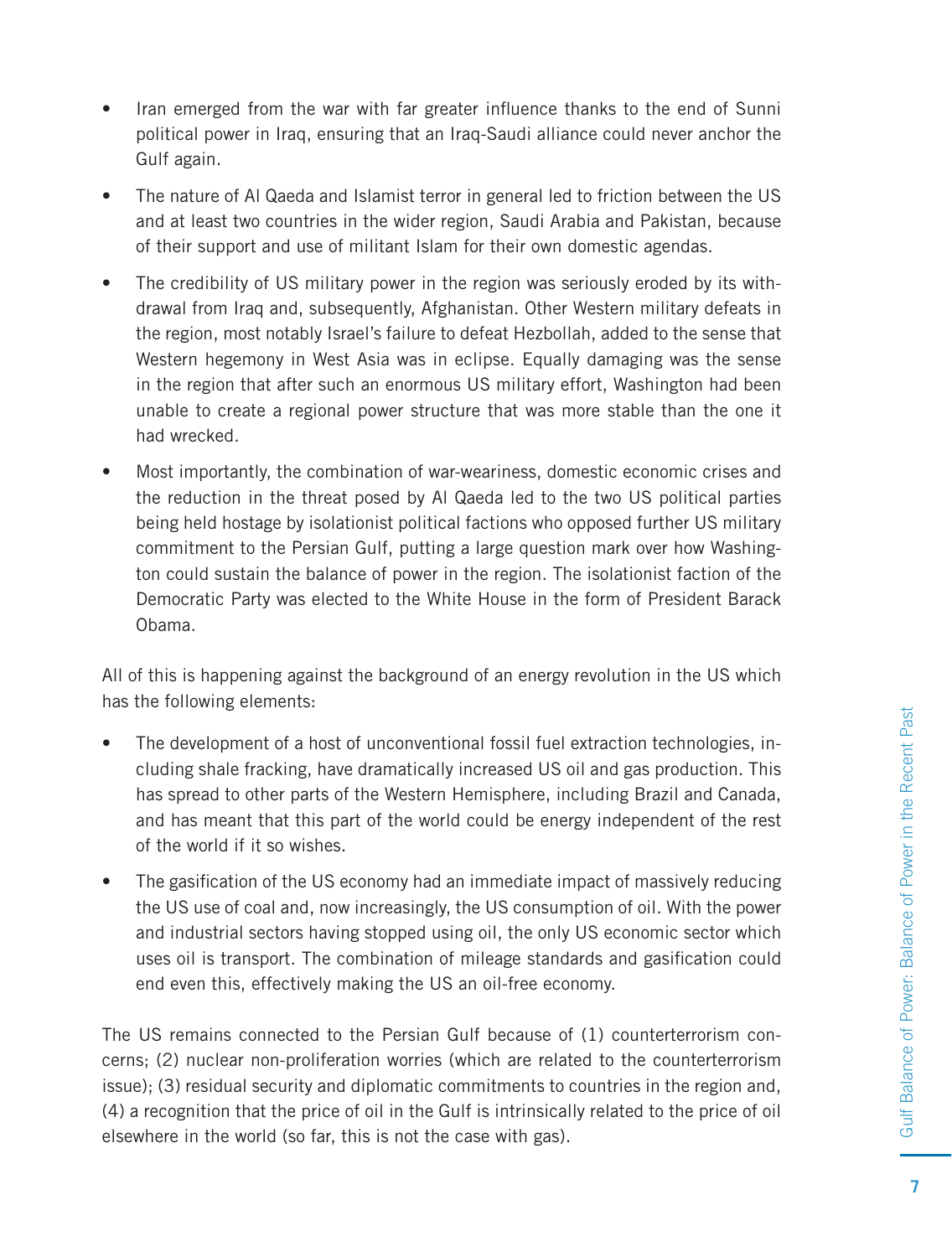However, the US commitment to maintaining a balance of power in the Gulf has become much more fragile. The US has begun reducing its military commitments to the Gulf, reducing for example its carrier presence from three task forces to one.

More telling is the exposition of a national security strategy in Washington that severely restricts the use of US military force, curbs US commitments to regional and global problems, and argues that it is no longer America's responsibility to unilaterally provide global public goods, let alone put out geopolitical fires around the world. The US refusal to either overthrow or support the Syrian regime, to countenance a recessed Iranian nuclear weapons capability, and its poor relations with allies like Israel and Saudi Arabia are all being seen in the region as an America increasingly without the will and, in future, possibly even the way to guarantee the stability of the Persian Gulf.

This broad narrative remains true despite the US aerial intervention against the spread of the militant Sunni movement, the Islamic State (IS). The refusal of the Obama administration to countenance a US ground intervention, to argue that the movement will be "managed" rather than defeated, and its insistence that Iraq and its Kurdish provincial government must bear the main responsibility for countering IS are the dominant themes of US policy. The principal external gainer, at the time of writing, seems to be Iran whose ground force commitments to defend Iraq are being backed by US air support and, thus, implicit US sanction.

#### **Future Scenarios**

**RETURN OF AMERICA**. One school of argument says that the present US isolationism is temporary, a consequence of Obama's domestic interests, the aftermath of the financial crisis and two wars. A new presidency and an economic recovery would see Washington resurrect its superpower instincts and seek to stabilize the Persian Gulf. However, even if this were so, it would still not be clear how this would be established given the Shia control of the two largest Gulf states, Iran and Iraq, the instability and sectarian strife that has followed in the wake of the Syrian civil war, and the continuing signs of Saudi weakness. The US would have to make a post-1990 military commitment to the Gulf to maintain its Saudi-centric balance of power structure.

**IRANIAN DOMINANCE.** Iran is the Gulf country that is the most confident about the cards it has to play and has always believed that it is the natural leader of the region. If Iran is able to strike a nuclear agreement with the US that secures a recessed nuclear capacity and/or the end of economic sanctions, it will be hard for any local power to find a means to balance Tehran's influence. If Iran is able to combine this with adept diplomacy, it should be able to pick off Qatar, Oman and possibly the United Arab Emirates from Saudi Arabia's orbit. This would be the return of the Shah's Gulf, though possibly with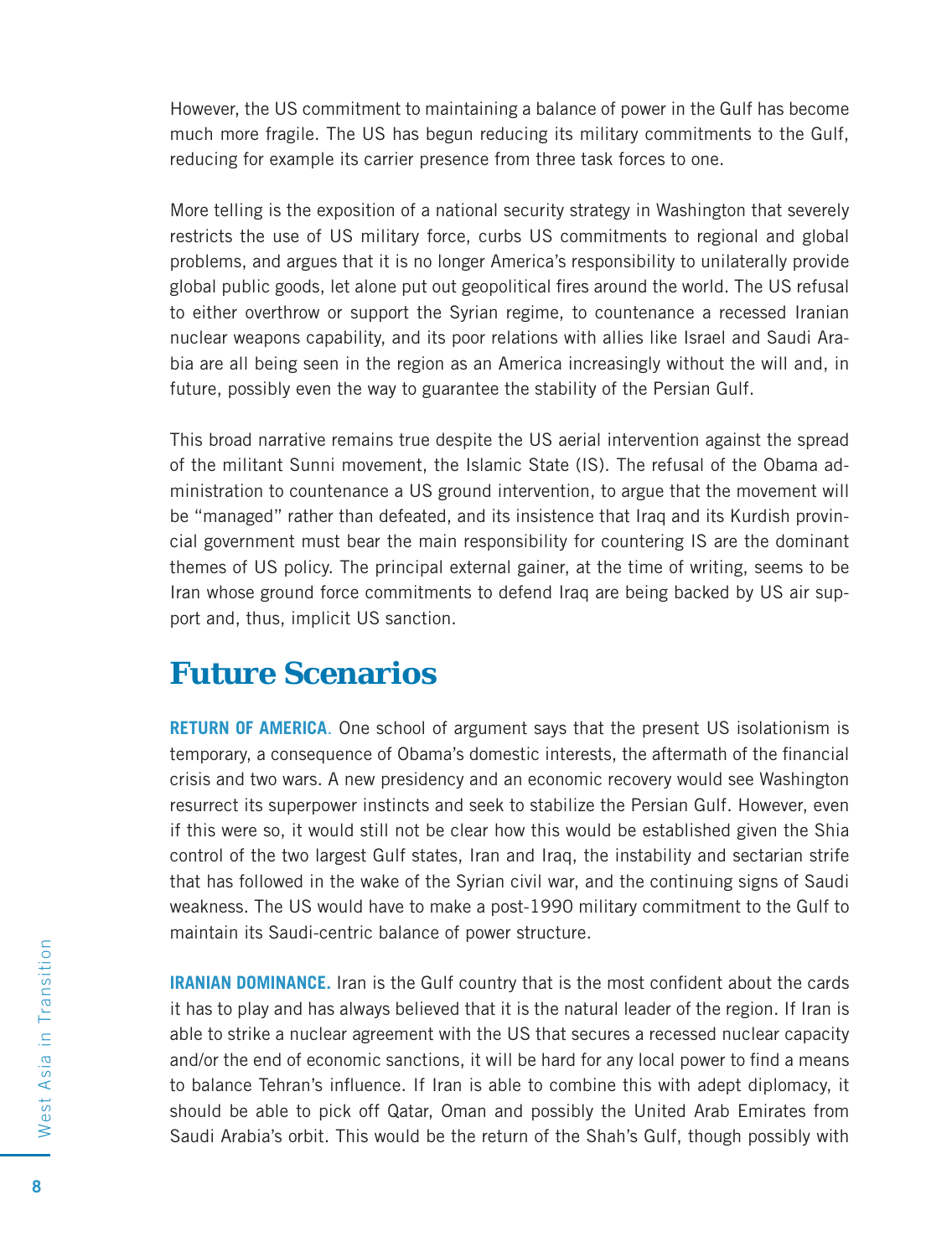a more passive US role. Henry Kissinger and other US strategists argue that Iranian hegemony is in Washington's interest. As mentioned, a major indicator in favour of this scenario is that US airpower is now being used to support Iranian ground troops in fighting IS in Iraq.

**NUCLEARIZATION.** Faced with US unwillingness to act as a balancer and rising Iranian power that includes a latent nuclear capacity, Saudi Arabia would consider invoking its latent nuclear understanding with Pakistan. Riyadh would essentially buy itself a nuclear deterrent from Islamabad. This would almost certainly lead Iran to weaponize its nuclear weapons' capability. It would also have other consequences: Egypt, Turkey and even potentially Iraq would seek a similar nuclear capability if that were to happen. The balance of power would be supplemented with a nuclear balance, albeit between countries with unstable regimes, Islamist currents and minimal command and control technological ability.

**GULF OF ANARCHY.** It is conceivable that the present uneasy status quo moves on to a path of increasing instability. This could be accomplished by a US withdrawal, the decline of the Saudi royal family, economic or political failure in Iran and so on. Whatever the causes, the net result would be a Gulf in which one country or even a group of countries is not powerful or coherent enough to ensure local stability. Sectarian tensions, terrorism and worse would drive governments to policy extremes. The possibility of the Gulf drifting into anarchy that could see low-level but constant domestic sectarian violence and even occasional disruptions of energy supplies from the Persian Gulf cannot be ruled out.

There are many other scenarios for the region, but these are the ones that marked the four points of a geopolitical compass – with other scenarios fitting in between them.

#### **India's Policy Response**

India's stake in the Gulf, especially its economic dependence on the region for fuel supplies, remittances and trade, means that it would be among the worst affected countries by any breakdown of Gulf stability. The impact of repeated Gulf wars and crises on India's economy has been remarkable, including spurts of inflation and repeated current account crises.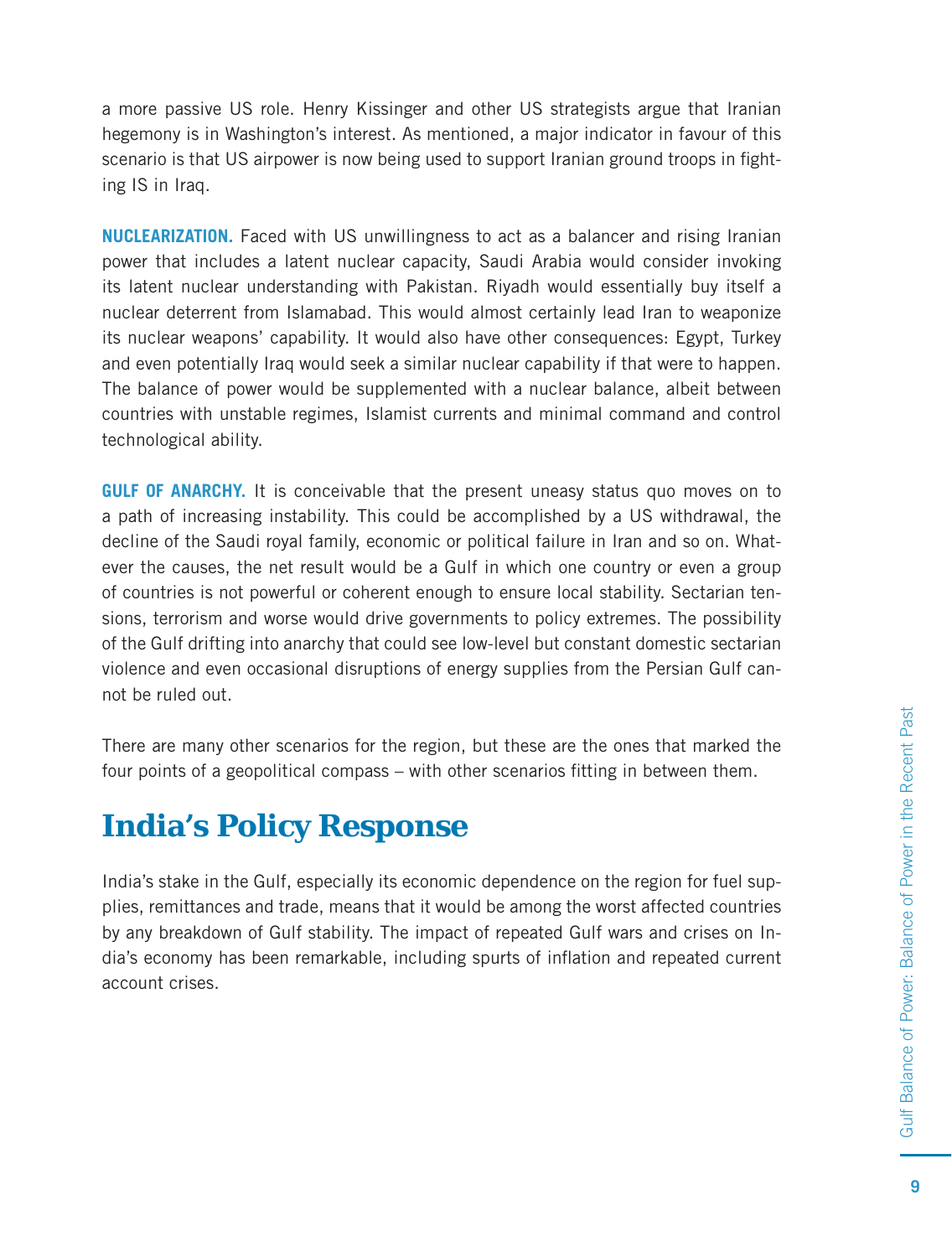India's interest in keeping the flow of oil and gas and the production of the same from the Persian Gulf is shared by all nations, including the main Gulf players themselves. But it has additional concerns including:

- Ensuring the security and safety of its Gulf Diaspora.
- Trying to avoid full nuclearization of the region because of the threat of nuclear terrorism and the rise of a Saudi-Pakistan nuclear axis which would provide a fillip to the worst elements inside Pakistan.
- Keeping Shia-Sunni sectarian friction and extremist ideologies of both Islamic groupings from gaining a footprint in India and its neighbourhood.
- If external power equations do intercede in the region, that these powers, most notably China, do so in a manner that does not undermine India's interests in the region.

Given the remarkable degree of uncertainty that now exists about the geopolitical future of the Persian Gulf, India should consider the following policies:

- Increase Indian understanding, knowledge and analytical capabilities regarding the Gulf. New Delhi needs to hedge against the possibility of any of the various scenarios coming into reality in the near future and prepare accordingly. But this will require it to have a better sense of the undercurrents in the region and, at present, Indian knowledge can be only described as cursory.
- India should increase its diplomatic contact with the many players in the Gulf, not merely all the governments concerned and major external players like Turkey, Russia, the United States and China, to maintain a sense of what is happening in the region. The purpose of such outreach would also be to try and predict possible fault lines, conflicts and misunderstandings in the region. It would also be important to maintain ties with important domestic players in the larger countries of the region.
- Any increased Indian outreach to players within the region and engagement with players from outside the Gulf should also be accompanied by a heightened transparency about the nature of such discussions. India should avoid triggering any suspicions or conspiracy theories, not uncommon in West Asia, about its own activities.
- If there is clear evidence of a vacuum being created by the ebbing of US interest and power in the region, New Delhi should explore the possibility of reinforcing or even setting up multilateral forums that would seek to increase the degree of exchange in the region. This should work on several levels, not merely government to government contacts. India, for example, could host on its own soil or elsewhere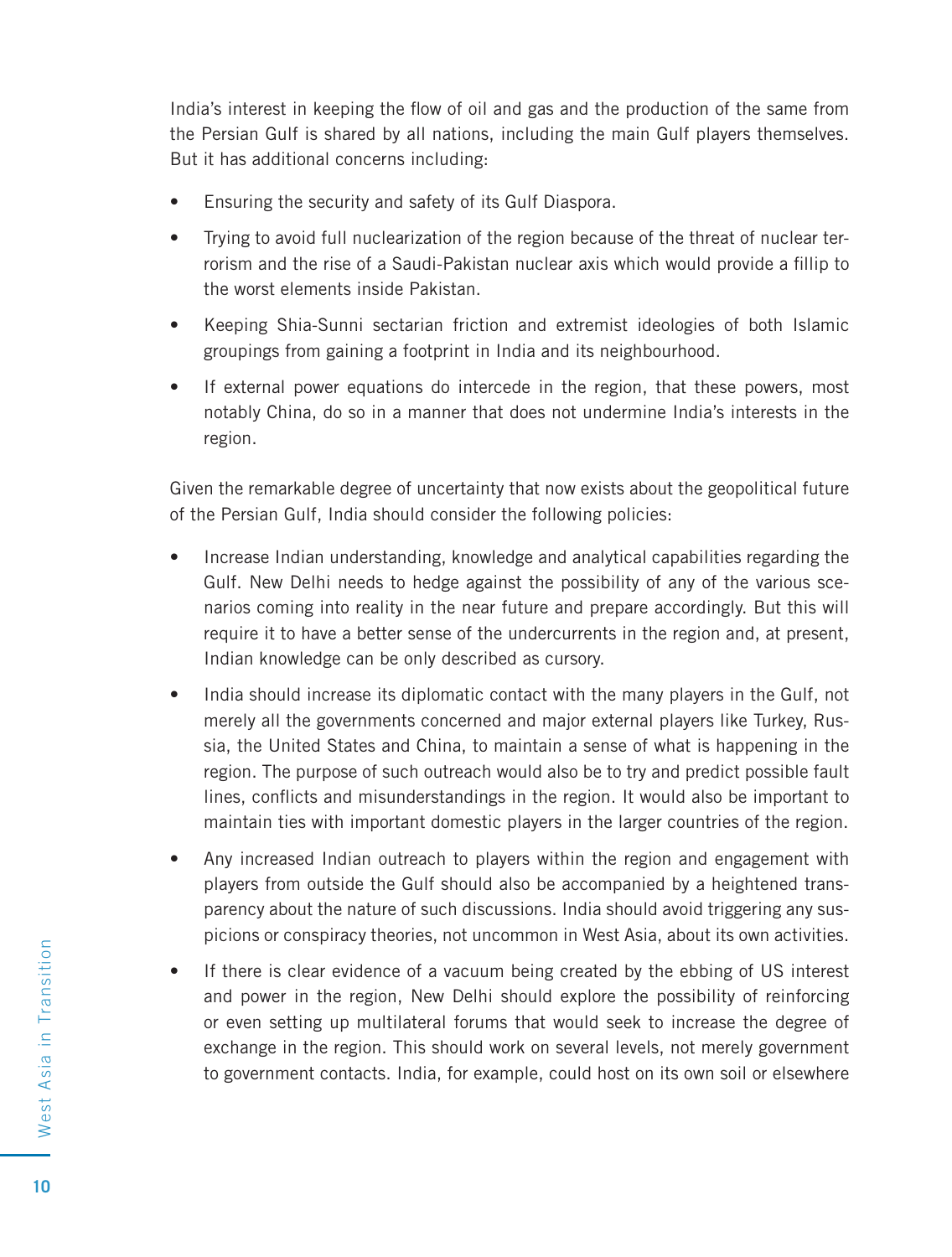civil society interactions that would allow various Gulf societies to interact with each other. A slow but steady increased military presence in the Gulf should be encouraged so long as it maintains an equal relationship with all players.

• India is dependent on gas imports almost solely from Qatar. Its oil imports from the Gulf are divided among four or five countries. India should seek to increase its energy relations with the Gulf states but in a manner that i) diversifies its supply sources, ii) builds infrastructure such as pipelines and refineries that provide multiple points by which oil and gas can leave the Persian Gulf (for example, pipelines to Fujairah or a pipeline to Oman). However, commercial considerations should remain uppermost and multilateral consortia should be promoted for many of these projects.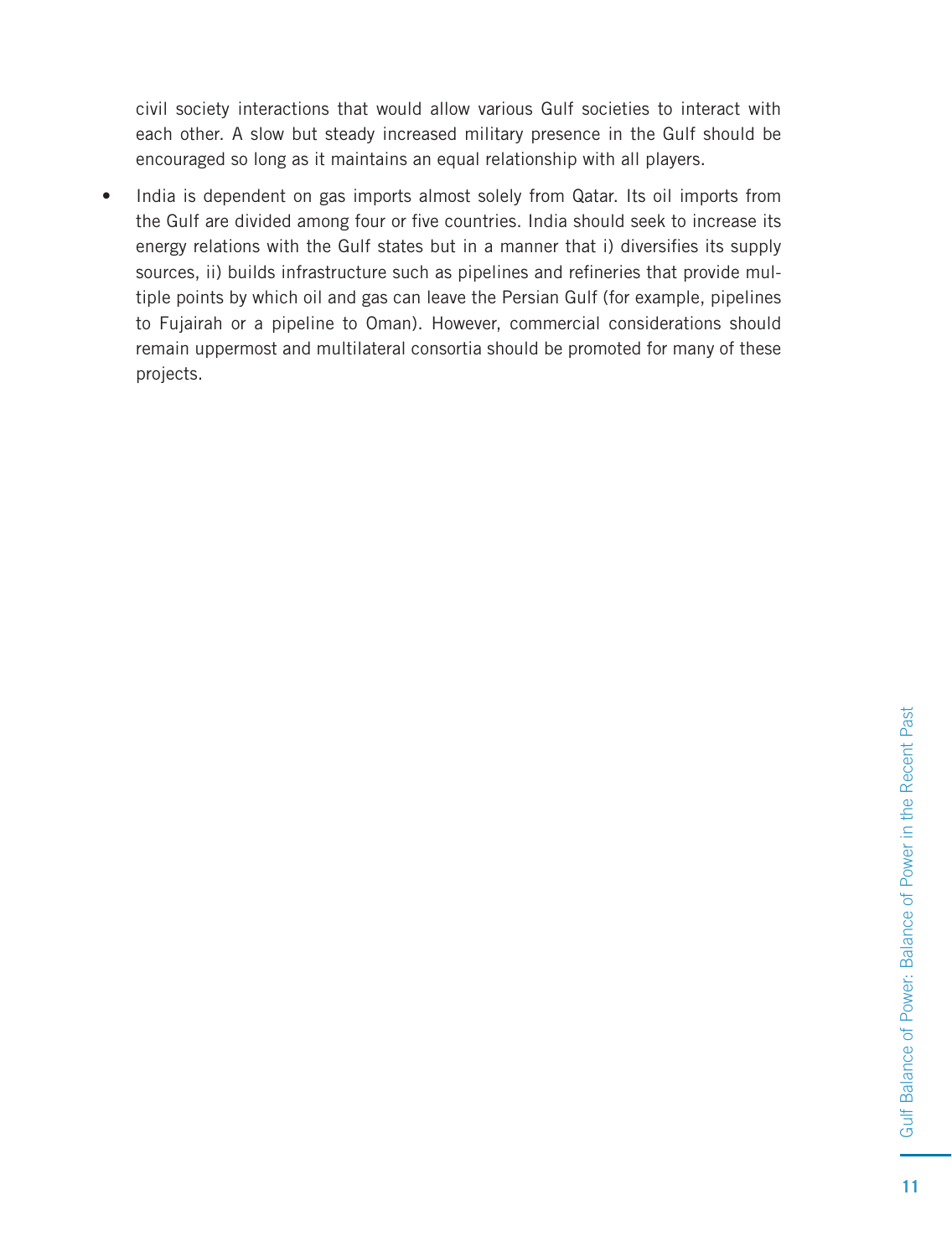### Political Islam and Turmoil in West Asia

*Ishrat Aziz*

Thile political Islam extends from Nigeria to the Philippines and exists in some form or another in all Islamic countries, this chapter's scope is limited to Political Islam and its rise and role in West Asia. For the purpose of this article the term West Asia will include besides West Asia proper, the GCC countries, Egypt, Israel, Turkey and Iran. This is because all of these countries are affected by, concerned with and sometimes involved in what is happening in Iraq, Syria and Gaza. Since West Asia is a region of vital importance to India, we need to understand the current developments in the region and come up with a coherent policy response, both short term and long term, to political Islam. For this purpose answers to certain questions are required:

What is political Islam? What are the motivating causes of the origin of political Islam, particularly in the  $21<sup>st</sup>$  century? What are the demands and goals of political Islamists?

Before attempting a definition of political Islam, a few broad statements about it will help.

It is not a religious revival but a religio-political movement. Its goals are political not religious. It has much more to do with politics and economics and less to do with religion. There is no crystallized, homogenous, or agreed political Islam. It has many variations being an idea, a movement rather than governance in position. Political Islam has a very wide spectrum.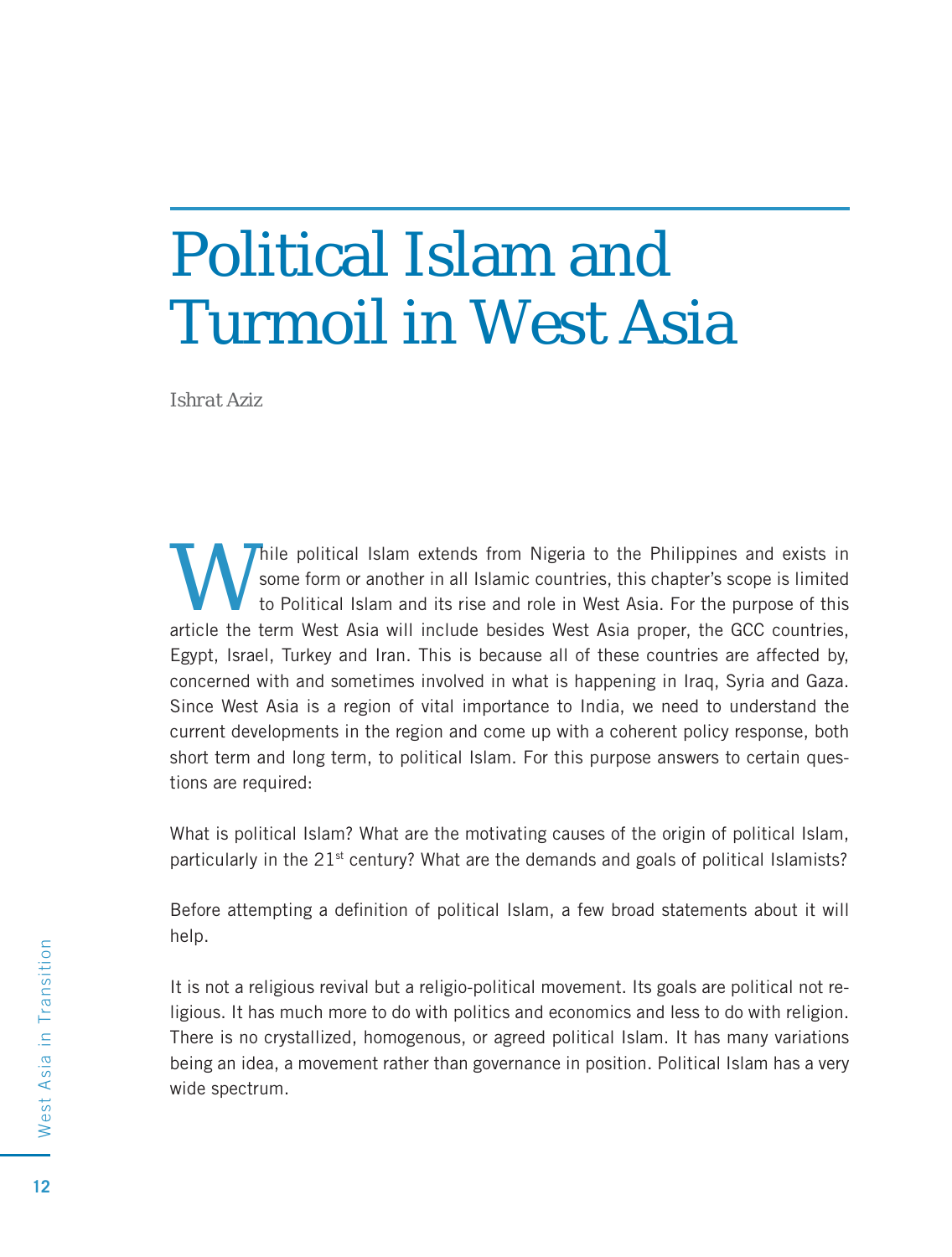There are many thinkers over the centuries whose ideas have contributed to the growth of political Islam. Its most important ideational fathers of the 20th century are Maulana Maududi of India/Pakistan, Hassan al Banna, the founder of the Muslim Brotherhood, and Syed Qutb of Egypt.

There is neither definitional consensus about what political Islam is nor functioning models which can provide details and clarity. An umbrella definition on the basis of the common denominator under which there will be many variations would be the most accurate approach. That common denominator is the belief that the political, social, economic and security problems of Muslims can only be solved by the implementation of ideas and values based on "True Islam".

It may straightaway be mentioned here that as soon as we proceed from this broad definition to specifics like what "true Islam" is, what the specific ideas that have to be implemented for the political regeneration of Muslim societies are, how those ideas are to be implemented, whether through institutions or personalities, sharp differences and disagreements among political Islamists themselves arise. This is of course not peculiar to political Islam; everywhere differences arise as we move from the generalities to specifics.

#### **Moderate and Extremist Political Islam**

Political Islam exists throughout the world, with scores of organizations, groups, parties, movements, to whom the label of political Islam can be applied. However for our purpose it would help to make two broad categorizations, the moderate political Islamists and the extremist political Islamists, and list some of the representative organizations in each category.

Some political Islamists would like to attain power and implement their ideas through the electoral process. For them democracy is compatible with Islamic governance. They could be described as moderate political Islamists.

Most of the numerically large political Islamic parties would fall under this category; for example, the Islamic Salvation Front in Algeria, the Justice and Development Party in Morocco, the Renaissance Party in Tunisia, the Muslim Brotherhood in Egypt, all Islamist parties in Turkey, the Islamic Constitutional Movement in Kuwait, all Islamist parties in Iran, and the Jamaat-e-Islami in Pakistan. Wherever these Islamist parties have come to power, for example in Morocco, Tunisia and even the Muslim Brotherhood before its ouster by the army in Egypt, they have acted with reasonable moderation.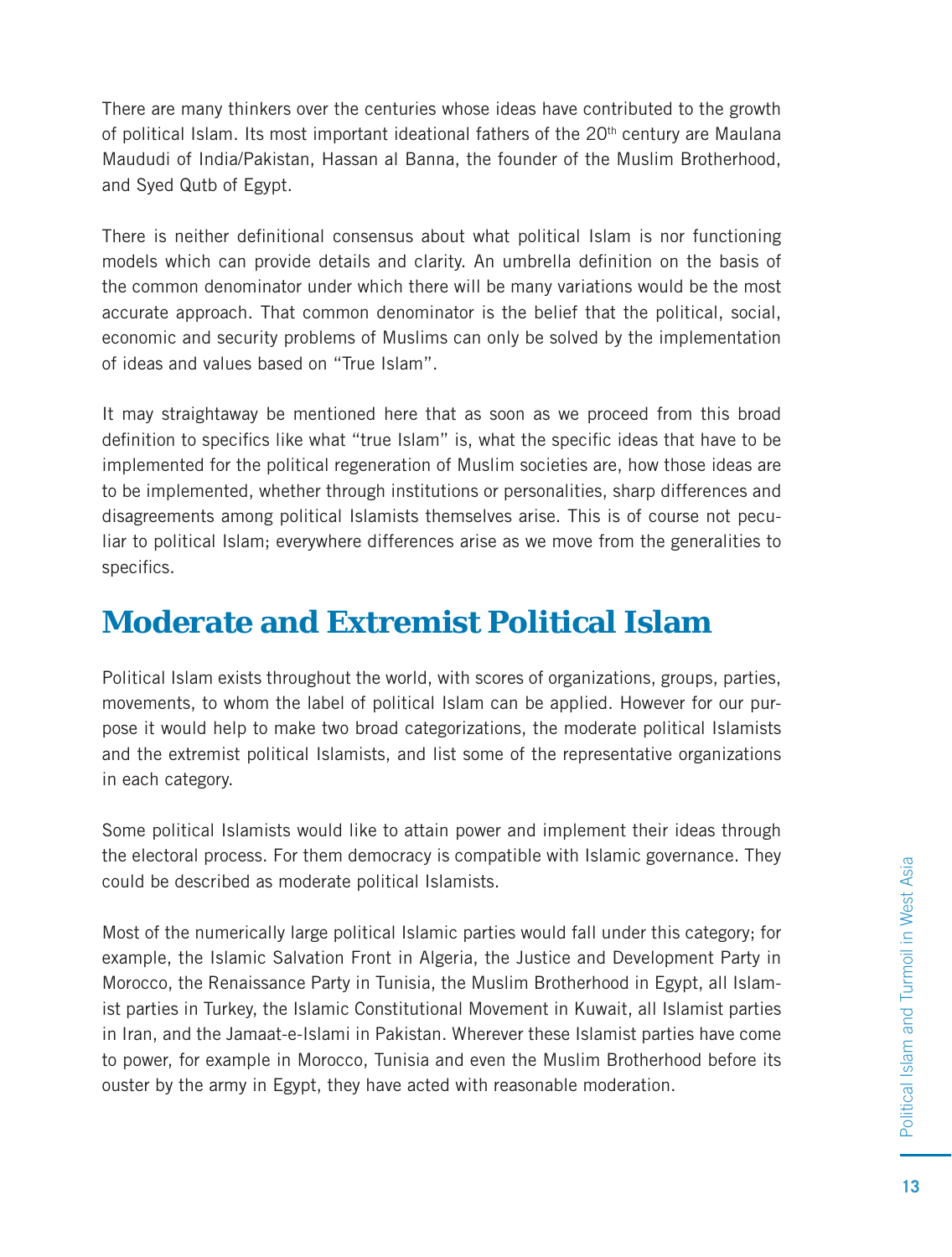Some Islamists reject the electoral process on more than one ground, including theological. For them the existing political systems in Arab and Muslim countries must be replaced with a completely new society and political system based on true Islam. Such Islamists are willing to resort to violence and even terrorism in the name of religious Jihad to demolish the existing order and establish in its place Islamic governance. They would also like to establish a universal Islamic state, like the Caliphate of the initial period of Islam. The Taliban, al Qaeda in Afghanistan, al Gamaa Islamia, and Takfir wal Hijra in Egypt, Jabhat al Nusra in Syria, the IS in the Levant and Salafists/Wahabists would fall under this category.

These extremists have no faith in the electoral process nor have they come to power anywhere through elections. They believe in capturing over attaining power.

Hamas in Gaza falls under a special category. It is extremist in its rejection of Israel, but otherwise it accepts the electoral process for governance. It cannot be said to be revivalist or medieval, unlike the Taliban or al Qaeda, in its outlook. Its focus is on liberation of Gaza and the struggle for Palestinian rights not an Islamic Caliphate.

#### **Causes of the Rise of Political Islam**

The chief cause of the rise of political Islam is governance failure in all Muslim countries, especially in West Asia in the 20th century. People have turned to Islam because of frustration with the prevailing circumstances and no hope of a solution to their problems through the existing political systems.

The internal dimension of governance failure is exemplified by economic stagnation, corruption, poverty and a large unemployed youth population. Even where oil money has flowed in, the distribution of wealth has been arbitrary and lopsided, with excessive resources allocated to the army and security agencies to be wasted in wars instead of creation of assets for long-term sustainable economic growth. Those who want to know the extent of economic malaise in these countries can refer to the Arab Human Development Reports (AHDR). In terms of basic indicators like the standard of living, education, healthcare, status of women and infant mortality these countries have lagged behind despite their favourable resource/ population ratio.

Externally also the regimes of these countries, have failed to protect the legitimate interests and dignity of their people. This is to be expected, if the main focus is on the security and perpetuation of the regime rather than the welfare of the people. In the absence of partnership between the people and their leadership, the leadership feels vulnerable and insecure and that gives external powers the opportunity to co-opt leaders for their mutual benefit at the expense of the interests of the people.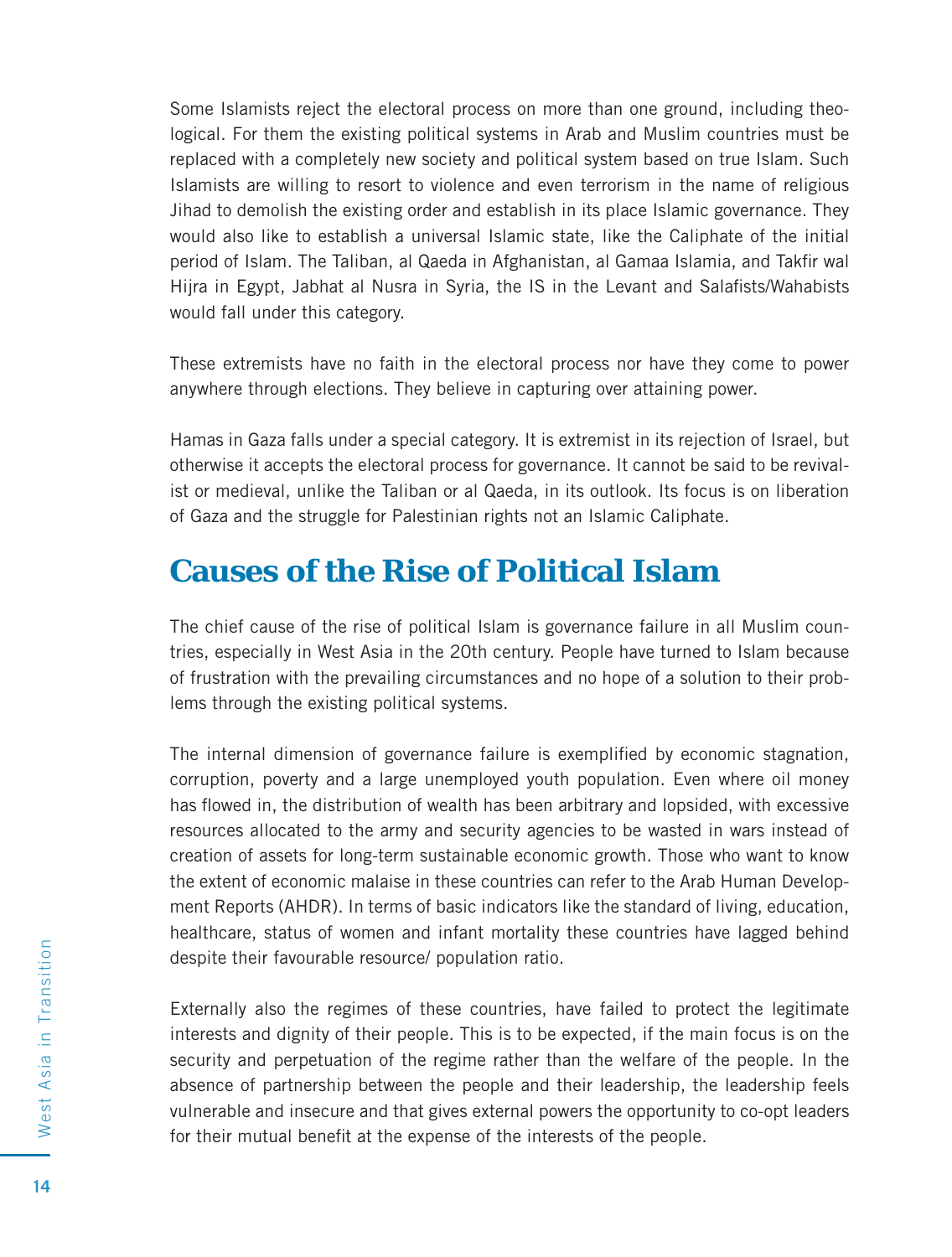The most glaring failure of Arab regimes has been in their confrontation with Israel. Repeatedly in 1948, 1956, 1967 and 1973, Israel defeated the Arab armies, despite the large amounts of money that Arab regimes have spent on their military. Since 1967, Israel has occupied the West Bank and Gaza and has cracked down with brutal force on Palestinians rising in revolt against the occupation, without any effective response from Arab regimes.

Given these factors it is hardly surprising that the Arab people should feel frustrated with their circumstances and desperately want a way out. There are many, probably a large majority, who believe that modernity based on elected governance is a solution to their problems. On the other hand, there are also a significant number of those who believe that Islam, its principles and values provide the panacea for their problems.

Finally, we must understand why many have turned to political Islam rather than secular democracy, especially when there are successful models of functioning democratic systems in the world that have produced results.

One important reason is that the regimes in West Asia that failed so spectacularly, both externally and internally, claimed to be secular republics. In one stroke they discredited secular republicanism, and persuaded many people to seek an alternative.

With regard to the appeal of religion in such situations, a point may be noted. When people are in a quagmire, simplistic and holistic solutions have a strong appeal for them. Religion promises the desired answer. This is not different to the attraction that secular simplistic ideologies offer by the promise of a total solution. The examples of Fascism after the First World War in Italy and National Socialism in Germany come to mind, besides Communism in Russia, the KMT in China and a host of other countries. In all societies there are people who are predisposed to the black and white approach of fascism and confused by the ambiguities of democracy.

#### **Wars, Violence and Extremist Political Islam**

A brief survey of the wars and violence in the region will provide the context to extremist political Islam.

Besides the four Arab-Israeli wars, there have been conflicts, clashes and fighting between Israelis and Arabs, during the last 47 years since the occupation of the West Bank, Gaza and the Golan Heights.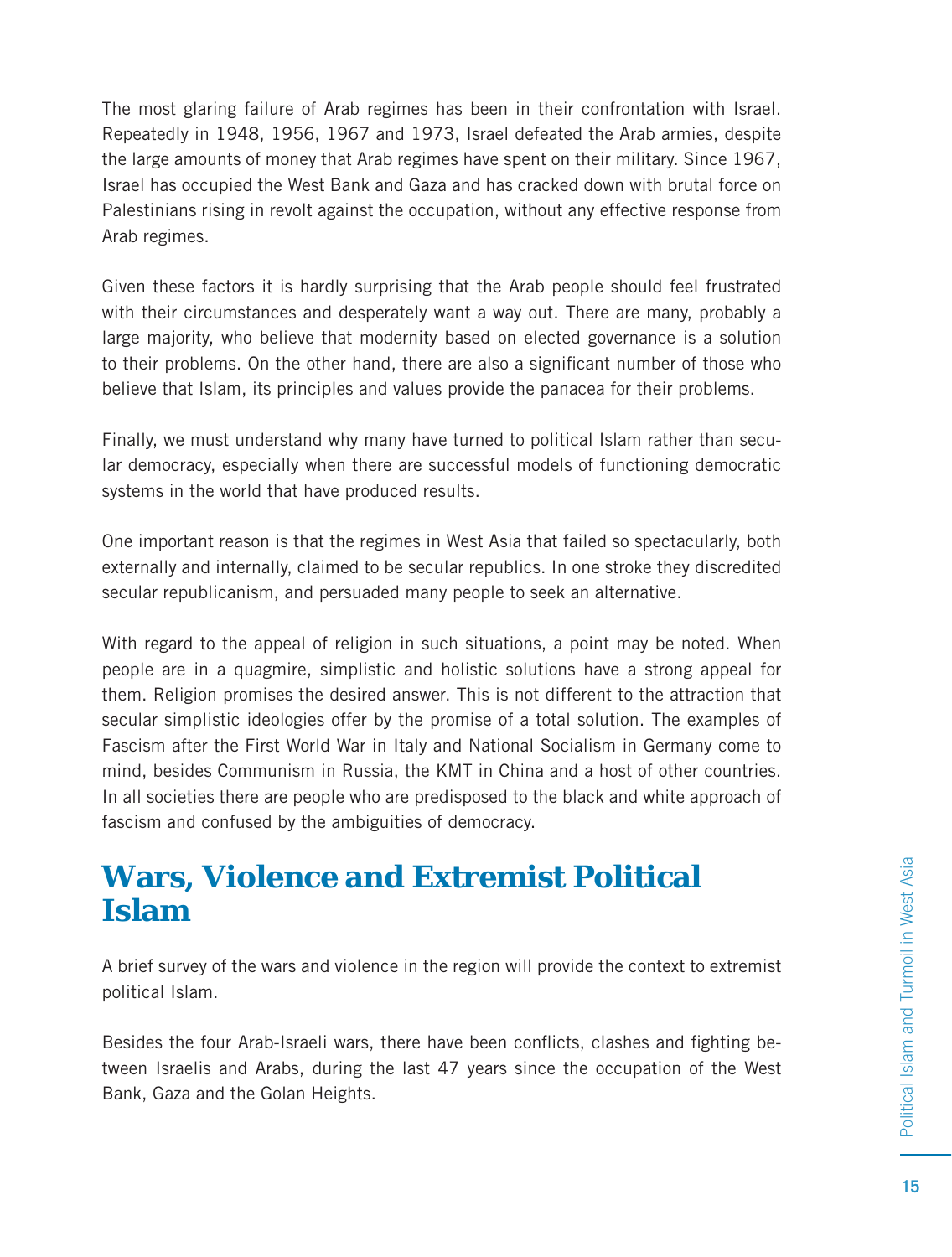Israel has always had decisive military superiority and when the clash has been of a military nature, Israel has been clearly victorious in the vast majority of instances. At the same time it has failed to subdue the Palestinian resistance. Palestinian youth in the occupied West Bank have twice exploded into prolonged resistance (Intifada); in 1987 and again in 2000 and suffered heavily at the hands of Israeli security forces.

Israel attacked Beirut, inflicting with heavy civilian casualties in 1982 and occupied South Lebanon. This occupation created the Hezbollah resistance movement which constantly harassed and killed soldiers of the Israeli occupation forces until Israel withdrew in 2000. Triggered by an incident in 2006 between Hezbollah and the Israeli Defence Forces resulting in the death of three Israeli soldiers and the capture of two, Israel attacked Hezbollah in south Lebanon and bombed Beirut resulting in more than a thousand deaths and many more injured.

Since its withdrawal from Gaza in 2005, Israel has carried out five military operations against Hamas, in response to the latter's "provocations" as part of their resistance to end the Israeli occupation of Gaza. Each time there have been heavy casualties amongst Palestinians including women and children, with about 2,000 dead and 10,000 wounded in the latest round of fighting.

Besides the Arab-Israeli wars and conflicts, there have been other wars and conflicts in the region. There was a civil war between Royalists and Republicans after the overthrow of Imam Muhammad al Badr in Yemen between 1962 and 1970, with Saudi Arabia (close to US) and President Nasser's Egypt, (close to the then Soviet Union) ranged on opposite sides. After much shedding of blood and casualties estimated to be between 10-20,000, the Civil War ended when President Nasser had to withdraw Egyptian forces from Yemen after a crushing defeat at the hands of the Israeli army in 1967.

In 1970, King Hussein of Jordan crushed Palestinians with the full force of his military might, resulting in casualties estimated at 10-20,000, including innocent civilians. This Jordanian-Palestinian conflict spawned the purely secular militant Palestinian organization, the Black September Organization (BSO), which carried out assassinations and kidnappings long before the militant Islamic groups appeared on the scene.

In 1982, Hafez al Assad, the authoritarian president of Syria, suppressed a Sunni uprising in Hama, using every weapon in his arsenal, which according to estimates caused 20,000 deaths.

The 1980-88 Iran-Iraq war was one of the three bloodiest wars of the latter half of the 20th century (the other two being the Korean War and the Vietnam War). More than one million soldiers and civilians are estimated to have been killed. The economic losses of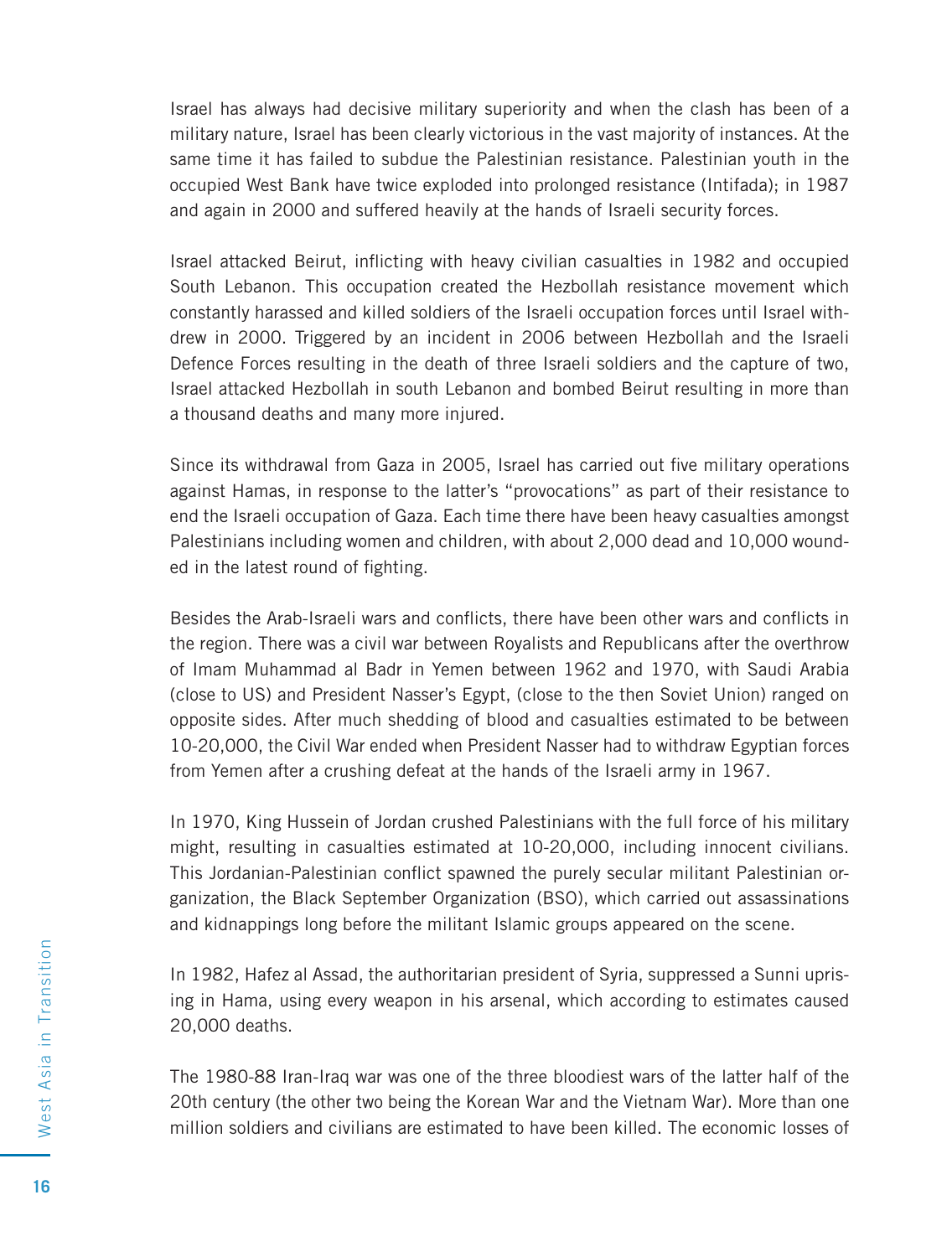the war have been put at USD one trillion. There is enough evidence to conclude that chemical weapons were used by Saddam Hussein during the war.

From 1979 to 1989 there was a bloody war in Afghanistan. The end of the war against the Soviet Union did not bring any relief to the suffering people of Afghanistan. A ruthless civil war amongst various jihadi factions followed causing indiscriminate casualties of innocent civilians. For 35 years now, Afghans have not known peace and stability. The total number of soldiers, Mujahedin and civilians killed during the entire period has been estimated at more than one million and many more wounded and maimed for life, not to mention the destruction, economic losses, displacement, misery and deprivation for a whole people.

In 1990, even before the wounds of the Iraq-Iran War had healed, the Iraqi President Saddam Hussein invaded and occupied Kuwait, a brotherly Arab country. All the billions spent by the GCC countries on arms purchases through shady deals, were of no avail and they had to hire a superpower, the United States, reportedly for USD 75 billion, to eject Saddam from Kuwait. The irony is that the same GCC countries had funded Saddam Hussein's war against Iran with tens of billions of petrodollars from their coffers. The 1991 war against Iraq, with massive bombing of Baghdad and other towns, resulted in a large number of Iraqi civilian casualties, including women and children and the decimation and massacre of defeated and retreating Iraqi troops by US air attacks north of Kuwait. Subsequently prolonged economic sanctions, imposed on Iraq by the US and UK sponsored United Nations Security Council Resolutions, resulted in the death of innocent people especially children and the aged due to malnutrition and lack of health care.

To this long litany of wars, death and destruction may be added the Lebanese Civil War of 1975-90, which probably caused 120-150,000 casualties. It also spawned lawless militias, extremists, terrorists and criminals on all sides of the Lebanese Civil War.

The brutal Algerian Civil War of 1991-2002 triggered by the abrogation of the election that the Islamists were winning peacefully, resulted in casualties estimated at between 50-100,000. Earlier in the War of Liberation against the French, 1954-1962, an estimated 350,000 Algerians had died.

In 2003, on trumped up charges of possession of weapons of mass destruction, the US attacked Iraq, with its so-called "shock and awe" strategy which comprised massive bombardment of targets in Baghdad and elsewhere. The war and occupation have resulted in over half a million deaths. According to one estimate Iraq has lost nearly 2.5 million people since the beginning of the Iran-Iraq war in 1980 until today because of wars, sanctions, occupation, and sectarian fighting.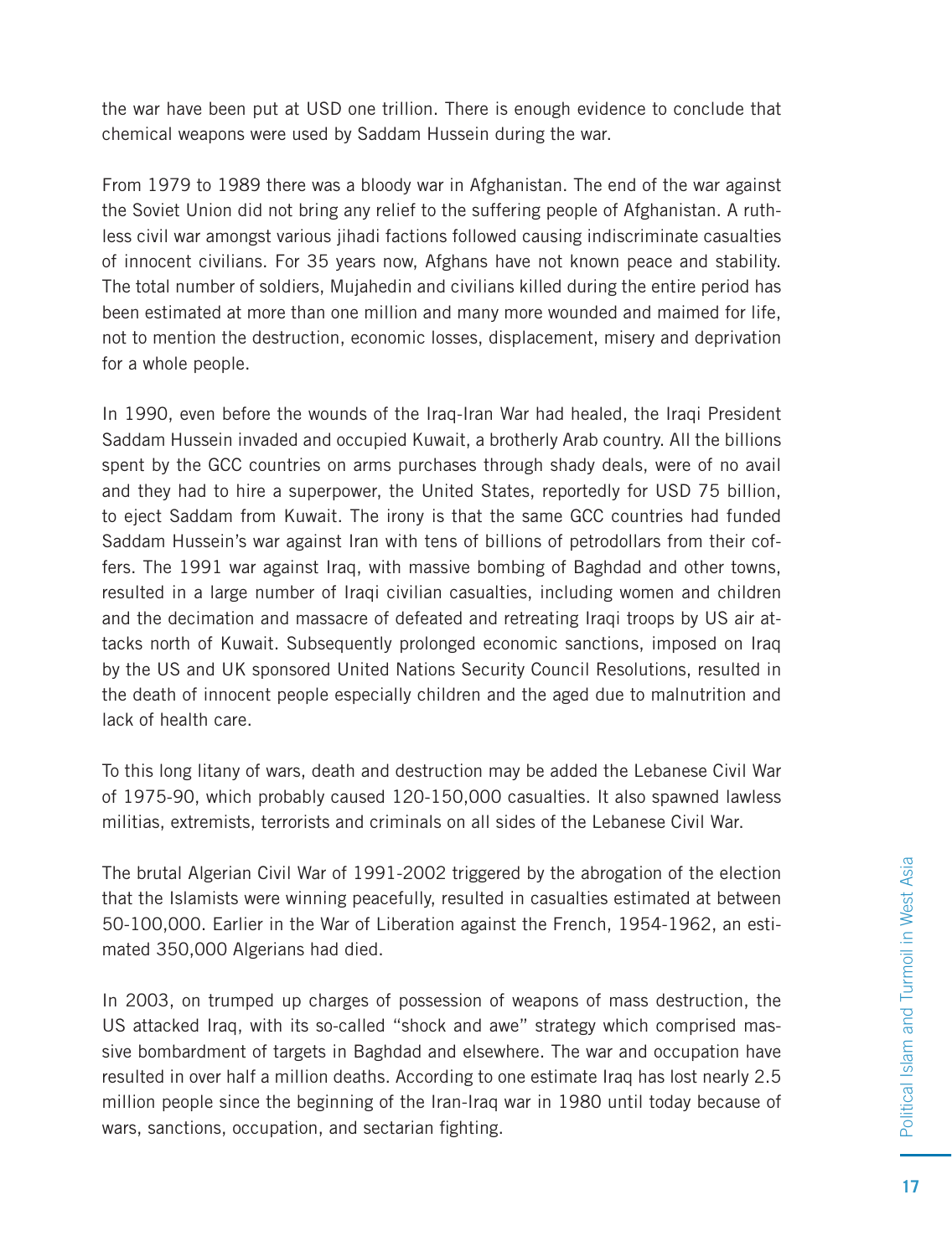Immediately after 9/11, the US successfully launched military action against Al Qaeda and the Taliban in Afghanistan and installed a pliant regime. Since then there has been a steady stream of casualties including the death of innocent men, women and children from car bombs, terrorist violence, Special Forces operations and drone attacks.

There have been more wars, conflicts and deaths in West Asia since the end of World War II than in any other region of the world. A large number of displaced persons have also been living in various parts of the region as refugees for long periods, in many cases for generations without hope of a future, a sure breeding ground for violence and extremism. It is therefore no wonder that sections of political Islam have mutated into extremist political Islam not averse to violence and even terrorism to achieve their goals. The common denominator in extremism and violence is not found in religion but frustration with the prevailing injustice, real or perceived. Where moderation is ignored or repressed, extremism will arise. There is a lot of extremism and violence around the world which is not religiously inspired but produced by deep political and economic frustrations.

To explain the real causes of extremism and violence is not to justify it but to understand its true nature so that correct strategies can be crafted in dealing with this menace.

#### **Political Islam: Israel and the West**

Israel does not want the rise of extremist political Islam to be attributed in any manner to its oppressive occupation of the West Bank and Gaza since 1967. That would adversely affect public support for Israel in the West, especially in the US, and create pressures on Israel for the settlement of the Palestinian-Israeli dispute on the basis of a two-state solution.

The West does not want attention to be focused on the role of its policies in contributing to the rise of political Islam, especially extremist groups. Because the region is extremely rich in energy, first the British and later the Americans established a strong presence in the region. They manipulated the politics of these countries and sometimes even interfered through covert operations. The most clear and well-documented example of such interference is the overthrow of the Iranian Prime Minister Dr. Mossaddegh in 1953.

Throughout the Cold War era the West and particularly the US exploited Islam in its confrontation with the Soviet Union, whether it was in North Africa, West Asia, Central Asia, South Asia or South East Asia. During the Cold War, Islam was looked upon as a bulwark against godless communism.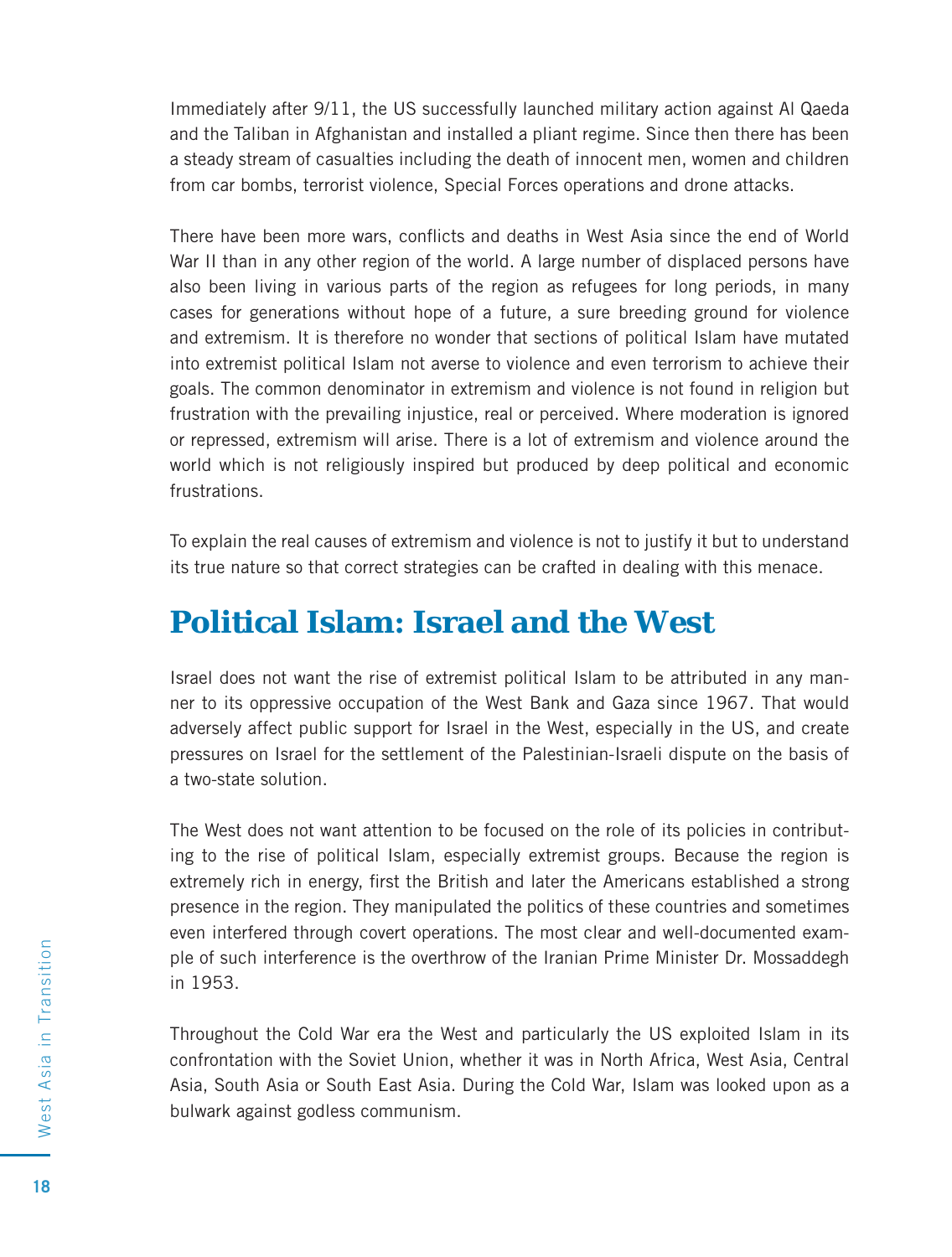Islamic Jihad against the Soviet Union was promoted without inhibition or restraint. Its long-term consequences were overlooked not only by the US but also Muslim regimes which supported Jihad for their own objectives. Many of today's political Islam extremists are the Jihadis of the 1980s against the Soviet Union, or their progeny.

The West and Israel would not like their role in the rise of political Islam to be focused upon for various reasons including the fact that there would then be calls for a change of strategy to deal with political Islam, for which no Western or Israeli leader has the vision or stomach.

Israel and the West may have their own reasons for attributing political Islam, especially of the violent extremist variety, to its religious theology, promise of heaven and virgin houris for martyrdom, but our interests dictate that we make our own independent study and analysis.

#### **The Present Turmoil in West Asia**

It is obvious that a large number of people spontaneously joined the mass movement of dissatisfaction with existing regimes from the Gulf to the Atlantic. Many of the regimes in the region and powers beyond became apprehensive of the outcome of this upsurge. Instead of helping this mass movement constructively, to achieve good governance, they emasculated it by aggravating internal contradictions and differences. Only in Tunisia, Morocco and perhaps Jordan have some positive gains been made, but in Egypt and West Asia where the clash of vital interests of regional regimes and outside powers is involved, there has been only conflict and bloodshed so far. The regional powers that are intervening in what have become civil wars in West Asia are: Saudi Arabia, Qatar, UAE, Turkey, Egypt and Iran. The outside powers active in the region are the US, UK, France, Russia and China.

The situation in Syria and Iraq is chaotic and confusing. In the summer of 2014, Gaza witnessed a horrendous bout of bloodshed which has left about 2,000 Palestinians and 67 Israelis (64 soldiers) dead. Efforts have been made by Cairo to resolve underlying issues that prevent a stable and durable ceasefire.

The scale of bloodshed in Syria had earlier dropped, and President Bashar al Assad got himself re-elected in defiance of the US Administration. With fast changing developments the focus is currently on the Islamic State. Yesterday's protégé has become a Frankenstein monster.

Meanwhile the Islamic State has taken control of mainly Sunni Iraqi territory in the western and northern part of Iraq. They have taken control of Mosul and towns which Kurdish Administration considers its territory. The US and its allies want to prevent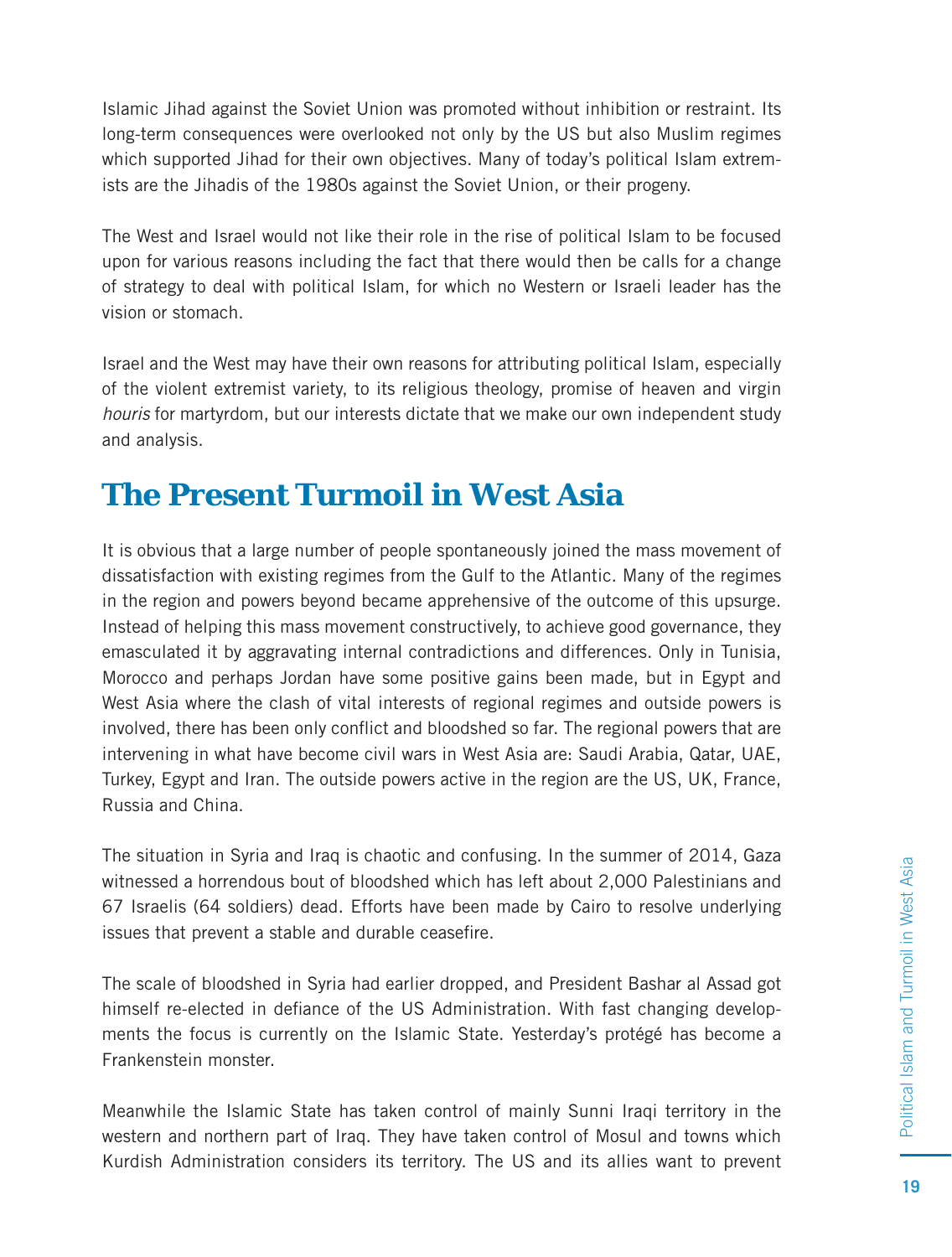the Islamic State from overrunning the Kurdish areas. For this reason the US has been bombing Islamic State positions. This has enabled the Kurds to stiffen their resistance to Islamic State fighters and even push them back in some places and retake positions. The situation on the ground is constantly shifting; if, when and how this seesaw situation between Islamic State and Kurds will stabilize, and where the line of control between the two sides will finally be, cannot be predicted just now. The predominantly Shia government in Baghdad may have its own problems with the Kurdish Administration but it has made it clear that it considers Islamic State its adversary number one. It has offered and given some help to Kurds, though the Kurds themselves would prefer effective US intervention rather than become dependent on Baghdad for assistance.

It is extremely difficult to know the truth of what is going on in the region. Reliable information about which country is doing what, for what purpose, or which group or militia is whose proxy and who is funding it, is extremely hard to come by. Countries have also sharply changed their strategies and sometimes made U-turns. Their declarations are not matched by actions and their policies are extremely short-sighted and in complete disregard of the welfare, security, lives and future of the people of the countries where these proxy wars are being fought.

#### **Future Scenario**

West Asia is in for a long period of instability. Syria and Iraq are likely to become fractured and possibly fragmented states. Both states will remain significantly weakened and pose no strategic problems for other states in the region – Syria to Israel and Iraq to the smaller countries to its south.

Such fractured states can become failed and unstable states. Violence and instability have a tendency to spread and also breed extremism and violence. Should they disintegrate, it would be impossible to carve out states with clear and stable borders, because sects, tribes and ethnicities are not neatly distributed in defined areas. With many on the wrong side of the border there could be additional ethnic cleansing.

President Assad has survived the crisis and is likely to remain in power for the present; he may however find it difficult to maintain the old borders of Syria. What is the alternative? Carving up countries and drawing borders arbitrarily resembles the 19th and early 20th century imperial diplomacy which is anachronous in the 21st century, though few diplomats and their masters seem to realize it. Who gains what from divisions and fragmentations is not clear. However, in the present situation, fragmentation, conflict and instability in the region will not weaken but strengthen extremist political Islam. After fracturing Syria and Iraq there could be attempts at destabilizing Iran by the West and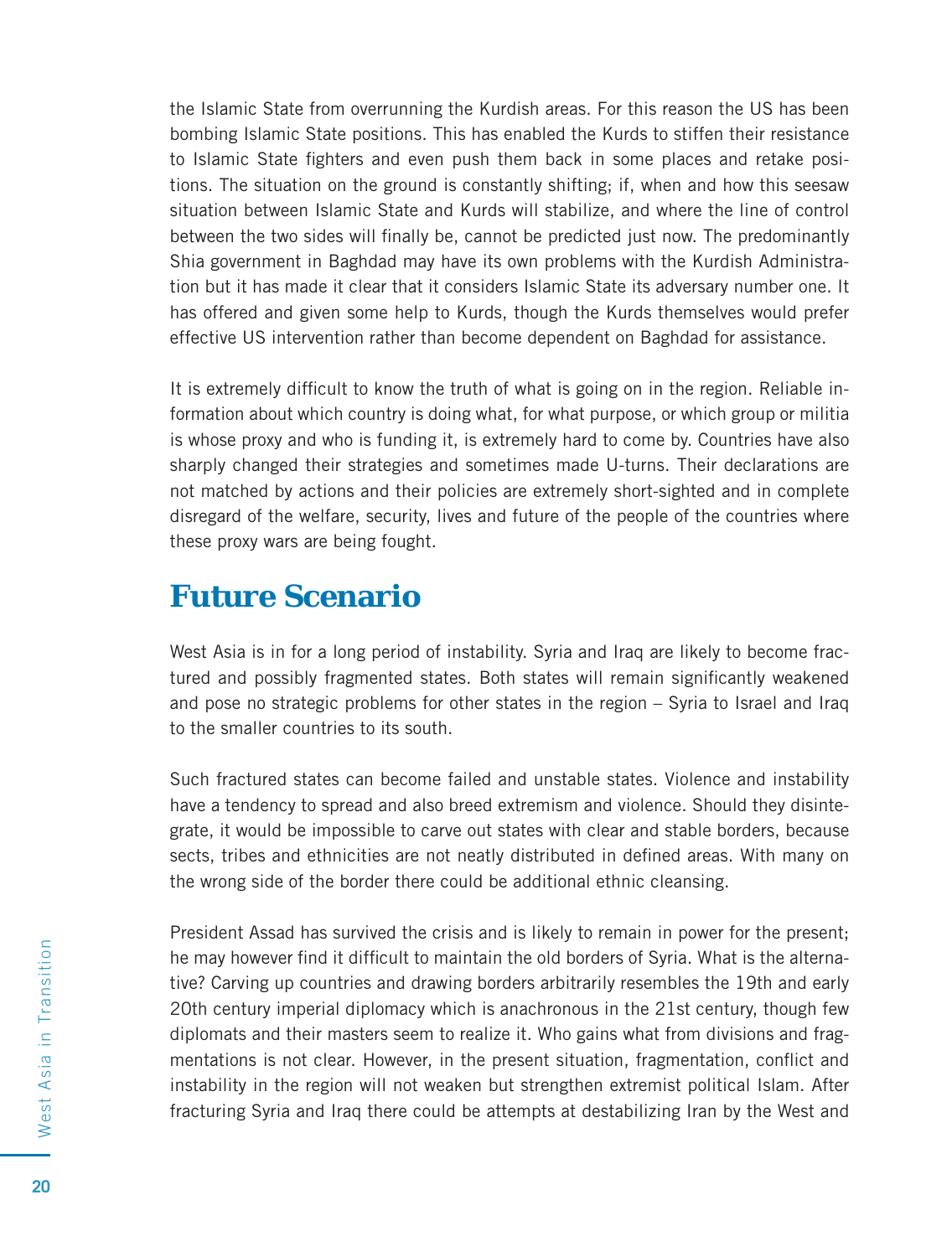some regional powers. That could create chaos on a bigger scale. Israel would certainly want it. Both Russia and China will attempt to resist it.

It is hard to make sense of Qatari and Saudi confrontation in Egypt and Syria, because not only are they both members of the GCC but are also close to the US. They being on opposite sides in Egypt and backing different groups in Syria is inexplicable in rational terms.

Those supporting extremists should know that extremists have their own separate agenda and they will not remain protégés of their present supporters once they have established themselves in any place. This happened in Afghanistan. After the Soviet troops had been withdrawn, the extremists refused to be dictated to by their erstwhile supporters. This can happen in Syria and Iraq also.

Frequent references to the Shia-Sunni divide, too, are more of a red herring than reality. What is happening in West Asia is a confused strategic confrontation for strategic gains involving regional powers as well as others farther away. The Islamic State is a Sunni extremist organization but it is attacking Kurds, who are also Sunnis. The Kurds are being helped by Shia Baghdad. Saudi Arabia is Sunni but it is against the Sunni Muslim Brotherhood in Egypt. Wahhabi Sunni Qatar is supporting the Muslim Brotherhood and is currently ranged against fellow Sunni Wahhabi Saudi Arabia. Iran is Shia but it is supporting Hamas which is Sunni. All this is hard to understand in terms of the Shia-Sunni divide but can be explained on the basis of perceived strategic goals of the parties involved.

The various parties and groups fighting each other are also doing it for political and economic gain rather than religion. Extremist political Islam will not be able to become broad-based and establish itself in West Asia on a long-term basis. The people of West Asia, the Syrians, the Iraqis and the Palestinians will not accept their medieval outlook. They can overrun but not establish stable governance. They lack organizational structure and commitment to institutional governance for this purpose.

The Israeli occupation of Gaza will remain a festering problem. Future rounds of fighting should not be ruled out. Killing some Hamas extremists is not a solution to the conflict; it will only strengthen Hamas and spread extremism.

The fundamental problem of the whole region has been the inability of societies in West Asia and North Africa to evolve consensus-based, inclusive democratic governance. All these societies have tribal, ethnic and sectarian fault-lines that only fully participatory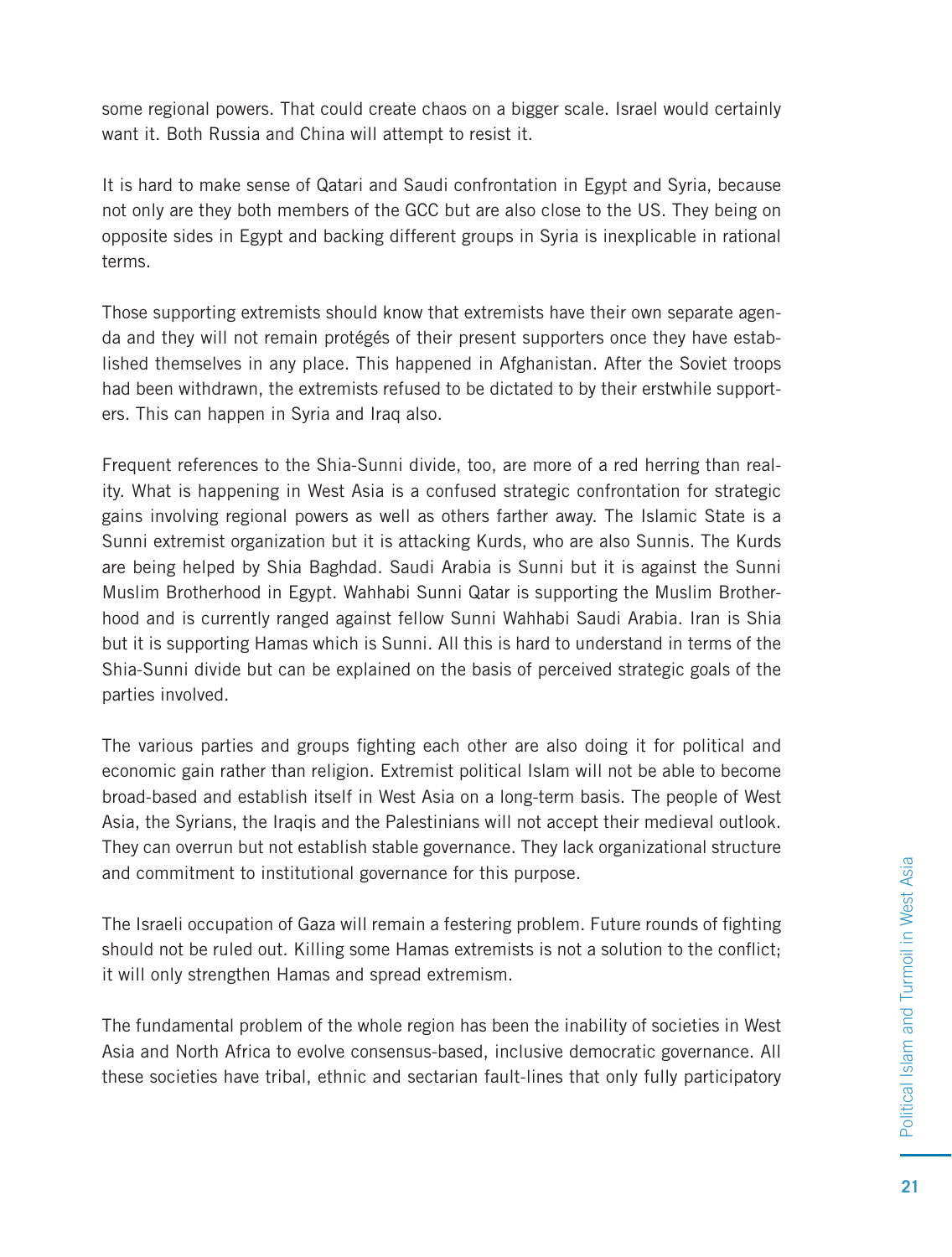governance can overcome. Unity has been maintained by authoritarian regimes, not through the willing consent of democratic accommodation. But suffocating authoritarianism is an impediment to the progress of societies in the 20th to 21st century industrial age.

#### **How to Deal with Political Islam – General Recommendations**

The world can interact with moderate political Islamists as long as they maintain their moderation. The fear that once political Islamists come to power that will be the end of democracy, smacks of paranoia, dishonesty or worse. Many political Islamists are veering to the viewpoint that Islam is compatible with democracy, which is the only form of workable governance in today's age.

It can be convincingly argued that many countries in the West including Israel are opposed to political Islamists because their interests require authoritarian regimes which can be co-opted. Vibrant democracies on the other hand are hard to tame because they have a mind of their own based on people's sentiments. Very little has been done by the West to initiate genuine measures to ensure the transition to democracy in these countries.

The best way to eliminate political Islam is to let them tackle the problems of governance if they come to power through democratic processes and indicate their commitment to respect them. Either they will change their approach and become pragmatic to achieve good governance or they will obstinately stick to dogmatism and fail. Their failure will expose them and result in the withering away of public support for them. The Islamic Salvation Front in Algeria would probably have faded away by now, if it had been allowed to come to power through an electoral process and govern. Similarly ostracizing Hamas has not helped matters. They have not been allowed a chance to demonstrate their governance capability. In its absence people's faith in Hamas remains intact.

It is instructive that where Islamists attained a position of power and decision-making, for example in Iran, they moved to pragmatism rather than dogmatism. More recently, in Morocco where the Islamist Justice and Democratic Party, has come to power through the electoral process, their governance has been pragmatic rather than dogmatic. Even Morsi of the Muslim Brotherhood in Egypt was showing signs of leaning towards pragmatism before he was manoeuvred out of power.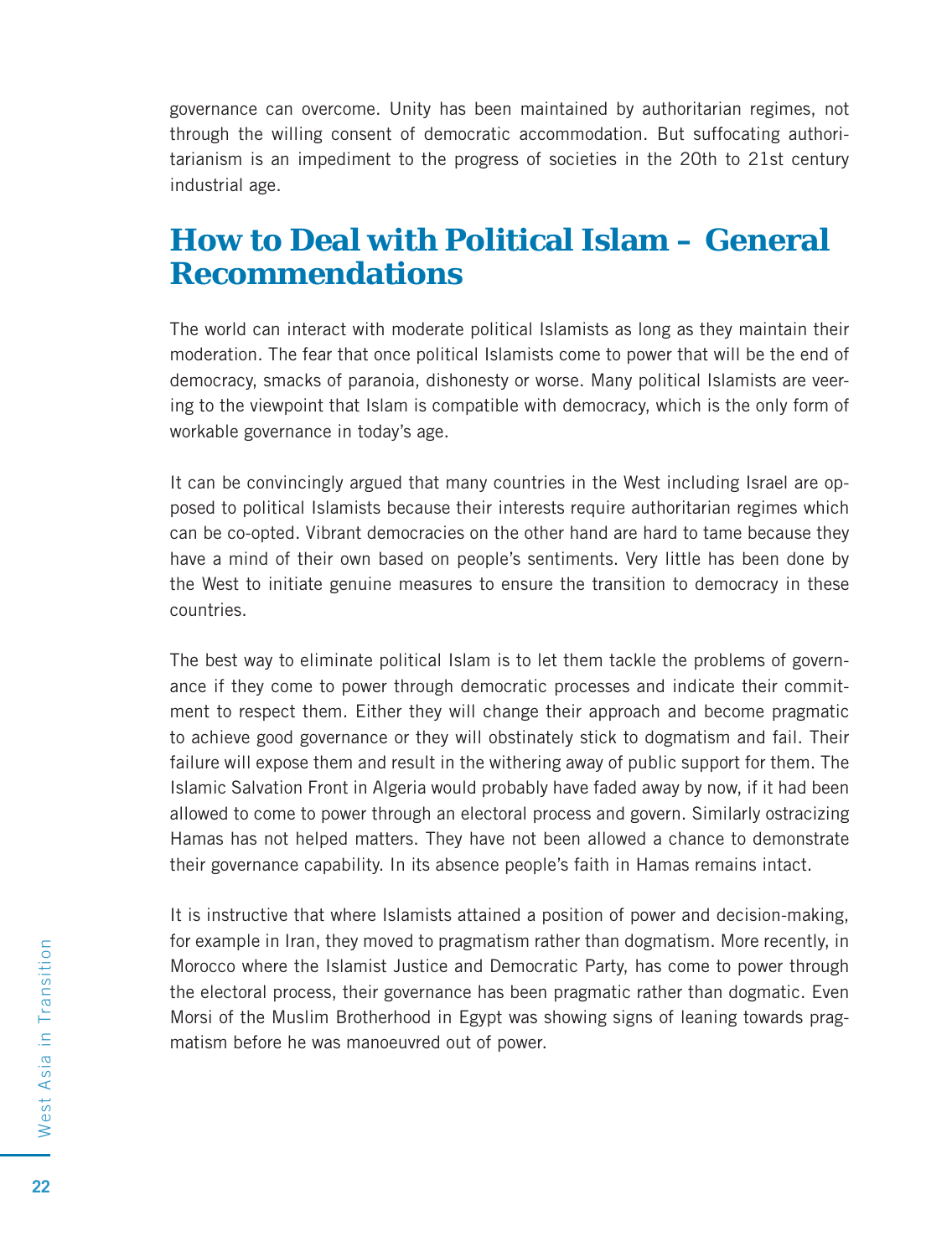#### **Recommendations specifi c to India**

In formulating our own strategy and deciding our tactical moves to deal with political Islam we must keep the following in mind:

- The main focus of political Islam is not India but their own regimes in their country and the West. Only Pakistan has used militant Islamists for a proxy war against India in an attempt to further its goals, especially in Kashmir.
- We must constantly keep in mind that the basic impulse for political Islam of every type comes from political and economic circumstances, and is then expressed through religion.
- The nature and circumstances of our problems with political Islam are quite different to those of the West. We must therefore have our own independent narrative and strategy based on our circumstances and our interests. We have never politically dominated or economically exploited any of the countries where political Islam has arisen.
- In deciding our strategies, we must keep in mind the distinction between moderate political Islam and extremist violent Islam. Dealing with each will require different approaches to each.

Before crafting strategies for coping with political Islam we must keep in mind certain facts for an understanding of dimension and perspective.

In India the total Muslim population is 180 million, which is more than the population of the sixth or the seventh largest country in the world. In the subcontinent the Muslim population is about 500 million, when the entire Muslim population in the world is about 1.6 billion spread over Southeast Asia, the Middle East, Africa and Central Asia. The entire population of the 22 Arab League countries is only about 350 million.

As far as moderate political Islam is concerned, its coming to power and governance through the democratic process in West Asia and North Africa should not pose any adverse challenge for us. Once they deal with the problems of governance and international relations they will move in the direction of moderation not extremism.

As for political Islam extremists, their violence will have to be dealt with by force. Extremists who pursue their goals with violence have so antagonized established governments in many countries that it would be possible to get international cooperation to track and neutralize them. It may be recalled here that initially Iran had extended significant cooperation to the US in dealing with the Taliban and AI Qaeda elements after 9/11 in Afghanistan, until President Bush bracketed Iran with Iraq and North Korea in the Axis of Evil.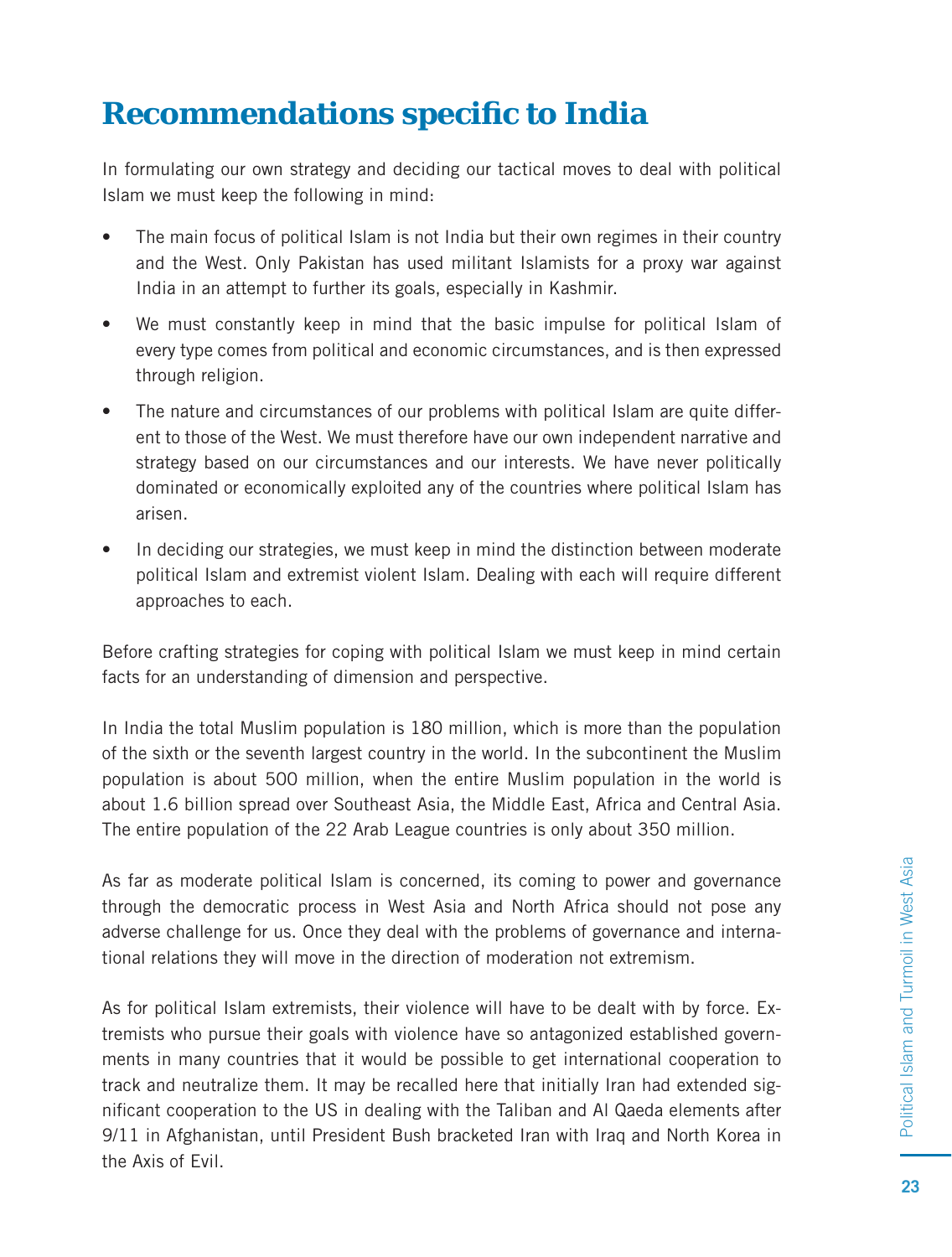Special attention will have to be given to Afghanistan, and bordering areas in Pakistan, because of the presence there of Al Qaeda, Taliban and a host of other militant organizations. Many of the elements in Pakistan are not political Islamists but terrorists.

Even in Afghanistan one must distinguish between those who can be dealt with politically and those that will not give up violence. One cannot afford confrontation with the entire spectrum of political Islam there. Even with the Taliban there can be exploratory dialogue to make it clear to them that attempts to export militant Islam to India will be dealt with firmly. There is no reason to believe that the Taliban are completely bereft of saner elements.

As far as the cross-border flow of militants from our neighbourhood is concerned, the problem and all its dimensions are well known and so are the strategies to deal with them. It is a question of implementing them effectively for which corruption-free administration is indispensable. Dealing with individual militants is not so difficult; what is a real challenge is to create an environment in which the population will actively cooperate with local administration and various agencies.

As far as the Gulf is concerned, we have to pay special attention to it because of the presence there of 6.5 million Indian citizens who frequently travel back and forth between India and those countries. We really should not worry too much on account of some Muslims who adopt rituals and practices prevailing in Gulf societies, like Hijab for women and beards for men. What we should watch out for are militants who can enter our country from this region. To deal with this aspect of the problem, we should strengthen cooperation and coordination with the Gulf countries, since militants pose a problem to their regimes also.

The truly challenging task is to ensure that militancy does not take root and spread internally. It should be remembered that in India there is militancy in various regions, in the name of various ideologies and under various slogans, but the underlying causes are the same; frustration and resentment with political and economic circumstances caused by bad governance that has failed to deliver. So the strategy for dealing with all militancy, including that in the name of religion, has to be the same, namely: good governance and a level playing field, due sharing of political power, democratic opportunity for diverse voices to be heard and a fair share in economic progress and growth.

While economic progress and growth are solutions to militancy there is a catch 22 relationship between the two. Economic progress can eliminate militancy but equally, absence of militancy and violence is essential for growth and progress. This vicious circle can only be broken by honest, corruption-free administration. How to achieve that given the logjam of vested interests does not require a theoretical answer but action.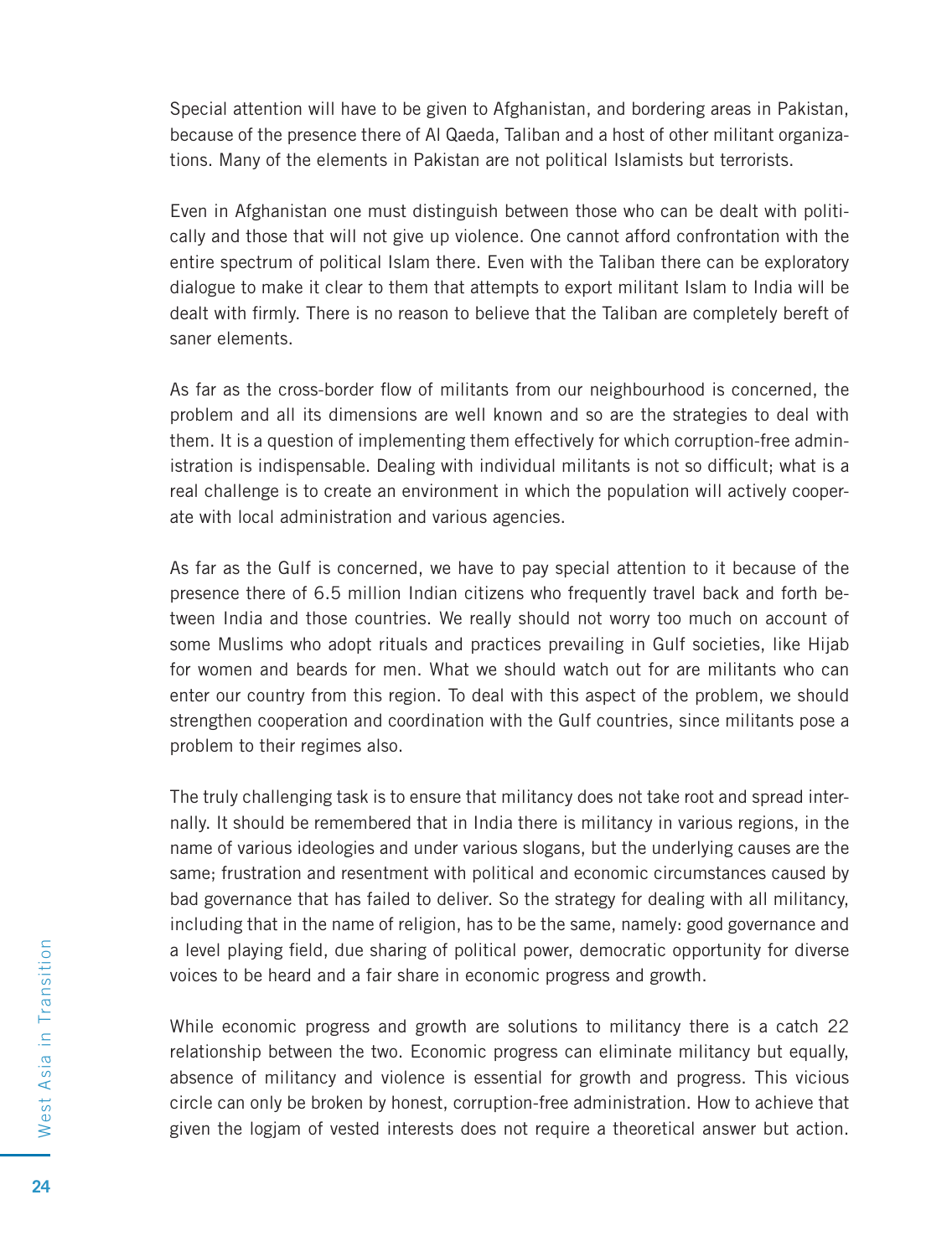The one catalyst that offers the best chance for setting in motion the process for better governance is transparency.

Finally, there is the issue of the "madrasas" and militancy. That is much confused thinking about madrasas and militant Islam. Madrasas are not the cause of Islamist militancy; they become incubators for militancy, impelled by political and economic factors. An often overlooked fact while focusing on madrasas and militant Islam is that young Muslims have not gone to these institutions by choice; or that good schools providing modern education are available and they choose madrasas instead. The fact is that most young Muslims boys go to madrasas because there is no real alternative. Very often the choice is between the madrasa and complete illiteracy. Any sudden closure of madrasas will therefore probably exacerbate the problem. Establishing good schools requires resources flowing from growth and progress which in turn calls for corruption free governance. The transition from madrasas to modern schools will require resources, time, effort and patience.

#### **Conclusion**

To sum up, political Islam in West Asia is a consequence of the failure of authoritarian regimes, whether claiming to be secular or religious, to provide good governance to people in Muslim countries. This has led to humiliating failures externally and economic stagnation and lack of individual dignity internally. Since political Islam has been impelled by political and economic factors, the challenge of political Islam essentially requires a political and economic response.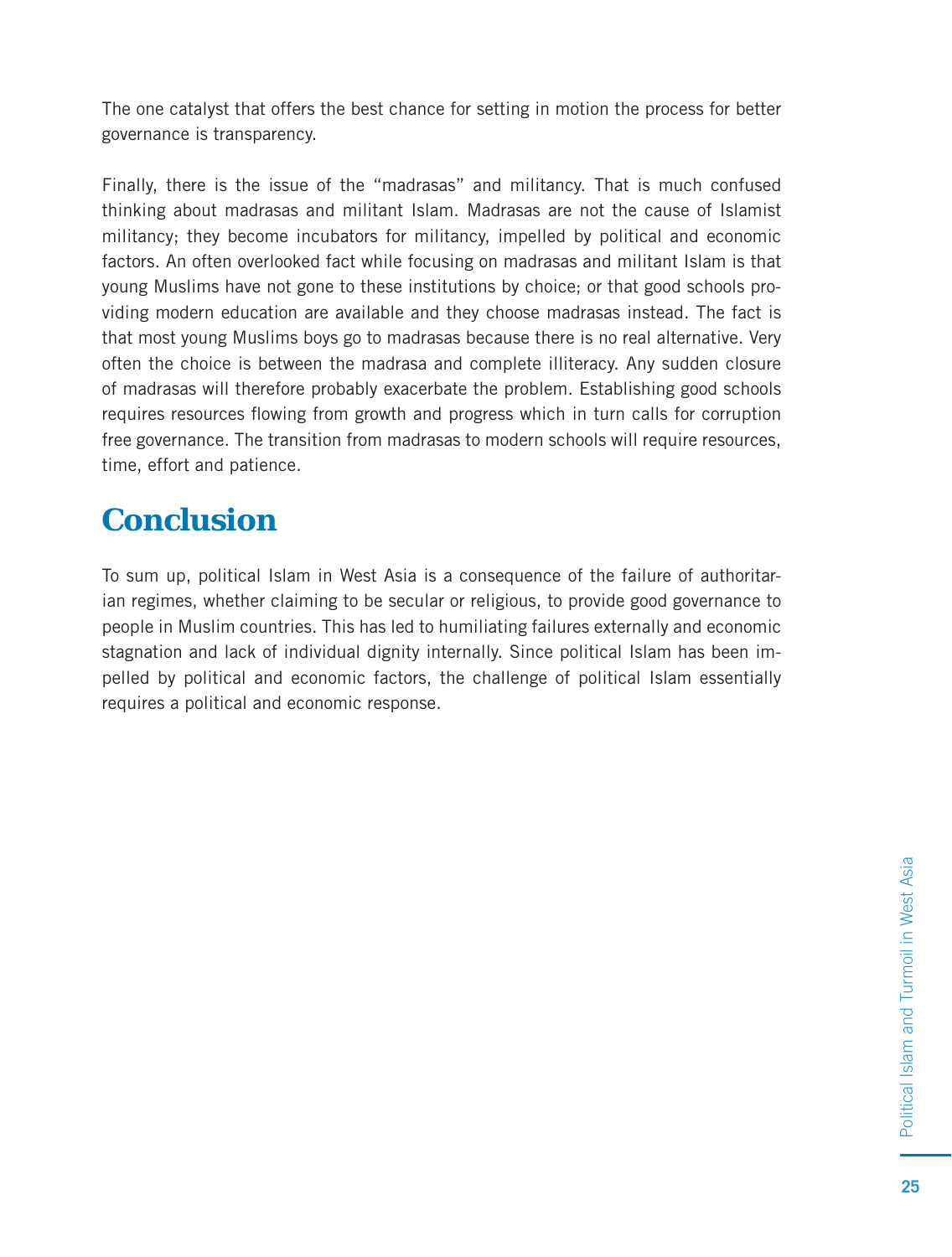### Role of Militaries in the West Asian Region and Engagement Options for India

*Rajeev Agarwal*

#### **Introduction**

The protests across the Arab world popularly called the "Arab Spring" broke out<br>in late 2010 as people's revolutions against the oppressive dictatorial regimes in<br>the region, seeking greater political freedom, economic pro in late 2010 as people's revolutions against the oppressive dictatorial regimes in the region, seeking greater political freedom, economic prosperity and people's participation. Commencing from Tunisia in December 2010, it spread to Egypt, Libya and across the Red Sea towards the Arabian Peninsula and also the Levant. It soon led to the toppling of Tunisia's autocratic President Zine al–Abidine Ben Ali and Hosni Mubarak in Egypt. In Libya, Muammar Qaddafi, who had ruled Libya since 1967, was first removed from power by a Western alliance backed transitional authority and then killed after a six month long civil war. Elsewhere in countries like Bahrain and Syria, the protests were crushed and in the latter a state of civil war ensued while in Yemen, a GCC brokered peace led to its autocratic president ceding power. There were muted protests in Gulf monarchies like Saudi Arabia, Kuwait, UAE and even in Jordan and Morocco, but these were soon brought under control either by internal suppressive measures or huge economic appeasement of the populace. While the last of the Arab Spring is yet to be seen, there is one common thread across all the protests and their effects across the region – the role of the armed forces.

All regimes in the region facing the Arab Spring protests called upon their armed forces to confront the uprisings. The response of the armed forces towards the SOS call by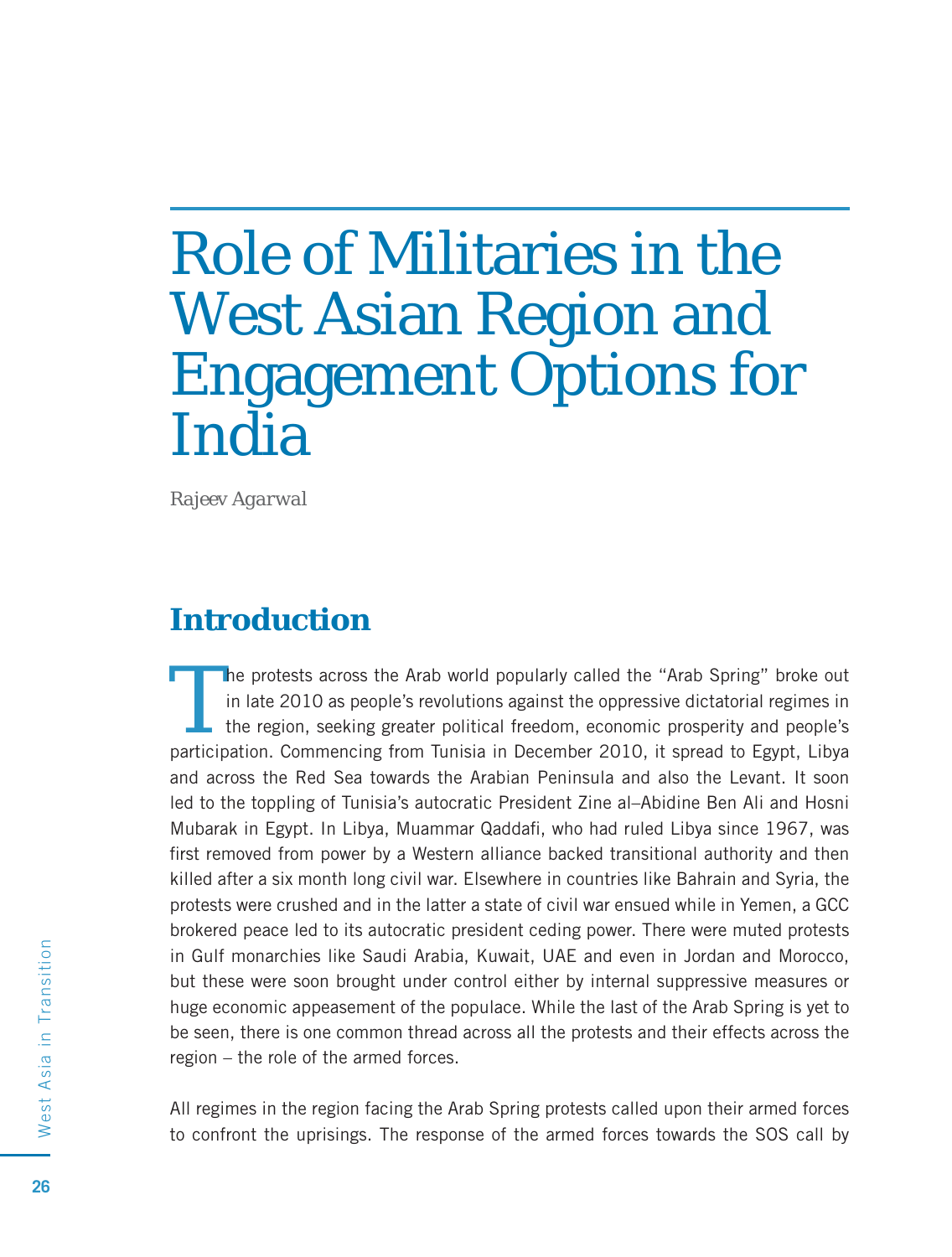their dictators however, was quite varied in scope and tenor, which greatly influenced the final outcome of the revolutions in the respective countries. The response of the armed forces ranged from open support for protest movements (Tunisia and Egypt) to proactively siding with the regimes in quelling the protests (Bahrain and Syria), internal contradictions and fracturing within the armed forces (Libya and Yemen), and a silent but firm support to the regimes (Saudi Arabia, Jordan, Morocco and UAE). While the military in Tunisia openly sided with the protestors and even warned the regime backed police forces against taking oppressive actions against the people, in Egypt the military initially took a more muted stance on supporting the protests. It however did not heed Mubarak's call to crush the protests and finally issued a "communiqué" on February 10, 2011 asking Mubarak to resign. On the other hand, the militaries in Syria and Bahrain sided with the regimes, brutally crushing the protests. Libya and Yemen formed a case where the armed forces failed to present a united front, fracturing under pressure into pro and anti-regime groups, leading to brutal clashes and thereafter the downfall of the regimes.

The armed forces in the region have thus been leading protagonists in the unfolding drama in the West Asia-North Africa region. This phenomenon is however not a recent development. A closer look at the evolution of modern Arab states clearly indicates how deeply the armed forces have been intertwined in the state structures and processes of each of these nations. As we look forward to the region moving beyond the "Arab Spring", it is important to examine the role and influence that armed forces exert on the region. It is all the more important to us as India has large stakes and interests in the region. The region not only supplies a major portion of our energy needs (oil and natural gas), but is also home to millions of expatriates who are earning their living in these countries and sending back critical remittances. Growing trade and commerce along with cultural ties is another close bond that India shares with the region. Also, geographical proximity dictates that any instability and lack of peace (terrorism and extremism) could have adverse effects on us.

This chapter argues that irrespective of the final outcomes of the Arab Spring, the armed forces will continue to exert important influence in the region. Some of the critical issues which this chapter seeks to address are:

- (a) Why have the armed forces in the region enjoyed a pre-eminent role in the region?
- (b) What have been the various strands of civil-military relationships in the region?
- (c) How did the armed forces influence the outcome of protests during the Arab Spring? What are the likely trends in future?
- (d) What are India's options for military to military engagement in the evolving security paradigm in the region?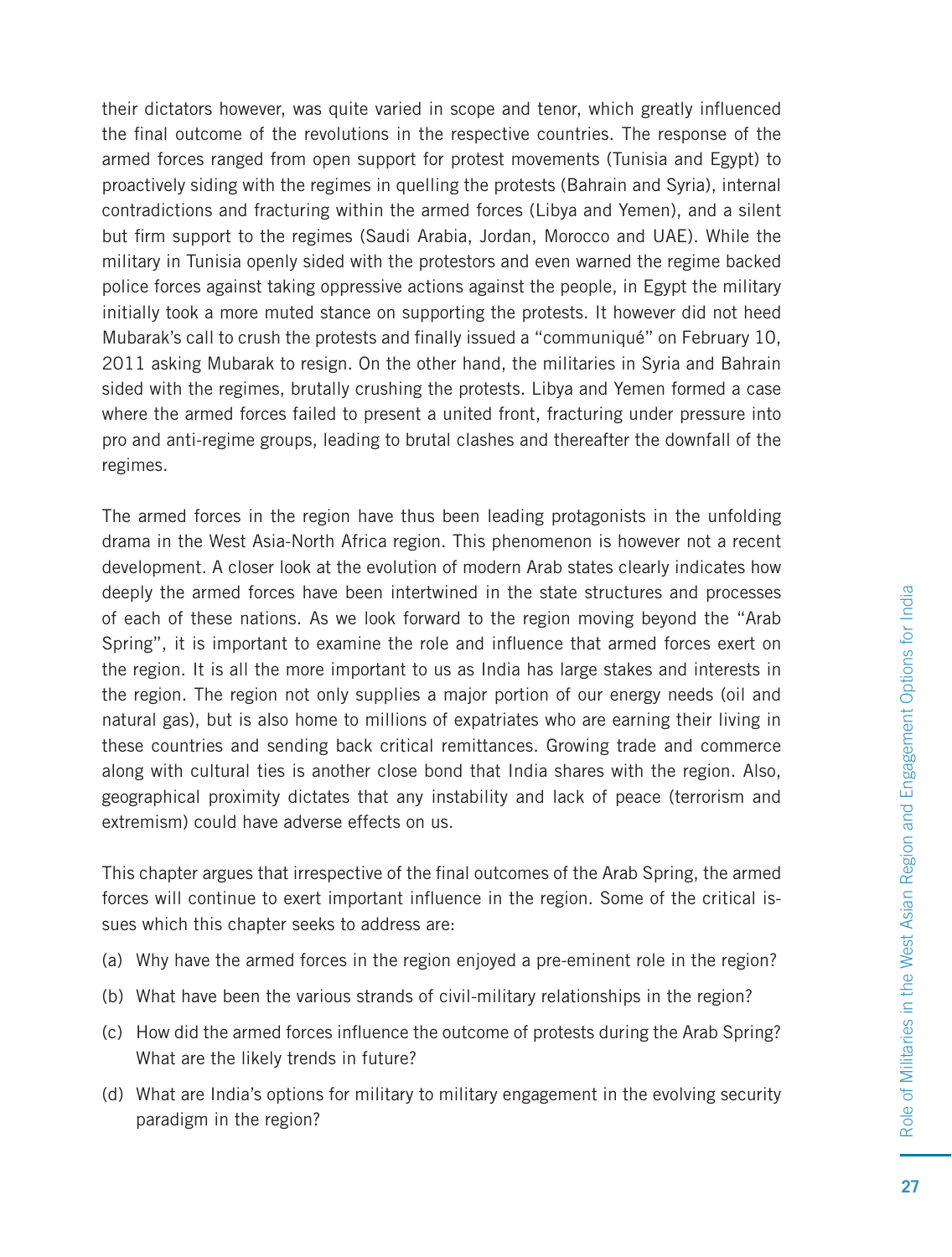#### **Militaries and their Pre-eminent Role in the Region**

The pre-eminent role of militaries in the West Asian region has been one of the characteristics of not only of its regimes but also its societies. While most of the regimes have used their militaries to ensure regime security (mostly against internal threats), West Asian societies too have seen them as the ultimate guarantors of security as also one of the few functioning, trustworthy and efficient state institutions. This however is a the cumulative result of a number of contributing factors such as the nature of societies in the Arab world, the birth of modern Arab states, the effect of the Cold War on the region, and also the highly polarized nature of religion and the sects in the region

Modern Arab states owe their birth to the Ottoman Empire. The Ottoman Empire invested in well-structured, disciplined and officered armed forces. It maintained control through a combination of military and bureaucratic structures in which the military enjoyed great privileges and power. After World War I and the consequential collapse of the Ottoman Empire, the League of Nations drew up "mandates" for the Arab world. Each mandate was supposed to be ruled by the British or French "until such time as they are able to stand alone". The borders that we see on modern political maps of the region were truly arbitrary and were drawn without regard to any ethnic, geographic, or religious concerns. Excluded from political control over their own lands for centuries, the Arabs found it difficult to set up well-functioning, institutionalized political systems with clear political identity. The only political identity that they inherited was a loose symbiosis between Islam as a belief system and the tribe as a basic unit of social organization. Lack of expertise and experience in governance too hindered the progress in these nations towards self-realization and self-determination of the people, giving rise to opportunity for dictators and monarchs to rule them. In such a situation, the military emerged as a pre-eminent instrument to ensure regime security. It also paved the way for the military to interact and often interfere in political affairs, thus politicizing the nature of armed forces in the region and setting the stage for subsequent military prominence in politics.

The trend of military participation and dominance in political affairs in the region was further strengthened post-World War II due to new nations gaining independence, the waning power of allied powers (Britain and France), and a rush for oil in the region which suddenly made these nations important but also vulnerable to external pressures. In the absence of well-established political structures, the rulers (erstwhile tribal leaders and warlords) relied heavily on the military to administer the state. The Cold War and the ensuing race for control over oil and territory opened the door for the two superpowers to court the militaries openly, often bypassing the regime structures. The petrodollars from the oil trade further strengthened the bond between the ruling monarchs and dictators and the military while shutting out all social and political movements in the region.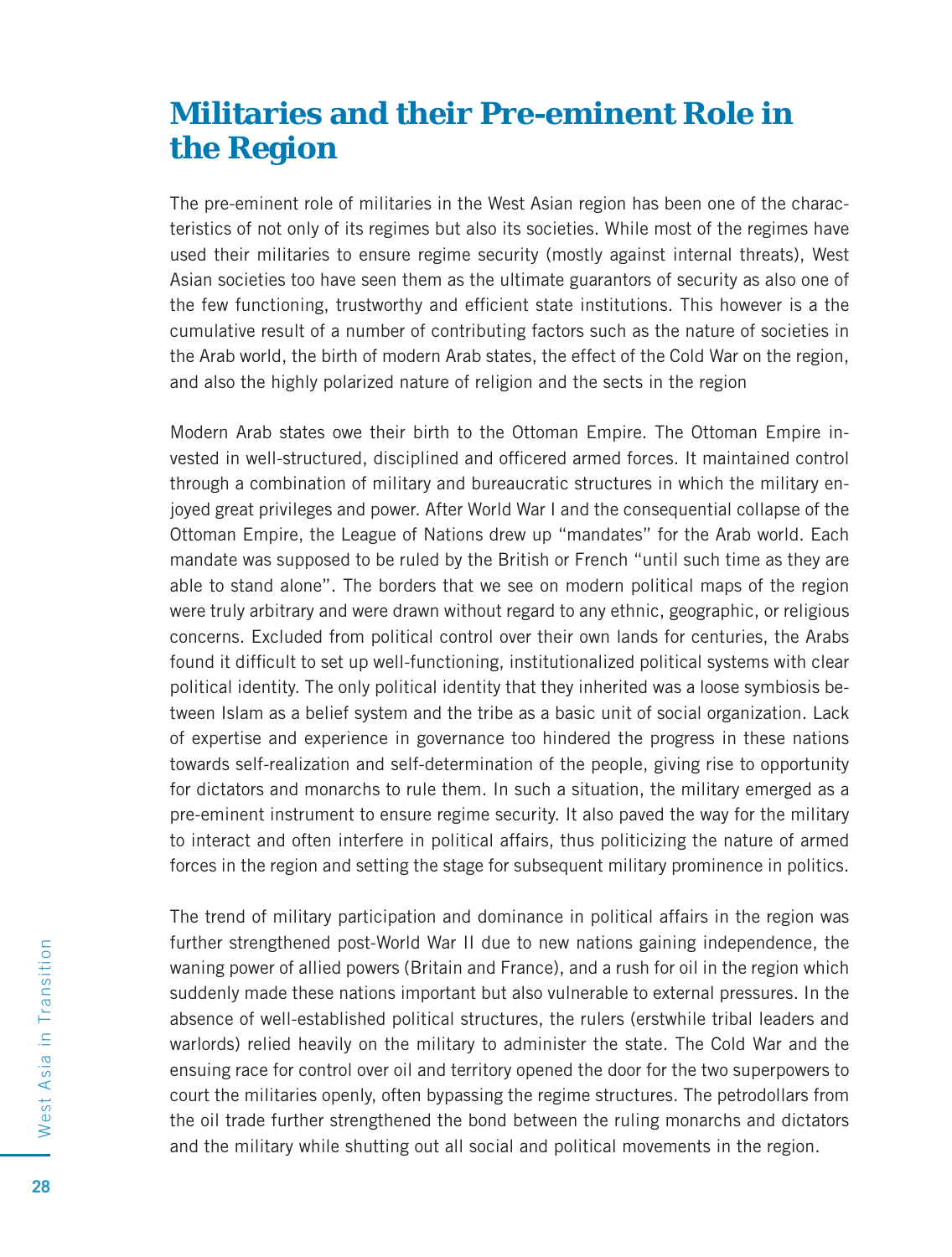There was another important reason for the pre-eminence of the military in the region; The Arab-Israeli conflict. The birth of Israel and its immediate victory over the Arab armies was a shock for the region. Western support for the state of Israel and apprehensions of Israel's expansionist ideas brought the Arab nations and their armies together. Subsequent wars in 1956, 1967, 1973, and 1982 not only increased the militarization of the region, but also helped the military retain and even expand its influence. This however led to two clear developments in the region; frequent coups by the militaries and almost total lack of growth of any political movements. Militarization constituted an ever-increasing arms race, foreign military bases and a rush to influence and control regimes through military alliances or threats. While the regimes were happy with alliances guaranteeing regime security, they led to unrest in the population and provided fodder to groups advocating eviction of foreign troops from the homeland (especially in the context of Muslim countries in the region calling upon the teachings of Quran forbidding foreign military presence). In the following decades, it was one of the contributing factors for the rise of terrorism and religious extremism in the region. Once again, rising trends of terrorism brought with them even more powers to the military in the region, not only to quell internal unrest but also in coordinating international efforts to fight global terrorism.

The militaries in the region have thus enjoyed a pre-eminent role throughout its modern history. Circumstances after World War II may have given the militaries the opportunity to carve out a prominent role but decades later they still enjoy great privileges and status, a significant strand in understanding the politico-security dynamics of the region.

# **Civil Military Relations and its Impact**

The pre-eminent power of the military has led the military to take on the role of "state building" as well as "state security". One of the most important impacts of the preeminent position occupied by the military in the region is witnessed in civil-military relations. The scope of the relationship is often defined by the type of ruling regime and thus civil-military relations across the region do not follow a uniform trend. Broadly, the region's regimes can be classified into four categories; military general turned politician, tribe-based monarchies, democracies, and regimes with multiple militaries. The first category comprises nations where military generals have taken over regimes through coups and have thereafter shed the uniform and become civilian rulers. Countries like Egypt, Syria and Yemen fall into this category. In such cases, while the military is not directly involved in the state apparatus, it has deeply embedded interests in the regime and exercises power in the background. The ruler normally launches his own political party which wins elections as no other political party is allowed to take roots. Social movements, political parties and civilian state structures remain subservient and the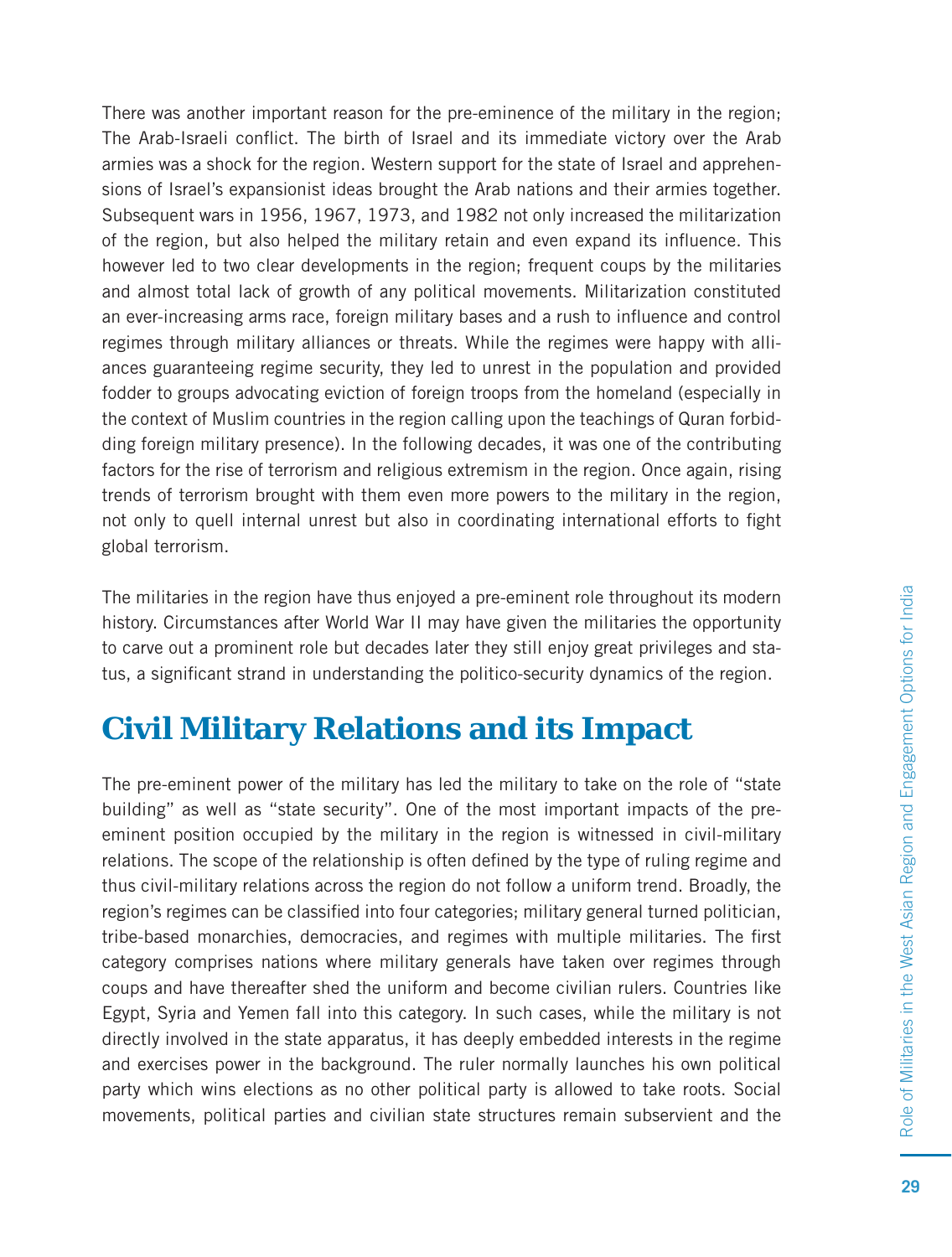military dictator forms the ultimate power centre. The military enjoys privileged status courtesy of the ruler but when the ruler attempts to undermine the military's interests, a further coup takes place.

In the case of tribe-based monarchies as seen in Saudi Arabia, UAE, Morocco, Jordan and Kuwait, the civil-military relationship is different wherein the military is given public pre-eminence unlike the previous case. The regimes seek their security through the militaries. As a result, the majority of the forces and especially the senior leadership are drawn from the tribes loyal to the regime. In the cases like Saudi Arabia, members of the monarchies are appointed to top posts in military, especially internal security and intelligence. Once again, the civilian state structures are subservient to both the monarchy as well as proxy power wielded by the military.

In the case of democracies, the militaries are well institutionalized and structured. While acknowledging their importance to national security, their role in political decision-making is kept to the minimum. Israel and Turkey would fall in this category. Although Turkish armed forces enjoyed pre-eminence and absolute power for many decades, their role has gradually been confined to national security issues in recent years.

The last category of regimes consists of states which have strong armies and enjoy relative pre-eminence in society, but are perceived as a possible threat to the regimes. In such cases, the regimes form alternate security structures, considered more loyal to the regime either ideologically or based on tribal affinities and are seen as the ultimate protector of regimes. Iran with its Revolutionary Guards and Saudi Arabia with its National Guard would fall under this category. Interestingly, Libya under Gaddafi and Iraq under Saddam Hussein too promoted such militias. In such regimes, the military is kept well out of politics and is consigned to national security duties only, leaving the state structures to run the show. Saudi Arabia would perhaps be the only case where, despite the armed forces being drawn on tribal loyalties, the regime felt the requirement of an additional cover against any insubordinate actions of the armed forces.

The balance of the civil-military relationship in the region is thus heavily tilted in favour of the armed forces. Turkey and Israel and to some extent Iran could be the only examples where the armed forces have been confined to their traditional roles. The dominance of the armed forces in the political discourses of their respective countries makes them a powerful force in domestic issues, national security, regime security and also the regional balance of power. The threat of terrorism, WMD (especially in the context of Iran's nuclear program) and the sectarian divide in the region further exaggerate the role of the armed forces. In any discussion on the region, the militaries therefore assume great importance along with the regimes. One of the clearest manifestations of the role played by the militaries in the region was witnessed during the "Arab Spring"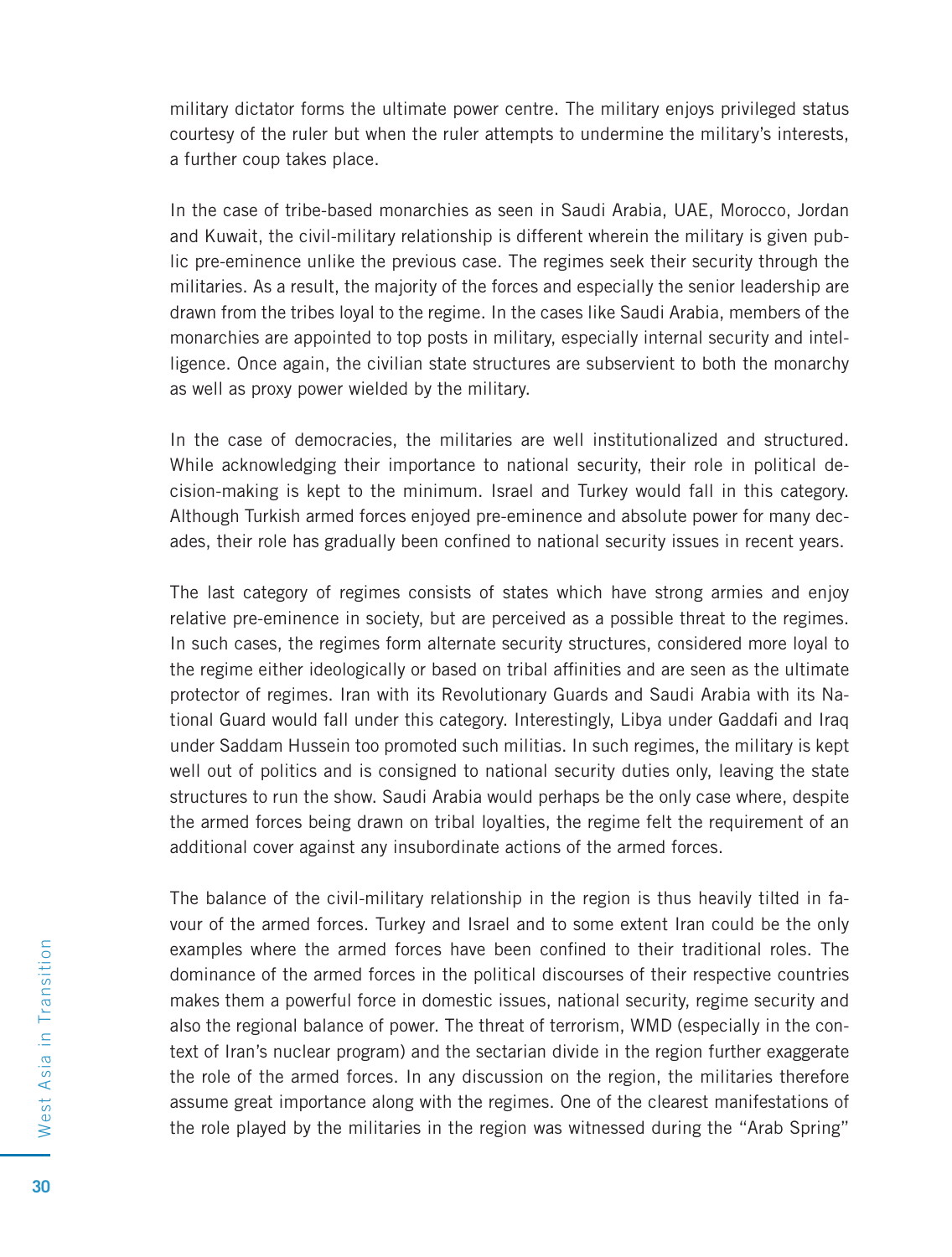when the nature of the response from the militaries virtually dictated the outcome of the revolutions in each of the countries.

#### **Militaries in the Arab Spring and Future Trends**

When the Arab Spring protests broke out, the role played by each country's military proved to be one of the most crucial factors deciding the outcome of the protests. While Tunisia and Egypt saw the military siding with the protestors, leading to the swift ouster of the dictators, Syria and Bahrain proved how military power, once unleashed on its population under a dictator's decree, can lead to a bloody civil war. Elsewhere in Libya and Yemen, the military formed along tribal loyalties, soon fragmented leading to an initial phase of civil war, only to subside under internal contradictions and external pressures/interventions. A brief look at each of these cases could provide deeper insight into how the military could shape the future trends in each of these countries, which would have definite implications on India's engagement in the region.

#### **Tunisia**

Tunisia was the first country in the region facing protests. When protests broke out in December 2010, police and other internal security forces were deployed to quell the protests. When President Ben Ali finally ordered the army to deploy in the capital city Tunis and fire on the protestors on January 12, 2011, the Army Chief of Staff, General Rachid Ammar, refused to fire on the protestors. In fact, various accounts suggest that the army at many places stood between the police and the protestors as a shield. Ben Ali reportedly even put General Rachid Ammar under house arrest leading to the army withdrawing from the streets of Tunis on January 13, only to return to the streets on January 14 once Ben Ali departed. The army's refusal to suppress the protests saved Tunisia from a bloodier conflict and led to the early ouster of Ben Ali.

Here it is important to highlight two important facets of the Tunisian military. The first is the fact that the Tunisian army is well-structured and institutionalized unlike some other tribe based armies in the region. Such armies develop a deep institutional ethos over time and because they represent the fabric of the nation, they cultivate a certain sense of belonging and responsibility to the public. These virtues prevent such armies from suppressing public protests in a brutal manner. Secondly, the Tunisian military was kept out of politics right from the time Habib Bourguiba became the first president in independent Tunisia in 1956. It did not have any major role in installing Bourguiba as the president and was run by a civilian defence minister. Even after Ben Ali came to power in 1987, the military's role was kept restricted. Ben Ali instead sought to expand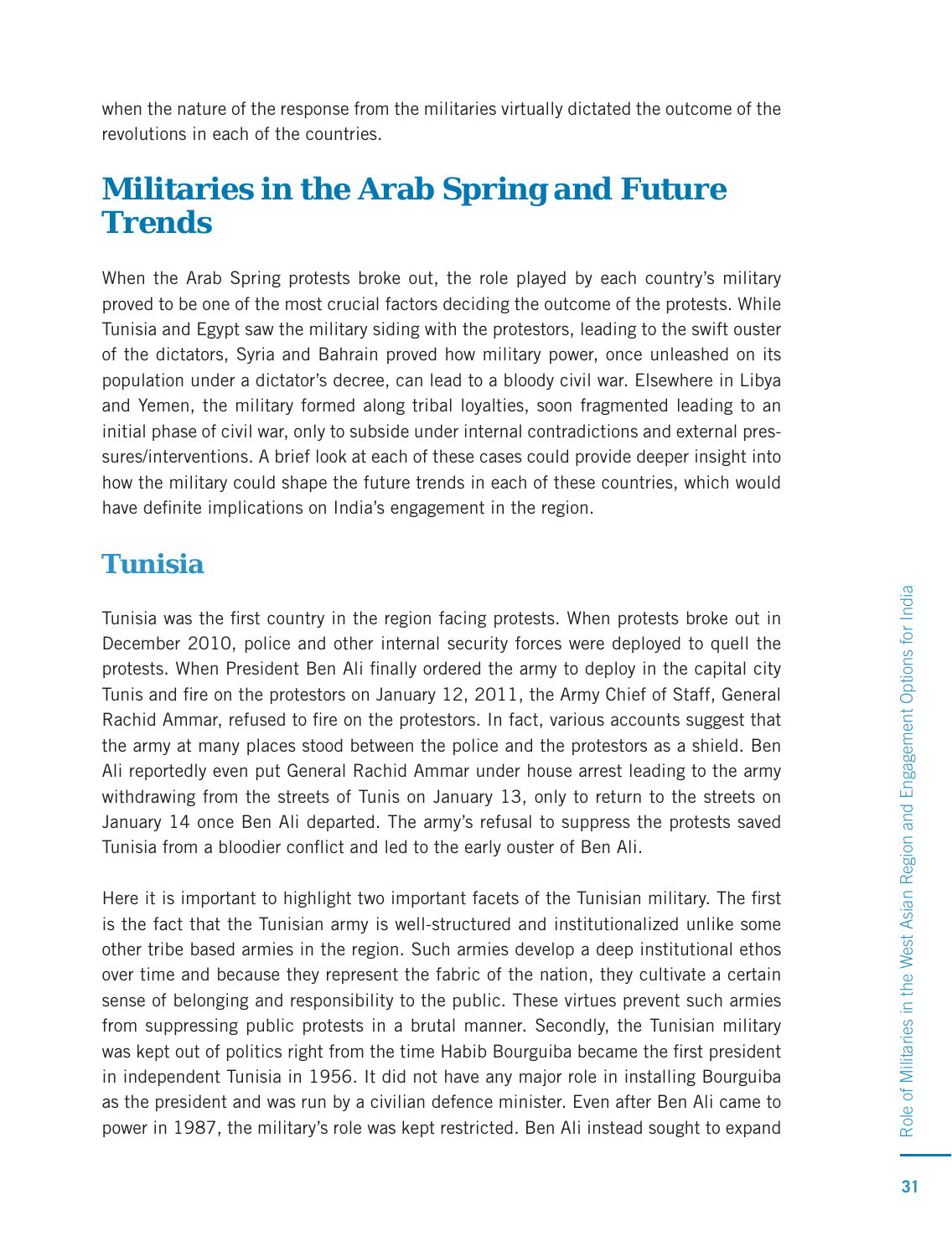the police and other security forces, keeping the military small and marginalized. With a 27,000 strong army in 2011, the Tunisian army is one of the smallest in the region. Even after the ouster of Ben Ali, the military has kept itself away from the forefront of the transition.

With Tunisia well and truly on the path to peaceful transition, the military has provided strong support in the background. Its strong institutional ethos has prevented it from coming out in the forefront, but its strong character has also prevented any chances of fragmentation. Going into the process of transition, the Tunisian military is likely to remain small but institutionally strong with a strong likelihood that future democratic regimes will help the Tunisian military realize its full organizational potential through modernization and moderate expansion, a process long overdue.

#### **Egypt**

Egypt too provided a similar case to Tunisia, albeit with some differences. Unlike Tunisia, the Egyptian military has enjoyed huge patronage under successive regimes. Right from the 1952 Officers revolution, Egypt has been ruled by military generals who have granted great privileges to the military and also a significant share in controlling and running the country's economy. In fact, the military was seen as an important instrument of President Mubarak's power base, which is why, when army troops and tanks were initially deployed in Cairo in January 2011, some were targeted by protestors and even set on fire. It was only when the military declared the protestors' demands "legitimate" and vowed to "not use force against the Egyptian people" that people saw the military as one of them. Again, unlike Tunisia, where the military stayed in the background, in Egypt the Supreme Council of the Armed Forces (SCAF) issued a communiqué on February 10 asking Mubarak to leave and thereafter administered Egypt for 16 months till the Presidential elections in June 2012. However, the stand taken to support protests has been the common thread among the military responses in Egypt and Tunisia, leading to the early exit of the rulers.

In the case of Egypt, the transition has been troublesome with repeated elections, multiple constitutions and the ousting of democratically-elected President Morsi by the SCAF in July 2013. The election of the former Chief of Armed Forces, General Abdel Fatah Al Sisi as President in 2014 and the prominent role bestowed upon the armed forces in the new constitution points towards the important role that the armed forces could enjoy in coming years. Going by the latest trends, it is likely that the military will remain in the forefront in Egypt. The fact that Egyptians trust the military as an efficient and nationalist institution after a failed experiment with the Muslim Brotherhood adds to the chances of the military retaining prominence in Egypt.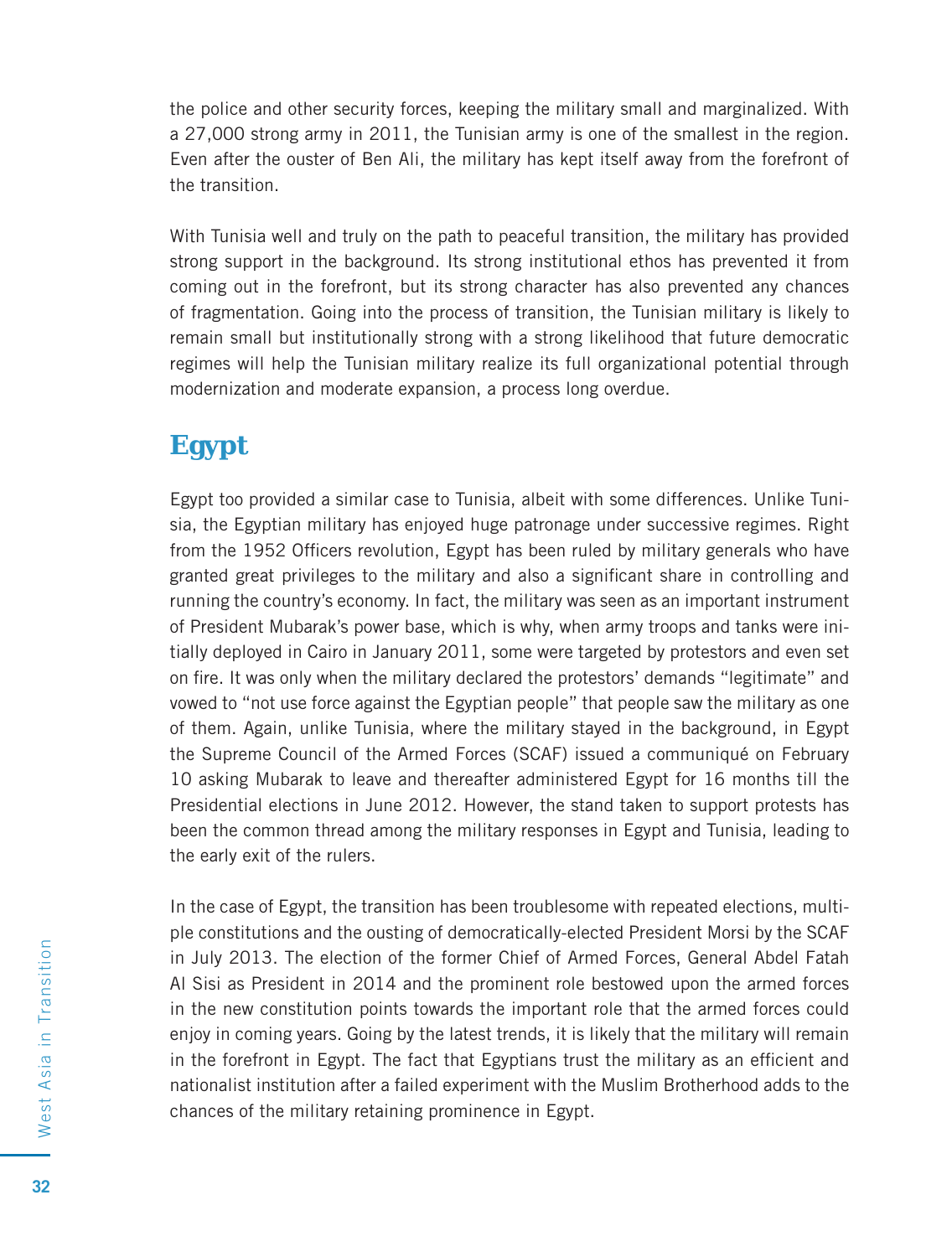#### **Libya**

The Libyan military, unlike its Egyptian and Tunisian counterparts, was drawn from tribes close to Muammar Qaddafi and were highly patrimonial in nature. In the "stateless society" concept propagated by Qaddafi, like other institutions, the military too was dominated by leaders close to the Qaddafi tribe and family. Even within this military, elite units were commanded by his close relatives, for example the notorious Khamis Brigade was commanded by his son Khamis. In addition, Qaddafi had further insulated his regime through other multiple security agencies like the Revolutionary Guards, People's Guards, Peoples Militias and the Islamic Legion (comprising mainly of foreign mercenaries). When protests broke out, part of the Libyan army defected to the opposition, especially in the East in Benghazi. Qaddafi 's interior Minister General Abdul Fatah Younis too defected in the East and helped the opposition oust Qaddafi's forces from Benghazi. Elite units like the Khamis Brigade hung on and launched brutal assaults on the opposition. Air strikes by the Western Alliance, however, succeeded in overpowering the Qaddafi forces, leading to his eventual killing in October 2011.

By siding with Qaddafi the Libyan military prolonged the conflict. This resulted in a de-facto division of the country into two parts - east and west. The lack of institutionalism implied that the military was not able to lend critical support to the transition. As a result, Libya is nowhere close to transition, the military is fragmented, the country is awash with tribal militias and foreign fighters, and there is very little hope for peace in Libya in the near or medium term.

#### **Yemen**

In Yemen, like Libya, the military was formed along tribal lines. The officer corps was made up primarily of tribal elites with key senior positions occupied by members of President Saleh's family or his Sanhan tribe. Key positions came with huge economic benefits and thus corruption was one big manifestation. As in Libya, when protests broke out the military sided with the ruler and attempted to suppress protests. However, when the army stormed the Sanaa University campus in March 2011 and followed up with another brutal crackdown later in the same month killing almost 50 protestors, there were major defections from the Army. General Ali Mohsen al-Ahmar, head of the Yemeni Army in the South West, joined the revolution and deployed his First Armoured Division in Sanaa to protect protestors. Along with other defecting generals, he formed the "Armed Forces Supporting Peaceful Revolution" and rallied support against Presi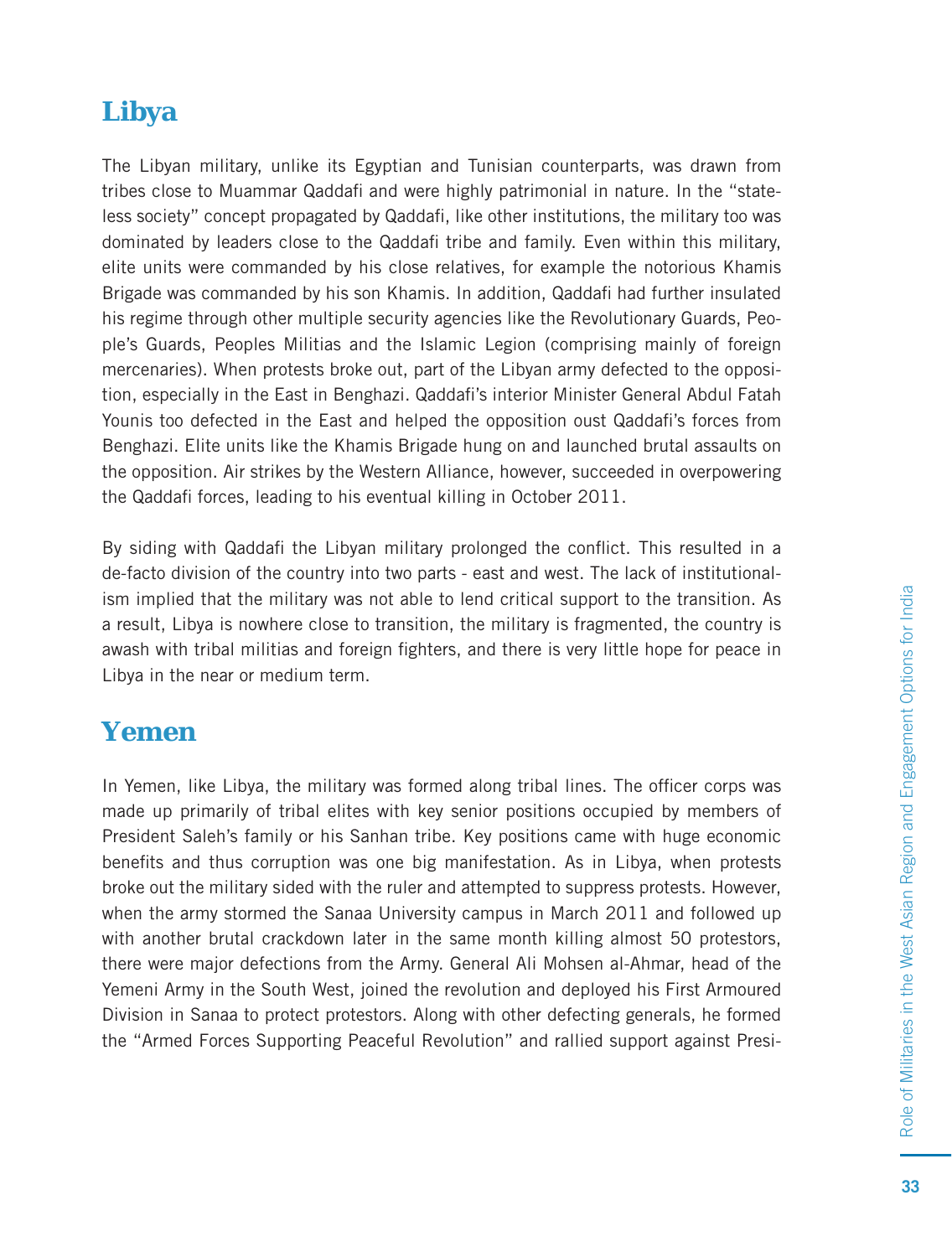dent Saleh. Most of the defections took place due to the sidelining of senior generals by the family and clan of President Saleh. Anti-regime protests were soon joined by two of the most powerful tribal confederations, the Hashid and Bakil.

The fragmentation of the Yemeni military, along with external influence in the form of a GCC brokered transition deal and the US led anti-terrorism campaign against AQAP in Yemen ultimately facilitated the downfall of President Saleh.

The election of Abd Rabbo Mansur al-Hadi as interim President in February 2012 brought in a formal regime change. Hadi, also formerly a general, thereafter has been consolidating his position by removing Saleh loyalists from the highest echelons in the military. The structure of the military and embedded loyalties along tribal lines, however, makes this a very difficult task. Once again, the military with its flawed structure has failed to provide critical support in nation building. Furthermore, given the power exerted by tribal chiefs, the fragmented structure of the military and President Hadi's military background, it is likely that the military will continue to enjoy considerable power in Yemen. The transition to peace will dictate how quickly President Hadi is able to reorganize the military professionally and institutionally.

#### **Bahrain**

The last set of military responses to the Arab Spring have taken place in Bahrain and Syria. Bahrain is ruled by the Khalifa family, which has ensured near total domination of the military through its family. Coming from the minority Sunni sect, the ruling monarchy has ensured exclusion of the majority Shia sect from the military. Also, the presence of foreigners, mainly from Oman, in the regular armed forces gives it a unique flavour. The total dominance of the Sunni sect, leadership from the ruling family and the exclusion of the majority Shia made the military a unifying factor which, in contrast to the fragmentation of the military in Libya and Yemen, helped in maintaining unity of command in Bahrain. This, coupled with the intervention of external forces from the Saudi Arabia led Peninsular Shield Force in support of the regime, ensured the successful suppression of the protest movement and security for the existing regime.

Looking into the future, the Bahrain military remains closely linked to the regime and is an important factor in ensuring regime security. It is unlikely that the regime would face any major threats in the present circumstances and the military-regime alliance will remain the most powerful actor in Bahrain in the near and medium term.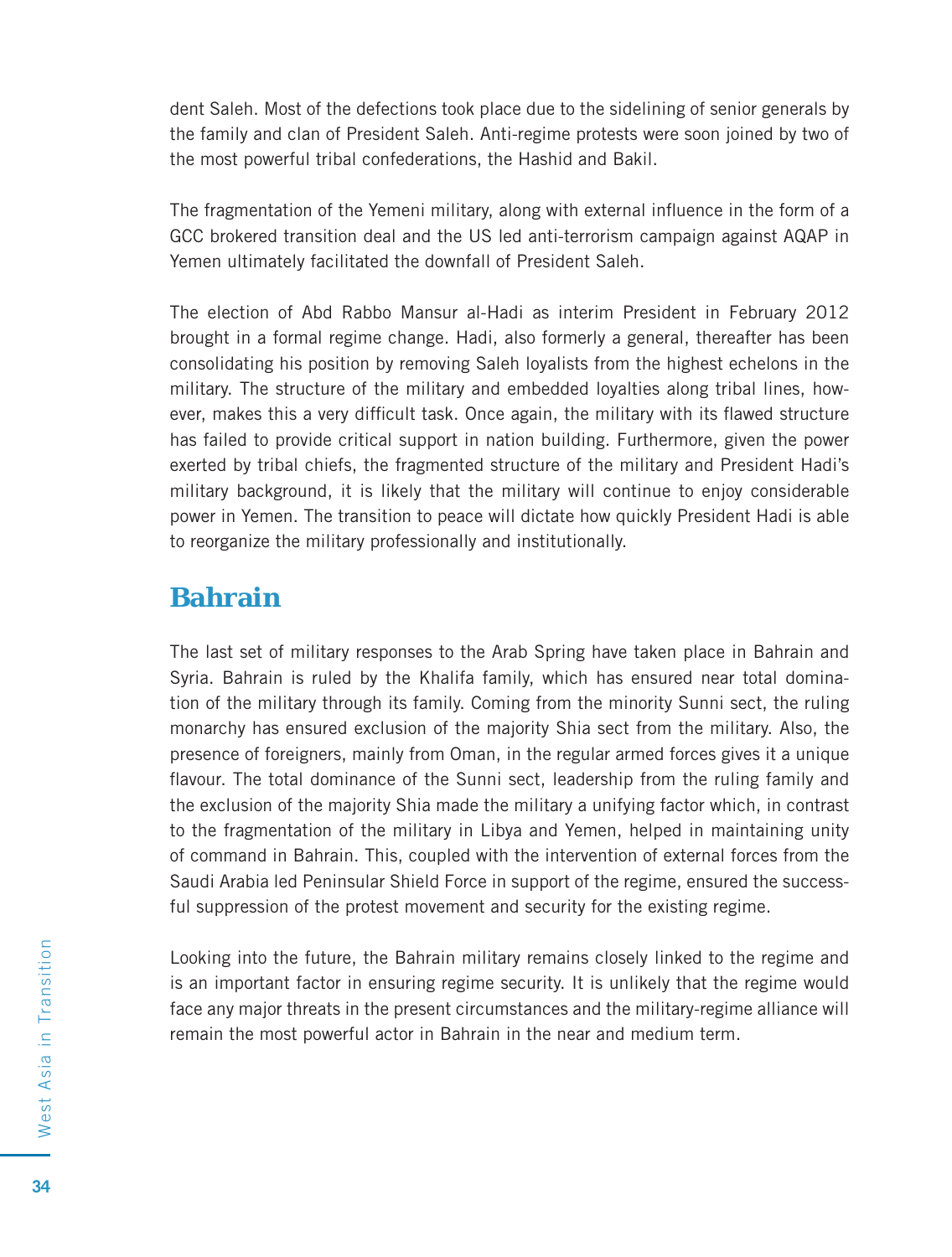#### **Syria**

As in Bahrain, the Syrian military is dominated by the sect to whom the ruling regime belongs. The majority of the leadership of the military are Alawites, a minority population (12%) that dominates the military with over 70 per cent of high-ranking appointments. Right from the time when Hafez Al-Assad, President Bashar Al-Assad's father and former president, used the military to suppress an Islamist uprising in the city of Hama in 1982 killing over 20,000 Syrians, the military has been a dominant institution in Syria. Although there were no major or high-level military defections, as in Libya or Yemen when the protests broke out in March 2011, soldiers from the majority Sunni sect defected. Despite these defections, the formation of the Free Syrian Army and external support to the rebels, the Syrian military and regime have fended off threats as the core of military leadership has been steadfast in their support to the regime. Direct support from Iran too is a major factor but the unity of the military has definitely been the greatest internal factor in ensuring regime continuity.

The civil war has been raging for over three years now, killing over 180,000 people. Despite this, and the fact that the Syrian chemical weapons arsenal is largely destroyed, it is likely that the regime-military alliance will continue to call the shots in near future. Reports of the Syrian army regaining control over major cities in January-April 2014 are indicators of the strength of the armed forces in Syria. Although the ongoing onslaught by the Islamic (IS) across the borders of Syria and Iraq since June 2014 has exposed the fragility of porous borders and security arrangements. The armed forces in Syria continue to fight the rebels and the IS without any signs of weakening or fragmenting and remain strong and resilient.

The Arab Spring has thus provided a contrasting picture of how militaries have responded to the revolutions. Their response has been one of the most vital factors in ascertaining the outcome of the revolutions. In cases where the militaries are well structured and institutionalized, they are helping in the state rebuilding. Elsewhere, as in Libya and Yemen, a fragmented military is incapable of lending critical support to nation rebuilding. Irrespective of the outcome, the pre-eminence of the military has been underscored in each of the cases, a confirmation of how militaries have enjoyed privileged and important status in the region.

#### **India and the Militaries of the Region**

India enjoys good relations with all the countries of the West Asia and North Africa region. Its historical linkages and the traditional trade ties have proved useful in maintaining people to people contact. Its multi-vector foreign policy in engaging all countries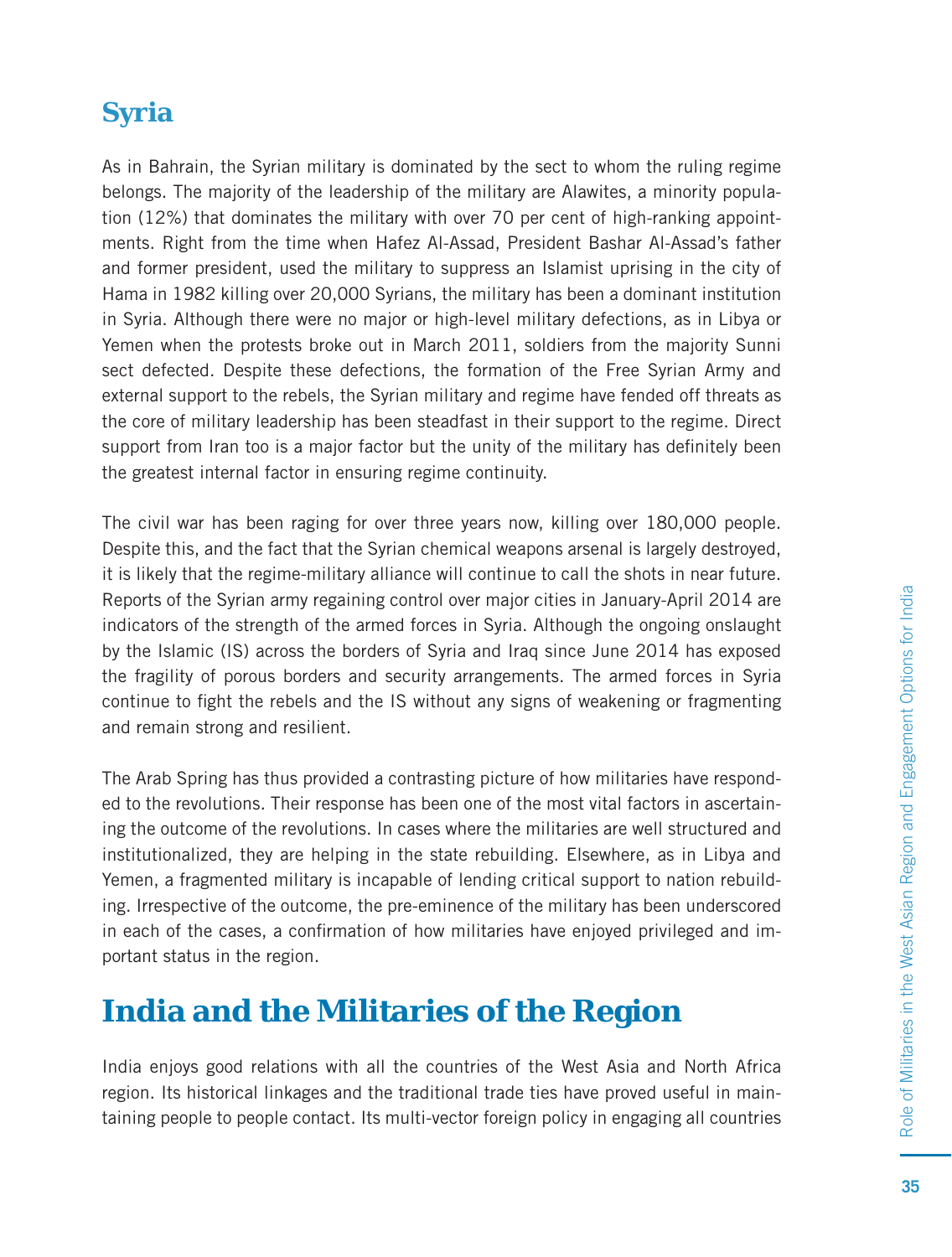without interfering in their intra-regional disputes has been a great success. Also, the fact that the region considers India a benign power that does not harbour any extraterritorial ambition is a big plus. Although India did not enjoy strong military linkages with the region due to Cold War dynamics, this has changed over the past two decades. The end of the Cold War, the threat of terrorism and the rise of India in the region have stimulated stronger military ties. Military cooperation with countries in the region is at various stages. India has signed a defence MoU with Oman while defence ties with Saudi Arabia, Qatar, UAE, Kuwait and Bahrain are at different stages of development. Defence ties with Iran could open up once sanctions are lifted while defence ties with Iraq are already being revitalized. Israel is one of India's top defence collaborators in West Asia and a defence cooperation agreement with Turkey is likely to be finalized soon. Although India does not have any significant ties with the Syrian military, developments there are being watched closely. Egypt too is important to India's military engagement in the region.

The security situation in the region has a direct impact on India's core concerns and security interests. The Iran-Iraq war in the 1980s had led to concerns over oil supplies, whereas Iraq's invasion of Kuwait in 1990 forced India to evacuate its citizens to safety. The Arab Spring too has exposed the fragility of regional security. The civil war in Syria has polarized the region. The internal situation in Yemen remains volatile, GCC monarchies remain susceptible to internal disturbances, Bahrain continues to remain a ticking time bomb and the Iran nuclear issue remains a big security concern for the region. The proliferation of Al Qaeda in Iraq, Yemen and Syria also threatens to spill over into neighbouring countries, posing a future security threat for India. The threat of sea piracy has added a new dimension to insecurity in the region, which has led India to commit its naval resources to ensuring the safety of its SLOCs.

The fear of continued instability in the region not only threatens regional peace but is also a direct threat to Indian interests. Any conflict in the region could force India to secure its core national and security interests, including deploying military resources for the evacuation of its citizens and securing the sea lanes for its energy supplies.

# **Engagement Options**

India's engagement options need to be evaluated in terms of the criticalities of our core interests in the region, our capacity to engage actively with the militaries in the region, external pressures and most importantly our strategic reach and vision. Most countries in the region are looking for reliable partners and security guarantees and look to India as a safe and reliable option. India in its quest to enhance its security engagement with the region would need to move ahead on a bilateral as well as multilateral/regional basis.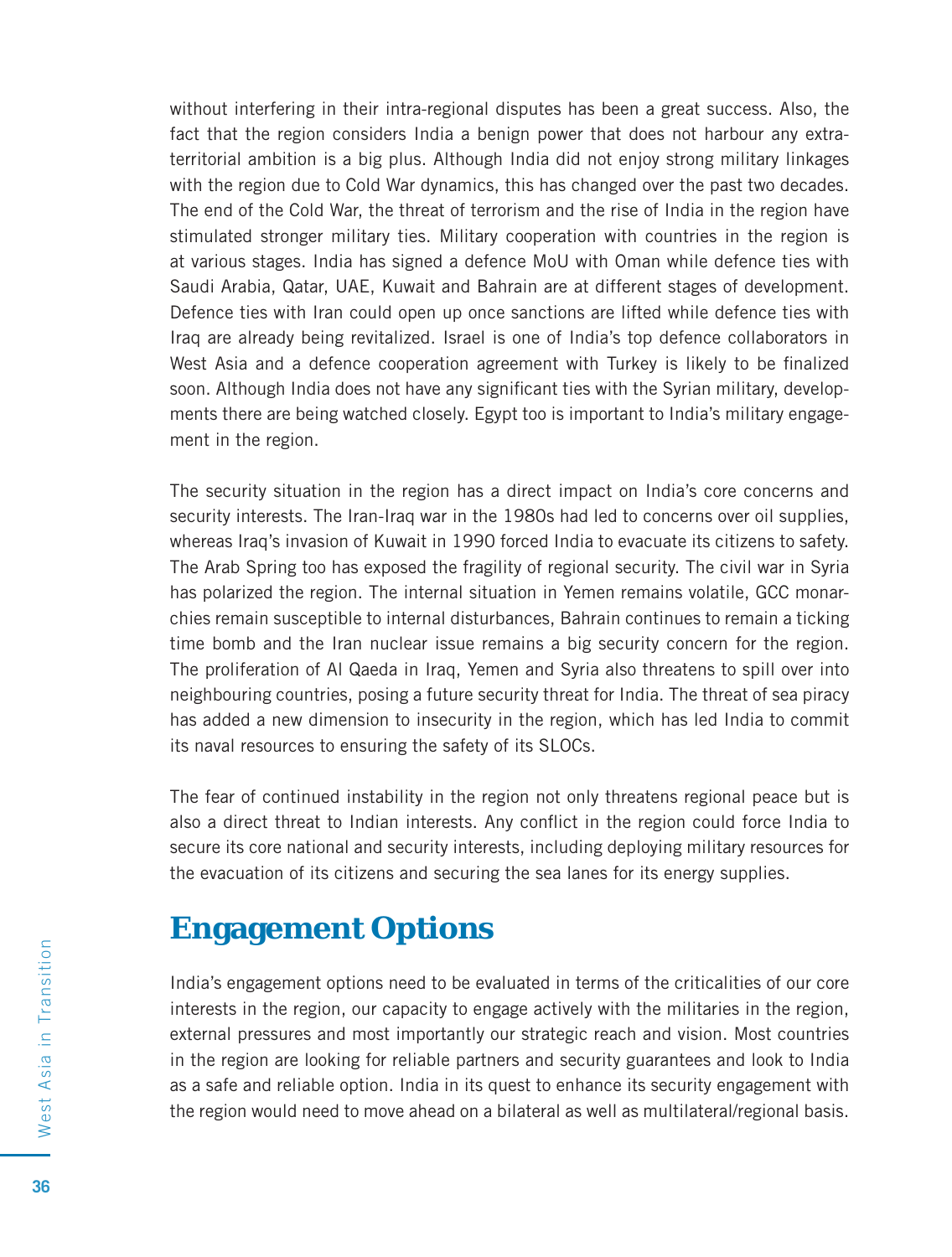While bilateral engagements would provide the initial footprint and enhance mutual confidence, multilateral engagement could give India the increased visibility of a "Net Security Provider" in the region. India, could therefore exercise the following options in its engagement with the region:

**Defence Wings** – Commencing with bilateral ties, India has to first beef up its embassies in the region with dedicated Defence Wings. In countries with scope for enhanced engagement, such wings could have a larger scope.

**Maritime Agreements** – The India-Qatar maritime security initiative provides India and Qatar with an opportunity to join hands in combating a variety of asymmetric maritime threats such as terrorism, piracy and to secure offshore oil installations. India would need to sign similar maritime security agreements with other countries in the region too. Also, the Indian navy would need to increase its frequency of port calls, naval basing, joint exercises and missions to see proactive implementation of such agreements and thus acceptance of an Indian footprint in the region.

**Counter-Piracy Cooperation –** A large percentage of India's trade, including oil and fertilizers, passes through the Gulf of Aden. As a part of the counter-piracy mission, India has an autonomous role in maritime security in the region where the Combined Task Force 150 (CTF-150) operates. India needs to commit more aggressively towards this cause and also seek this opportunity to obtain basing rights for its ships in the region. India could further consolidate its present access to the Arabian Sea and Gulf of Aden for forward basing of some critical air assets too.

**Counter-Terrorism Engagement –** Terrorism is a common enemy and concern which India shares with the region. Cooperation in countering terrorism already forms part of existing security protocols with some countries of the region. India needs to further deepen this engagement by completing similar protocols with all countries of the region. Intelligence sharing and extradition treaties could be important elements of such cooperation. Additionally, India could offer to train troops from the regional countries in counter- terrorism operations or even set up a regional Counter-Terrorism School.

**Regional Military Engagement** – If India is to finally emerge as a "Net Security Provider" for the region (especially the Gulf region), it has to display its military capability in the region. This can be best done by engaging the regional armies in training exercises conducted on their soil in operational scenarios visualized by their defence planners.

**Provision of Military Equipment –** Most Gulf countries have US and Western equipment. They do however seek additional military equipment which India could provide. This will not only generate additional revenue but further cement defence ties with the region.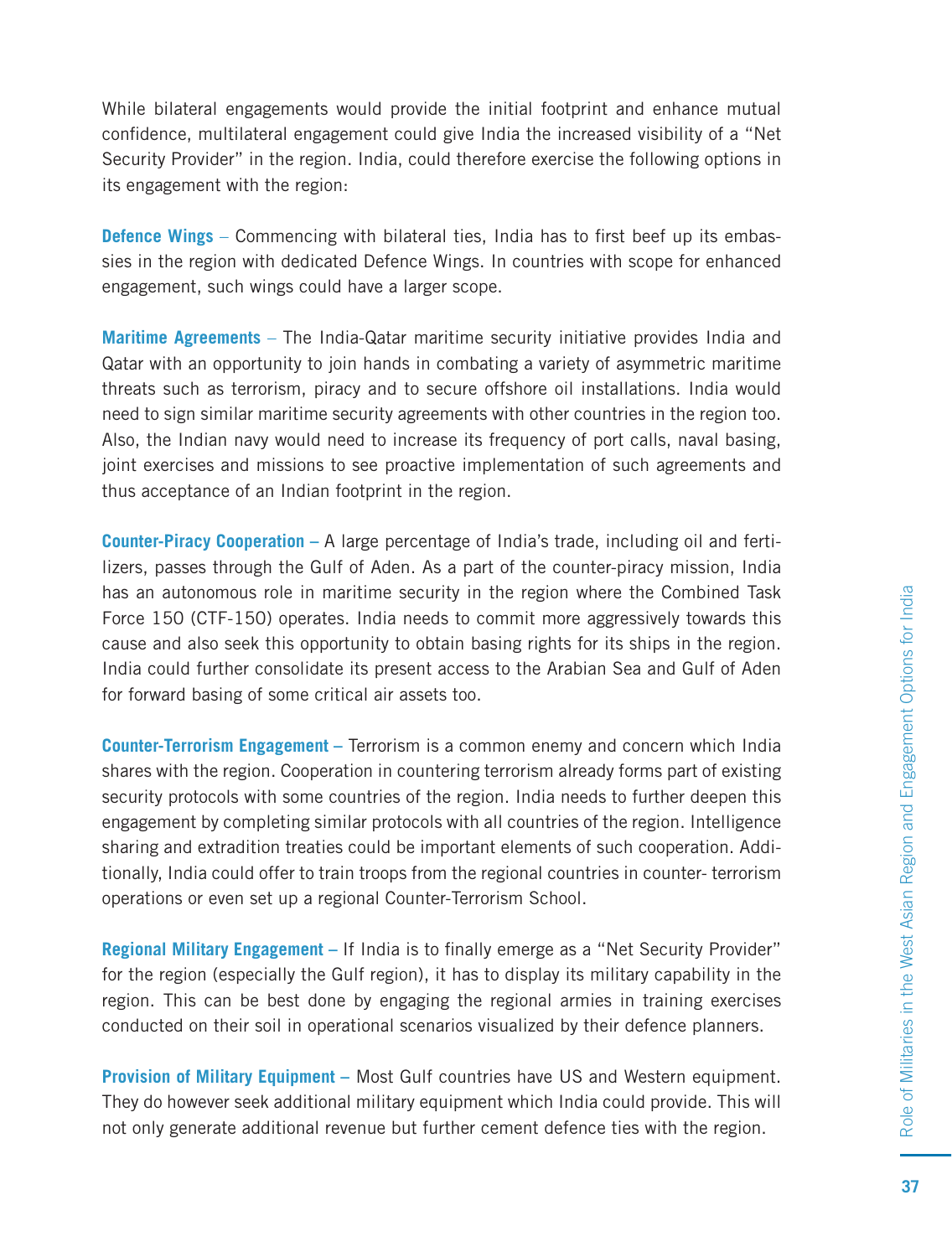**Role in Regional Security –** Perhaps the most important role which India can play in the region is that of a regional interlocutor. Building on goodwill and trust, it can help settle many intra-regional issues. It can also help overcome the present atmosphere of hostility and mistrust between various camps, something extremely vital to regional security.

# **Conclusion**

While India's military ties with the nations in the region fructify and West Asian states themselves transition beyond the Arab Spring, India will have to remain vigilant to some important issues. Firstly, as already discussed, militaries in the region are likely to continue playing an important role in the region. Also, given the nature of the regimes, military to military engagement could entail dealing with a military ruler (Egypt, Yemen) or through monarchies (GCC countries). Secondly, given the nature of military structures in some countries along tribal or clan lines, India's military engagement may not always be with well-institutionalized militaries. Balancing conflicting and often contradictory positions on regional security (Saudi Arabia versus Iran or Israel versus Iran) would be another challenge. As India rises beyond its immediate neighbourhood, the West Asian region provides a perfect platform to test its capabilities and capacities as a regional player and a possible role as a "net security provider". Military cooperation could prove to be one such important mode of engagement.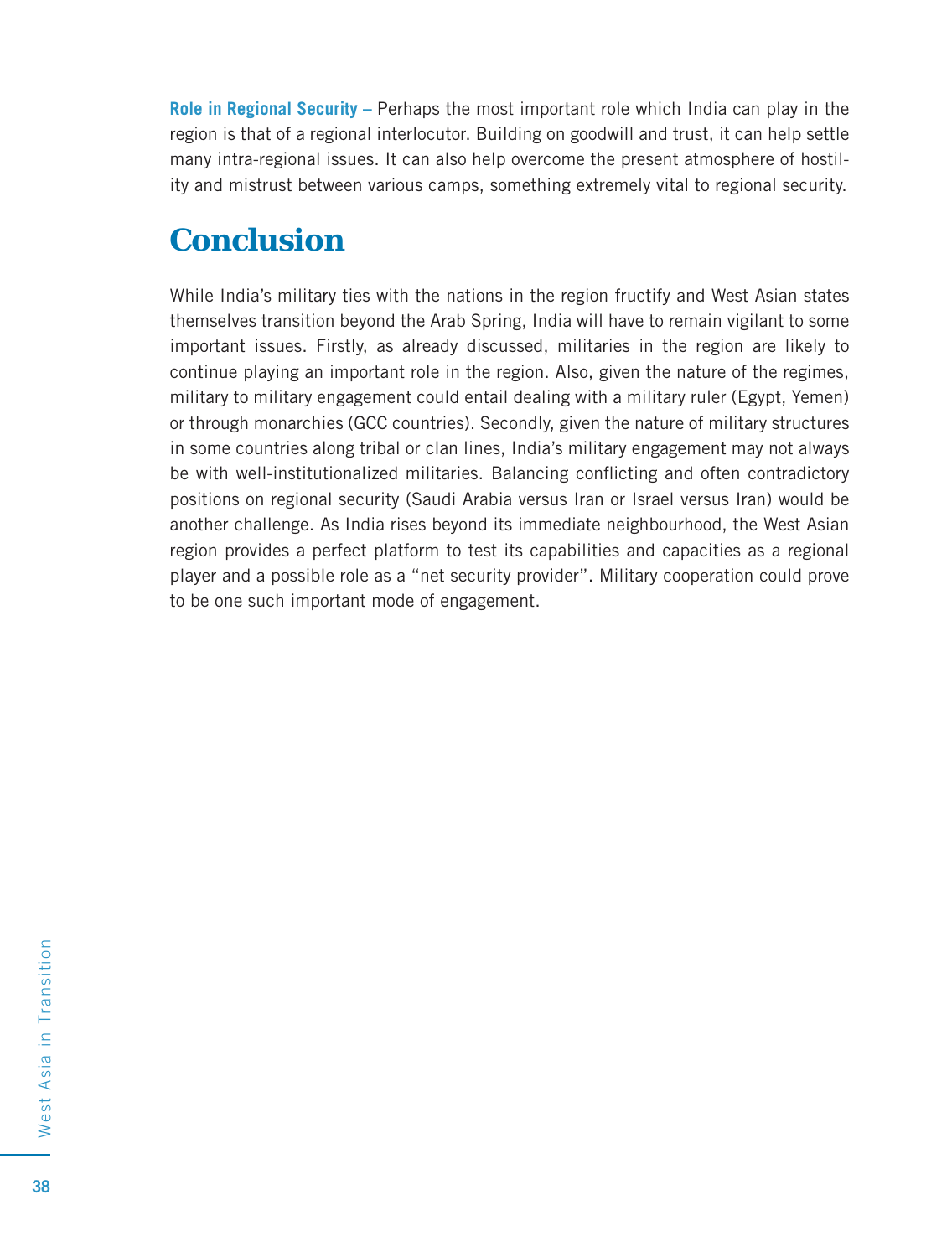# Indian Migrants in West Asia

*Neha Kohli*

# **Introduction**

I ndians moved to the West Asia in large numbers following the oil boom of the 1970s, especially to the oil-rich states of the Persian Gulf. They were beneficiaries of these states' policy of bringing in foreign manpower in order to offset the mismatch between the availability of the local workforce and the requirement to sustain the rapid modernization of their economies. The arrangement has worked quite well and, a few hiccups notwithstanding, the numbers of Indians moving to the region has grown from around 40,000 in the 1970s to more than six million<sup>1</sup> at present. The situation, however, has a peculiar characteristic: Indians in West Asia do not hold citizenships of countries they are living and working in; and often, they do not enjoy basic rights guaranteed to migrant populations in other parts of the world.

Of the 25 million strong Indian diaspora currently spread over the globe, over 6 million live and work in West Asia. The majority of these are in the six states comprising the Gulf Cooperation Council—Bahrain, Kuwait, Oman, Qatar, Saudi Arabia and the United Arab Emirates (UAE). Not only are they the second largest overseas Indian community situated in a single geographical region, they also outnumber expatriates from other

<sup>1</sup> Information available on the website of the Ministry of Overseas Indian Affairs lists the number as being approximately 6 million (as of May 2012). More recent figures, though not yet updated on the Ministry website, cite the number of Indians in the region as being over 7 million. See "Population of Non-Resident Indians (NRIs): Country Wise', available at http://moia.gov.in/ writereaddata/pdf/NRISPIOS-Data(15-06-12)new.pdf, last accessed on 27 October 2014. This task force paper uses the data provided by the Ministry through the link above.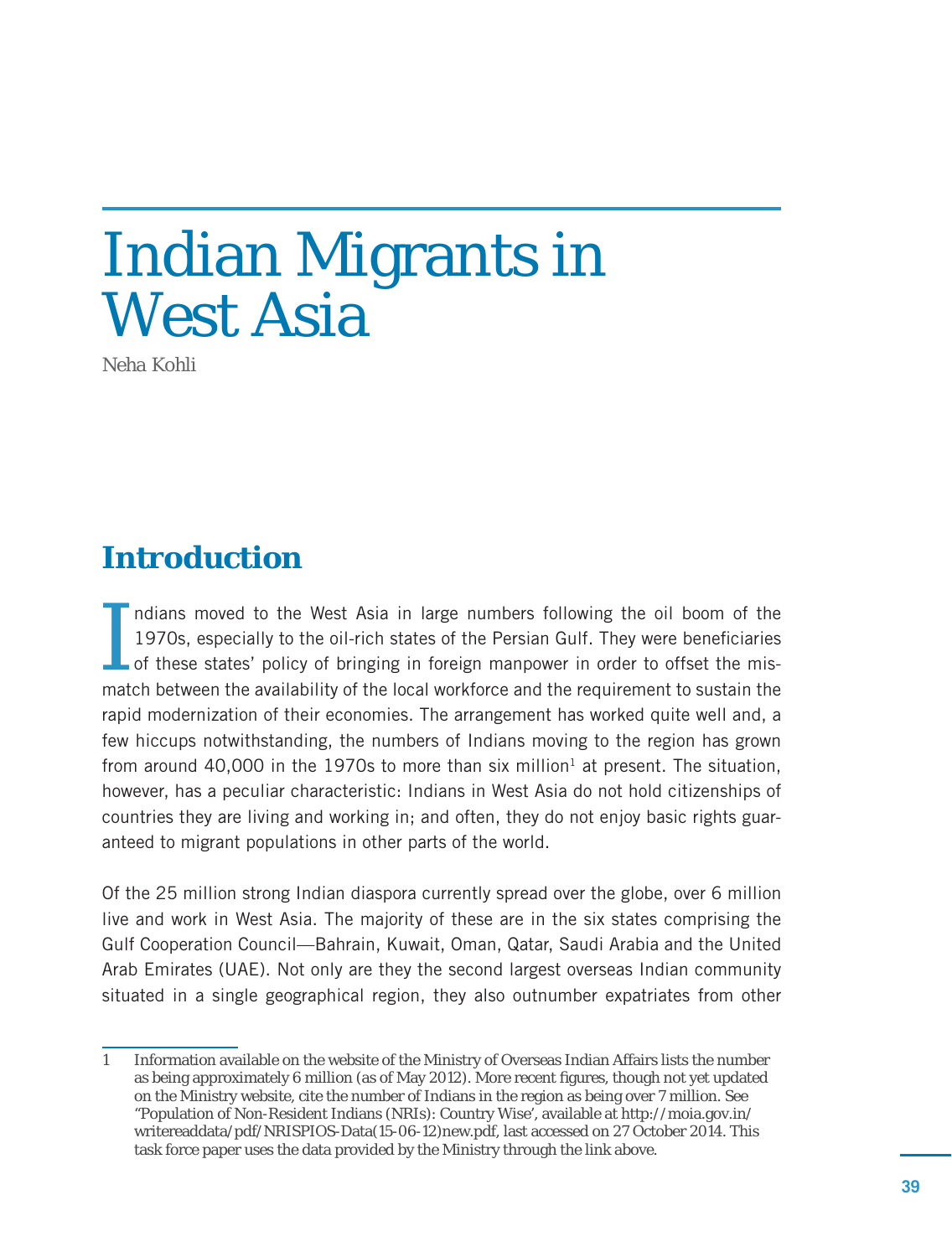individual countries in the region, and remit more than one-third of the annual \$70 billion2 remittances (for 2013) by Indian expatriates to India.

A majority of the Indian migrants go to the region against short-term work contracts that require periodic renewal. In most states, citizenship is not granted to migrants, irrespective of the source country. Therefore, while they may live and work in the region, and raise families, neither they nor their children born there are citizens of those countries. There is also considerable social polarization amongst the migrant populations in the host countries; nationals sit at the top of the population pyramid, followed by proportionately vast numbers of non-national migrants (mostly in the Gulf states). The latter are further divided on the basis of both ethnic origin and economic status, with Westerners occupying the higher strata. There are adjustment issues with respect to nationality, gender, religion and language and culture. In most cases, Indians, as do other nationalities, tend to live in clustered communities. The blue-collar workers, especially those working in the construction business, are housed in labour camps, often under miserable conditions. Yet, they move to the Gulf in significant numbers each year because of lack of employment opportunities back home and better remuneration for the same job. The skilled and professional white collar segment, though a much smaller proportion of the total number of Indians in the region, has similar views; a better quality of life, greater earning opportunities, and an aspiration to work and live "abroad", something that contributes much to their social standing back home.

The first major crisis that saw vast numbers of Indians temporarily moving out of the region was the 1990-91 Gulf War, the highlight of which was a massive air evacuation of around 176,000 Indian nationals from Kuwait. Indians also had to be evacuated from Lebanon in 2006 and more recently Libya in 2011, although the numbers were far lesser than the Kuwait case. Problems and issues did crop up in recent times, for example, the 2008 global financial crisis and the Arab Spring of 2011, which proved to jolt the hitherto secure regimes; some collapsed while others have had to wake up to addressing socio-economic realities which were otherwise kept on the backburner. The Arab Spring, especially, galvanized these regimes into addressing the socio-economic realities of Arab societies so as to ensure regime stability. "Indigenization" or "Arabization" policies, especially pertaining to the labour market, thus began to be applied with renewed vigour.

The changing political and security dynamics in the region – be it the Iran nuclear issue shadowing the Gulf, the continuing civil war in Syria, or the political uncertainty in Egypt – haven't impacted these migrants too much as of now. However, the situation in Iraq (and increasingly Syria) is a matter of concern. The sectarian conflict in Syria has spilled over into Iraq and the Islamic State (IS) overran large parts of the country

<sup>2</sup> Chidanand Rajghatta, "India Tops Global Remittances at \$70 Billion", *The Times of India*, 12 April 2014, available at http://timesofindia.indiatimes.com/business/india-business/India-topsglobal-remittances-at-70-billion/articleshow/33635387.cms, accessed on 15 April 2014.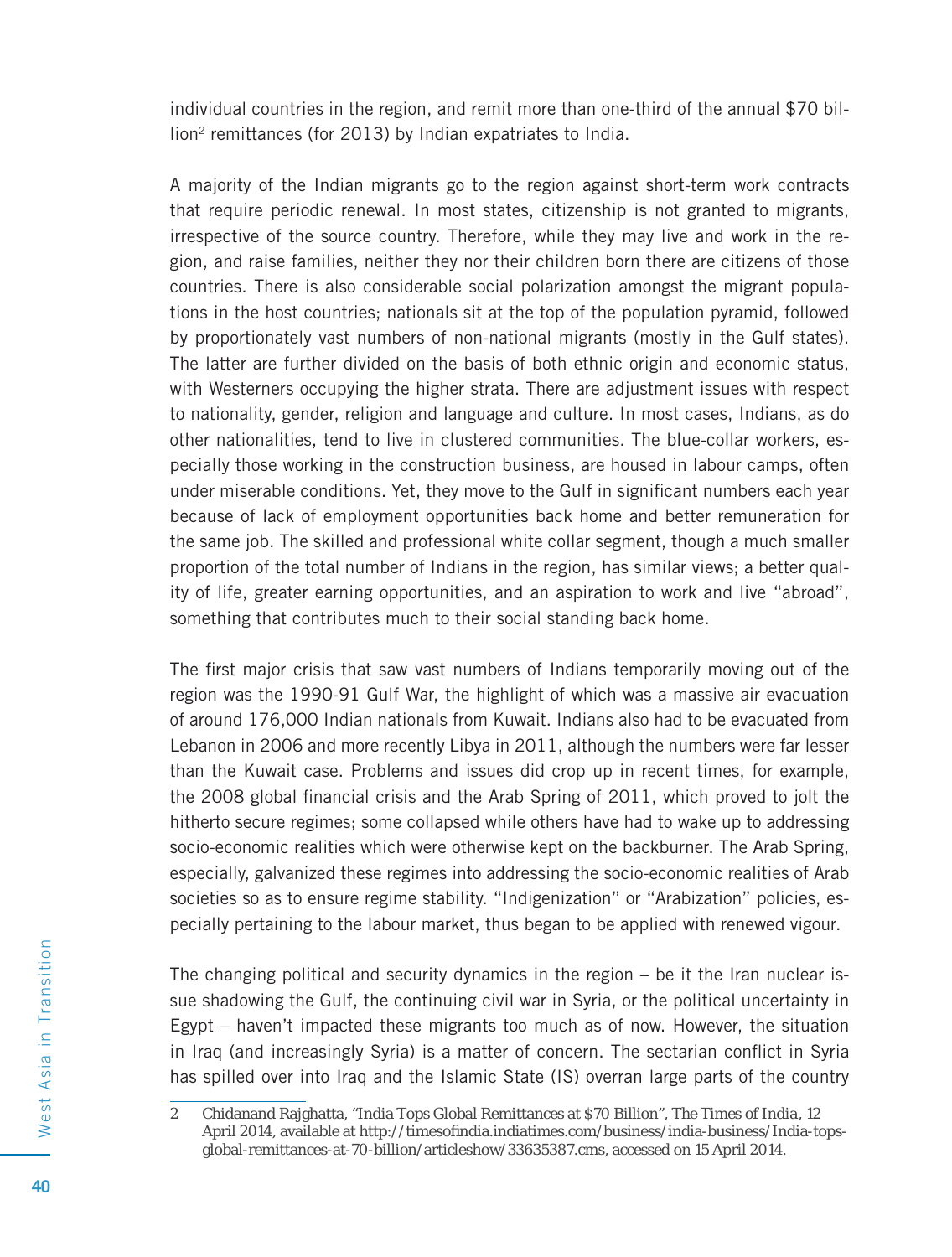in barely a month in June 2014. The presence of Indians in Iraq, albeit a minuscule number compared to the rest of the Gulf, is a matter of concern. Forty-six nurses who had been abducted by IS militants in Tikrit were fortunately released soon after IS overran parts of Iraq.<sup>3</sup> The fate of 39 Indian labourers is less certain. A news report in The Hindu in July 2014 stated that they are being used by IS as forced labour in Mosul.<sup>4</sup> In November 2014, the Government of India stated that the hostages were alive and that it was continuing its search for them.<sup>5</sup> The exit of a further 121 Indians in Karbala, originally from Punjab, was also in doubt as their visas expired some time back.<sup>6</sup>

At the same time, it must be kept in mind that this is not a one-way movement of Indians to the region and a reverse one-way flow of remittances back to India. There is also the gradual assimilation of certain socio-cultural traits specific to West Asia in the originating communities back in India. It is inevitable that the four decade long Indian sojourn has transported ideas originating in West Asia, a lot of which have found acceptance – be it for religious, social, or economic reasons – amongst communities here. A major occurrence has been the slow and steady growth of conservatism and radical ideas and thought that are manifested in the social, political and cultural spheres.

This chapter highlights the numbers and profile of Indian migrants in West Asia, remittances and the effect of indigenization policies, going on to examine the socio-economic and cultural impact of this migration on India. Finally, it offers an assessment of the situation and provides some recommendations.

#### **Numbers and Profi le of Indians in West Asia**

India and West Asia have long-standing historical ties dating back to the ancient Indus Valley Civilization which was connected via trade to its counterpart in Mesopotamia and

<sup>3</sup> See Ramesh Babu, "46 Indian Nurses Freed, Will Return from Iraq Tomorrow Morning: Reports", *Hindustan Times*, 4th July 2014, available at http://www.hindustantimes.com/world-news/ iraqonthebrink/indian-nurses-reach-mosul-kerala-cm-says-they-are-safe/article1-1236585.aspx, accessed on 4th July 2014.

<sup>4</sup> Praveen Swami, "Indians in Mosul Used for Forced labor", *The Hindu*, 2nd July 2014, available at http://www.thehindu.com/news/international/indians-in-mosul-used-for-forced-labour/article6170293.ece?mstac=0&utm\_content=buffer38aa0&utm\_medium=social&utm\_source=twitter. com&utm\_campaign=buffer%22%20target=%22\_blank, accessed on 4th July 2014.

<sup>5</sup> See "Search for Abducted Indians in Iraq Still On: Foreign Minister Sushma Swaraj", *The Indian Express*, 29th November 2014, available at http://indianexpress.com/article/india/india-others/ govt-sources-say-indians-kidnapped-by-isis-in-iraq-still-alive-efforts-on-to-trace-them-sushmaswaraj/#sthash.nrrQhu4m.dpuf, accessed on 18th January 2015. The article quotes Swaraj's statement to Parliament, that the "government had received information from six sources, including the Red Crescent, that the Indians abducted in Mosul in June were alive." This was in the wake of reports from Iraq stating that the 39 hostages had been killed.

<sup>6</sup> Vibhor Mohan, "Illegal Entry Stalls Exit of 121 Indians from Iraq", *The Times of India*, 23rd June 2014, available at http://timesofindia.indiatimes.com/india/Illegal-entry-stalls-exit-of-121-Indians-from-Iraq/articleshow/37051273.cms, accessed on 4th July 2014.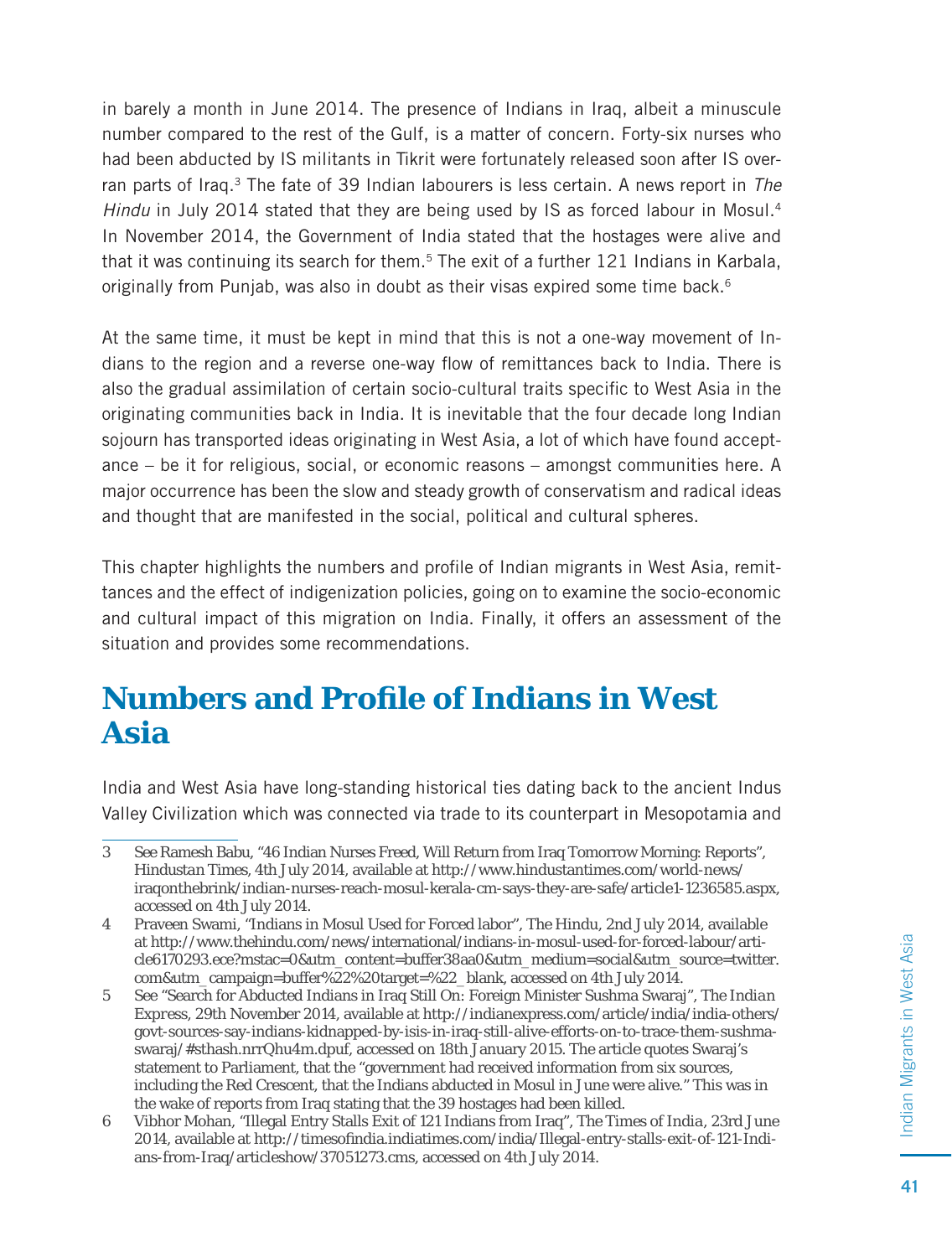further west to Egypt and the Levant. India, in turn, has been greatly influenced by the region, in religious and cultural terms. While Indians have always been present in West Asia, the last 40 years have seen large-scale migration of Indian nationals to the region seeking job opportunities, especially to the Gulf states. Initially comprising primarily of unskilled and semi-skilled labour, this expatriate community is steadily encompassing small but growing numbers of skilled and professional migrants. According to the Ministry of Overseas Indian Affairs (MOIA), approximately six million<sup>7</sup> Indians live and work in West Asia, mostly in the GCC countries. The largest Indian community in West Asia is that in Saudi Arabia, numbering approximately two million Indians, followed by the UAE at around 1.8 million. Indians constitute a large percentage of the population in many GCC states; in Bahrain, Qatar and the UAE, Indians comprise nearly 36 per cent, 35 per cent and 34 per cent of these countries' total population, respectively.8

The past four decades has seen significant growth in the numbers of Indian migrants to the region, especially the Gulf, from approximately 40,000 in the 1970s to approximately 3.5 million at the turn of the  $21<sup>st</sup>$  century, which doubled to six million just a decade later. Some recent, unconfirmed estimates put the numbers close to seven million. This growth is a reflection of the host countries' preferences for Indians for their skills and for the fact that they are largely apolitical. It is here that civilizational, historical and cultural connections between India and the region and a sort of "first mover advantage" have worked in our favour above other migrant communities.

A majority of the Indian population is from the southern Indian states of Andhra Pradesh, Tamil Nadu and Kerala while the rest belong to Gujarat, Maharashtra, Goa, Punjab, Uttar Pradesh, Bihar and Rajasthan.<sup>9</sup> Economists and migration experts, however, now contend that an increasing number of migrants to the Gulf come from Bihar and Punjab, and not Kerala which has traditionally supplied much of the migrant numbers.10 Indian migrants to the region primarily comprise:

- 1. unskilled workers, employed in construction companies, municipalities, agricultural farms and as domestic workers;
- 2. skilled and semi-skilled workers;

<sup>7</sup> See "Population of Non-resident Indians (NRIs): Country Wise", MOIA, May 2012, available at http://moia.gov.in/writereaddata/pdf/NRISPIOS-Data(15-06-12)new.pdf, accessed on 27th January 2013.

<sup>8</sup> See "Trade and Capital Flows—India and the GCC", *Alpen Capital*, 2nd May 2012, p. 20, available at http://www.alpencapital.com/downloads/Trade%20and%20Capital%20Flows%20-%20 GCC%20and%20India\_Final\_May% 2002%202012.pdf, accessed on 29th May 2013.

<sup>9</sup> Samir Pradhan, "India's Economic and Political Presence in the Gulf: A Gulf Perspective", in *India's Growing Role in the Gulf: Implications for the Region and the United States*, Dubai: Gulf Research Center, 2009, p. 20.

<sup>10</sup> Chidanand Rajghatta, "Increasingly Migration to Gulf is not from Kerala but Bihar, Punjab", *The Times of India*, 6th October 2013, available at http://articles.timesofindia.indiatimes.com/2013-10-06/all-that-matters/42763530\_1\_remittances-dilip-ratha-indiaand-china, accessed on 14th October 2013.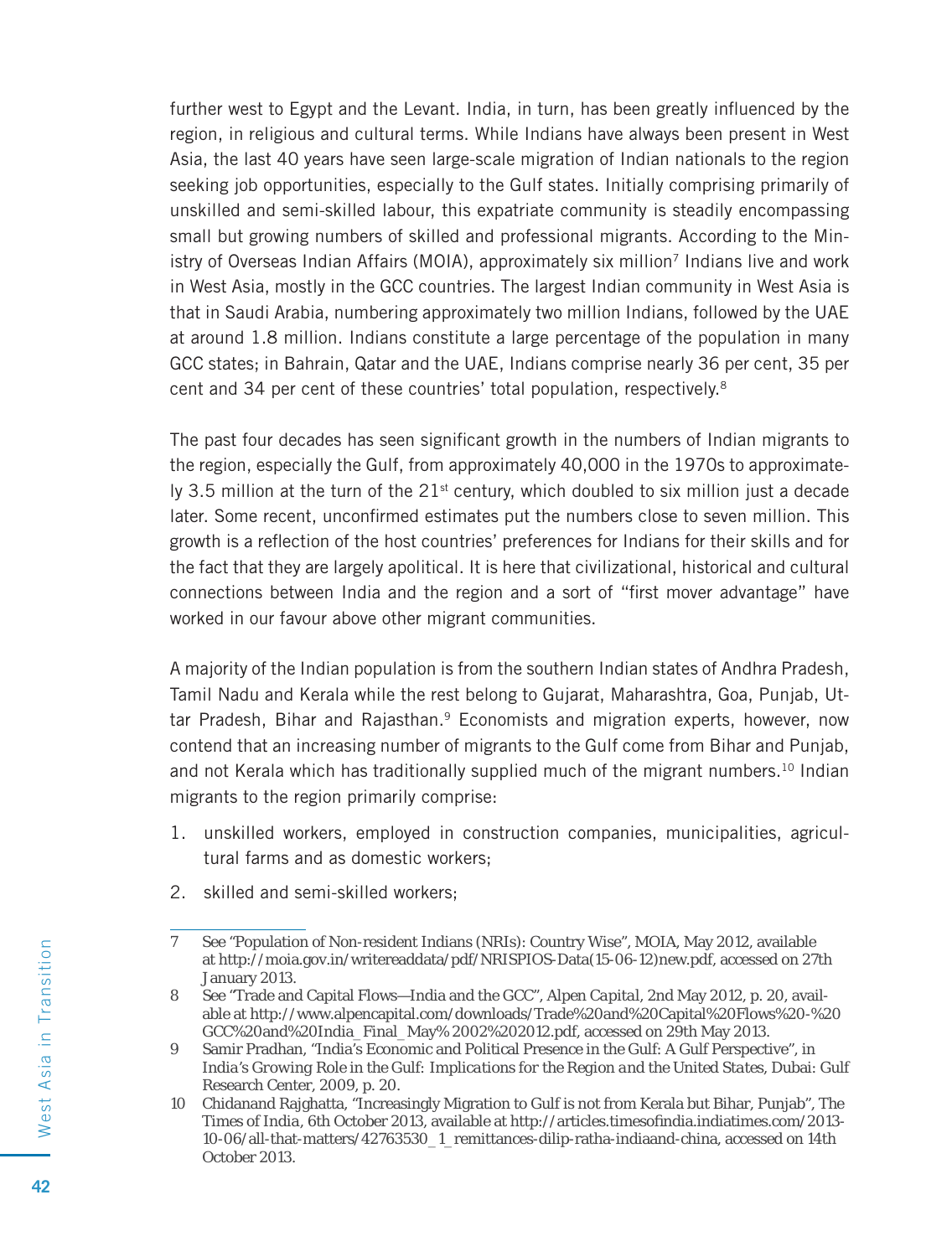- 3. professionals, such as doctors, engineers, accountants, nurses and paramedics, employed in government and private sectors; and
- 4. businessmen/entrepreneurs.<sup>11</sup>

In the decade of the 1990s, blue-collar workers (unskilled) tended to be the overwhelming majority of Indians, at approximately 90 per cent, with white-collar nonprofessionals accounting for the rest. In 2000, their numbers were estimated to be 70 per cent with white-collar professionals accounting for around 20 per cent, and the final ten per cent being white-collar non-professionals. By 2012, however, estimates put the percentage of white collar workers at around 35 per cent of the total population.12 While professional Indians are increasingly gaining employment at senior and middle levels in business organizations in the region as well as occupying important positions in socioeconomic institutions, blue-collar workers will, in the near future, remain the largest segment of the migrant population.

### **Remittances**

Of the USD 70 billion remittances received by India in 2013, over one-third came from West Asia, particularly the Gulf. These contribute a significant 3-4 per cent of the national gross domestic product  $(GDP)^{13}$  as well as larger percentages of the state domestic products (SDP): in Kerala, for example, remittance contributions to the SDP were 22 per cent of net SDP in 2003–04 $14$ ; this grew to 31.23 per cent in 2011.<sup>15</sup>

Despite the recent Nitaqat (see next section) scare and a somewhat sluggish global economy, overall remittance inflows have remained positive. According to the World Bank, remittance flows to developing countries are "projected to grow by 5.0 per cent to reach USD 435 billion in 2014 (accelerating from the 3.4 percent expansion of 2013),

<sup>11</sup> Samir Pradhan, "India's Economic and Political Presence in the Gulf: A Gulf Perspective", in *India's Growing Role in the Gulf: Implications for the Region and the United States*, Dubai: Gulf Research Center, 2009, p. 20.

<sup>12</sup> See "Trade and Capital Flows—India and the GCC", *Alpen Capital*, 2nd May 2012, p. 20, available at http://www.alpencapital.com/downloads/Trade%20and%20Capital%20Flows%20-%20 GCC%20and%20India\_Final\_May% 2002%202012.pdf, accessed on 29th May 2013.

<sup>13</sup> The World Bank estimates that remittance flows to India in 2013 amounted to 3.7 per cent of GDP. See World Bank, *Migration and Development Brief 23*, Washington, DC: Migration and Remittances Unit, Development Prospects Group, World Bank, 6th October 2014, p. 1, available at http://siteresources.worldbank.org/INTPROSPECTS/Resources/334934-1288990760745/ MigrationandDevelopmentBrief23.pdf, accessed on 18 January 2015.

<sup>14</sup> Abdul Azeez and Mustairy Begum, "Gulf Migration, Remittances and Economic Impact", *Journal of Social Sciences*, Vol. 20, No. 1, 2009, p. 58, available at http://www.krepublishers.com/02- Journals/JSS/JSS-20-0-000-09-Web/JSS-20-1-000-09-Abst-PDF/JSS-20-01-055-09-650- Azeez-A/JSS-20-01-055-09-650-Azeez-A-Tt.pdf, accessed on 28th May 2013.

<sup>15</sup> Malika B. Mistry, "Kerala Muslims—Impact of Gulf Remittances", *Islamic Voice*, 17th January 2013, available at islamicvoice.com/islamicvoice/kerala-muslims-impact-of-gulf-remittances/, accessed on 12th May 2014.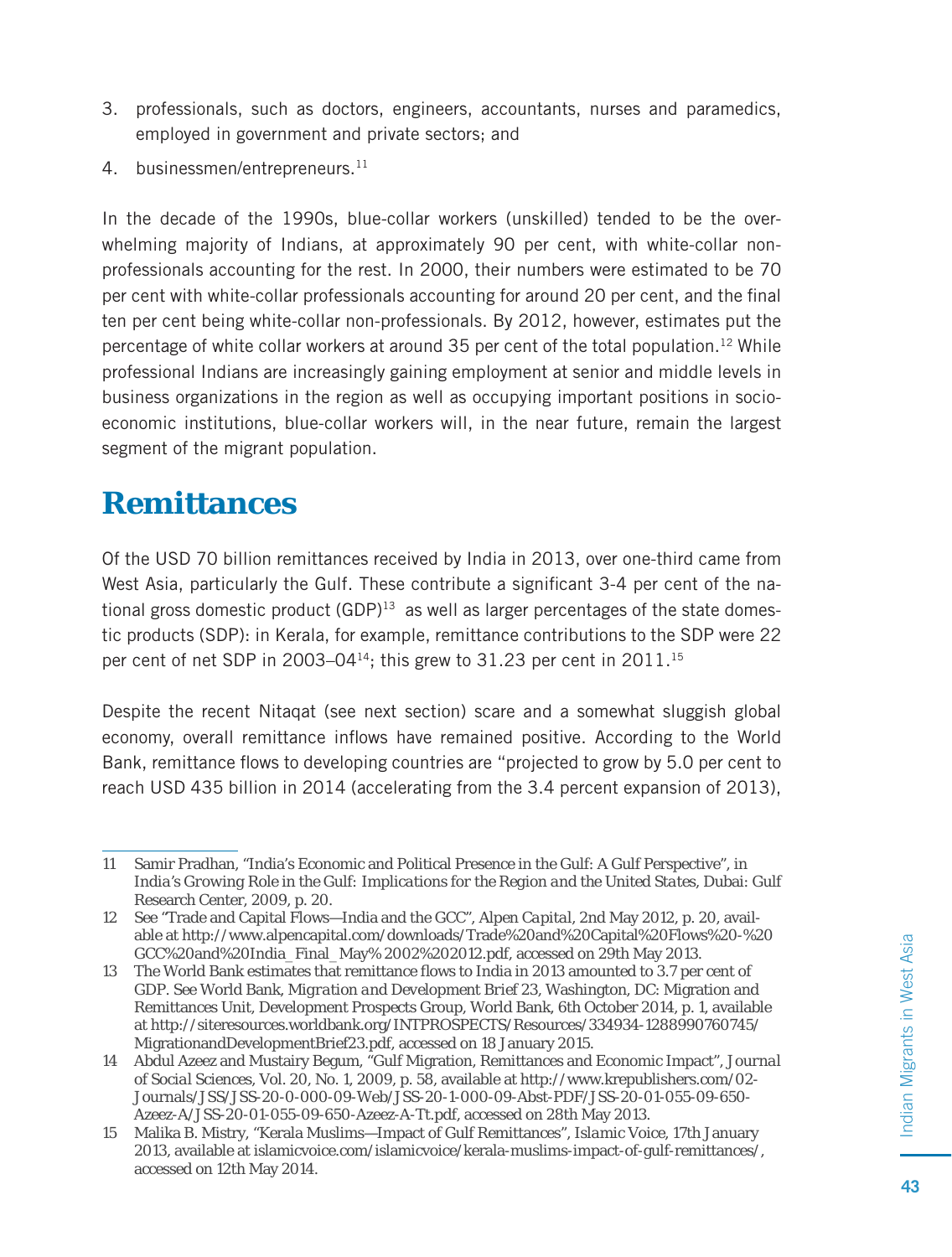and rise further by 4.4 per cent to US\$454 billion in 2015."16 Worldwide, remittance flows are estimated to rise from USD 582 billion in 2014 to USD 608 billion in  $2015^{17}$ . and may be over USD 700 billion by 2016.18

India has consistently been the top recipient of remittances for 16 of the past 24 years, including successively for the last six years. India's remittances grew from approximately USD 49.6 billion in 2009 to USD 70 billion in 2013, and past trends indicate this is unlikely to change in the near future. For 2014, the World Bank estimates that India will remain the largest recipient of remittances of around USD 71 billion.<sup>19</sup>

The increased remittances could indicate larger numbers of blue-collar workers remitting money back home, indigenization notwithstanding; and growth in high-value remittances being sent by a relatively smaller but increasing number of professionals in the region. It is therefore contended that migration to the region would probably remain relatively high in the near future and remittance flows from the region to India will continue to increase.

# **Indigenization/Arabization Policies**

Political upheaval in the region in the aftermath of the Arab Spring notwithstanding, a more immediate and visible impact on migrants was that of the adoption of "Arabization" or "indigenization" policies. This was most apparent in the monarchical Gulf countries which also account for the highest numbers of Indians in West Asia. Oman embarked on the indigenization path in the late 1980s with its neighbours to the north taking it up from around the year 2000 onwards. In the aftermath of the Arab Spring, however, a greater push was given to this by Saudi Arabia through its Nitaqat policy.<sup>20</sup> Unlike its smaller neighbours, Saudi Arabia has a large population of around 29 million, of which around 7-9 million is comprised of expatriates. This is estimated to grow to around 35 million by 2025. All in all, the numbers reflect a major demographic and security challenge: a large youth bulge of educated, unemployed Saudis that need jobs

<sup>16</sup> World Bank, *Migration and Development Brief 23*, Washington, DC: Migration and Remittances Unit, Development Prospects Group, World Bank, 6 October 2014, p. 1, available at http://siteresources.worldbank.org/INTPROSPECTS/Resources/334934-1288990760745/MigrationandDevelopmentBrief23.pdf, accessed on 18 January 2015.

<sup>17</sup> Ibid, p. 3.

<sup>18</sup> World Bank, *Migration and Development Brief 21*, Washington DC: Migration and Remittances Unit, Development Prospects Group, World Bank, 2 October 2013, available at http://siteresources.worldbank.org/INTPROSPECTS/Resources/334934-1288990760745/MigrationandDevelopmentBrief21.pdf, accessed on 12 May 2014.

<sup>19</sup> World Bank, *Migration and Development Brief 23*, Washington, DC: Migration and Remittances Unit, Development Prospects Group, World Bank, 6 October 2014, p. 1, available at http://siteresources.worldbank.org/INTPROSPECTS/Resources/334934-1288990760745/MigrationandDevelopmentBrief23.pdf, accessed on 18 January 2015.

<sup>20</sup> For a more detailed discussion on Nitaqat and indigenisation, see Neha Kohli, "Indian Migrants in the Gulf Countries", in Rumel Dahiya (ed.), *Developments in the Gulf Region: Prospects and Challenges for India in the Next Two Decades*, New Delhi: Pentagon Press, pp. 123-28.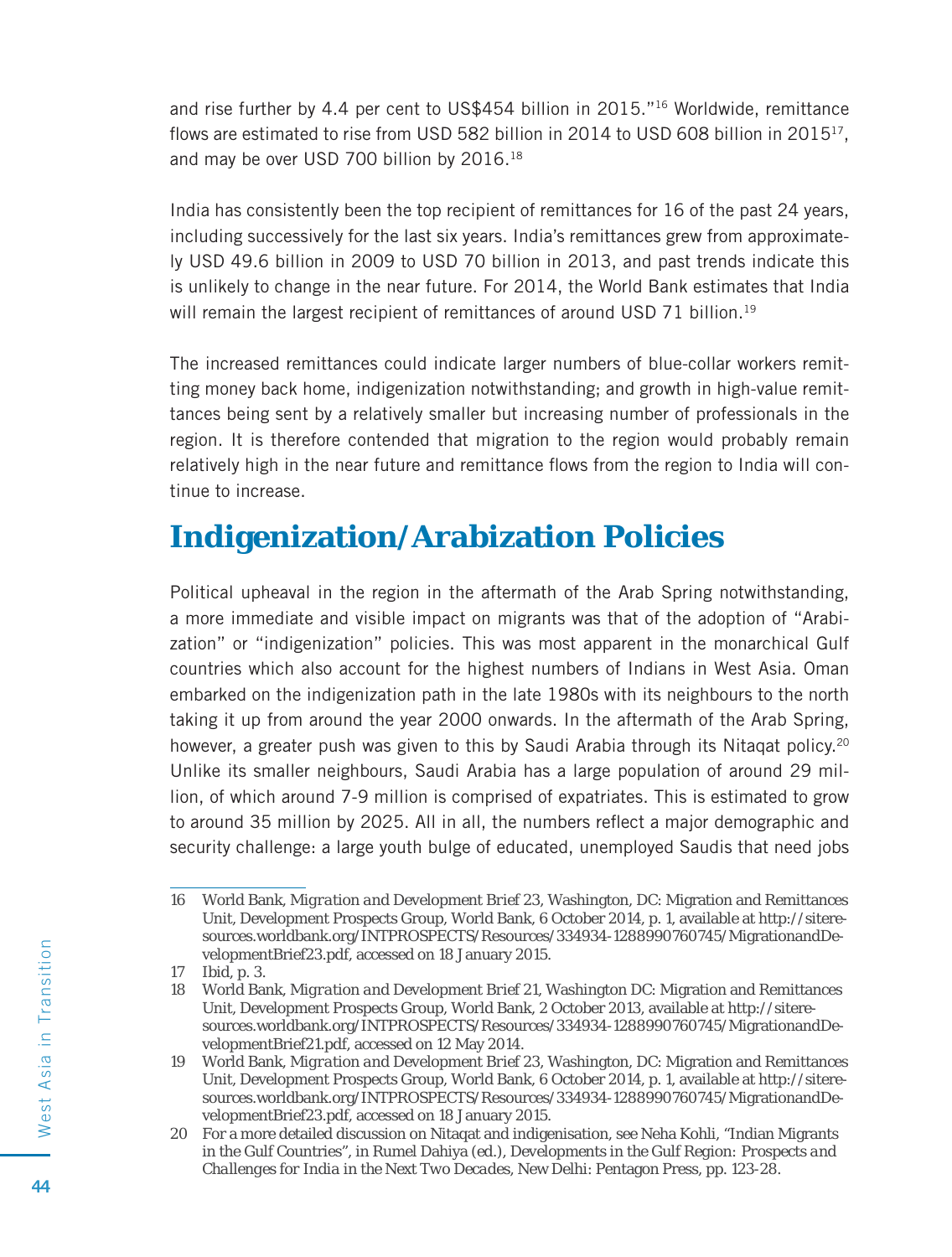coupled with a desire to avoid the restiveness witnessed in West Asia during the Arab Spring, further compounded by increasing challenges to the legitimacy of the Al-Saud.

Nitaqat makes it mandatory for the private sector to employ a certain percentage of Saudi nationals in their businesses. With this, the Saudi government aimed to employ Saudi nationals in 92 per cent of all new jobs created.<sup>21</sup> Similar policies have been put into effect in Oman (as mentioned earlier), Bahrain, Kuwait and the UAE, with the GCC also considering a uniform law to regulate the presence of foreign workers in the region, returning "marginal", non-contracted and unskilled foreign labour to their home states. $22$ 

The Gulf States have long been aware of their dependence on foreign expatriate labour. It is thus felt that indigenization will aid these countries to lessen that dependence and incorporate their nationals into the economy. However, countries such as Bahrain and Qatar, where expatriates constitute around 80–85 per cent of the total population, cannot but enforce limited indigenization. Saudi Arabia, on the other hand, has the largest population in the GCC, with significant numbers of youth set to enter the job market in the coming decades. Furthermore, indigenization targets the private sector, which has hitherto depended almost entirely on the expatriate workforce. It thus remains to be seen how the imperatives of indigenization and the requirements of the private sector come together in future.

With indigenization gaining momentum, what does it mean for the migrants in the region? While the large numbers of Indians queuing up at the Indian Embassy in Riyadh last year did make news, as did the justifiable concerns of the respective state governments in India, past trends indicate that it may be a short-term blip on the horizon.<sup>23</sup> Consistently high (and growing) remittances from the region and rising numbers of migrants over the past decade and more show that the Indian migrant is capable of adapt-

<sup>21</sup> See "FAQs on the Nitaqat System of KSA", available at http://www.blasoplecenter.com/faq/ faq-on-the-nitaqat-system-of-the-ksa/, accessed on 6th May 2013. Also, see "Be Aware: Focus on the Kingdom of Saudi Arabia", DLA Piper Report, available at http://www.dlapiper.com/files/ Publication/8013ec0e-9213-4de5-93b1-769e55e29b70/Presentation/PublicationAttachment/ c8a4d367-e2f0-4df4-83c4-8b94cf0e0e88/Be\_Aware\_Middle\_East\_June\_2012.pdf, accessed on 6th May 2013.

<sup>22 &</sup>quot;New Law to Regulate Foreign Labour in Gulf Countries", *Business Standard*, 18th April 2013, available at http://www.business-standard.com/article/international/new-law-toregulate-foreign-labour-in-gulf-countries-113041800242\_1.html, accessed on 25th April 2013.

<sup>23</sup> A news report in the *Indian Express* in December 2013 listed the number as 17,000 returnees to Kerala and 5,200 returnees to Uttar Pradesh. See Faisal Fareed , Hamza Khan and Shaju Philip, "Feeling the Gulf: Meet the Men Who Returned from Saudi Arabia in Wake of its 'Nitaqat' Law", *The Indian Express*, 22nd December 2013, available at http://archive.indianexpress.com/ news/feeling-the-gulf-meet-the-men-who-returned-from-saudi-arabia-in-wake-of-its-nitaqatlaw/1210360/, accessed on 15th May 2014. Earlier in 2013, when the first deadline expired and a three-month waiver granted, news reports indicated a number of 74,000 Indians queuing up at the Indian Embassy in Riyadh for emergency certificates amid concerns of possible job losses. See "Saudi's 'Nitaqat' Law: Over 75,000 Indians Set to Return, Numbers Could Go Up", *NDTV.com*, 24th May 2013, available at http://www.ndtv.com/article/india/saudis-nitaqat-law-75-000-indians-set-to-return-numbers-could-go-up-371112, accessed on 24th May 2013.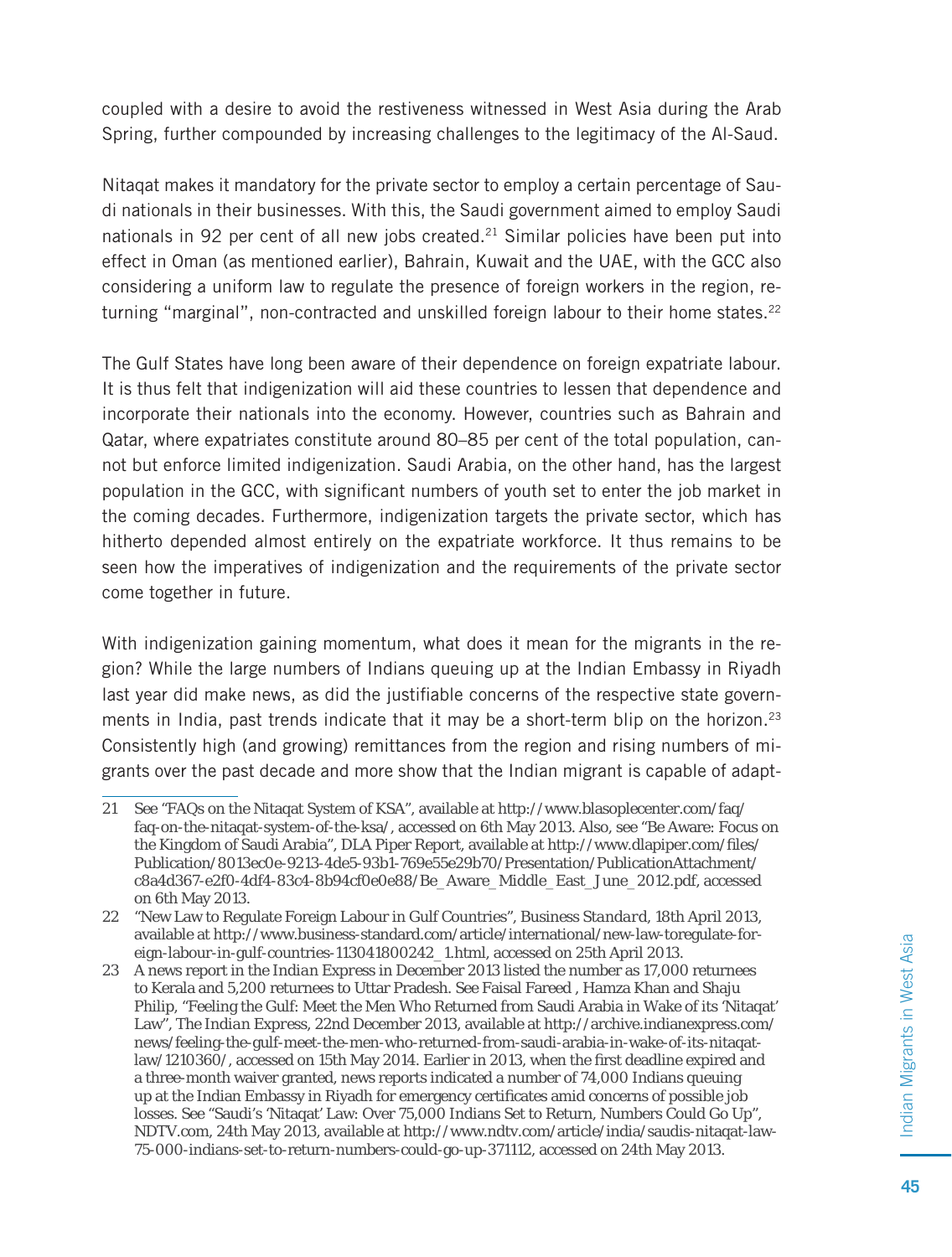ing to various contingencies to survive and even thrive. Moreover, the Saudi government extended its Nitaqat deadline twice in 2013, thus allowing workers without valid work permits the opportunity to legalize their stay in the kingdom, and others to return.24 A look at migration statistics since the late 1980s clearly points to the fact that despite instances of conflict in the West Asian region, labour outflows from India actually jumped in the aftermath of these conflicts.<sup>25</sup> Therefore, in all probability, significant numbers would still move to the region in search of employment, including those temporarily repatriated as a result of indigenization policies or a conflict in the region.

# **Impact of Migration on India**

There are large socio-cultural and economic ramifications of migration to West Asia for the states in India that contribute sizeable numbers. Since all migrants to the region go on temporary work contracts and not many can afford to take their families along with them, they retain strong links with India and their home states. A portion of the money they remit back home is injected into the local economy, thus leading to localized prosperity.

Kerala is witness to the far-reaching change brought about by the 40-odd years of migration, especially in Malappuram, Kasargod and Thrissur districts, which contribute the bulk of the numbers moving abroad. Not just that, migrants also have a peculiar religious profile: in 2011, 44.3 per cent of emigrants from the state were Muslim<sup>26</sup>, according to data provided by the Kerala Migration Survey of 2011. In that year, Malappuram district (and indeed in the state as a whole) received Rs 9,040 crore in remittances which works out to Rs  $114,313$  per household.<sup>27</sup> The large amount of money being remitted back to the state has helped address unemployment and poverty; for example the money injected into the local economy has fuelled the state's construction sector. At the same time, it has led to increasing consumerism and "commoditization of public services such as education and health."28 Not only do the remittances provide indirect employment to many more at home, the "remittance economy also changed patterns of land ownership and

<sup>24</sup> A report from February 2014 in *The Indian Express* states the number of returnees at 1.41 lakh while reaffirming that the policy would not affect those with legal employee status. See "Nitaqat" Law to Punish Illegal Expatriates: Saudi Arabia", *The Indian Express*, 27th February 2014, available at http://indianexpress.com/article/world/middle-east-africa/nitaqat-law-to-punishillegal-expatriates-saudi-arabia/#sthash.kVMwDsNa.dpuf, accessed on 18th January 2015.

<sup>25</sup> For a more detailed discussion see Neha Kohli, "Indian Migrants in the Gulf Countries", in Rumel Dahiya (ed.), *Developments in the Gulf Region: Prospects and Challenges for India in the Next Two Decades*, New Delhi: Pentagon Press, pp. 123-28.

<sup>26</sup> Malika B. Mistry, "Kerala Muslims—Impact of Gulf Remittances", *Islamic Voice*, 17th January 2013, available at islamicvoice.com/islamicvoice/kerala-muslims-impact-of-gulf-remittances/, accessed on 12th May 2014.

<sup>27</sup> Ibid.

<sup>28</sup> John Samuel, "Migration from Kerala: The End of an Era?", available at http://infochangeindia. org/governance/worldview/migration-from-kerala-the-end-of-an-era.html, accessed on 12th May 2014.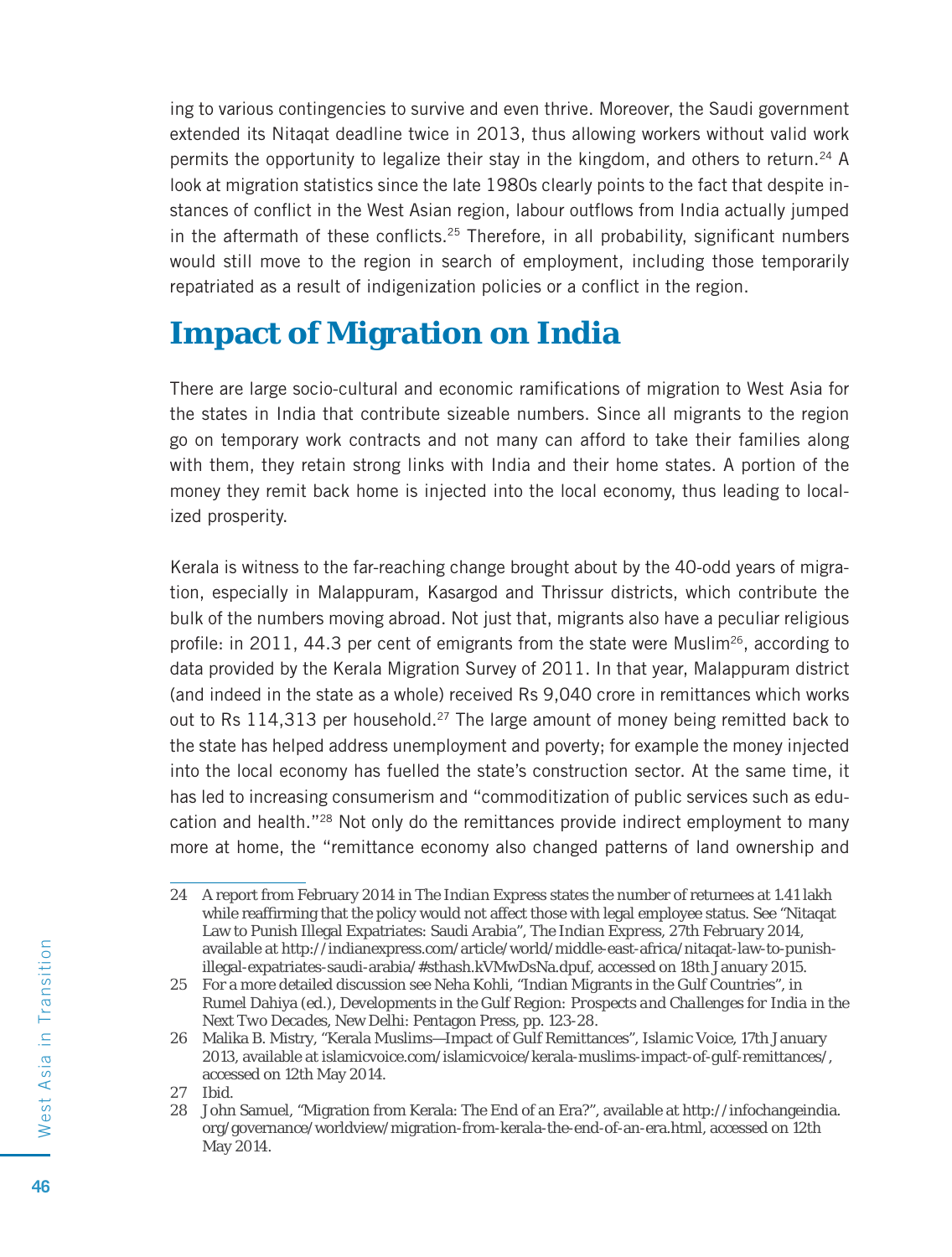agriculture, besides impacting the environment and ecology due to an unprecedented boom in the construction sector and the pressure on land and paddy fields for new constructions."29 On the positive side, emigration has brought about a "broader distribution of income and wealth [...] as also ensuing social mobility."<sup>30</sup> The mushrooming of multi-storied houses and ownership of vehicles are some features of this social mobility.

Not just in the economic domain, the impact of migration and the ensuing social mobility mentioned above can also be felt in the socio-cultural and political spheres. Consumption and investment patterns, lifestyle, religion and even education in certain districts of the state now simulate the Gulf economically and culturally. A flipside of the increased prosperity, wealth and social mobility is that the aspiration to migrate becomes stronger with each generation. Given Kerala's established connection with the Gulf region – both a contribution to and a consequence of migration – various needsbased institutes have opened up, including those providing construction work-related courses, computer education, motor and machine operations, catering, and paramedical courses.31 Professional education is geared towards enabling migration. In effect, the state is so plugged into the cycle of migration that its dependence on migration impacts other forms of development; it is here that the long term impact of indigenization or an economic downturn, in turn impacting remittances to the state, would be felt the most.

The most visible manifestation of Kerala's migrant supplier profile is that of the "Gulf Wives", women whose husbands have gone to work in the Gulf and who hold the fort back home. According to the Kerala Migration Survey of 2011, these women number approximately 1.2 million.<sup>32</sup> There is a view that international labour migration leads to a plethora of social problems, but it often works as a blessing in disguise. The non-migrant spouse of the migrant man acquires an "independent outlook by having to manage the household including financial transactions."<sup>33</sup> Moreover, given that the aspiration to migrate to the Gulf is predominant in the state and with relatively high literacy levels, migrants more often than not seek educated spouses. A "Gulf impact" of sorts has been seen in terms of dipping birth rates amongst Muslims in Kerala, a consequence perhaps of the fact that more and more migrants prefer educated spouses and so women are increasingly receiving higher education.

<sup>29</sup> Ibid.

<sup>30</sup> Abdulla M.P., "Emigration and Consumerism: A Regional Experience", *IOSR Journal of Economics and Finance*, Vol. 2, No. 4, January 2014, p. 42.

<sup>31</sup> Abdul Azeez and Mustairy Begum, "Gulf Migration, Remittances and Economic Impact", *Journal of Social Sciences*, Vol. 20, No. 1, 2009, p. 58, available at http://www.krepublishers.com/02- Journals/JSS/JSS-20-0-000-09-Web/JSS-20-1-000-09-Abst-PDF/JSS-20-01-055-09-650- Azeez-A/JSS-20-01-055-09-650-Azeez-A-Tt.pdf, accessed on 28th May 2013.

<sup>32</sup> John Samuel, "Migration from Kerala: The End of an Era?", available at http://infochangeindia. org/governance/worldview/migration-from-kerala-the-end-of-an-era.html, accessed on 12th May 2014.

<sup>33</sup> Prakash C. Jain, "Gulf Migration and its Impact on India and India-Gulf Relations", *Journal of Peace Studies*, Vol. 5, No. 1, January-February 1998, available at www.ipcsnet.org/description. php?ID=97, accessed on 13th May 2014.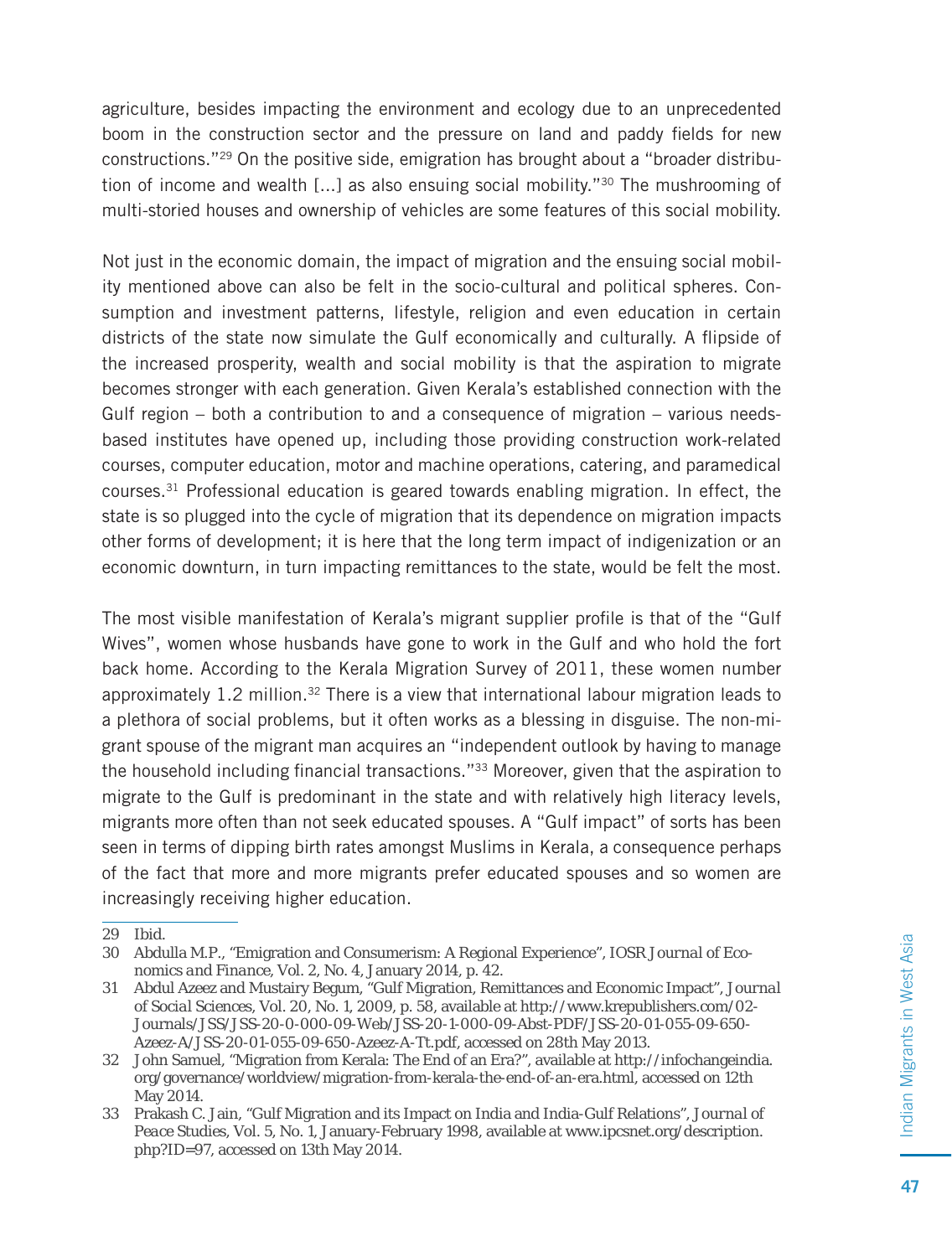At the same time, a noticeable impact of the strong Gulf connection is the increasing conservatism especially of the way women (and men) are dressing, the adoption of the hijab by Muslim women for example and/or the rejection of contemporary forms of clothing for a more "Islamic" dressing style amongst both genders. This is not limited to Kerala alone. In neighbouring Tamil Nadu also "[m]ore Muslim youths [...] don't wear contemporary clothes; more women are wearing burkhas in colleges."34 By embracing an overtly Islamic and a "Gulf-oriented modernity and way of life, Muslim migrants re-nourish themselves at an imagined and sentimentalized heartland of Islam […} intensifying processes of communalization and community closure",35 both in the host country and in the home country. This proclivity has further been reinforced by world and Indian political events; as a reaction to popular Hindu and Christian (in the case of Kerala) communal and caste organizations, the rise of Hindutva, and perceptions of comparable inequality as well as the widely prevalent Islamophobia due to current global events creating a sense of being a "community under siege".36 The rise of parallel political entities like the Popular Front of India (PFI) in Kerala as a counterpoint to the Muslim League, which forcefully articulates a radical and deeply conservative Islamic identity is an indication of this.37 Displaying considerable political astuteness, the outfit, while asserting a strong Islamic identity, does not undertake activities that break the law. Yet, it has a propensity to violence as was seen in the incident when PFI members chopped off the hand of a professor who, it deemed, had insulted the Prophet Mohammad. Simultaneously, the rise of reformist Islamic discourses has enhanced the religious orthodoxy. Reformist literature and orthodox believers advise Muslims against participating in what are considered un-Islamic practices.

The increasing conservatism of dress, habit and discourse has been attributed to attempts to spread the Wahhabi brand of Islam through funding from Saudi Arabia, for example. It is also reflective of what Muslim migrants to West Asia, and the Gulf in particular, imbibe and bring back to the home community. Once in the host country, many migrants "undergo a spiritual reawakening in countries that espouse a far stricter version of Islam"38, which they bring back with them to the home country. Muslim migrants also get caught up in terror networks, for example, with help provided in case the migrant has overstayed the visa or done a criminal act, in which case he is "helped or aided" in the matter, leading to his entrapment.<sup>39</sup>

<sup>34</sup> See Velly Thevar, "The Rise and Rise of Wahhabism", *The Telegraph*, 10th May 2009.

<sup>35</sup> F. Osella and Caroline Osella, "'I am Gulf ': The Production of Cosmopolitanism in Kozhikode, Kerala, India", in Edward Simpson and Kai Kresse Kai (eds), *Struggling with History: Islam and Cosmopolitanism in the Western Indian Ocean*, London: Hurst, 2007, available at http://eprints.soas.ac.uk/5178/1/ch9\_osellas.pdf, accessed on 28th May 2013.

<sup>36</sup> Ibid.

<sup>37</sup> See Emily Wax, "Rising Muslim Right in Kerala", *The Washington Post*, 5th February 2011.

<sup>38</sup> Ibid.

<sup>39</sup> Rajesh Ahuja, "Terror Beyond Borders: Gulf Malayalis Fall Prey to LeT Trap", *Tehelka*, 9th October 2010.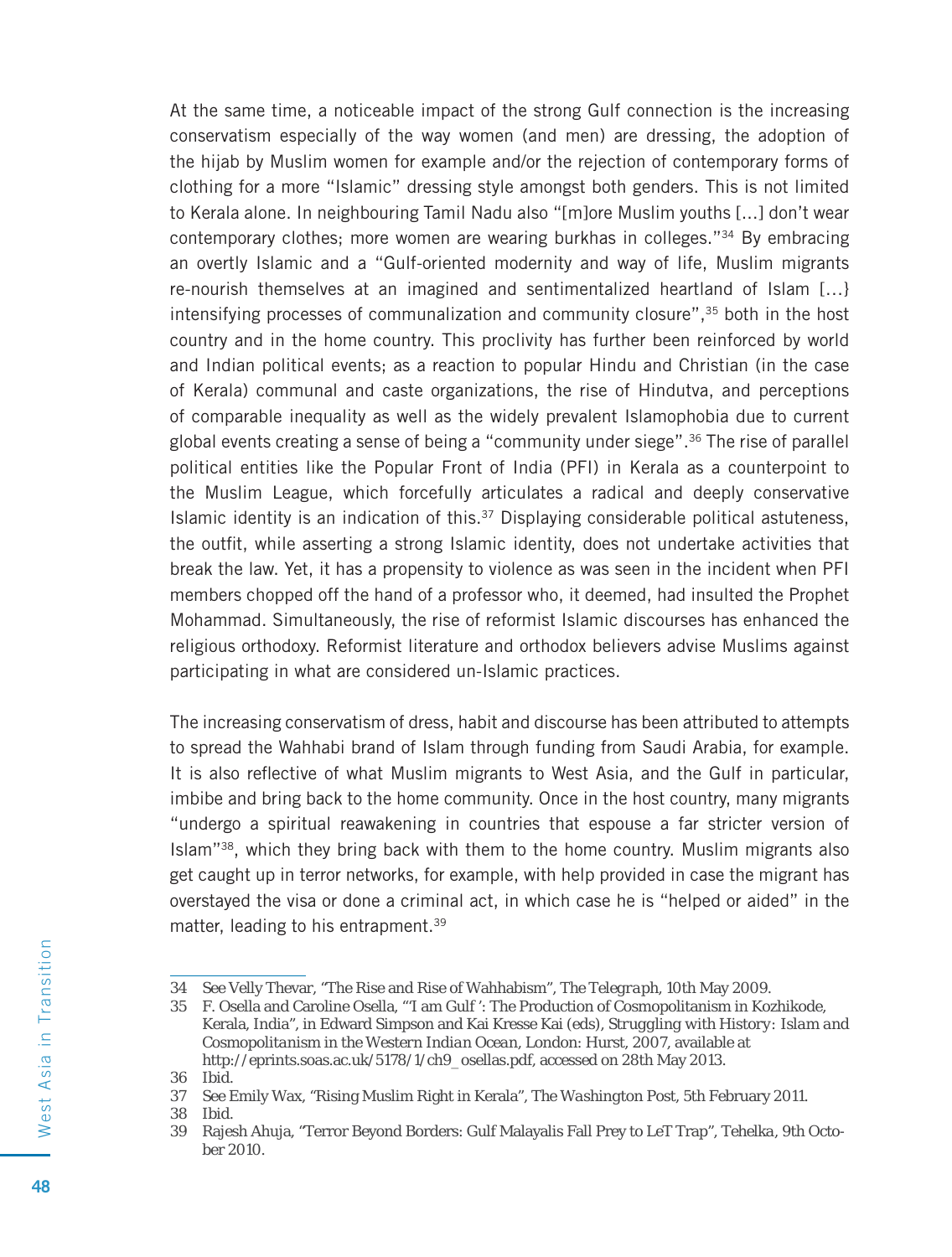#### **Assessment and Recommendations**

A multitude of the problems affecting Indian migrants in West Asia are related to labour issues. Both bilateral<sup>40</sup> and multilateral<sup>41</sup> initiatives undertaken by the Government of India and the respective host countries need to be strengthened in order to address the issue. A step in this direction has been taken via the Abu Dhabi Dialogue, established in 2008, wherein India, the Philippines and the UAE have collaborated to launch a pilot project relating to the contractual employment cycle.42

The region's heavy dependence on expatriate labour – ranging from the blue-collar low/ semi-skilled worker to the white-collar professional – is likely to remain in the coming decades, attempts at indigenization notwithstanding. While the enforcement of Nitaqat by Saudi Arabia did see many Indian workers make their way home, it also provided the opportunity for legalizing and regularizing worker permits and visas, which will be beneficial in the long run. As these countries' economies grow further, the place for the Indian migrant in West Asia will remain. A steady professionalization of the Indian migrant also occurs in the long run as a migrant keeps going back to the region. Having picked up the skills learnt in a previous job, he becomes more and more entrenched in the local workforce. The emigration game is upping the stakes. Indians are increasingly competing with their counterparts in South Asian and South-East Asian countries and it is imperative that the Indian migrants adapt to the call of the times. The thrust towards skill building and professionalization therefore is absolutely necessary.

Indian migrants in West Asia are often seen either as a consular burden or little beyond the source of the USD 70 billion annual remittances they generate. There is a need to

<sup>40</sup> India has signed a series of bilateral Memorandums of Understanding (MoUs) and labour agreements with the recipient countries, the oldest being the agreement with Qatar signed in 1985 (an additional protocol to the existing agreement was signed in 2007). Similar agreements have been signed with the UAE in 2006, Kuwait in 2007, Oman in 2008 and Bahrain in 2009. The MOIA is negotiating similar MoUs with Saudi Arabia and Yemen.

<sup>41</sup> At the multilateral level, India is part of Ministerial Consultation on Overseas Employment and Contractual Labour for Countries of Origin in Asia, or the Colombo Process, a regional consultative process (RCP) under the aegis of the International Organisation for Migration (IOM), launched by the labour-sourcing countries of Asia in 2003.

<sup>42</sup> India is part of the Ministerial Consultations on Overseas and Contractual Labour for Countries of Origin and Destination in Asia—also known as the Abu Dhabi Dialogue—which includes the six GCC countries. The Dialogue resulted in the Abu Dhabi Declaration, which defined "a new collaborative approach, forward-looking and action-oriented, to better address issues of temporary contractual labour mobility and to optimise its benefits for the development of both countries of origin and destination as well as the workers themselves." Under this mechanism, the Government of India, along with the Governments of Philippines and the UAE, "launched a pilot project to test and identify best practices in managing the temporary contractual employment cycle", covering 1,500 temporary contractual workers each from India and the Philippines who work in the construction, health care and hospitality sectors in the UAE. The project will focus on fairer recruitment processes and better planned re-integration of workers in source countries (India and Philippines), and development of accessible and transparent mechanisms to deal with unsatisfactory living and working conditions in the recipient country (the UAE).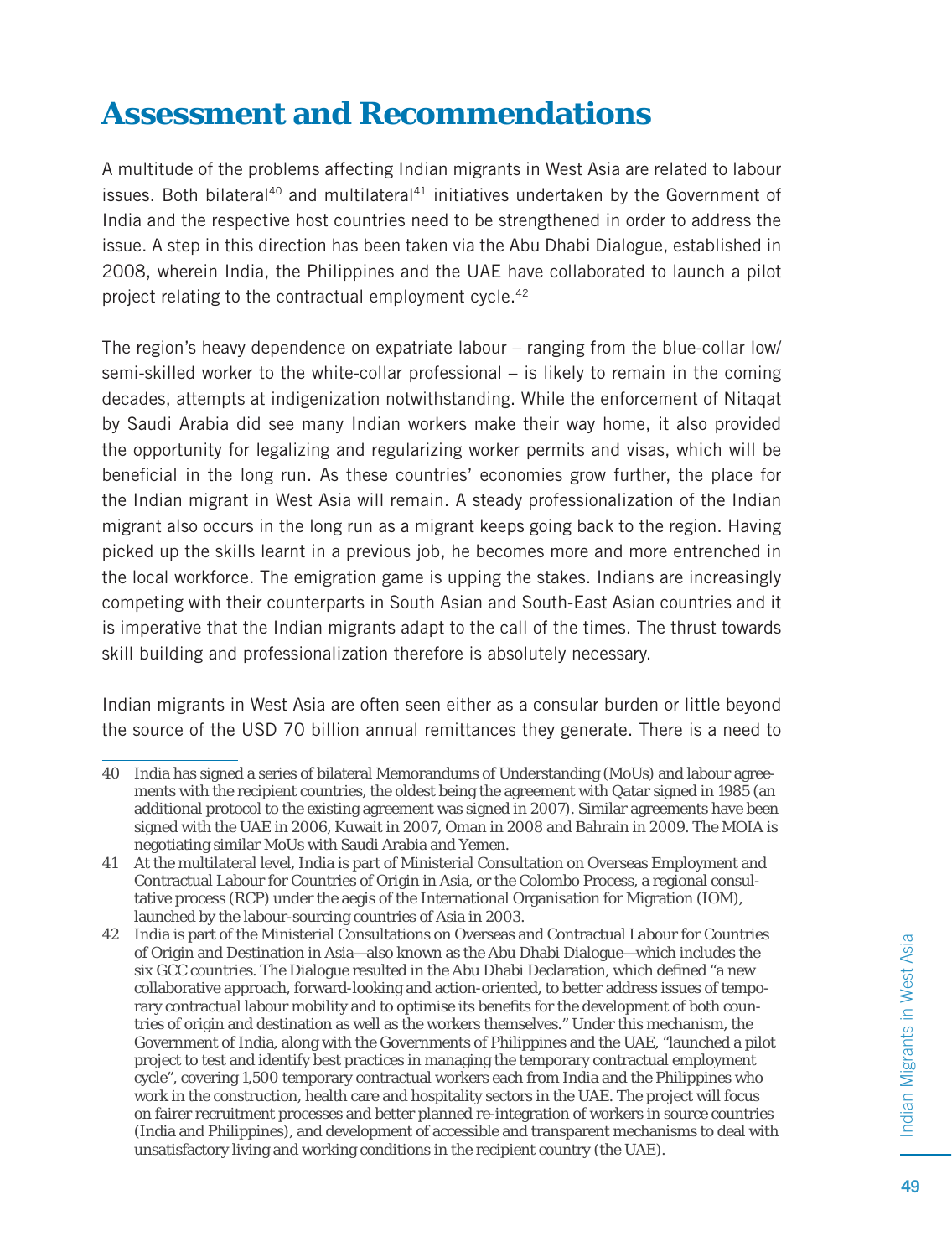consider them as an asset that can aid India's soft power projection. Their widespread acceptability gives India the edge to ensure that its dealings with the region goes beyond a simple give and take, measured only in terms of trade figures and quantities of energy required. The presence of Indian migrants in the GCC states enables India to engage these countries for certain benefits for its citizens. At the same time, it ensures that India has a stake in promoting both security and stability in the region and deepens the relationship at both the bilateral and multilateral levels. The presence of the large Indian workforce sustains the economies of the Gulf states and is therefore beneficial to them also. India should leverage this six million-strong asset for its benefit by developing stronger political, security and economic ties with the region and further strengthen the foundation of this mutually beneficial relationship.

Some recommendations are listed below:<sup>43</sup>

- 1. While there are three decades worth of data and studies conducted on Kerala migrants to the Gulf, there is little to no information on migrants from other parts of the country. Whatever little one obtains is from sporadic, issue-based media coverage, for example, during the Nitaqat issue that was making the news in 2013. It is recommended to have similar studies conducted on migrants from UP, Bihar, Andhra Pradesh, and other states over time so as to paint a clearer picture of Indian migrants to the Gulf region.
- 2. Most existing studies on Gulf migrants tend to focus on the economic aspect that is, the migrant is seen as little beyond the source of remittances and studies tend to focus more on the economic impact of the money they remit home. What is also required is to study the socio-cultural impact of migration in terms of time and space on the communities back home. There is great potential for sociological/ anthropological studies on this issue which, together with studies focusing on the economic dimension, would give a wholesome picture of the impact of Gulf migration on the originating communities.
- 3. Undertake more collaborative projects vis-à-vis labour/migration management, such as the one undertaken under the aegis of the Abu Dhabi Declaration, in all states with large Indian populations. This would go a long way in strengthening both the bilateral as well as collaborative multilateral processes to better manage labour migration to the region.
- 4. Technology can be used effectively and smart cards instituted for all migrants, especially for those holding ECR passports. This digitized smart card would be akin to a unique identification storing information of relevance to the migrant in the destination country, such as passport details, recruitment, validity of the contract, terms

<sup>43</sup> Points 3-8 sourced from Neha Kohli, "Indian Migrants in the Gulf Countries", in Rumel Dahiya (ed.), *Developments in the Gulf Region: Prospects and Challenges for India in the Next Two Decades*, New Delhi: Pentagon Press, pp. 140-42.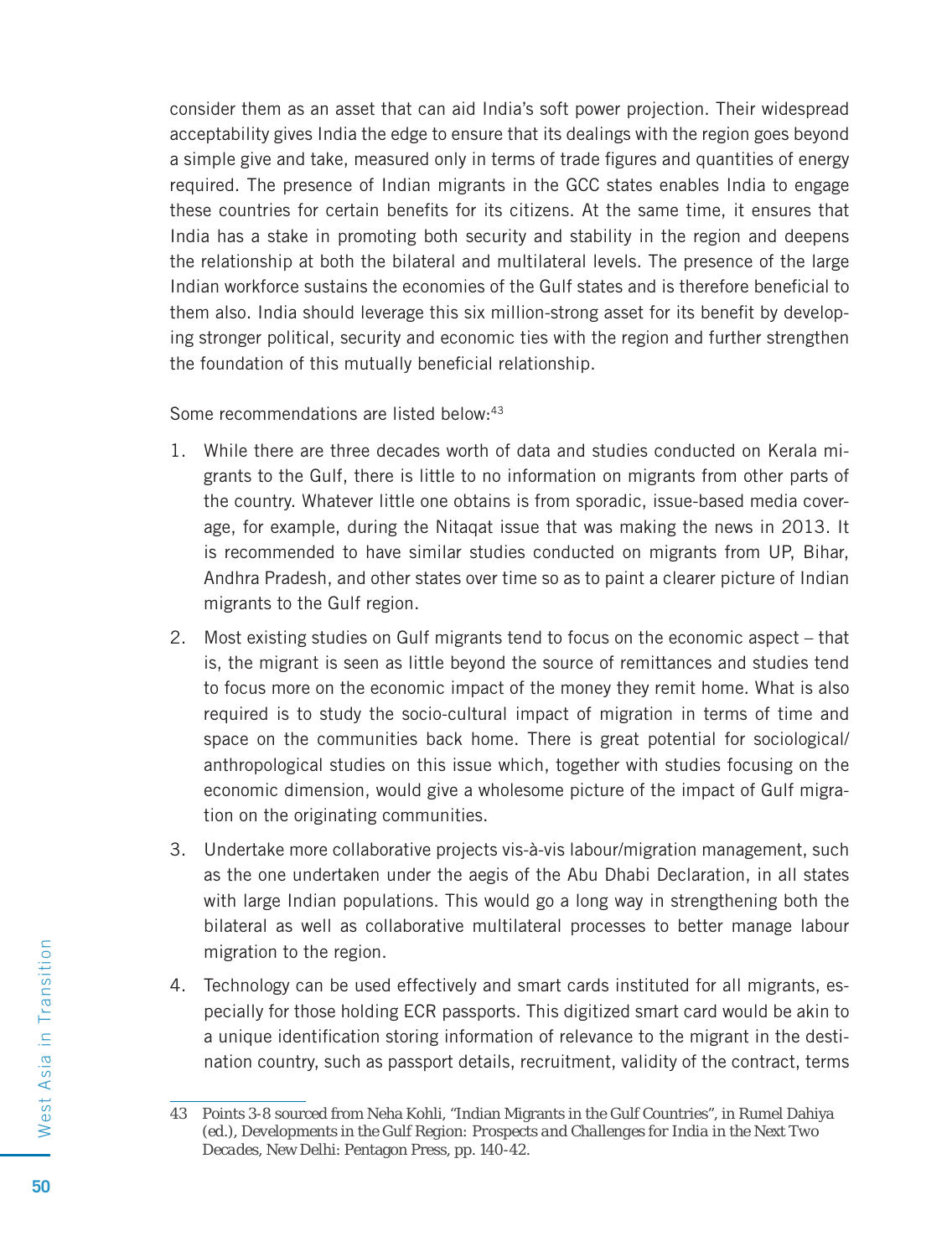of employment, insurance, medical details, whether return fare has been paid or not among other things. A digitized copy of that information should be shared with all Indian embassies in the region, which can further share relevant information with the concerned host government. Rights of the migrants and the authorities to be contacted in case of a need should also be included in the information provided.

- 5. While registration of recruitment agencies is mandatory with the MOIA, a similar databank of information regarding recruitment agents, including registered/approved or deregistered agents/agencies, should also be provided to all relevant parties in digital format. It is also recommended that there should be a public announcement in local media catering to the Indian migrant community—be it through the written or the audio-visual medium—regarding deregistered agents on a regular basis.
- 6. Passport renewals could be made more frequent, for example, annually or every two years, which would ensure that all migrants appear at the Indian embassies and consulates in the region at regular intervals. This would enable the missions to keep track of exploitative practices and mitigate such instances.
- 7. A formal initiative to identify the skills that would be required in future in the Gulf states and the creation of training facilities at home to provide relevant skills to prospective migrants should be considered at the earliest. This will have two advantages. On the one hand, the training will build much-needed skills; and on the other, in the long run, it will ensure a more or less permanent/recurring demand for Indian migrants. Basic knowledge of nutrition, hygiene, language, etc., would go a long way in ensuring the suitability of the Indian migrant for the demanding labour market in West Asia. This will increase the proportion of skilled workers as against unskilled workers migrating to the region and will also enhance their social profile.
- 8. State governments should also have a stake in the welfare of migrants from their states, especially since a large chunk of the remittances are transmitted directly into the local economies, formally and informally. A starting point would be to appoint councillors to help migrants adjust not just to emigration but also to those returning back to their home states.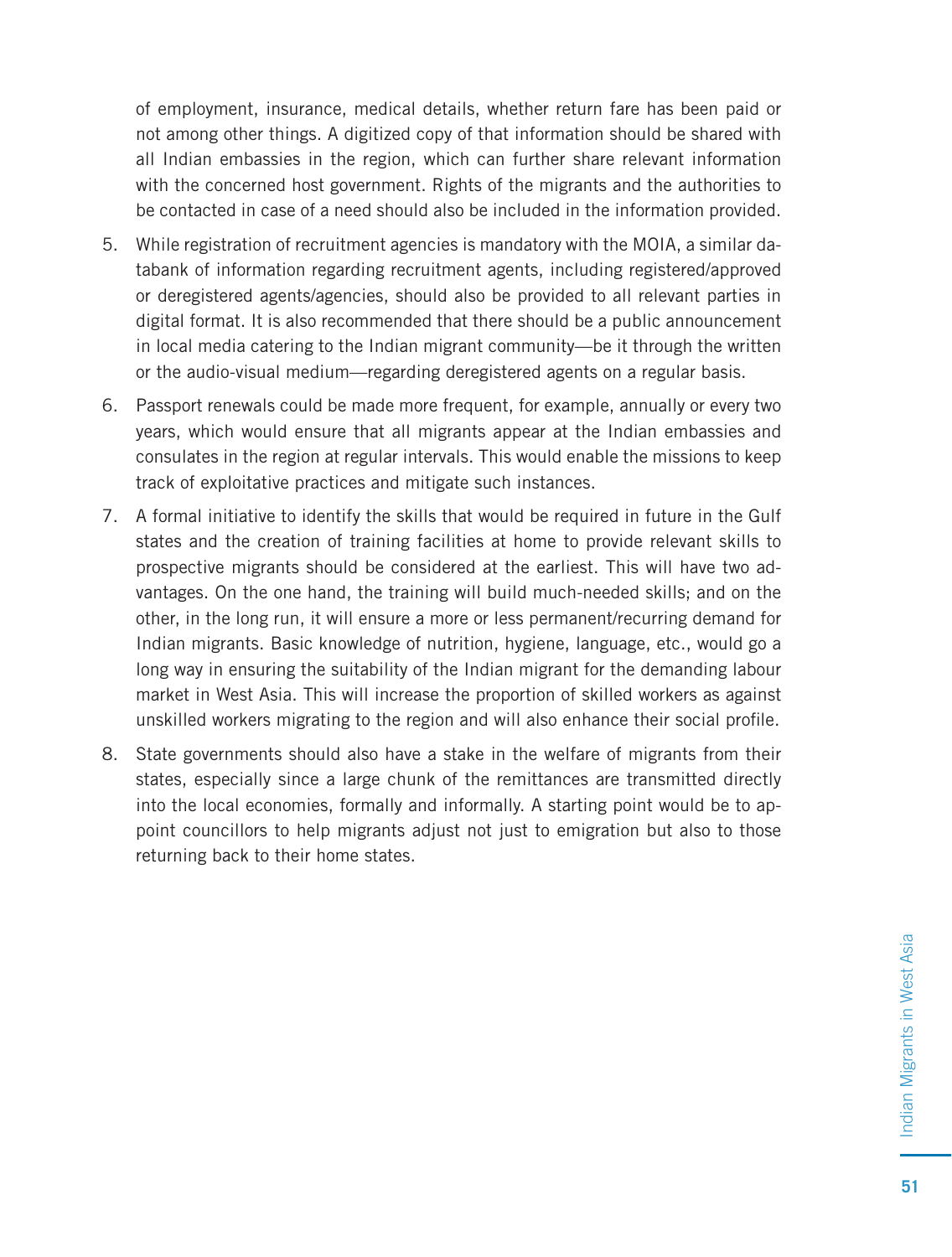# Role of External Powers in West Asia and North Africa

*Otto Widmark*

The turmoil and geopolitical developments set in motion by the Arab Spring have<br>transformed West Asia into a theatre for new convergences and areas of competi-<br>tion among regional and global powers. This section outlines t transformed West Asia into a theatre for new convergences and areas of competition among regional and global powers. This section outlines the interests, stakes and contingent power trajectories of Russia, China and the US respectively.

#### **China**

The Chinese policy in West Asia and North Africa (WANA) is mainly driven by interests in energy imports, serving Chinese economic growth and in turn domestic social and political stability. The economic focus is paralleled by a traditional stance of political non-interference which has made possible the maintenance of warm relationships with various states that are competitive or hostile to each other. While WANA has traditionally been a low priority for China, the region is of increasing geostrategic importance. However, Beijing's reaction to the Arab Spring has to a large extent been characterized by a continued dependency on the manoeuvres and policies of other great external powers: US, European states and Russia.<sup>44</sup>

The sinkhole that the WANA region tends to be for external actors may incrementally undermine the conditions for Chinese non-interference in the dynamics of the region. While the Arab Spring has not significantly affected the Chinese economy, it has brought the issue of regime change and the sustainability of the principle of non-interference to the fore.

<sup>44</sup> Chaziza, M. The Arab Spring: Implications for Chinese Policy, *Middle East Review of International Affairs*, Vol 17, No. 2 (Summer 2013), p. 73-83.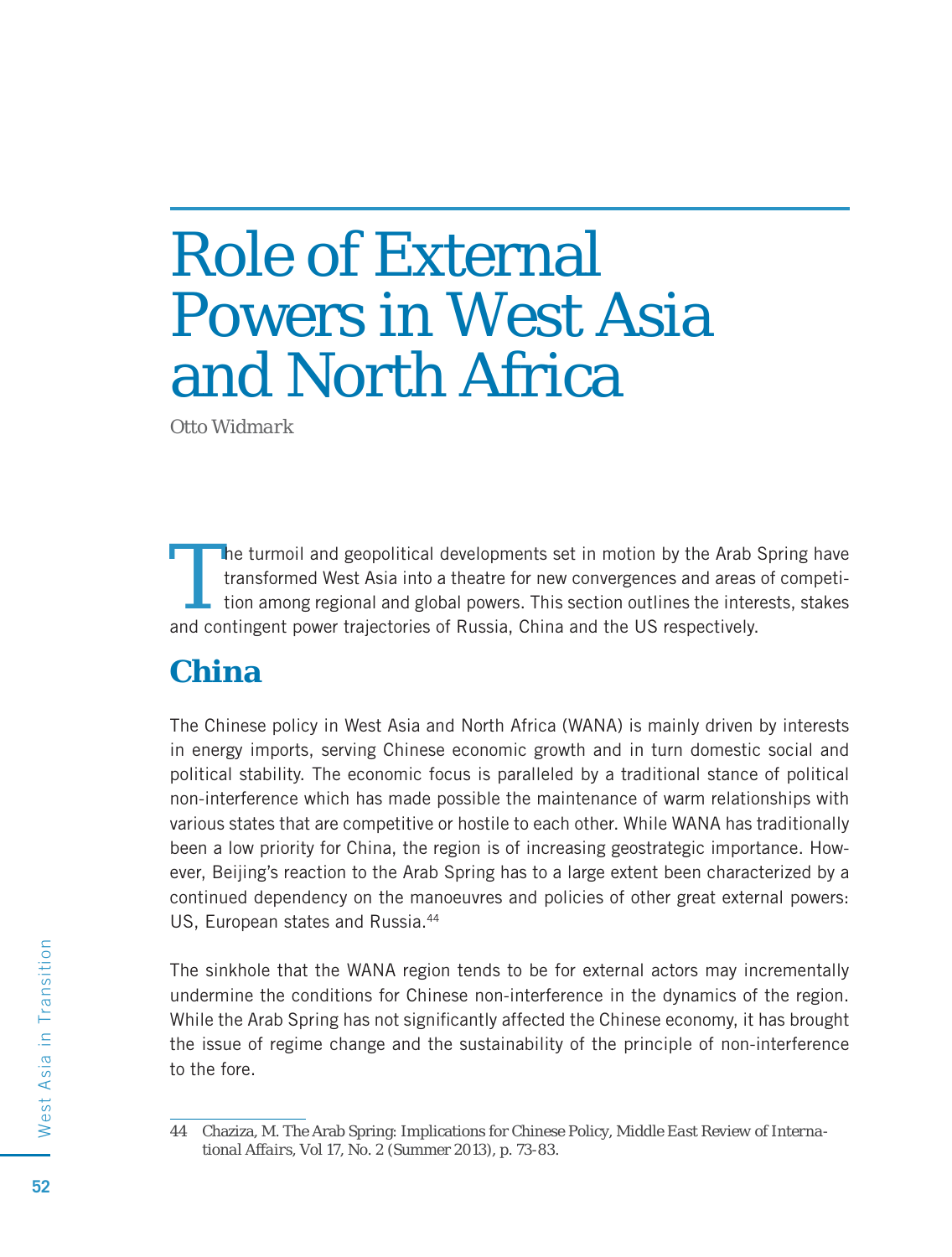China is predominantly dependent on coal for its energy demands. However, the US Energy Information Administration (EIA) predicts that China is also becoming the world's largest net importer of oil, driven by increasing domestic demand and growing US oil production.<sup>45</sup> The Persian Gulf represents over fifty per cent of Chinese crude oil imports.46 China and the GCC began negotiations on a Free Trade Agreement (FTA) in 2004 that are still ongoing. The FTA is an expression of an extended Chinese longerterm vision of a modern day Silk Road, seeking cooperation in infrastructure, energy and transportation westwards.47 Besides the energy sector, Chinese exports and investments in the region have been increasing, albeit from a low level. Exports of light industrial products, textiles, clothing, machinery and automobiles, grew from from a value of USD 6.47 billion in 1999 to USD 121 billion in 2012. Chinese products and culture are increasingly a part of everyday life in the WANA region, and China allegedly enjoys a greater popularity as a superpower than the US.<sup>48</sup>

The increased Chinese economic presence has not been accompanied by Chinese security arrangements, which is why Chinese companies often have had to rely on private security sector companies.<sup>49</sup> Furthermore, China has been able to free ride the US military's arrangements for securing energy transportation routes. Concerning the threat of the Islamic State, Beijing has expressed openness to US military operations in Iraq that would "help maintain security and stability".<sup>50</sup> This, in turn, is part of a grander symbiotic Sino-US relationship where the US military has guaranteed protection of the energy infrastructure and transportation while China upholds the US dept.<sup>51</sup> Increasing US energy independence from WANA will be elaborated below, but this trend has arguably allowed for reduced US involvement in the region – albeit increasing US leverage. In light of this, the future security architecture of the region may be up for grabs. While the US will continue to be the dominant external power, this would provide China with an opportunity to expand its interests without directly confronting US power. It would also beg the question of how

<sup>45</sup> U.S. Energy Information Administration, China: Overview, 4th February 2014, available at http://www.eia.gov/countries/cab.cfm?fips=CH, accessed on 1st December 2014.

<sup>46</sup> Brown, K., Mixed signals: China in the Middle East, FRIDE Paper; Nº 190 - December 2014

<sup>47</sup> Ye, M., China's Silk Road Strategy, *Foreign Policy*, 10th November 2014, available at http:// www.foreignpolicy.com/articles/2014/11/10/TPP\_APEC\_China\_US\_free\_trade\_agreements, accessed on 20th December 2014.

<sup>48</sup> Polk, A., China: A Major Power in the Middle East?, *The Diplomat*, 1st April 2014, available at http://thediplomat.com/2014/04/china-a-major-power-in-the-middle-east/, accessed on 20th December 2014.

<sup>49</sup> See Ghiselli, A., Could Iraq be Another Libya for China?, *The Diplomat,* 24th June 2014, available at http://thediplomat.com/2014/06/could-iraq-be-another-libya-for-china.

<sup>50</sup> Chinese Foreign Ministry spokesperson Hua Chunying quoted in Klett, L. M., China Expresses Mounting Fear over ISIS Jihad, May Send Assistance to U.S. in Iraq, *The Gospel Herald*, 14th August 2014, available at http://www.gospelherald.com/articles/52204/20140814/chinaexpresses-mounting-fear-over-jihad-may-send-assistance-to-u-s.htm, accessed on 1st December 2014.

<sup>51</sup> Evyatar, I., China's Power Plays in the Middle East, *Jerusalem Post*, 15th February 2013, available at http://www.jpost.com/Magazine/Features/Chinas-power-plays-in-the-Middle-East, accessed on 1st December 2014.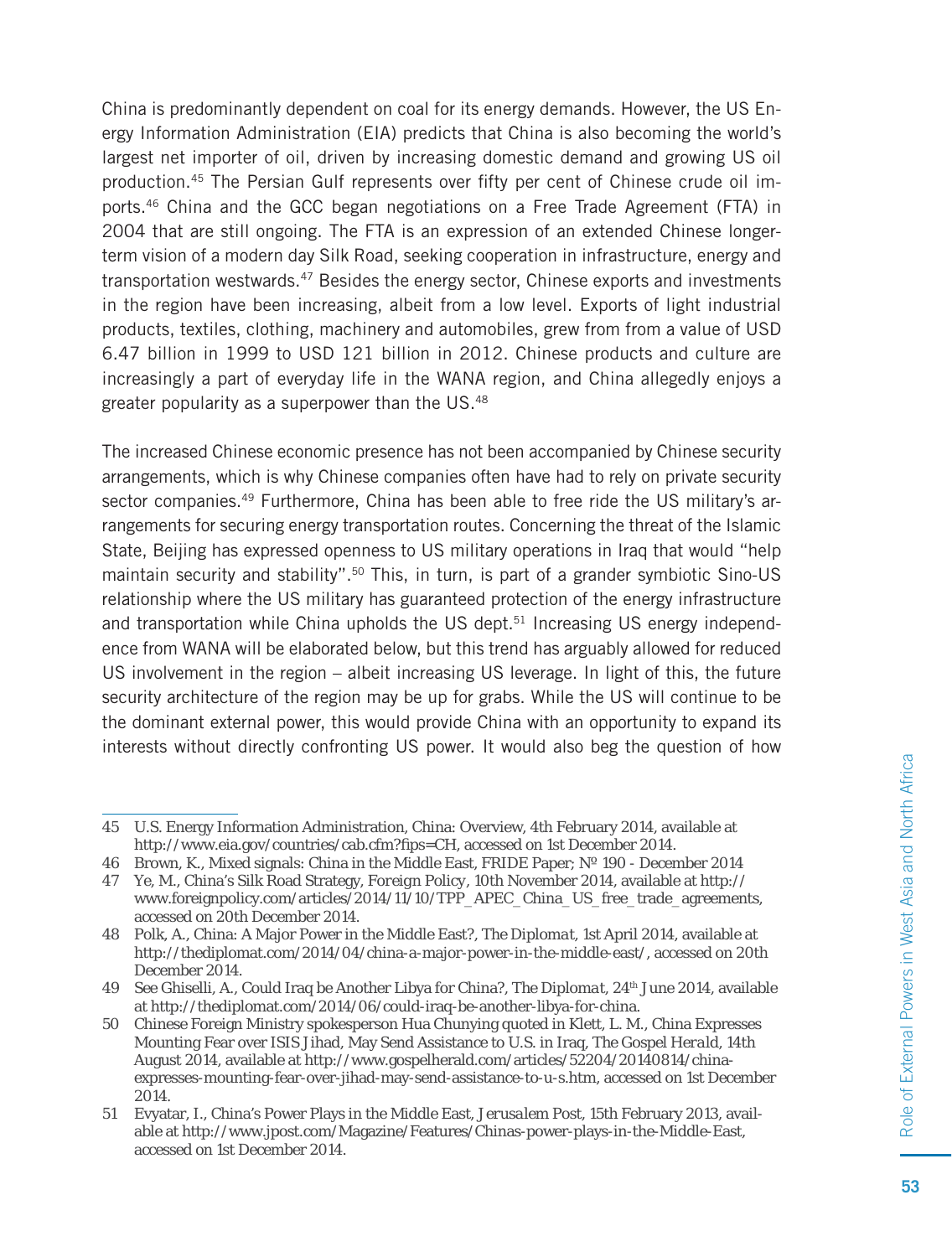long China can withhold its "vague" West Asia policy.<sup>52, 53</sup> The GCC states further present a strategic asset to Beijing in terms of "preventing and cracking down on the three evil forces of separatism, extremism and terrorism in the western part of the Country".<sup>54</sup>

The Chinese and Russian abstentions on the UN Security Council Resolution (UNSCR) 1973, authorizing the protection of civilians in Libya with all means necessary, enabled the externally instigated regime change. China and Russia perceived Western powers to have exceeded the scope of the resolution in their intervention in order to forward their own interests. It has fed into China's strong scepticism towards regime change in general, hence affecting its position on the Syrian crisis. However, due to the polarization of the international community and the Security Council on the Syrian issue, China has been associated with position-taking rather than non-interference. Chaziza points out that the two Chinese vetoes on the Syrian issue represent "a departure" from a traditionally "pragmatic foreign policy approach" as China has previously avoided vetoing popular resolutions. This suggests a Chinese prioritization of its relationship with Russia.<sup>55</sup> A FRIDE report points out that China has not shown any "geopolitical imagination" for solving the regions problems, suggesting that China does not intend to nor will be able to fully replace the US as a security "provider" in the region.<sup>56</sup>

However, there is a slight trend towards deepening strategic involvement. In the last years, the world has seen the Chinese military taking up new areas for operations. A PLA Air Force and Navy footprint was seen for the first time in Africa (excluding Chinese troops partaking in UN peacekeeping operations) as well as the Mediterranean during the evacuation of Chinese citizens from Libya in 2011.<sup>57</sup> Furthermore, China is deepening its military cooperation with Iran and a joint military exercise with the Iranian navy in late September 2014 marked the introduction of Chinese warships in the Persian Gulf. Iran may function as a strategic door to West Asia for Beijing and the upgraded defence cooperation is part of a Chinese ambition to find new military partners and guard maritime transportation routes. The Western isolation of Iran has pushed Teheran into the arms of China, while the P5+1 talks, warmly embraced by Beijing, have provided the Iran-China relationship with some international legitimacy.58 However, it remains to be seen if the relationship with Iran will challenge the historical Sino-Pakistan relationship as well as China's relation to the GCC states.

<sup>52</sup> Polk, A., China: A Major Power in the Middle East?, *The Diplomat*, 1st April 2014.

<sup>53</sup> Evyatar, I., China's Power Plays in the Middle East, *Jerusalem Post*, 15th February 2013

<sup>54</sup> Economic Daily writer Xu Huixi cited in Xiaokun, L. & Fan, Z., Xi Calls for early signing of China-Gulf FTA, *China Daily*, 18th January 2014, available at http://www.chinadaily.com.cn/ china/2014-01/18/content\_17242935.htm, accessed on 1st December 2014.

<sup>55</sup> Chaziza, M. The Arab Spring: Implications for Chinese Policy, *Middle East Review of International Affairs*, Vol 17, No. 2 (Summer 2013), p. 73-83.

<sup>56</sup> Brown, K., Mixed signals: China in the Middle East, FRIDE Paper; Nº 190 - December 2014

<sup>57</sup> Chaziza, M. The Arab Spring: Implications for Chinese Policy, Middle East Review of International Affairs, Vol 17, No. 2 (Summer 2013), p. 73-83.

<sup>58</sup> Tiezzi, S., China Wants More Military Co-op With Iran (Sorry, US and Pakistan), *The Diplomat,* October 24th 2014, available at http://thediplomat.com/2014/10/china-wants-more-militaryco-op-with-iran-sorry-us-and-pakistan/, accessed on 20th December 2014).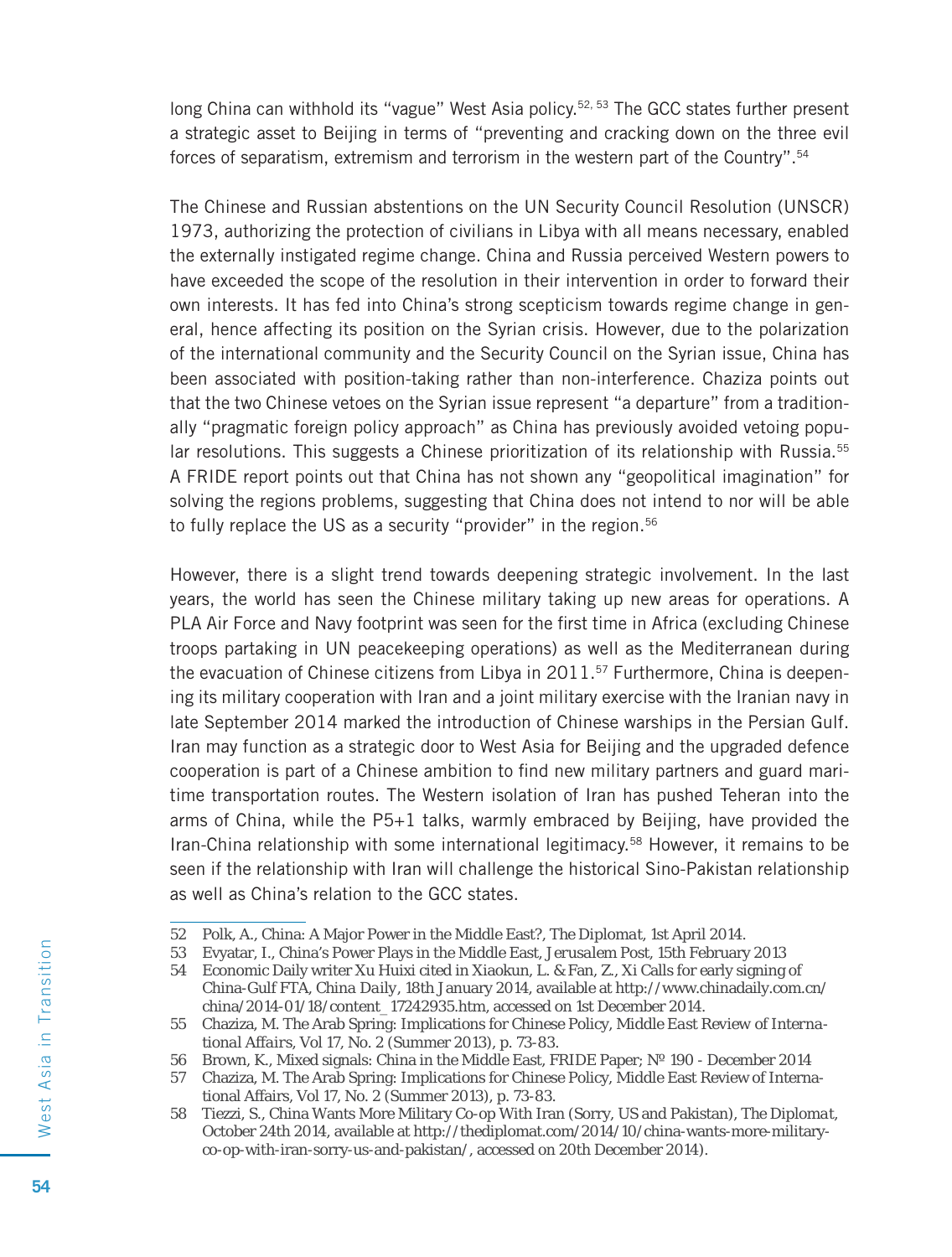The developments in Egypt serve as an example of Chinese difficulty in understanding the region. While President Morsi's first trip abroad was made to China, President al-Sisi has been closer to the US. The Arab Spring has not radically changed Beijing's policy and it remains to a large extent reactive to events and the positions of other states. The longer-term trends of the region present opportunities as well as challenges for Chinese WANA policy.

### **Russia**

The Arab Spring has brought to the surface the diverging interests between Russia and the West. While cooperation and common approaches on the Iran nuclear talks, counterterrorism and the Israel-Palestine peace process exist, the events in Libya and Syria have, along with Ukraine, ultimately shaped the Russian policy as oppositional to that of Western states. This endangers the existing fields of cooperation.<sup>59</sup>

Where convergence of Russia and Western interests exist, Russia has sought to differentiate its positions, providing its own approaches.<sup>60</sup> In the P5+1 talks, Russia is supportive of the principle of non-proliferation but has sought negotiations over use of force and criticized the sanctions. Further, while supporting a two-state solution in the Israel-Palestine conflict, Russia diverges from the West by favouring the inclusion of Hamas in the process. Moscow has still been able to maintain a good relationship with Tel Aviv and Israel is an important trading partner to Russia. The Israeli population of former Russian and Soviet Jews play an important role for the Israeli-Russia relations and Russia received Israeli support during its Chechen campaigns.<sup>61</sup>

In contrast to other influential external actors in WANA, Russia is not dependent on the region for energy supplies. Rather, the region is a competitor to Russian oil and gas exports. The Russian economic footprint in the region is relatively modest, excepting the defence industry trade. Four years of high oil prices have come to an end since the summer of 2014 and the natural resources dominated Russian economy, facing sanctions due to the Ukraine crisis, will be increasingly strained. Putin's popularity and the internal stability of Russia have depended on high-energy prices and Moscow has failed to diversify the Russian economy, making Russia "amazingly unprepared"62 for the current

<sup>59</sup> Naumkin, V., Russia's Middle East policy after the G-20 summit, Al-Monitor, 24th November 2014, available at http://www.al-monitor.com/pulse/originals/2014/11/russia-middle-eastpolicy-after-g20.html, accessed on 20 December 2014.

<sup>60</sup> Dannreuther, R, "Russia and the Middle East: A Cold War Paradigm?", *Europe-Asia Studies*, Vol 64, no 3, May 2012, pp 543-560

<sup>61</sup> Dannreuther, R, "Russia and the Middle East: A Cold War Paradigm?", *Europe-Asia Studies*, Vol 64, no 3, May 2012, pp 543-560

<sup>62</sup> Chow, E., OPEC doesn't yield: Russia's oil curse continues, *Russia Direct*, 28th November 2014, available at http://www.russia-direct.org/opinion/opec-doesnt-yield-russias-oil-curse, accessed on 20th December 2014.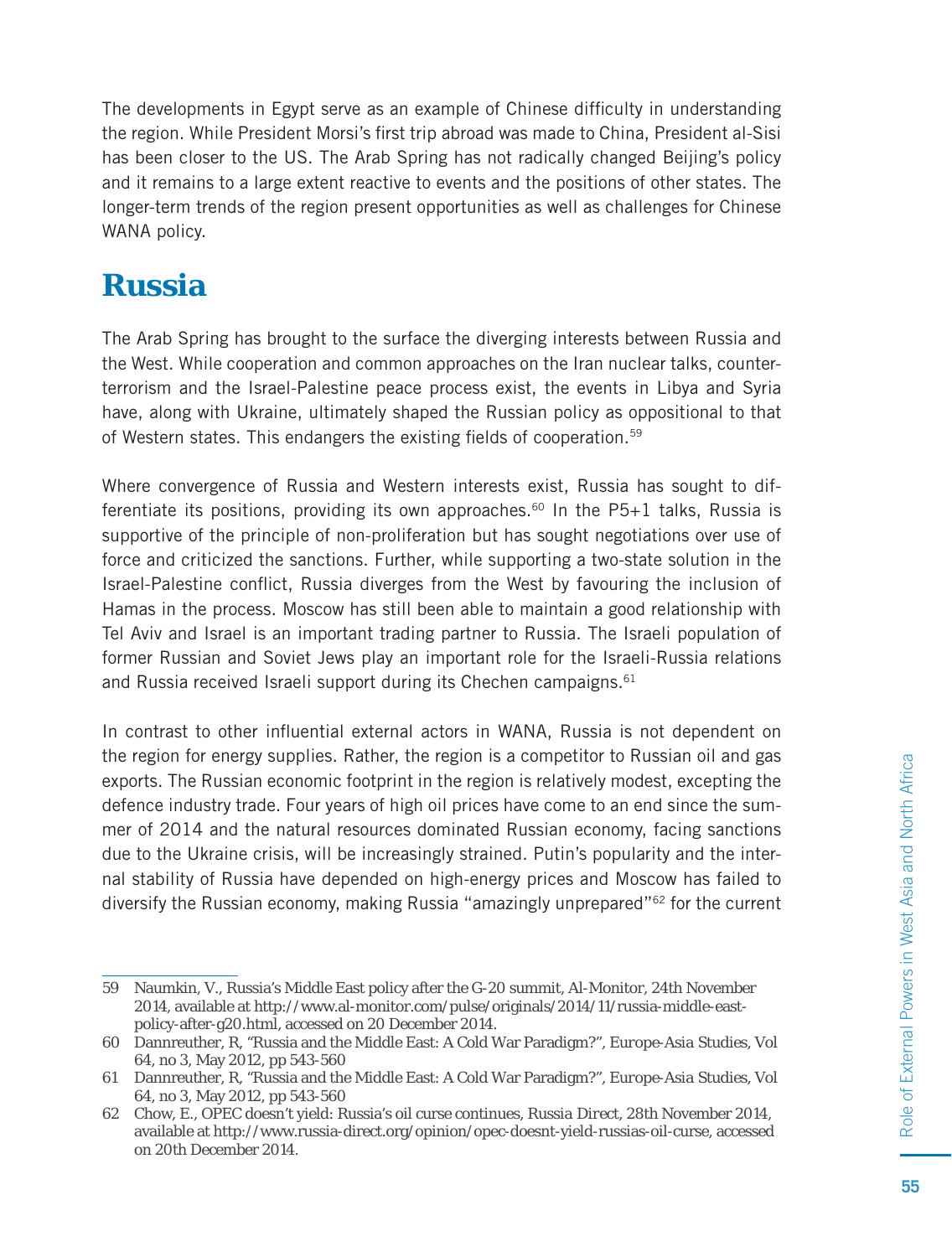drop in oil prices.63 This has given rise to an argument that a cartel-like Saudi-US strategy is seeking to decrease the oil price in order to weaken Russia. Rather, Saudi Arabia prioritizes their market share over the global oil prices, in conflict with US domestic oil production as the latter depends on higher prices to be profitable. Russia lacks an oil exporters partnership that is strong enough to counter the Saudi determination and alter the global oil price in favour of Russian interests.

Russian domestic politics is a driver for its policy towards the Middle East. In addition to the issue of falling oil prices, the spread of Islamist extremism accompanying the Arab Spring has been seen as a major concern for Russian domestic stability as Moscow fears the radicalization of its Muslim population in North Caucasus, Chechnya and deeper in Russia.64

Russia's view of the West using UNSCR 1973 for toppling Gaddafi has been used by Russia as a motif for vetoing Security Council resolutions on Syria. The Libya campaign resulted in Russia losing one of its few allies, even though Russian oil contracts with Libya have been honoured. The current instability in Libya serves as a worrying example to Russia of the chaos that Western intervention can bring.

Moscow regards the Assad regime as a bulwark against extremist Islamism and fears that a collapse of the Syrian state would leave the field open for terrorist organizations. Further, Assad is one of few Russian allies in the region. Russia has attempted to ideologically frame itself as standing up to "Christianophobia" emphasizing the Islamist extremists threatening the Syrian Christian minority. The strategy to try to re-legitimize the Syrian regime has had some success with the radicalization of the Syrian opposition. Assad's departure as a precondition for peace talks seem to be less of a priority for the West as the Civil War is witnessing its fourth winter, and with the moderate opposition being overwhelmed by the Al-Nusra Front and the Islamic State. With the failure of Geneva I and II, Russia is seeking to engage with various "moderate" Syrian parties for a settlement and has achieved some success in this endeavour.<sup>65</sup>

Dmitri Trenin, director of Carnegie's Moscow Center, argues that Syria serves as an arena for Russia to challenge US power, seeking to prevent Western interventionism and the alleged Western strategy of supporting subversive elements that could ultimately affect Rus-

<sup>63</sup> See for example Kuchins, A.C., Will economy be Putin's downfall?, *CNN*, 7th December 2014, available at http://edition.cnn.com/2014/12/07/opinion/kuchins-putin-economy-problems/, accessed on 20th December 2014.

<sup>64</sup> Sotnikov, V., The apocalyptic scenario that unites Russia and the West, *Russia Direct*, 16th October 2014, available at http://www.russia-direct.org/analysis/apocalyptic-scenario-unites-russiawest, accessed on 20th December 2014.

<sup>65</sup> Naumkin, V., In latest peace plans for Syria, Assad can stay, *Al-Monitor*, 1st December 2014, available at http://www.al-monitor.com/pulse/originals/2014/12/syria-ceasefires-plan-russiasomalia-assad.html#, accessed on 20th December 2014.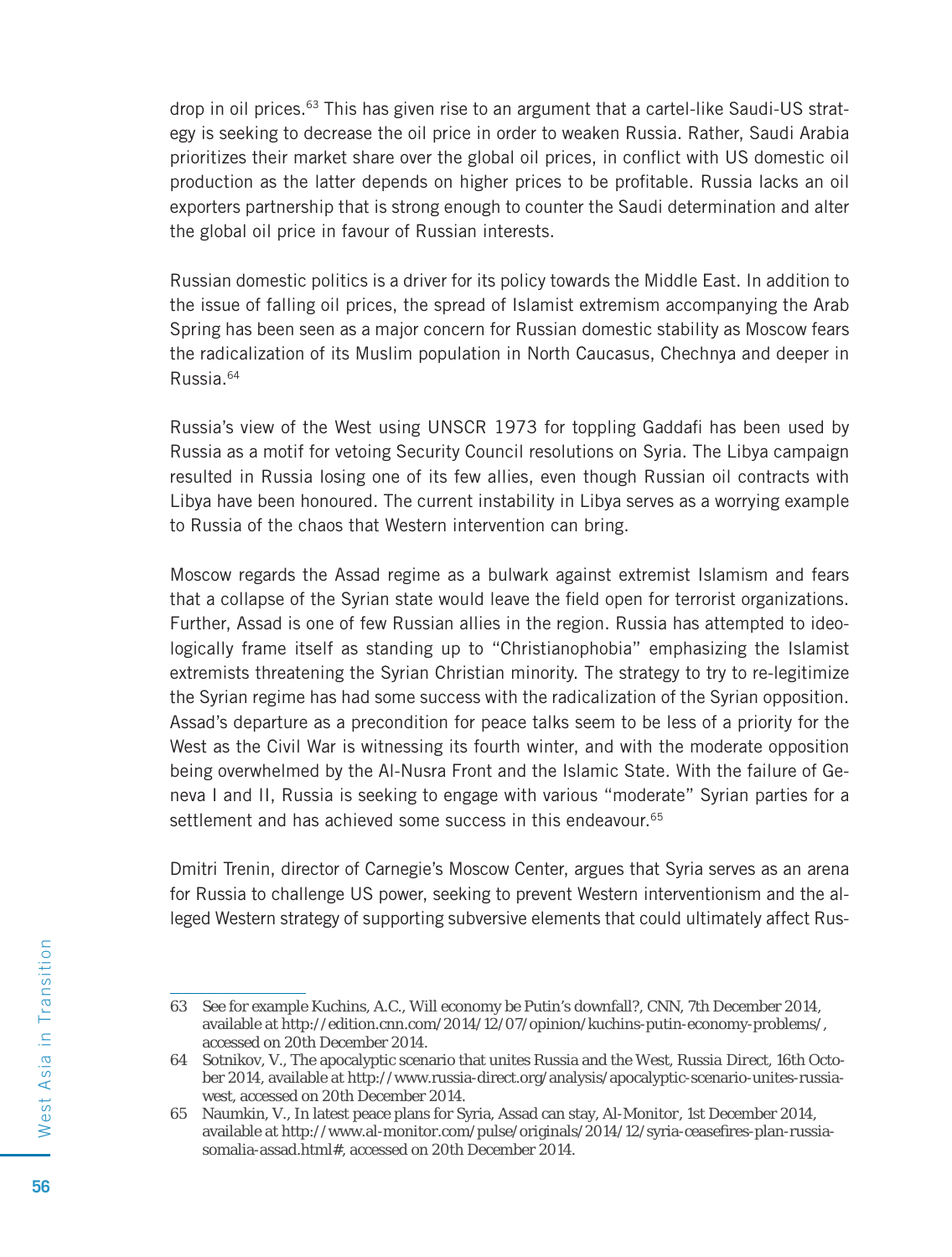sian domestic stability.<sup>66</sup> Russia has a history of defence material exports to Syria, interests in the oil and gas fields in the East Mediterranean and a small naval base in the port of Tartus that could be of bigger strategic importance in the future but more importantly, Moscow regards Syria as a critical battleground for shaping the power balance globally.<sup>67</sup>

While receiving extensive international criticism for its vetoes in the Security Council, Russia has also profited, at least momentarily, from the Syrian government's relinquishment of its chemical weapons in 2013. If Russia can achieve peace talks in accordance with its own interests, it will be a significant victory for Moscow. However, the best-case scenario for Russia in the Syrian Civil War is securing a loyal regime in Damascus. Even if it is successful in this ambition, a loyal Syrian regime will be a weak ally ruling a devastated country.68

While seeing a convergence of interests with the West, China and others in counterterrorism, Russia has expressed criticism towards US bombings of IS without the consent of the Syrian regime or support of a UNSC resolution.<sup>69</sup> Further, with a potentially less isolated Iran, Tehran may gain the space to be able to distance itself from Russia, further impeding Russian leverage in the region.<sup>70</sup>

# **USA**

Without comparison the most powerful actor in West Asia – internal or external –has for decades been the United States. In the face of the interventions in Afghanistan, Iraq and Libya and the turmoil of the Arab Spring, there is an ongoing discussion on a declining US power trajectory. Furthermore, there is a recurring argument stating that US interests and ambitions in WANA are ebbing out due to ascending US energy independence.

Indeed, the complex dynamics of the region pose challenges to US interests in the region as well as its ambition to prioritize East Asia. The presence of external powers over the decades, even centuries, has created the foundations for the turmoil that WANA is currently going through, and the US has played a major part in the suppression of development, democracy and justice that people in the region rose up to demand during the Arab Spring. The consequences of the failure of state-building in Iraq are evident,

<sup>66</sup> Trenin, D. Russia's Interests in Syria, *Carnegie Moscow Center*, 9th June 2014, available at http://carnegie.ru/2014/06/09/russia-s-interests-in-syria/hd7d, accessed on 20th December 2014.

<sup>67</sup> Ibid.

<sup>68</sup> Juneau, T., US Power in the Middle East: Not Declining, *Middle East Policy*, Vol. XXI, No. 2, Summer 2014.

<sup>69</sup> Naumkin, V., Moscow back fight against IS ... to an extent, *Al-Monitor*, 25th December 2014, available at http://www.al-monitor.com/pulse/originals/2014/09/russia-is-backs-us-cautioussolidarity-syria-iraq.html , accessed on 20th December 2014 and *The Daily Star*, 12th September 2014, available at http://www.dailystar.com.lb/News/Middle-East/2014/Sep-12/270440-syriairan-russia-slam-obamas-strategy.ashx, accessed on 20th December 2014.

<sup>70</sup> Dannreuther, Roland, "Russia and the Middle East: A Cold War Paradigm?", *Europe-Asia Studies*, Vol 64, no 3, May 2012, pp. 543-560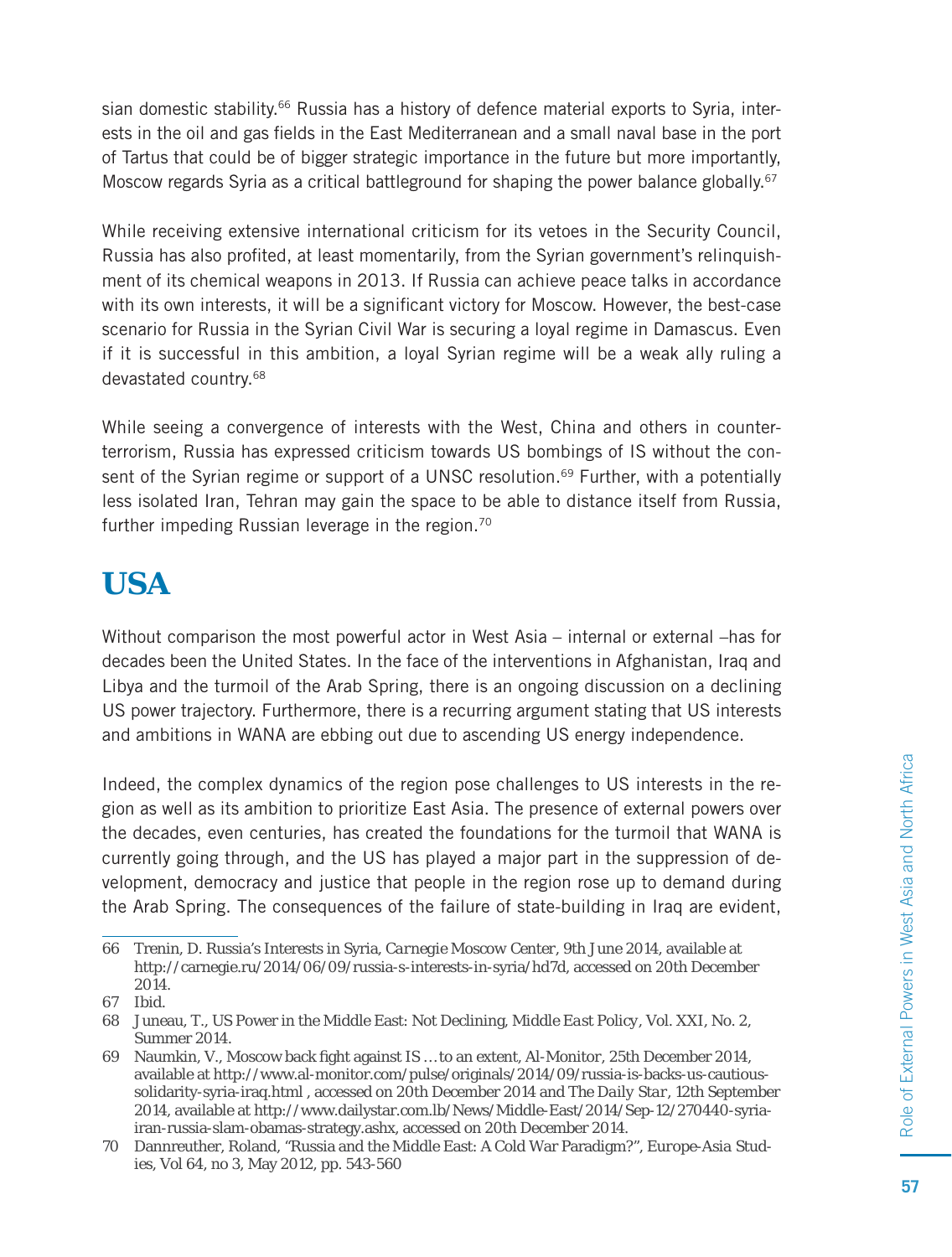including sharpening sectarianism and turmoil. The Western-led intervention in Libya threw the country and North Africa into chaos and this example has shamed the concept of R2P in the eyes of many actors and commentators. Arguably, the invasion of Iraq and the Libyan campaign have given states further incentives to obtain Weapons of Mass Destruction and critique the humanitarian posturing of the West. $71$ 

While having lowered its strategic ambitions in West Asia, made possible by securing energy independence, the US will remain the main external power in the region. As such, it will continue to face challenges to its interests. The oft-repeated saying that 'the US are damned if they act and damned if they don't' will probably reappear with every crisis facing the region in the foreseeable future.

The Syrian civil war is an arena of a power struggle between various regional and global actors and interests as well as a generator of Islamist extremism threatening US interests in the region and, to a lesser extent, US domestic security. Hence, it presents a line of dilemmas for the US.

The agreement on Syrian chemical weapons in September 2013 has been seen as a Russian diplomatic triumph over the US after President Obama's vague declaration of a red line in 2012 was not followed by military action when it was crossed despite Washington announcing that the Syrian regime had been using chemical weapons against its own population. However, it can be argued that the very threat of a military intervention from Western states increased the incentives for the Syrian regime, as well as Russia, to find a political solution. Thus, the Syrian regime agreement to destroy its chemical weapons arsenal could be seen as an expression of US power in the region, although temporarily "hijacked" by Moscow.

The rise of the Islamic State has changed the dynamics and created new convergences and divergences of interests between various actors, reshaping the geopolitics of the region. The US-led airstrikes starting in the summer of 2014 have been decisive for countering the rampage of the Islamic State. But the dialectic nature of warfare becomes evident as the weakening of the IS has also allowed the Assad regime to dispatch more resources to fight the elements in the opposition that the US or its various partners have been supportive of.

The US has received criticism from Saudi Arabia for lack of action against Damascus. The stakes are significant if Dennis Ross, former special assistant to Obama, is correct in his argument that the Saudis are critical for finally defeating the IS.<sup>72</sup> With sectarianism on the rise in the region, the Sunni regional powers rejection of the Islamic State

<sup>71</sup> Walt, S., M., U.S. Middle East Strategy: Back to Balancing, *Foreign Policy*, 21st November 2013, available at http://foreignpolicy.com/2013/11/21/u-s-middle-east-strategy-back-to-balancing/, accessed on 21st December 2014.

<sup>72</sup> Ross, D., The United States has no good options on Syria, *The Washington Post*, 21st November 2014, available at http://www.washingtonpost.com/opinions/the-united-states-has-no-goodoptions-on-syria/2014/11/21/7faf8e50-70eb-11e4-893f-86bd390a3340\_story.html, accessed on 20th December 2014.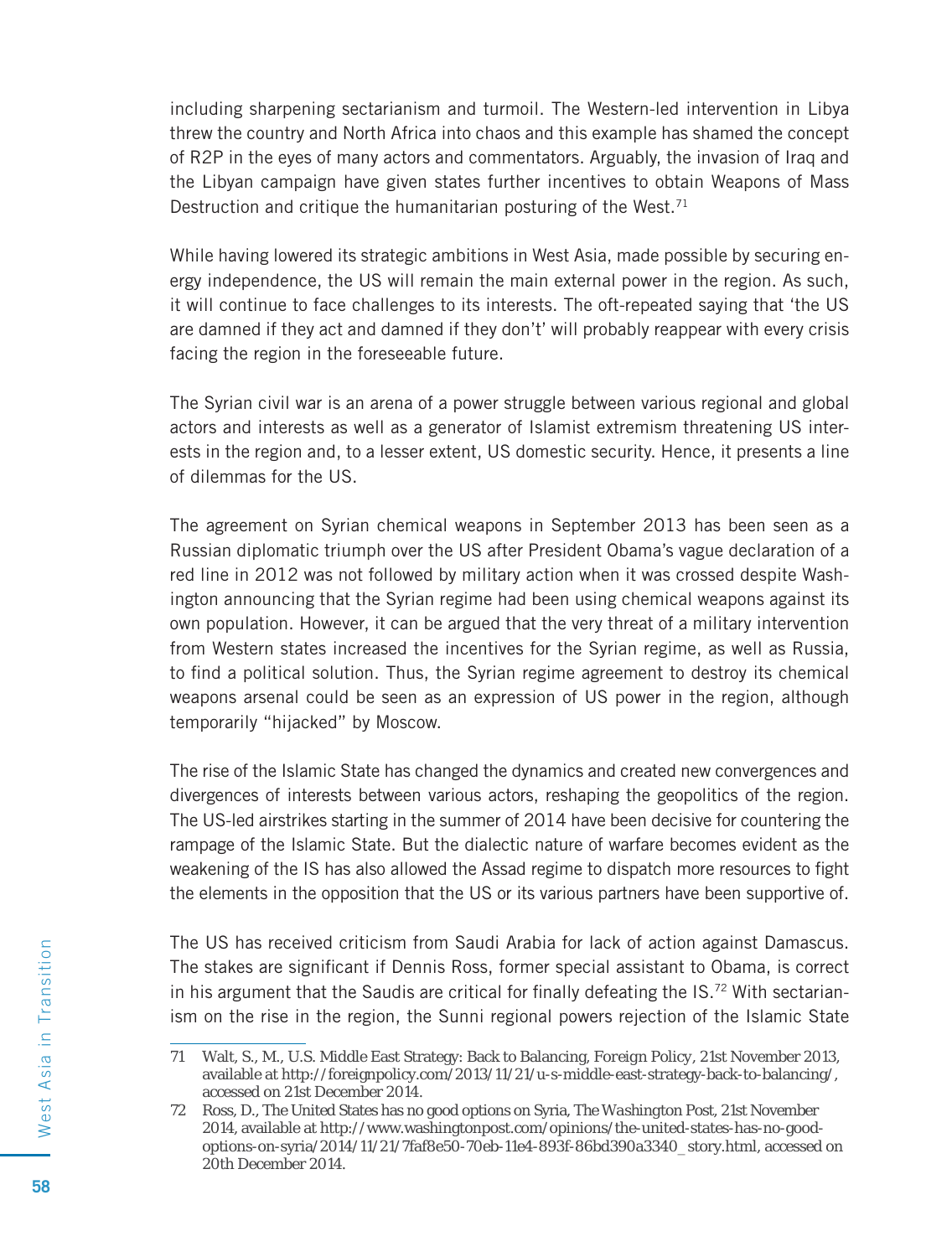may serve to bolster its credentials as a legitimate actor and protector of the Sunnis. This also relates to the possible détente between US and Iran, potentially being perceived as a US abandonment of the Sunnis. A further complicating matter is that intervening militarily against Assad could jeopardise the P5+1 talks, thereby limiting US space to manoeuvre.<sup>73</sup> Turkey, a NATO member state, has been very critical of US operations against IS which have included dropping weapons to Kurdish militias, as Ankara has benefited from fighting between IS and the (Turkish) Kurds. Taking into account that the US partners in West Asia support an array of different groups, and different goals and measures to reach them, Washington has a delicate game to play.<sup>74</sup>

Successfully obtaining and maintaining a regional power balance is necessary to enable Washington to minimize the costs for furthering its interests.<sup>75</sup> A power balance where the United States would not have to directly resort to major military interventions – "only using sufficient force on each side to paralyze the other" $76 -$  will allow it to free resources to prioritize "the Asian Pivot", engaging China in the Chinese neighbourhood. Establishing such a balance is thus important for the US in the global power struggle.

A steady flow of energy from the region is a core US strategic priority in WANA.<sup>77</sup> The recurring argument that US energy independence, driven by increasing energy efficiency and domestic energy production, will cause it to abandon the region is not taking into account the US (indirect) dependency on steady flows of oil for the global energy market in general.<sup>78</sup> The interdependency of the Chinese and US economies (as for the global economy in general) not only implies that the increasing Chinese energy demand depends on US guaranteeing the security of for example Saudi Arabia. This interdependency also implies that US economic growth will be conditional on the US guaranteeing oil flows and maritime routes as long as no other actor has the capacity to fully replace the US in this endeavour.<sup>79, 80</sup>

<sup>73</sup> Ross, D., The United States has no good options on Syria, *The Washington Post*, 21st November 2014, available at http://www.washingtonpost.com/opinions/the-united-states-has-no-goodoptions-on-syria/2014/11/21/7faf8e50-70eb-11e4-893f-86bd390a3340\_story.html, accessed on 20th December 2014.

<sup>74</sup> Landis, J., Why Syria is the Gordian knot of Obama's anti-ISIL campaign, *Aljazeera America*, 15th September 2014, available at: http://america.aljazeera.com/articles/2014/9/15/why-syriais-thegordianknotofobamasantiisilcampaign.html, accessed on 20th December 2014.

<sup>75</sup> Friedman, G., Israelis, Saudis and the Iranian Agreement, *Stratfor Global Intelligence*, Geopolitical Weekly, 26th November 2013, available at http://www.stratfor.com/weekly/israelis-saudis-. and-iranian-agreement#axzz3LD1biWIT.

<sup>76</sup> Ibid.

<sup>77</sup> Friedman, G, Strategic Reversal: The United States, Iran, and the Middle East, *Stratfor Global Intelligence*, 24th November, 2014, available at http://www.stratfor.com/analysis/strategicreversal-united-states-iran-and-middle-east#axzz3LD1biWIT, accessed on 20th December 2014)

<sup>78</sup> Bronson, R., The United States in the Middle East: Bound by Growing Energy Demand, *Middle East Policy*, Vol. XXI, No. 2, Summer 2014.

<sup>79</sup> Ross, D. B. & Jeffrey, J.F., Strategic Report: Obama II and the Middle East, *Washington Institute*, 12th March 2013. Available at http://www.washingtoninstitute.org/uploads/Documents/ pubs/StrategicReport12.pdf, accessed on1st December 2014.

<sup>80</sup> Bronson, R., The United States in the Middle East: Bound by Growing Energy Demand, *Middle East Policy*, Vol. XXI, No. 2, Summer 2014.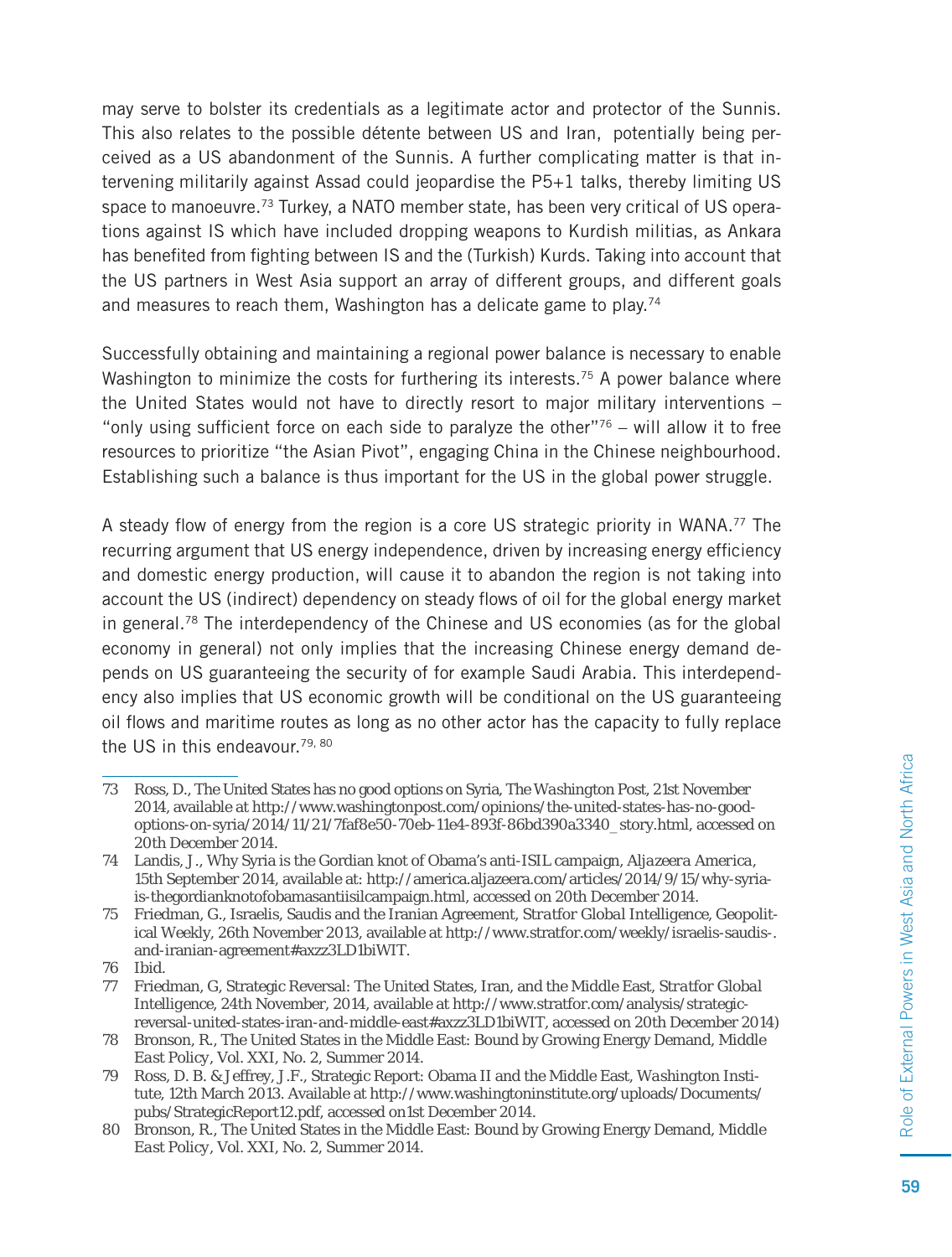Turning to the Iranian issue, the détente, as mentioned above, is perceived as a threat by Iran's main regional rival, Saudi Arabia. While the P5+1 negotiations have yet to reach an agreement, the postponement of the deadline after 25th November 2014, has not been received as something especially dramatic.<sup>81</sup> This suggests a geostrategic shift and Riyadh fears the potential Iranian power that might be released as international sanctions are heaved and even that it will lose the US as a guarantor of Saudi security. Even though the latter is unlikely, the US support for Riyadh will presumably be less unconditional.

Recognizing the various serious challenges in West Asia, the United States will remain the major external power in the region. As per realist theory, the very fact that the United States is able to act as the most influential external power is an expression of its privileged position as a secure state in its own neighbourhood and region.82 It can "roam around concerning itself with other countries' business (and interfering in various ways) [...] because it doesn't have to worry about defending itself against foreign invasions, blockades, and the like."83

The US will, through its various power assets, continue to have major leverage on its partners in the region and its rivalries will not be strong enough to substantially challenge this in the longer term.<sup>84</sup> While the world can hope that Washington has learned from its mistakes in Afghanistan, Iraq and Libya, it will likely continue to witness the United States as the major external actor in the region.

#### **Conclusion**

West Asia is an arena for the competition and cooperation between global powers. The Arab Spring is rewriting the geopolitics of the region, having accentuated, polarized and reshaped interests, alliances and tensions. This is related to several challenges for Beijing, Moscow and Washington and the level of success of any policy remains uncertain. However, despite ascendant Chinese power and a Russian ambition to be recognized as a global power, the United States will continue to be at the head of any West Asian security architecture.

<sup>81</sup> Friedman, G., The Islamic State Reshapes the Middle East, Stratfor Global Intelligence, Geopolitical Weekly, 25th November 2014, available at http://www.stratfor.com/weekly/islamic-statereshapes-middle-east?topics=288#axzz3LD1biWIT, accessed on 20th December 2014.

<sup>82</sup> Walt, S. M, U.S. Middle East Strategy: Back to Balancing, *Foreign Policy*, 21st November 2013, available at http://foreignpolicy.com/2013/11/21/u-s-middle-east-strategy-back-to-balancing/, accessed on 20th December 2014.

<sup>83</sup> Ibid.

<sup>84</sup> Juneau, T., US Power in the Middle East: Not Declining, *Middle East Policy*, Vol. XXI, No. 2, Summer 2014.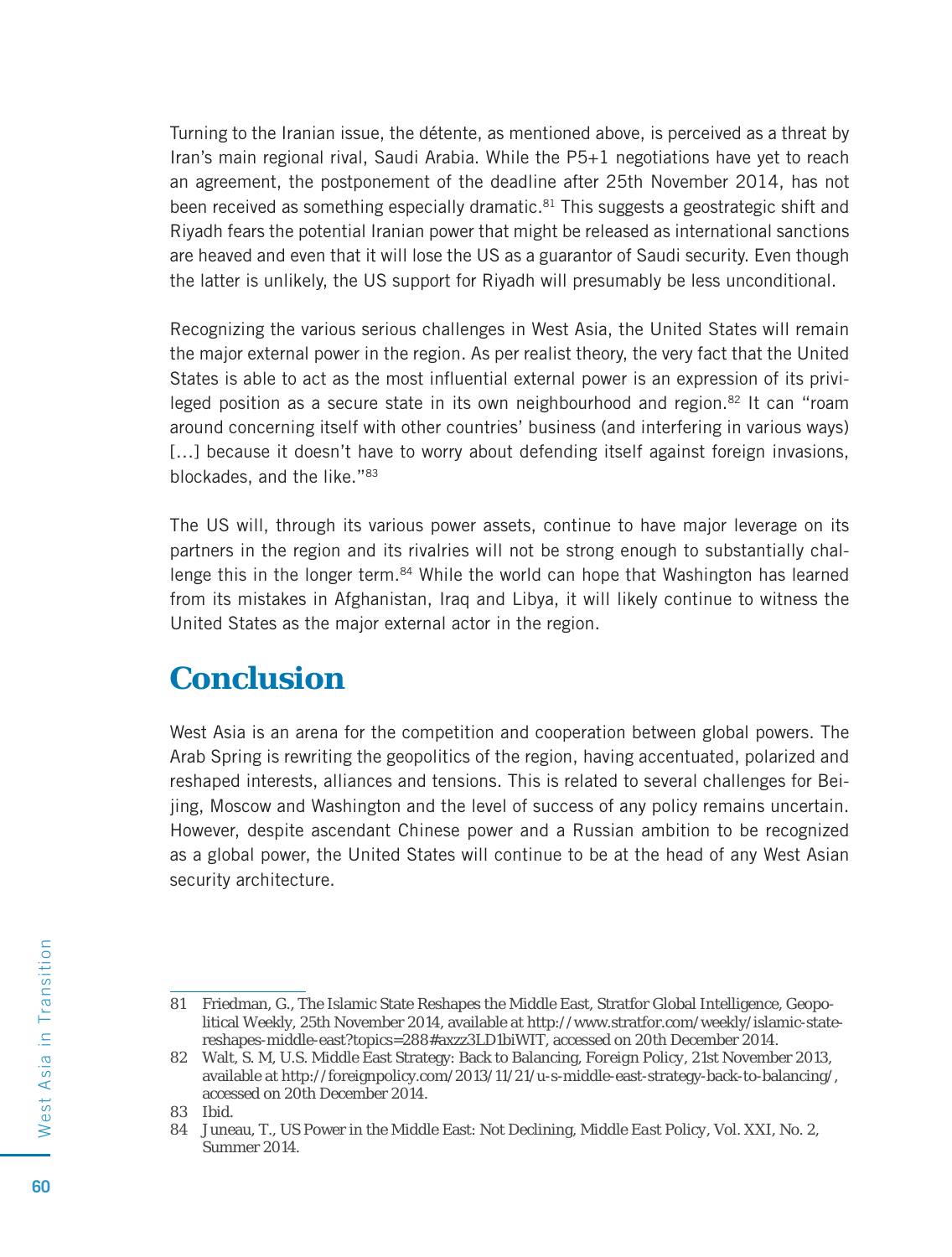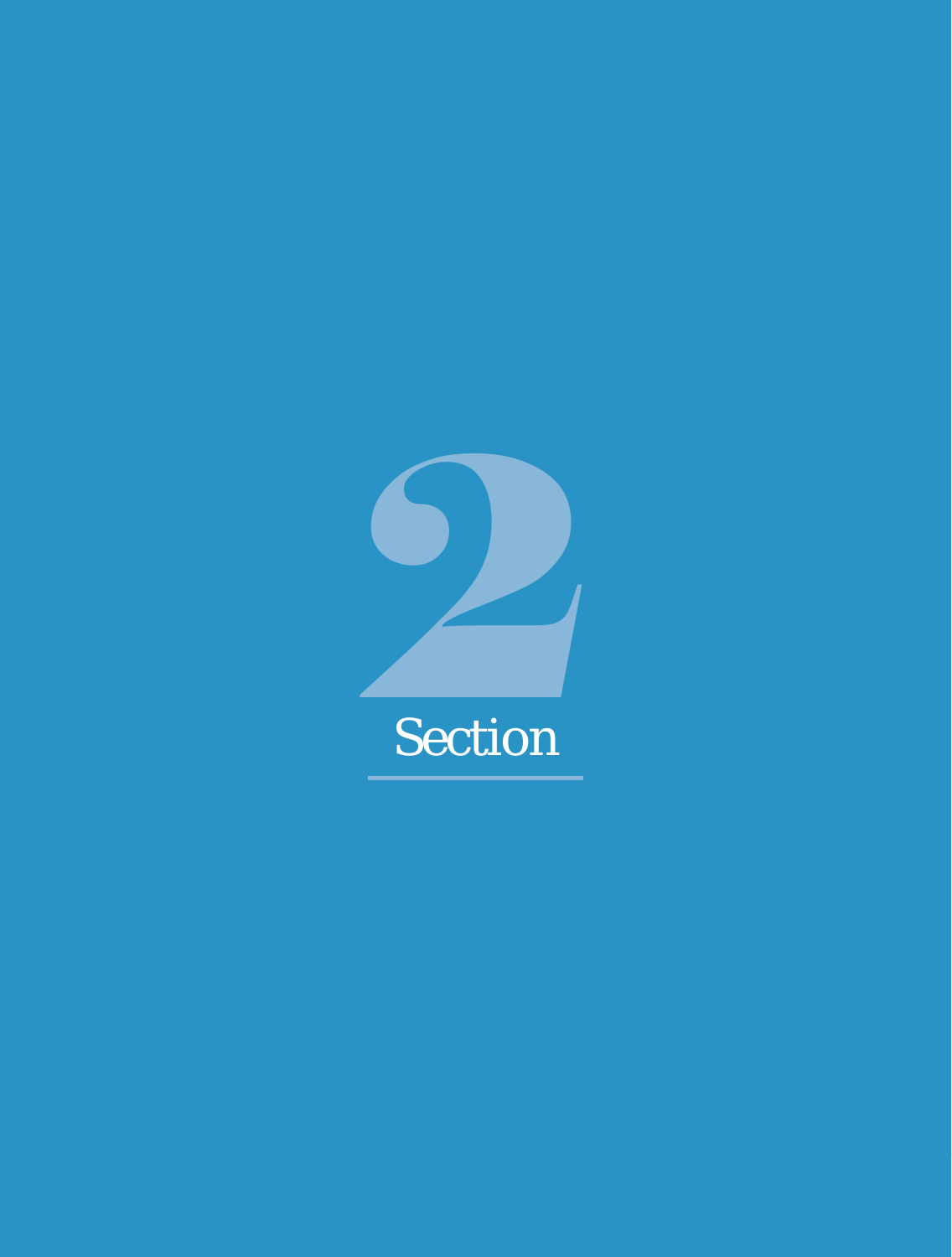# Saudi Arabia in the Region and India-Saudi Arabia Relations

*Prasanta Kumar Pradhan*

For a number of reasons, Saudi Arabia remains an important player in the West<br>Asian region. Saudi Arabia exercises great influence in the region because of its<br>huge wealth accrued from oil revenues. The two holy places of Asian region. Saudi Arabia exercises great influence in the region because of its huge wealth accrued from oil revenues. The two holy places of Islam are located in its territory, which justifies its claim of being the leader of the Muslim world. This combination of economic strength and the religious influence has earned Saudi Arabia enormous standing in the region. Besides its large territory, population and growing military power also contribute to its stature in the region. On the foreign policy front, it has substantial influence over other Gulf sheikhdoms, plays an active role in the Israel– Palestine peace process and has steadily cultivated ties with big powers like the USA, Russia, China and the EU. Saudi Arabia's "special relationship" with the US gives it a further dominating position in the region. Saudi Arabia is an influential and founding member of the regional bodies like the Gulf Cooperation Council (GCC), Arab League and the Organisation of Islamic Cooperation (OIC). Through these organizations it exercises influence over other countries of the region and pursues its foreign policy interests.

#### **Saudi Arabia and the Arab Spring**

Saudi Arabia is one of the few countries of the region that has successfully dealt with the protesters and has played a major role in shaping the course of protests and subsequent developments in other countries. The Arab Spring has brought major challenges for Saudi foreign policy and the decisions and actions of Riyadh have uncovered some of its underlying intentions and priorities.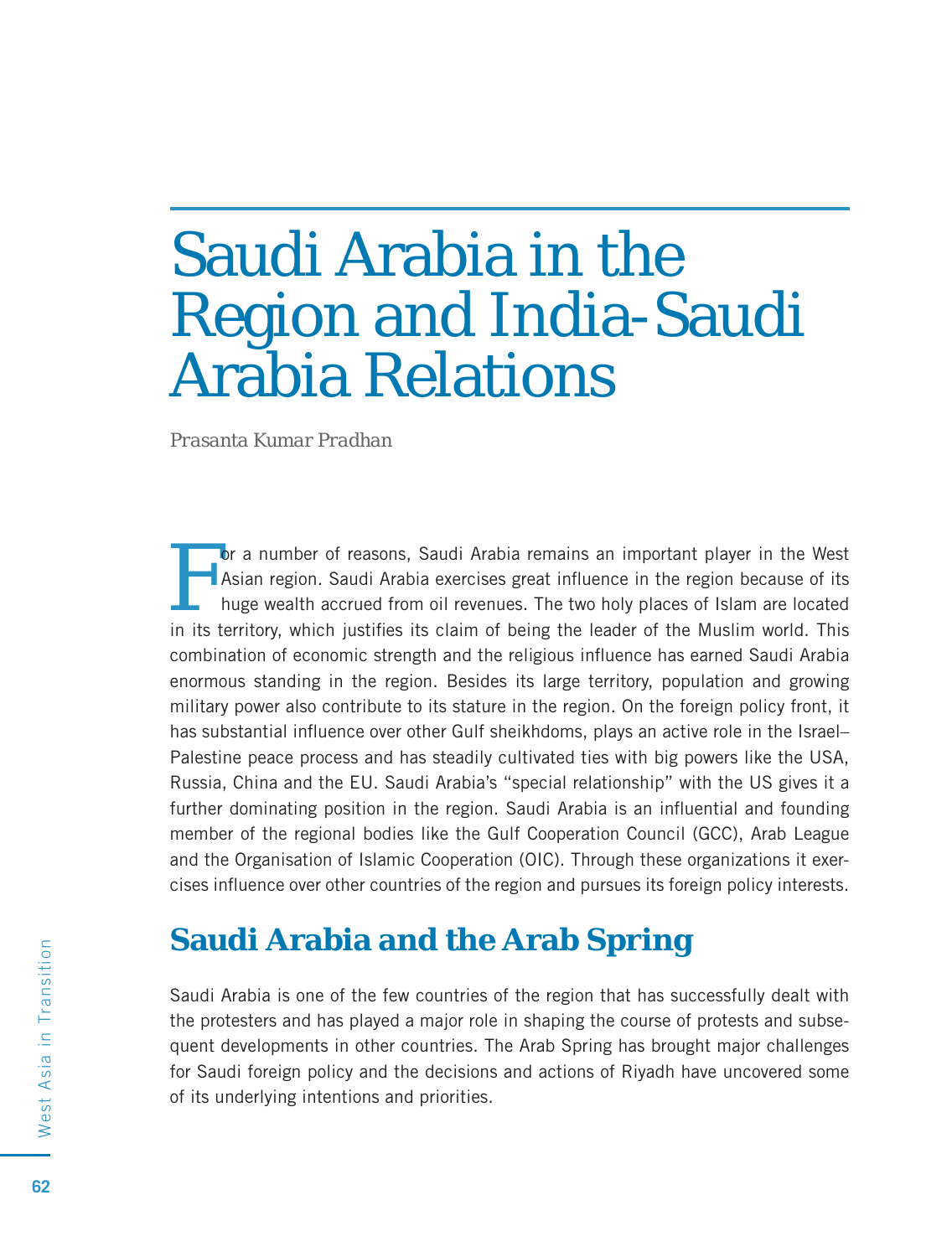In the beginning when protests broke out in Tunisia and Egypt, Saudi Arabia was in favour of maintaining the status quo and, thus, chose to align more closely with dictatorial rulers. Both Ben Ali of Tunisia and Hosni Mubarak of Egypt were friendly regimes towards Saudi Arabia. Thus it was easier for Saudi Arabia to support the regimes and call for peace, stability and public order yet, much to the discomfort of Saudi Arabia, the protests spread to other parts of the region. There were fringe protests in the Eastern Province of Saudi Arabia as well. These developments prompted Saudi nervousness and a search for an answer to the emerging problems. It slowly became evident that the protests and the regime changes will have a deep impact on the regional politics in West Asia and North Africa.

The developments in Syria and Libya, the kingdom's antagonists, spurred Saudi Arabia into changing its previous position of maintaining the status quo, with Saudi Arabia supporting the protesters against the their rulers Bashar Al Assad and Muammar Gaddafi respectively. Opposition to these regimes was based on regional power calculations rather than a particular adopted position or principle. Saudi Arabia strongly supported the protesters and has worked closely with the international community, forging ahead with political and diplomatic efforts to overthrow these two regimes.

But the developments in its neighbourhood in Bahrain and Yemen exposed Saudi double standards on the Arab Spring. Bahrain and Yemen witnessed much greater Saudi involvement in their internal affairs once protests flared up. Saudi Arabia sent military forces to Bahrain under the umbrella of the GCC Peninsula Shield Force to help the Bahrain rulers to maintain law and order in the kingdom. Saudi Arabia has also played an important role in Yemen, where a deal was brokered between President Ali Abdullah Saleh and the opposition, resulting in the establishment of an interim transitional government.

Thus, Saudi Arabia supported the regimes and the people as and when it suited its national interests. The initial support for the regimes vis-à-vis the people faded away with protests beginning and intensifying in unfriendly states such as Libya and Syria. Saudi Arabia has been selective in its approach while reacting to the developments in the neighbourhood. The discriminatory reaction towards different countries has also drawn Riyadh into much deeper involvement in regional politics.

#### **Saudi Military Intervention in Bahrain**

Bahrain is important to Saudi Arabia for several reasons. Demographically, Bahrain is a Shia majority country ruled by a Sunni royal family. Saudi Arabia believes that the some sections of Bahraini Shias have close links with Iran and that Iran is instigating the Bahraini people to protest against the regime and subsequently to overthrow the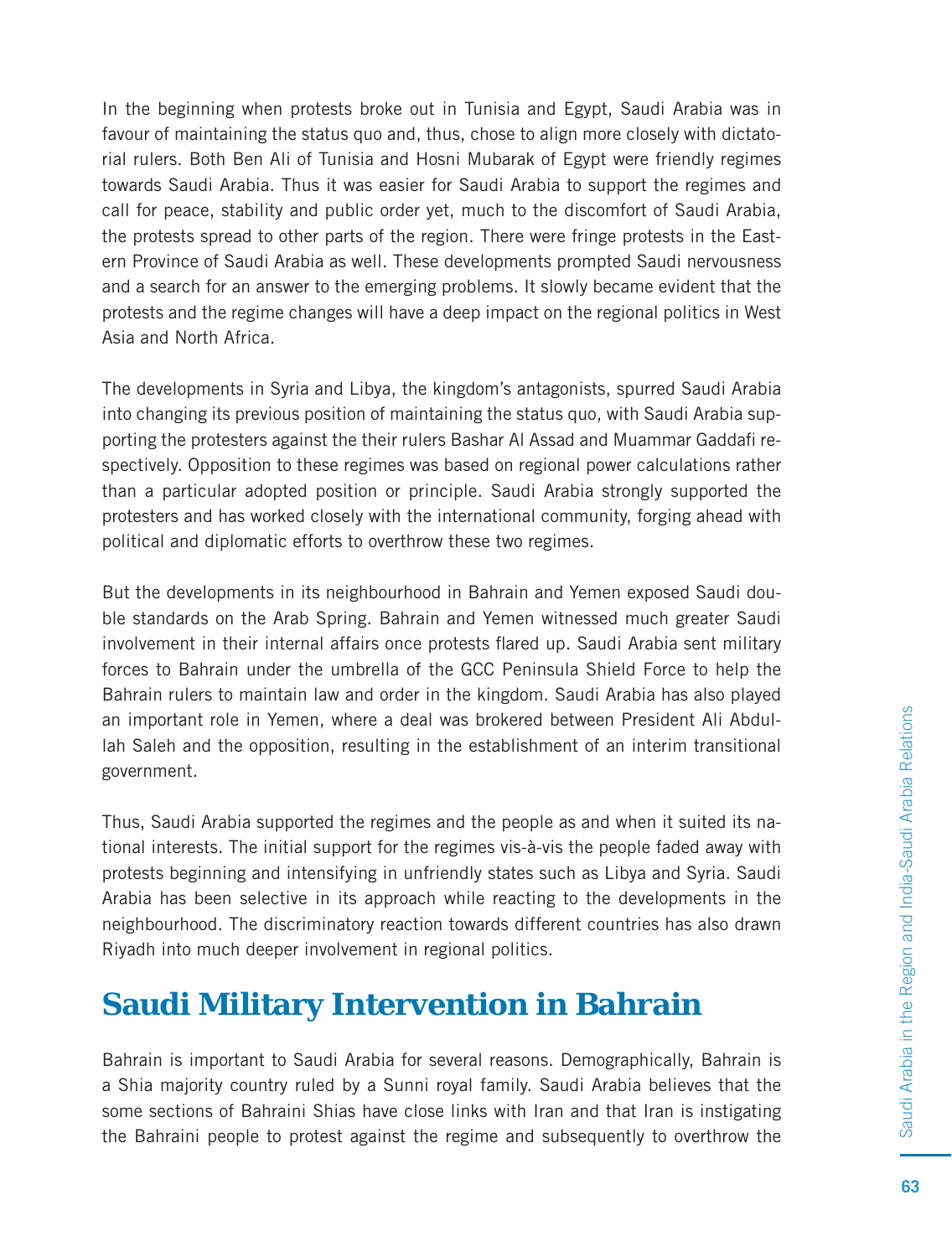king. Saudi Arabia is also aware of its own restive Shia population, concentrated in the Eastern Province where a large number of Saudi oil fields are located, who have long complained of economic, political and religious marginalization and discrimination. Any disturbances in the Eastern Province will negatively impact the production and supply of oil which is the lifeline of Saudi economy. Saudi rulers were concerned that an escalation of protests in Bahrain would have a domino effect on its own Shia population and that any threat to the Al Khalifa family could be a threat for the Saudi royal family as well. Thus it became imperative for Saudi Arabia to help the Al Khalifa regime to quell the protests. In March 2011, Saudi Arabia along with the UAE and Qatar sent forces to Bahrain under the banner of the Gulf Peninsula Shield Force. Saudi Arabia claims that its forces were deployed only in protecting the government facilities and were not involved in dealing with the protesters on the streets. Nevertheless, it certainly helped the Al Khalifa to put down the protests and the Bahraini ruler openly expresses his gratitude to the Saudi royal family.

## **Syria**

Syria is a Sunni majority country ruled by the Assad family, who belong to the Alawite sect, an offshoot of Shia Islam. Saudi Arabia has an acrimonious past relationship with Syria. In the regional geopolitical context Syria has been an ally of Iran and a supporter of Hezbollah – the three being important elements of the "Shia axis". The Iran-Syria-Hezbollah alliance is a major strategic challenge for Saudi Arabia in West Asia. The fall of Assad will weaken Iranian influence in the Levant as well as disrupt the supply lines to Hezbollah. Thus as the popular protests against Assad continue to aggravate, Saudi Arabia does not want to miss the opportunity to mobilise international public opinion and support the internal opposition coalition. Saudi Arabia would like to see Assad removed from power and a friendly Sunni regime installed in Damascus. Saudi Arabia is actively supporting the Salafists in the Syrian opposition by providing both ideological and financial support. From the beginning, Saudi Arabia has accused the Assad regime of being a "killing machine" and Saudi Foreign Minister Prince Saud Al Faisal has stated that it is a "duty" to support the Syrian opposition. $85$  Saudi Arabia was at the forefront of appealing to the US to deploy military force against the Assad regime. Saudi Arabia also turned down the temporary seat on the UN Security Council accusing the UNSC of failing to perform its duties to end the war in Syria.

<sup>85 &</sup>quot;Saudi foreign minister says supporting Syrian opposition is a 'duty'", *Al Arabiya*, 31st March 2012, accessed on 2nd April 2012.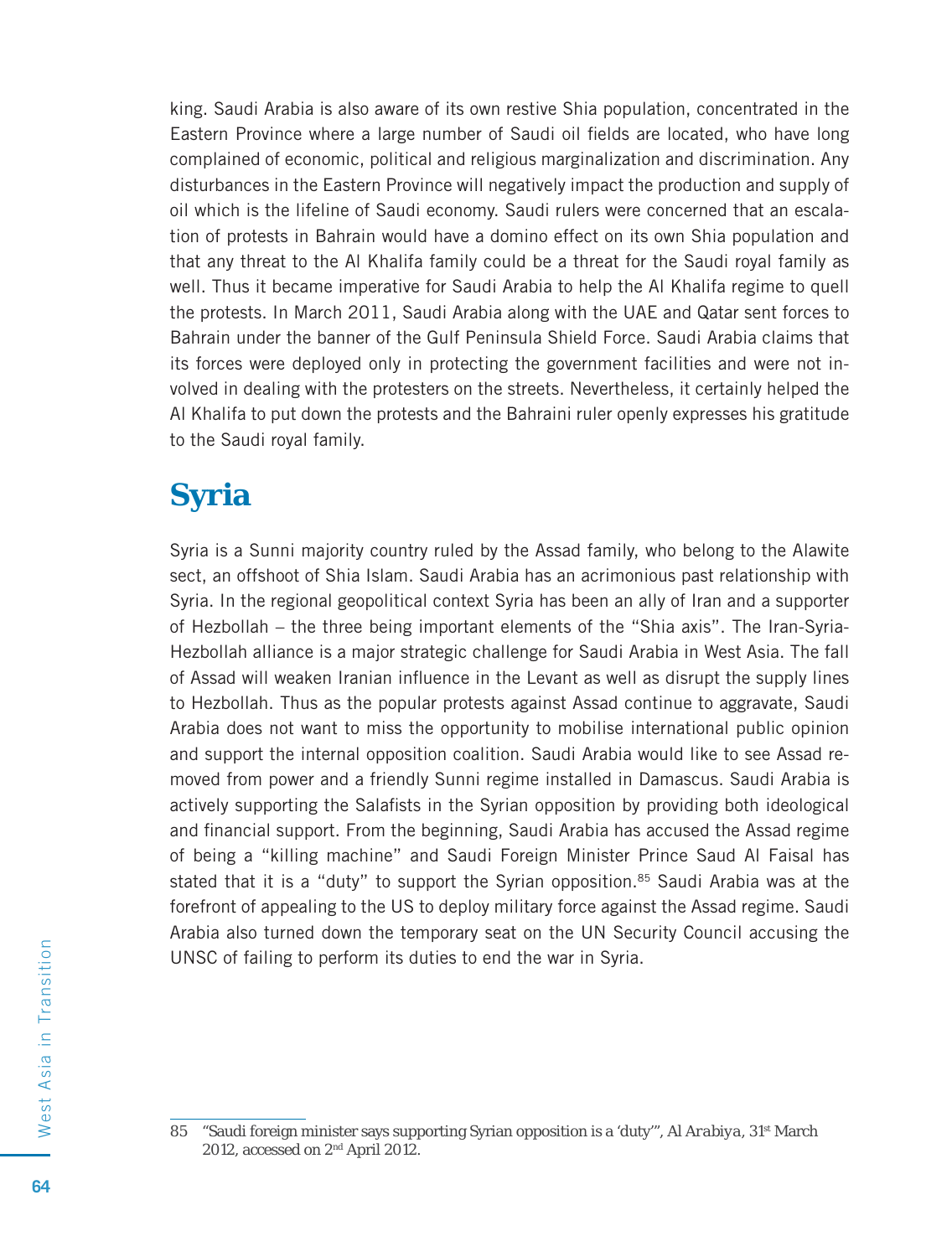The overthrow of Hosni Mubarak was a loss for the Saudi regime as they enjoyed a very cordial relationship with the former regime. When protests started in Cairo against Mubarak, Saudi Arabia openly supported him fearing that the protests may spread to the kingdom and to other parts of the region as well. Saudi fears of the protests were further aggravated as the Muslim Brotherhood came out in support of the protesters against Mubarak. Once Mubarak quit, Saudi Arabia found itself in a strategic dilemma and unsure of the unfolding situation in Egypt. It soon realised that it would have to deal with an Egypt without Mubarak and soon after the parliamentary elections it became clear that it would have to deal with the Muslim Brotherhood in power in Cairo. The Salafists, who are ideologically closer to Saudi Arabia, had limited influence under Morsi's rule.

Due to their historically hostile relationship with the Muslim Brotherhood, Saudi Arabia could not build up a strong relationship with Morsi though it managed to maintain a degree of stability in the relationship. Saudi Arabia expected a subservient Muslim Brotherhood with a compromising disposition. For Saudi Arabia, as long as Muslim Brotherhood was ideologically non-challenging and financially dependent, the situation remained in its favour. The Saudi expectation was to make the Muslim Brotherhood work as a subordinate ally who would be politically compliant in bilateral and regional affairs. But much to the Saudi disappointment, this did not happen and Saudi Arabia continued to feel that its objectives in Egypt would not be served with Muslim Brotherhood at the helm in Cairo. It therefore supported the military takeover which brought the military back to power. Saudi Arabia has been accused of covertly playing a key role in removing Mohamed Morsi from power and is actively working behind the scenes in post-Morsi Egypt to bring the balance of power in its favour in West Asia's most populous state.

## **Yemen**

Neighbouring Yemen has remained both a foreign policy and security challenge for Saudi Arabia. The kingdom shares a long border with Yemen and faces the challenge of preventing radical terrorist elements from entering into Saudi territory. Yemen has been a hot bed of radicalism, with Al Qaeda in the Arabian Peninsula (AQAP), which uses Yemen as a safe heaven having targeted the kingdom in the past. There were concerns in Saudi Arabia that the regime change in Yemen would lead to instability in the country and that Al Qaeda could capitalise upon the deteriorating situation and the security vacuum. Apart from Al Qaeda, the Houthis are also a serious challenge for Saudi Arabia. The Houthis belong to the Zaidi Shia sect and are fighting against the Yemeni government accusing it of widespread corruption, socioeconomic marginalisation of the Shia community, the growing influence of Sunni Wahhabism in the country and an alliance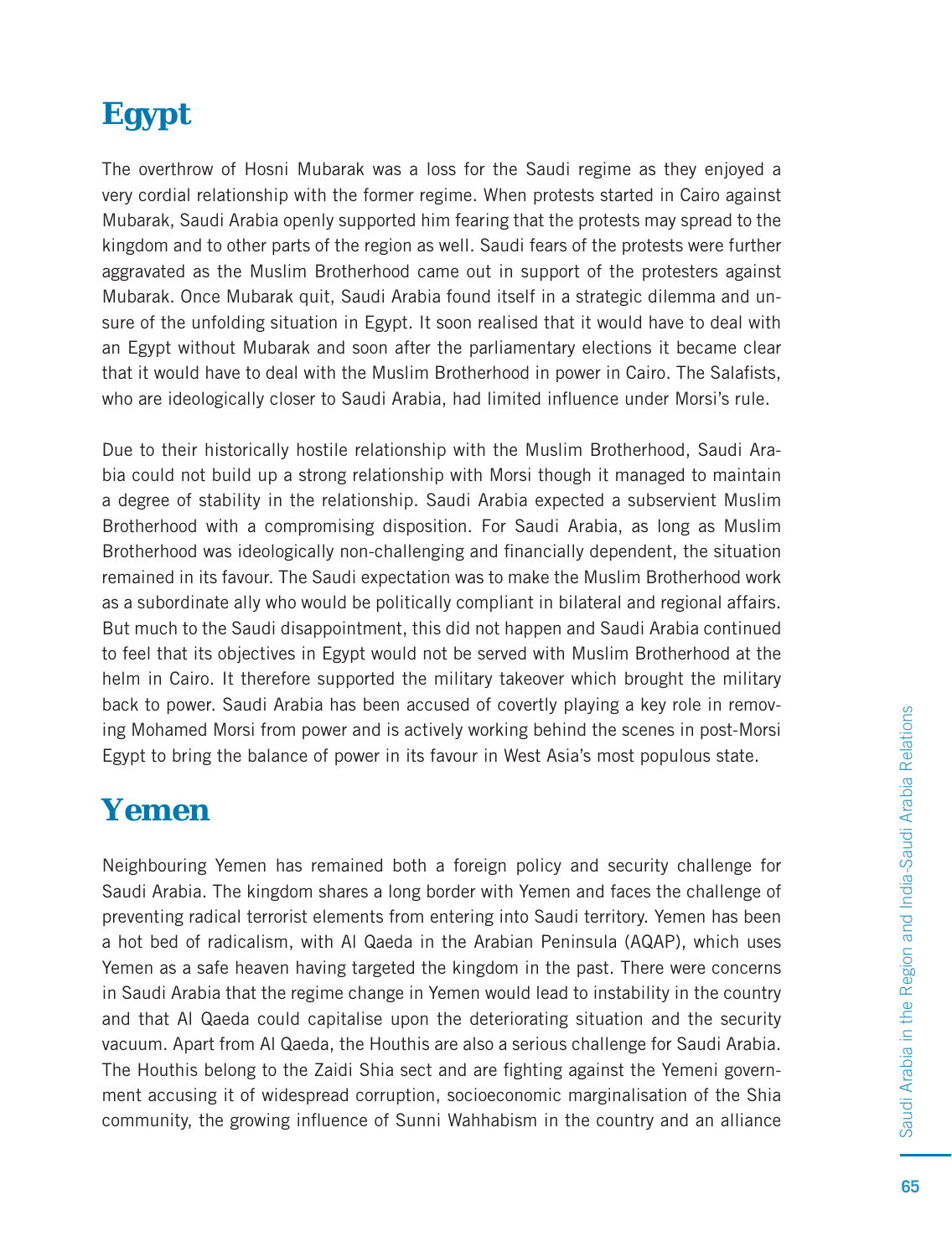with the US. Iran has been accused of supporting the Houthis by providing them with money, arms and training which is a major concern for Saudi Arabia in Yemen.

Former Yemeni president Ali Abdullah Saleh was a close friend of Saudi Arabia and the kingdom wanted to check both Al Qaeda and the Houthis by providing him with both financial and military support. For that reason, Saudi Arabia initially wanted Saleh to continue in office, but with protests spreading across the country and gaining momentum Saudi Arabia intervened through the GCC to engineer an honourable exit for Saleh and pave the way for a smooth transition. Riyadh remains an important regional player in Yemen today, has played a vital role in dealing with the opposition groups and has supported the national dialogue process. Saudi policy towards Yemen aims to maintain its influence over all the major political actors and groups, contain Iranian influence and stop Al Qaeda from entering into the kingdom. Thus, Saudi Arabia has huge stakes in the security and stability of Yemen and this will continue to shape its policy towards it.

#### **GCC Diplomatic Row**

In March 2014, Saudi Arabia, UAE and Bahrain recalled their envoys from Qatar alleging that it did not implement an agreement which calls upon the countries not to interfere in each other's internal affairs. An agreement signed in November 2013 calls for the states not to support "anyone threatening the security and stability of the GCC whether as groups or individuals - via direct security work or through political influence, and not to support hostile media".<sup>86</sup> These three countries felt that Qatar has failed to abide by the agreement and it was necessary on their part to withdraw their ambassadors in order to "protect their security and stability".<sup>87</sup> Qatar promptly reacted to such unprecedented steps taken by its neighbours. While expressing "regret and surprise" over such moves, Qatar's cabinet stated that they have "nothing to do with the interests, security and stability of GCC peoples but rather with a difference in positions on issues outside of the GCC".88 The diplomacy points to the existence of fundamental differences over some key issues between the countries. In recent times, a main cause of disagreement between Qatar and the other GCC countries has been the ideological and sectarian underpinnings of their foreign policy. Qatar has been backing the Muslim Brotherhood while Saudi Arabia promotes the Salafists in the region. This has been a bone of contention between the two neighbours. Qatar has found the Muslim Brotherhood to be an effective tool to spread its influence in the region and has been backing the efforts

<sup>86 &</sup>quot;KSA, Bahrain, UAE recall ambassadors from Qatar", *Arab News*, 5th March 2014, available at http://www.arabnews.com/news/535101, accessed on 12<sup>th</sup> March 2014.

<sup>87</sup> Ibid.

<sup>88 &</sup>quot;Qatar's Cabinet Regrets Withdrawal of Ambassadors of Saudi Arabia, UAE and Bahrain from Doha", *Qatar News Agency*, 5<sup>th</sup> March, 2014, available at http://www.qna.org.qa/en-us/ News/14030504090057/Qatars\_Cabinet\_Regrets\_Withdrawal\_of\_Ambassadors\_of\_Saudi\_ Arabia\_UAE\_and\_Bahrain\_from\_Doha, accessed on 13<sup>th</sup> March 2014.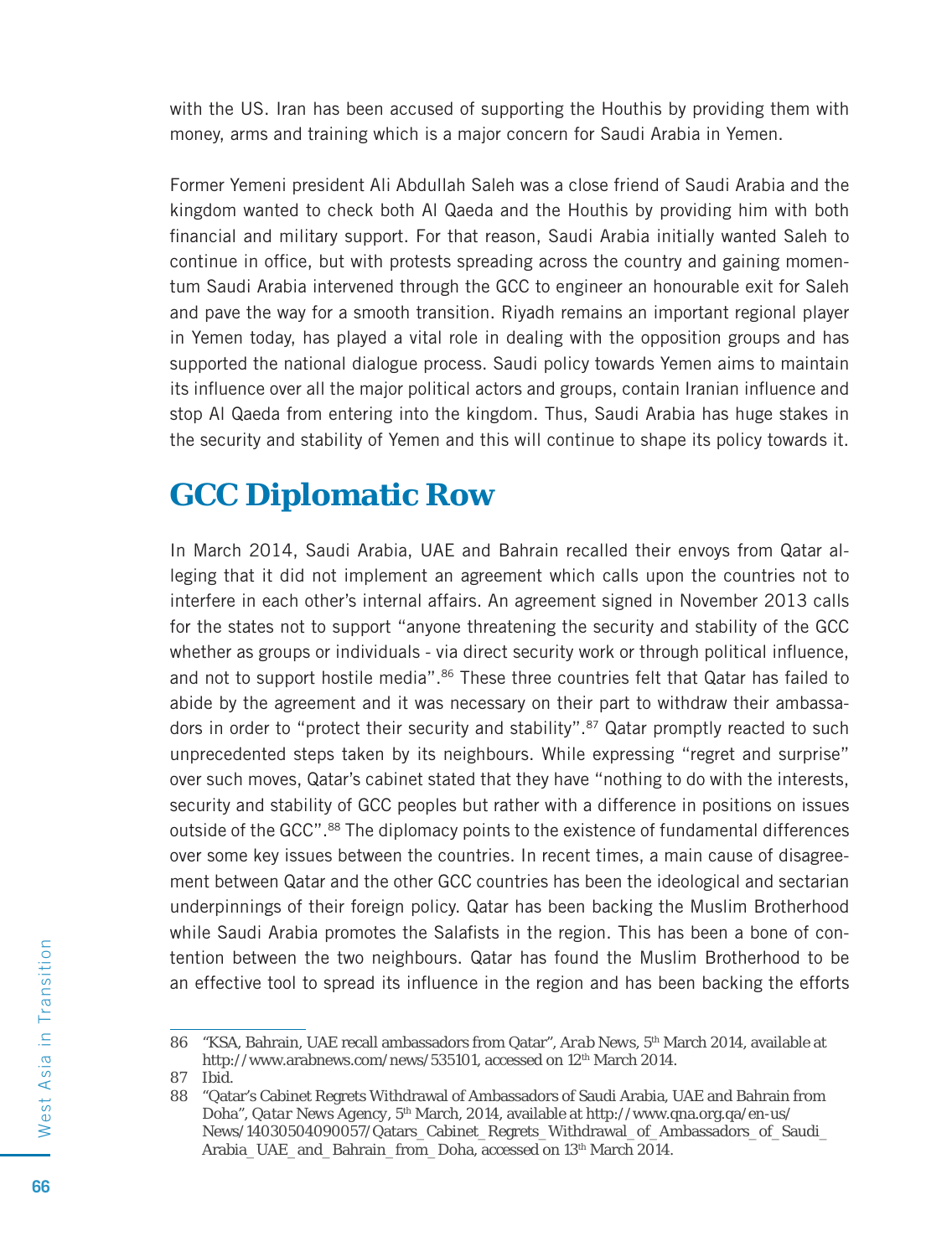of the Muslim Brotherhood in countries like Egypt and Syria by supplying them huge amounts of money as well as political and ideological support. Saudi Arabia has on the other hand been supporting the Salafist elements in both these countries. The difference has also played out in Egypt. During Morsi's rule, Qatar developed close ties to Egypt providing high levels of financial aid. With Morsi now removed and the military back in power, Saudi influence has been reduced and Qatar's growing ties with Egypt have been cut down. In Syria, both Qatar and Saudi Arabia are supporting the Muslim Brotherhood and the Salafists respectively, though both are in the opposition coalition. The Saudi contempt for the Muslim Brotherhood is expressed by the fact that Riyadh recently declared it as a terrorist organization. For the UAE and Bahrain, the Muslim Brotherhood poses a threat for ideological reasons and they have much in common with the Saudi stance on the organization.

#### **Saudi-Iran Relations**

The relationship between two major regional players – Saudi Arabia and Iran – remains a determining factor for peace and stability in the region. Saudi Arabia's relations with Iran have been strained for a number of reasons. Ideological rivalry, Saudi allegations of Iranian incitement of protests amongst the Shia population in Saudi Arabia's Eastern Province, Iranian accusations that Saudi Arabia is inciting political unrest amongst Iran's Sunni population, the broader regional power struggle between the two, the Iranian nuclear programme and close Saudi-US relations are some of the reasons.<sup>89</sup>

The period following the protests in the Arab world further eroded the relationship which has been marked by political, ideological and strategic rivalry.<sup>90</sup> Iran supported the protesters, by attempting to internationalise the issue and proclaimed that the current uprisings were inspired by the Islamic revolution of 1979 in Iran. Iran's support for the protesters was intended to overthrow the authoritarian Arab rulers thus changing the Arab world order. This very idea was in direct opposition to Saudi interests in the region. Saudi Arabia perceives itself as the custodian of Arab leadership and wants Iran to keep out of the internal affairs of Arab countries. This Saudi thinking is geared towards continuing its influence over the Arab politics. Saudi Arabia has warned Iran to keep away from Bahrain<sup>91</sup> and Iran has accused the former of having mounted an "invasion"<sup>92</sup> on Bahrain. Saudi Arabia and Iran are involved in a number of proxy wars in countries like

<sup>89</sup> Prasanta Kumar Pradhan, "GCC-Iran Rivalry and Strategic Challenges for India in the Gulf", Indian Foreign Affairs Journal, Vol. 6, No. 1, January–March 2011, p.48.

<sup>90</sup> Gwenn Okruhlik, "Saudi Arabian-Iranian Relations: External Rapprochement and Internal Consolidation" Middle East Policy, Vol. 10, No. 2, 2003, p. 116.

<sup>91 &</sup>quot;GCC warns Iran against meddling", Arab News, 14th May 2012, available at http://www.arabnews.com/saudiarabia/gcc-warns-iran-against-meddling, accessed on 8th November 2012.

<sup>92 &</sup>quot;Iran slams Saudi invasion of Bahrain", Press TV, 14th March 2011, available at http://www.presstv.ir/detail/169947.html, accessed on 1<sup>st</sup> November 2012.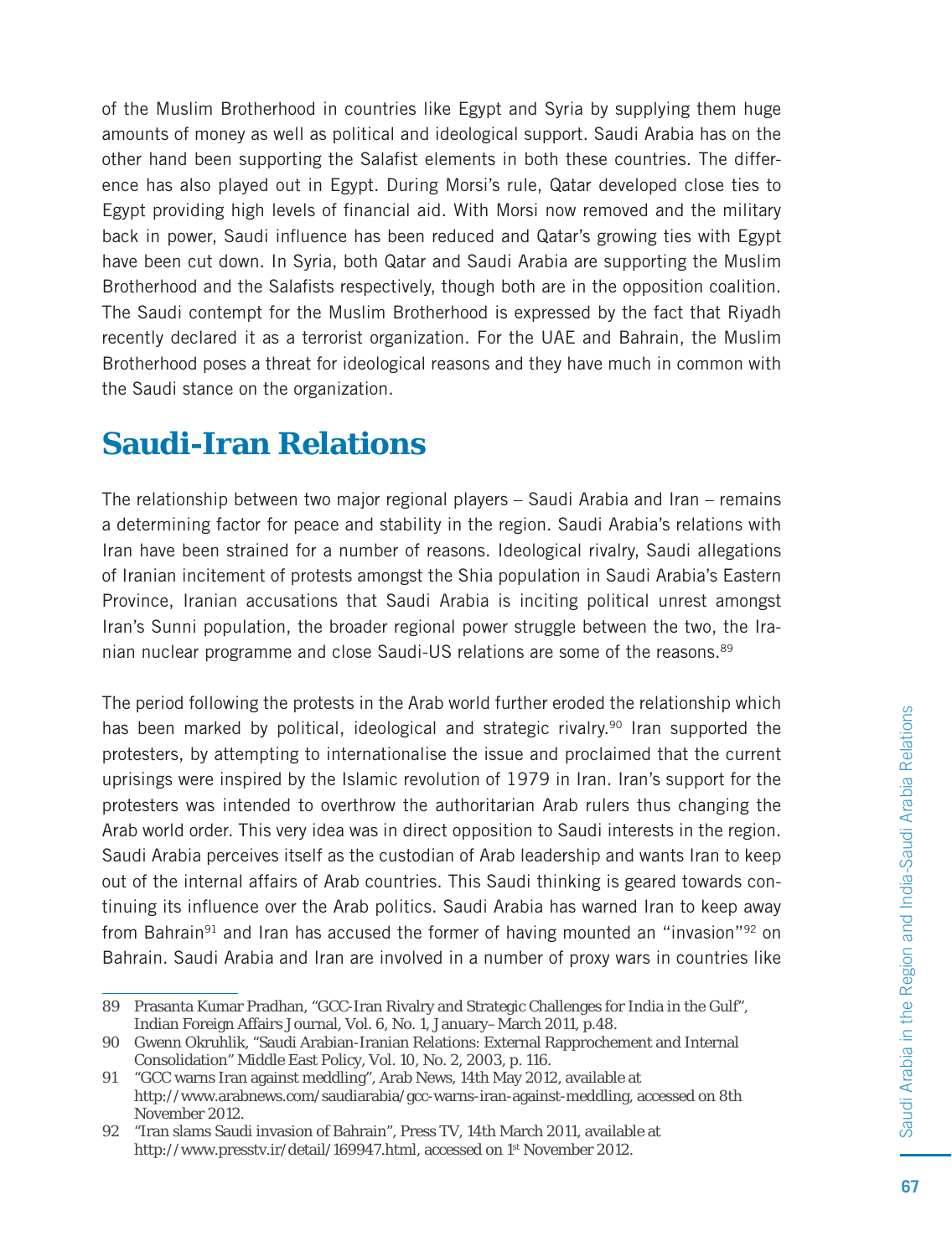Yemen, Iraq and Syria where both countries have been supporting different factions and groups. Throughout the region both Saudi Arabia and Iran have influence over various groups in different countries through which they exercise their clout. Both have huge stakes in the politics and security of the countries of the region and the relationship between these two countries will impact the future of the region as a whole.

#### **Relationship with the United States**

US-Saudi relations have been termed as a "special relationship" which has survived many shocks in the past. The Arab Spring has put the special relationship to the test as differences emerged between the two over several issues. Saudi Arabia, as has been mentioned previously, has come under severe pressure and has faced a number of security and foreign policy challenges during the Arab Spring. The kingdom expected the US to adopt a more proactive stand over the regional security threats in West Asia. In the initial phase of the protests, the muted response of the US towards the removal of Hosni Mubarak in Egypt surprised the Saudis. It raised suspicion in Saudi minds about the reliability of the US over regional security. Similarly, Saudi Arabia wanted the US to militarily intervene in Syria to remove the Assad regime. The American hesitation to do so even after the evidence of use of chemical weapons by the Assad regime has made Riyadh feel that the US is not doing enough to protect Saudi interests in the region. Even more important for Saudi Arabia is the US rapprochement towards Iran over the nuclear issue. The Saudi's are apprehensive that any deal between US and Iran would lead to increasing Iranian authority in the region and that Iran would buy time to secretly develop nuclear weapons.

The US has been the main security provider for the Gulf region. The recent American policy shift, labelled a "Pivot to Asia", has made the Gulf countries, particularly Saudi Arabia, feel that the US is shifting its focus away from West Asia towards South and East Asia leaving the future security of the region in jeopardy. The Saudis are concerned that the lack of an American proactive policy during the Arab Spring indicates the beginning of the shift of focus to East Asia. The US has assured Saudi Arabia of its continued support but the Saudis still seem to be unconvinced. To iron out the differences, President Barack Obama visited Riyadh in March 2014 and held discussions with King Abdullah over several bilateral and regional issues. Though the long-term impact of the visit remains to be seen, there are certainly attempts to keep the special relationship undamaged. The relationship between these two countries will to a large extent determine the future of the geo-strategic environment in the region.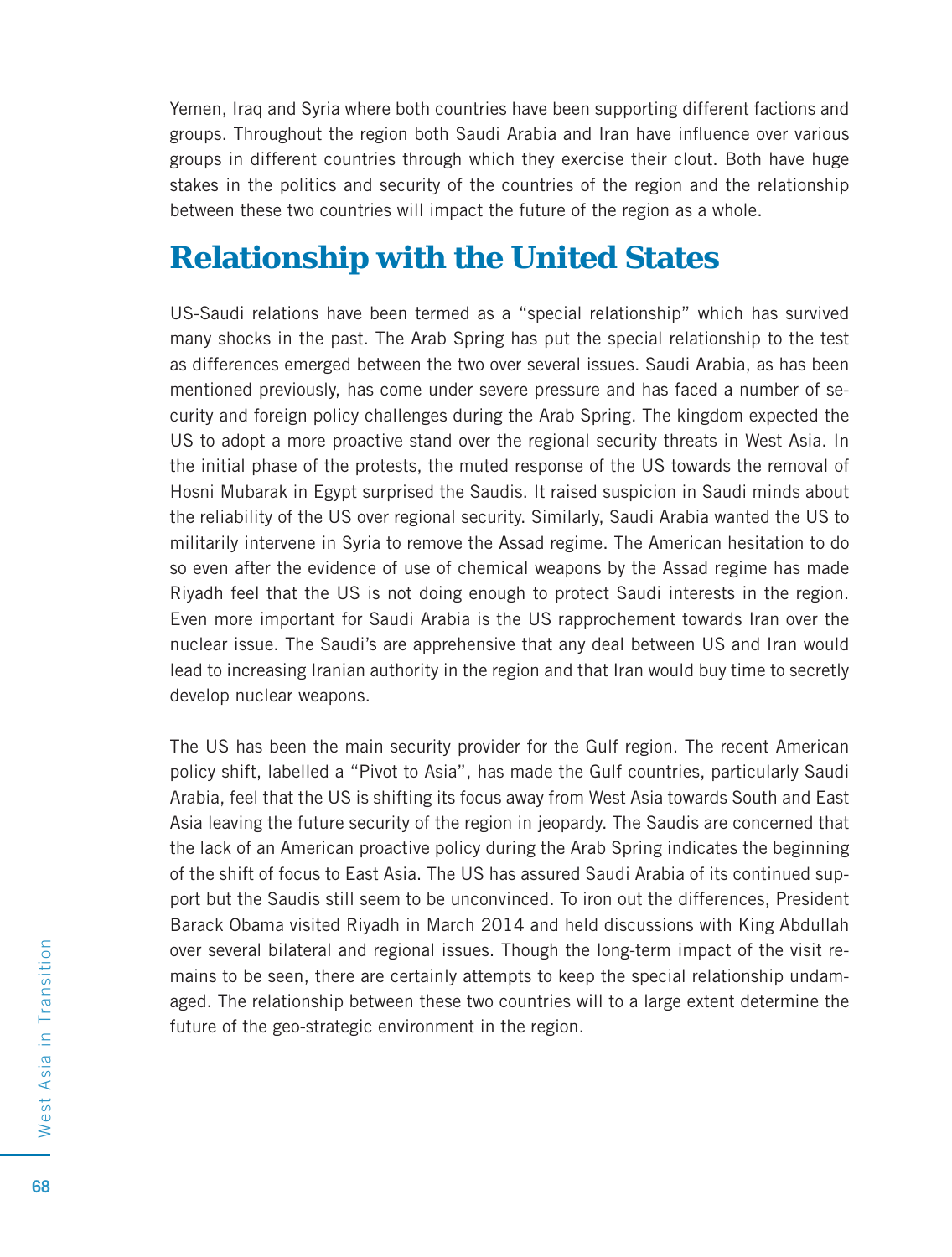#### **Saudi Arabia and the Islamic State**

The rise of the Islamic State (IS) in Iraq has been a challenge for Saudi Arabia and the kingdom has condemned the movement and its activities. Initially, Saudi Arabia was accused by former Iraqi Prime Minister Nouri Al Maliki of supporting IS. Saudi Foreign Minister Prince Saud Al Faisal has dismissed Maliki's allegation and has condemned IS stating that the group "does not represent the will of the Iraqi people".93 In March 2014, the kingdom designated the group as a terrorist organization along with other groups such as Muslim Brotherhood and Al Nusra. To further clarify the Saudi position on IS, Saudi Arabia's Grand Mufti Sheikh Abdulaziz Al al-Sheikh has also condemned the group, declaring it the "enemy" of Islam. $94$  The objective of the organization to establish an Islamic caliphate runs contrary to the Saudi policy of maintaining influence in the Islamic world. Saudi Arabia also reportedly deployed around 30,000 troops near the Iraq border in July 2014, to counter the possible advance of IS. King Abdullah has warned that the terrorists are not only a threat to the region, they can also reach Europe and the US, and has called for an international coalition against terrorism.<sup>95</sup> Saudi Arabia has joined the coalition to fight against IS and has even sent its air force to strike against it in Syria and Iraq.

#### **India-Saudi Relations**

Saudi Arabia is an important country for India for several reasons. In the past, the political and diplomatic relationship between the two has not been smooth for several reasons. It has been inhibited by a number of factors including the legacy of the Cold War, regional political dynamics and divergent interests. Thus, with major political hurdles to establishing strong political and diplomatic ties in the way for decades, the relationship was confined to trade and business—mainly the export and import of oil.<sup>96</sup> Saudi Arabia is now the fourth largest trade partner of India and the total trade volume has increased from USD 23.18 billion in 2007-08 to USD 43.78 billion in 2012-13 with imports accounting for USD 33.99 billion and exports for USD 9.78 billion.<sup>97</sup>

<sup>93 &</sup>quot;Kingdom slams ISIS as destructive terror group", *Arab News*, 19th June 2014, available at http://www.arabnews.com/news/588971.

<sup>94 &</sup>quot;Islamic State is our top enemy: Saudi mufti", *Al Jazeera*, 19th August 2014, available at http://www.aljazeera.com/news/middleeast/2014/08/islamic-state-our-top-enemy-saudimufti-2014819165435845901.html

<sup>95 &</sup>quot;Saudi King Abdullah warns of global terror threat", *Arab News*, 30th August 2014, available at http://www.aawsat.net/2014/08/article55336024.

<sup>96</sup> Prasanta Kumar Pradhan, "India's Relationship with Saudi Arabia: Forging a Strategic Partnership", *Strategic Analysis*, Vol. 37, No. 2, 2013, pp. 231–241.

<sup>97</sup> Export-Import Data Bank, Department of Commerce, Ministry of Commerce and Industry, Government of India.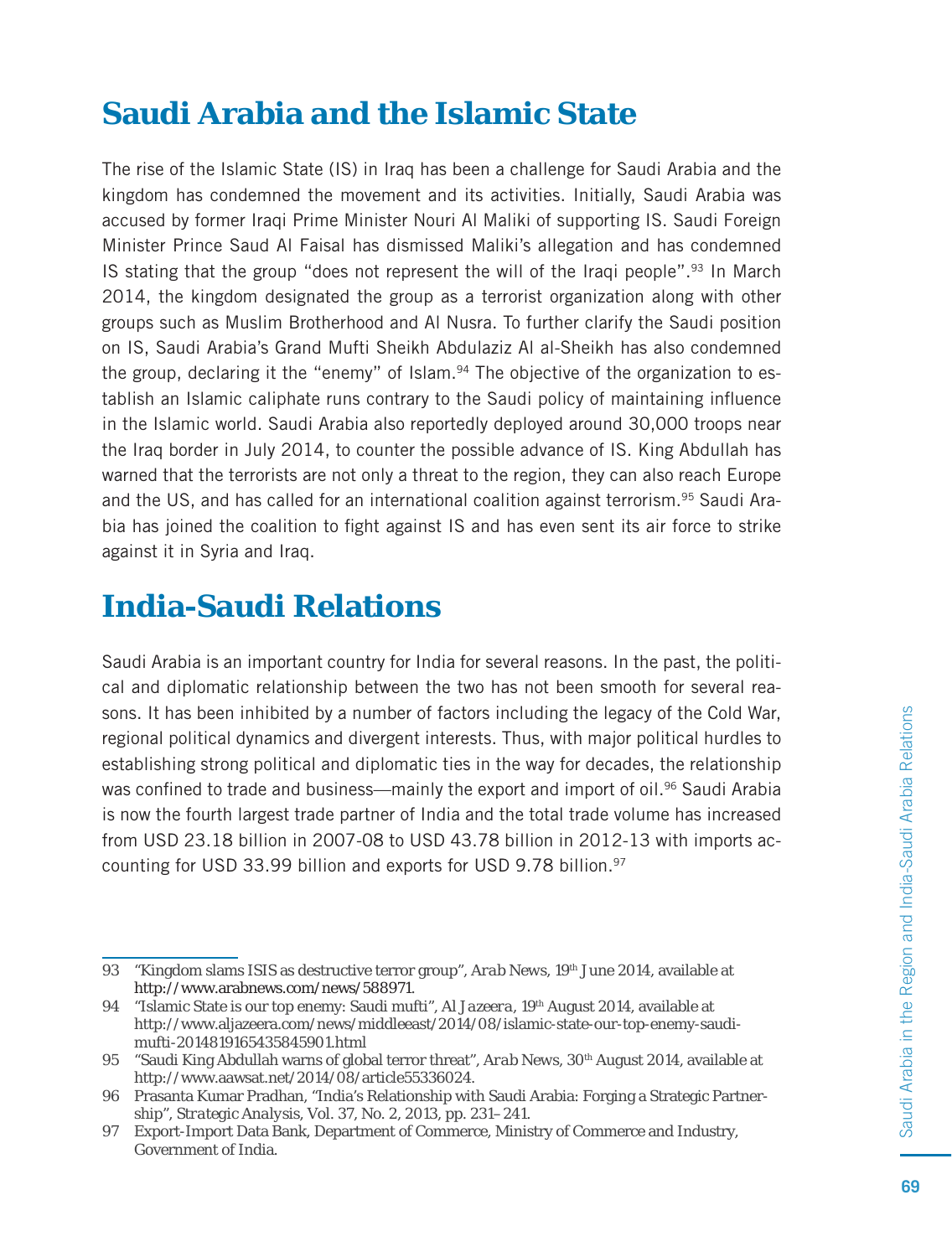Saudi Arabia is important for India's energy security, as it is the largest supplier of oil for India. Import of crude oil by India forms a major chunk of the trade volume. In the year 2012–13, Saudi Arabia supplied 34.96 million metric tonnes (MMT) of oil to India valued at USD 28.38 billion.<sup>98</sup> Supplies from Saudi Arabia constitute around 19 percent of India's total crude oil requirements. As India is heavily dependent on importing oil to sustain its economy, Saudi Arabia as the top energy supplier will remain an important trade partner in the future.

King Abdullah's visit to India in 2006 and Prime Minister Manmohan Singh's visit to Saudi Arabia in 2010 has laid the foundations for a stronger India-Saudi Arabia relationship. The Delhi Declaration that was signed during the visit of King Abdullah calls for deepening cooperation in energy, trade, science and technology, education and health, and political cooperation to promote regional and international peace. In the Riyadh Declaration signed during Manmohan Singh's visit to Riyadh, the two leaders condemned terrorism and extremism, agreed to enhance cooperation in the exchange of information relating to terrorist activities, money laundering, narcotics, arms and human trafficking, and to develop joint strategies for combating these threats. The Riyadh Declaration has been termed "a new era of strategic partnership" by both countries.

Saudi Arabia's regional profile is getting stronger day by day and it has emerged as a major player in West Asia. Thus, it is important for India to cultivate ties with Saudi Arabia and to cultivate deeper ties beyond trade and commerce. The emerging security threats in the West Asia and South Asian regions demand greater cooperation between the two. Issues such as terrorism, piracy, money laundering and other criminal activities are matters of paramount importance and mutual concern for both. India's high stake in Gulf security also requires engagement with Saudi Arabia. Understanding the importance of cooperation in the defence and security matters, both countries signed a MoU on defence cooperation in 2014 during the visit of Crown Prince Salman to India in February 2014. The exchange of bilateral visits in recent years and signing of several agreements show growing trust between the two countries to cooperate on issues of mutual concern. It is now significant for both the countries to look forward and accelerate the momentum.

<sup>98</sup> Export-Import Data Bank, Department of Commerce, Ministry of Commerce and Industry, Government of India.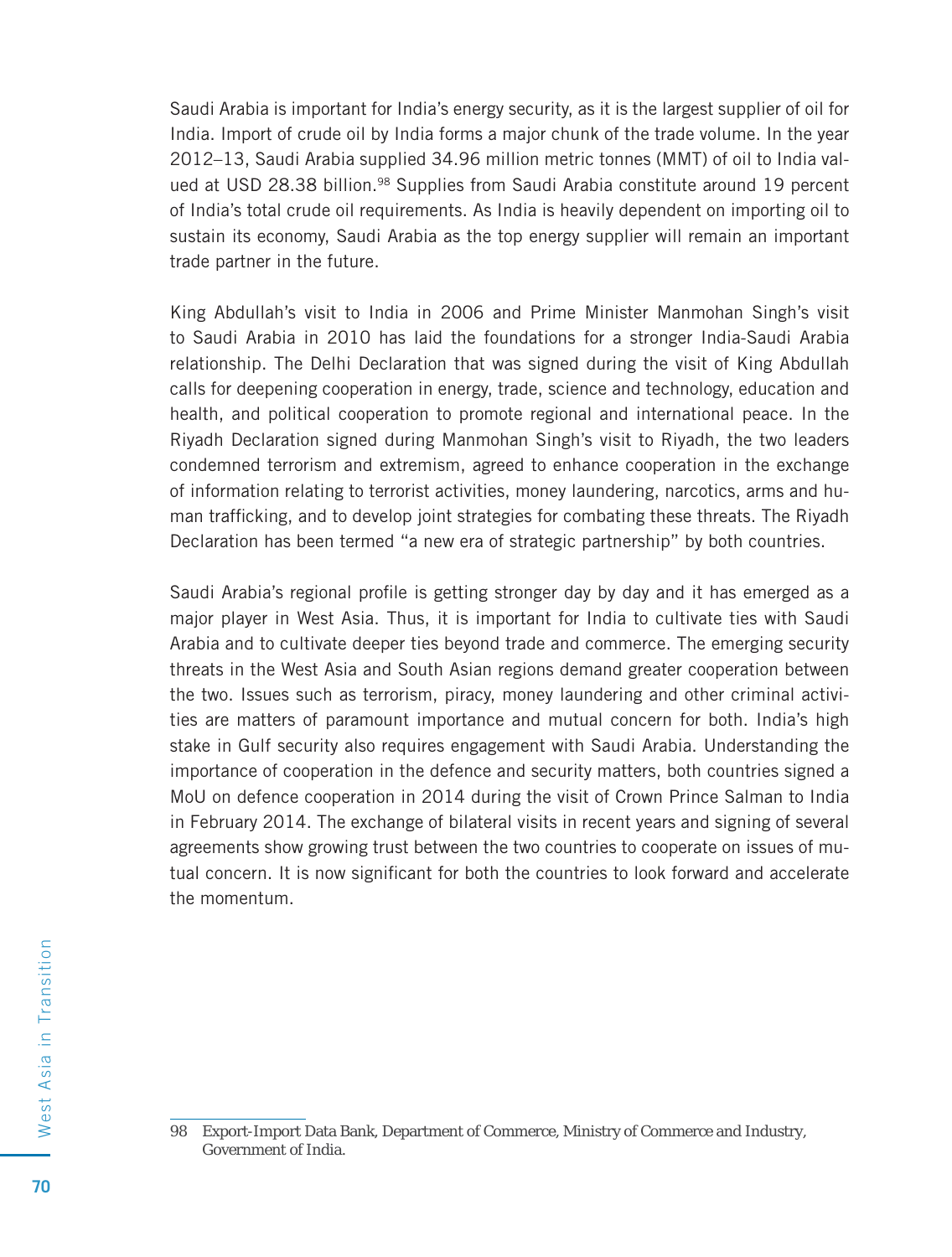### **Recommendations**

- Though India and Saudi Arabia enjoy robust trade and commerce ties, this needs to be translated into the political and strategic fields. The rising profiles of both countries in their respective regions demands engagement beyond economic ties.
- Improving security ties between India and Saudi Arabia is an area that needs greater and immediate attention. Keeping in view the fact that both countries face security threats, some of which are of similar nature such as terrorism and piracy, India and Saudi Arabia should lay more emphasis on the issue.
- Besides economic, political and security issues, India should also use the "soft power" at its disposal. Given the historical relationship, India is uniquely positioned in the region to engage through cultural and academic exchanges, literature, as well as enhanced interaction among students, the media and Indians living in the region.
- Both countries should look for points of convergence on issues of mutual concern in regional and global forums. Both should acknowledge each other's role, power and responsibility in their respective regions and join hands to address bilateral and regional political, security and economic issues that affect them.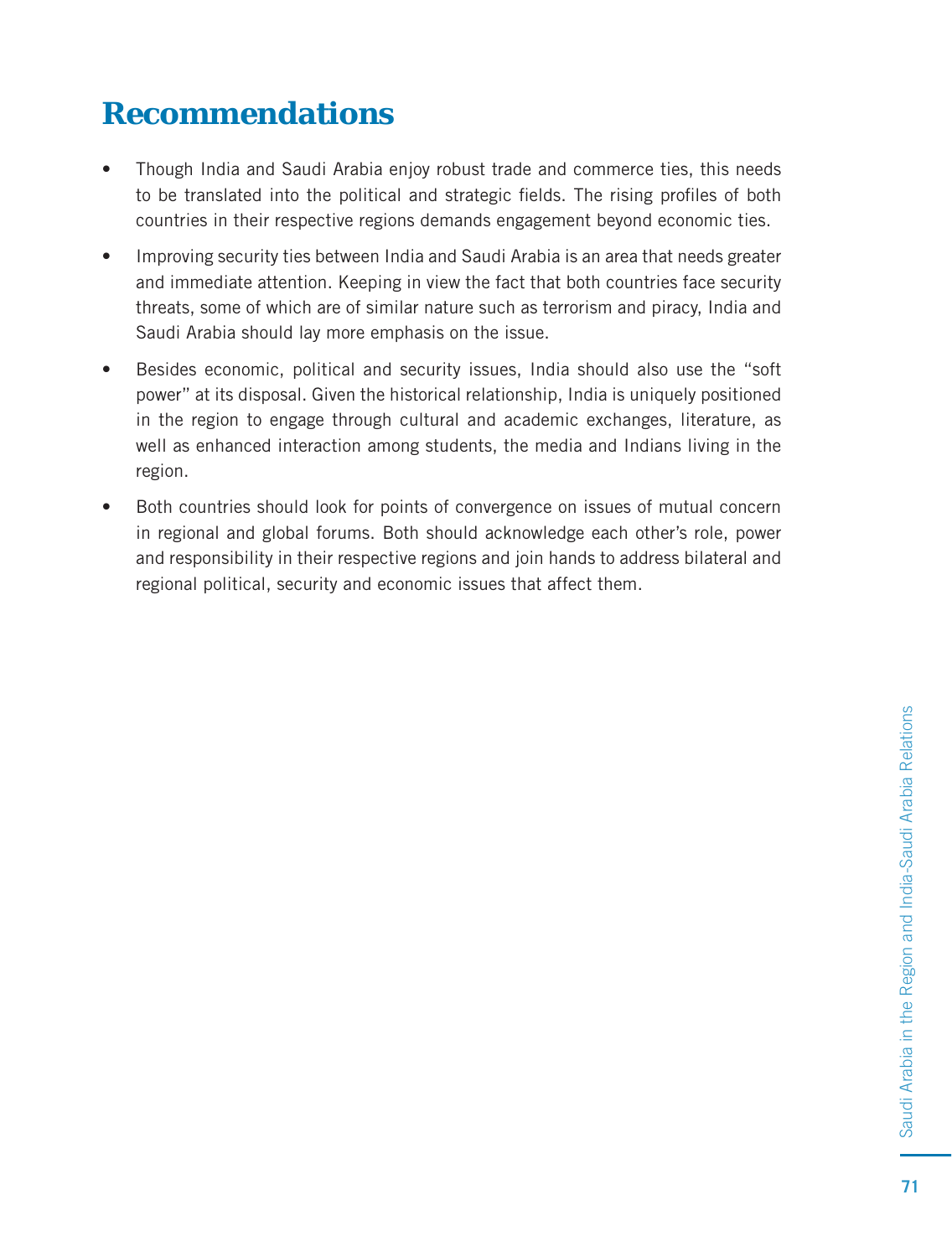# Changing Internal Dynamics in Iraq and its Implications for India

*M. Mahtab Alam Rizvi & Divya Malhotra*

I raq, with a population of 32 million, $99$  may seem to be a small country in terms of population size, but its geopolitical significance cannot be underestimated. Once  $\mathsf{\mathsf{L}}$  known for its civilizational richness and cultural charisma, modern day Iraq is a war torn country. Iraq's economy is based on oil, which provides more than 90 per cent of government revenue and 80 per cent of foreign exchange earnings.100 In 2012, Iraq exported 2.6 million barrels of oil per day; the highest figure in thirty years and a substantial increase from Iraq's normal level of 2.2 million barrels per day in  $2011.^{101}$  However, the dispute between the federal government and the autonomous Kurdistan Regional Government (KRG) hampered the smooth export of oil. The KRG passed its own oil law in 2007, and has directly signed around fifty contracts to develop the energy reserves of the Iraqi Kurdistan Region (IKR) The Iraqi Central government has raised objections to the KRG about the legality of these contracts. Iraq is also striving to attract foreign direct investment, but it faces a number of difficulties due to a shaky political system, divisions among different factions and concerns about security and stability.

#### **Internal Dynamics**

The Iraqi nation today is evidently trapped in a mess, defined by an opaque political climate and multiple ethno-sectarian fault lines. Survival in Iraq has become precari-

<sup>99</sup> CIA world fact book: Iraq country profile available at https://www.cia.gov/library/publications/ the-world-factbook/geos/iz.html, accessed on 4th April 2014.

<sup>100</sup> CIA world fact book: Iraq country profile, available at https://www.cia.gov/library/publications/ the-world-factbook/geos/iz.html, accessed on 10th April 2014).

<sup>101</sup> Ibid.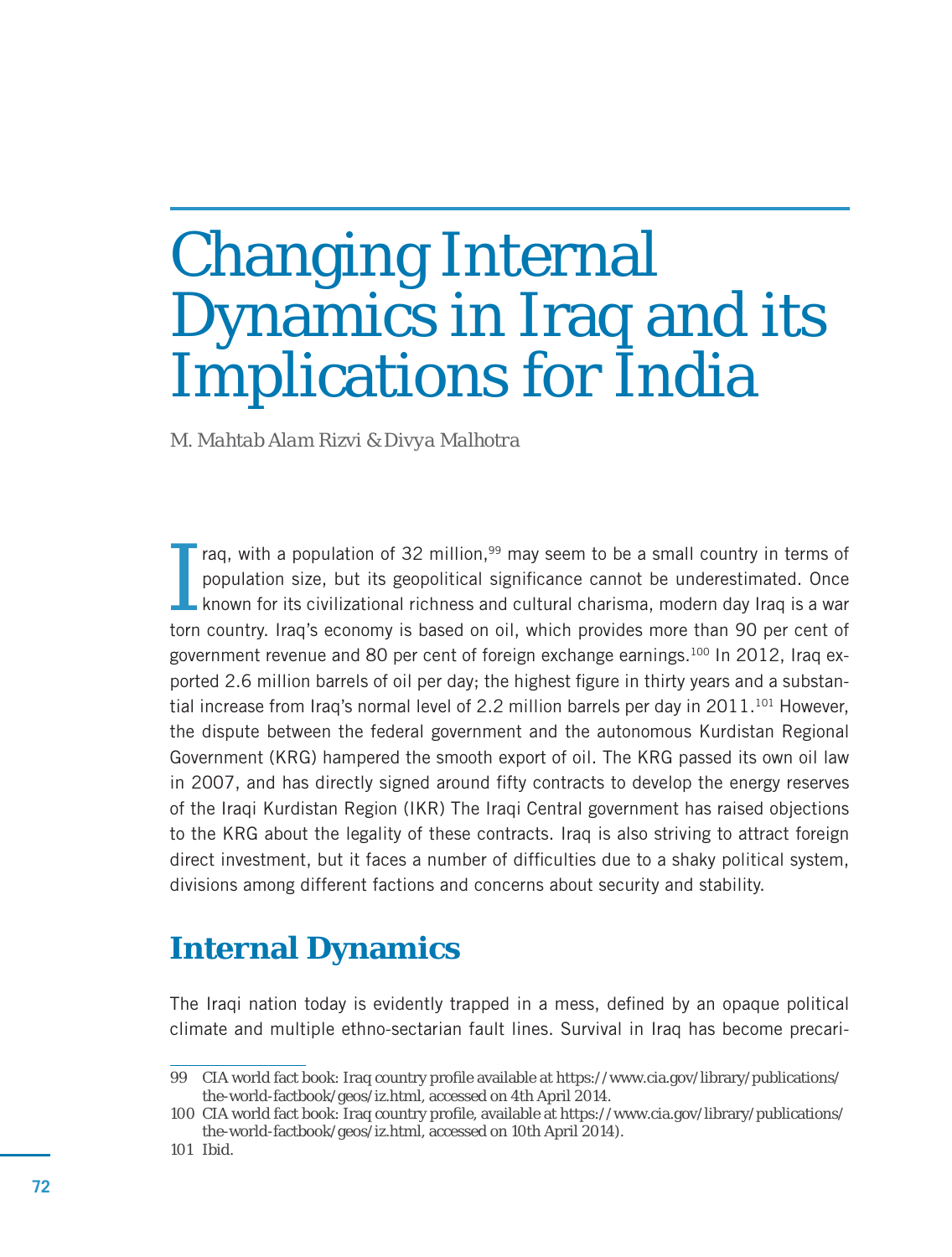ous where everyday lives are marred with violence. In only two months between January and March 2014, more than 3,000 civilians lost their lives. 102 The UN Assistance Mission for Iraq declared that 2013 has been the deadliest year so far, with 7,818 civilian casualties since 2008. Many debates on the ensuing violence in Iraq are coloured in various shades of sectarianism. Targeted bombing of Shiite areas in Baghdad and Southeast Iraq have seen a consistent surge since 2003. Although there is no official data to distinguish between Sunni and Shia violence, most of the killings are reportedly seen as the work of al Qaeda and supporting Sunni extremist factions. Between 2003 and 2010, the United States' experiments with peace in Iraq did bring about some periodic stability, but with the US exit starting in mid-2009, all the progress was undone and Iraq found itself lost and deserted. In fact, the bloodshed on the streets of Iraq is symbolic of the political disequilibrium and resultant discontentment among average Iraqis which former Prime Minister Nouri al-Maliki failed to adequately address. In the absence of strong institutions and a conducive political culture, many Iraqis fear the country is being pulled back into the maelstrom of civil war that it just barely escaped in 2008-09.103

#### **Parliamentary Elections 2014 and Political Division within Iraq**

On  $30<sup>th</sup>$  April 2014, Iraq held its first parliamentary election since the US withdrawal from Iraq in 2011. Nouri Kamal al-Maliki, the Shiite former Prime Minister, faced growing opposition at home, including from among his powerful Shia allies. In January 2013, a draft law restricting the term of the Prime Minister to a maximum of two terms was passed, however, the same law was overturned in August by the Federal Supreme Court, legitimizing Maliki's prolonged involvement in Iraqi politics. Conversely, the political climate in Iraq was further heated by schisms within the Shiite camp that endangered Maliki's survival. The major Shia camp; United Iraqi Alliance (UIA) split into two Shia blocs in 2009; the *State of Law* (SOL) Coalition, headed by Nouri al-Maliki, and the Iraqi National Alliance (INA) led by Ammar Hakim. In the elections of 2010, the parties contested as opposing coalitions, formally marking the political split. In addition to the existing crevices, Sadrists divorced Maliki's coalition in the summer of 2012 and furthermore, the powerful Shiite cleric Muqtada al-Sadr suddenly announced his retirement from politics in February 2014. However, analysts like Kenneth Pollack had suggested that Muqtada al-Sadr's bizarre and unexpected withdrawal from politics would rather benefit Maliki in the elections since former Sadrists are expected to sign on to Maliki's SoL Coalition. Likewise, the opposing Sunni bloc too was divided. In April

<sup>102</sup> Iraq Body Count Database, available at https://www.iraqbodycount.org/database/, accessed on 4th April 2014.

<sup>103</sup> Kenneth M. Pollack, "Iraq faces the Brink Again", *Current History Journal,* Vol. 112 Issue: 758, December 2013.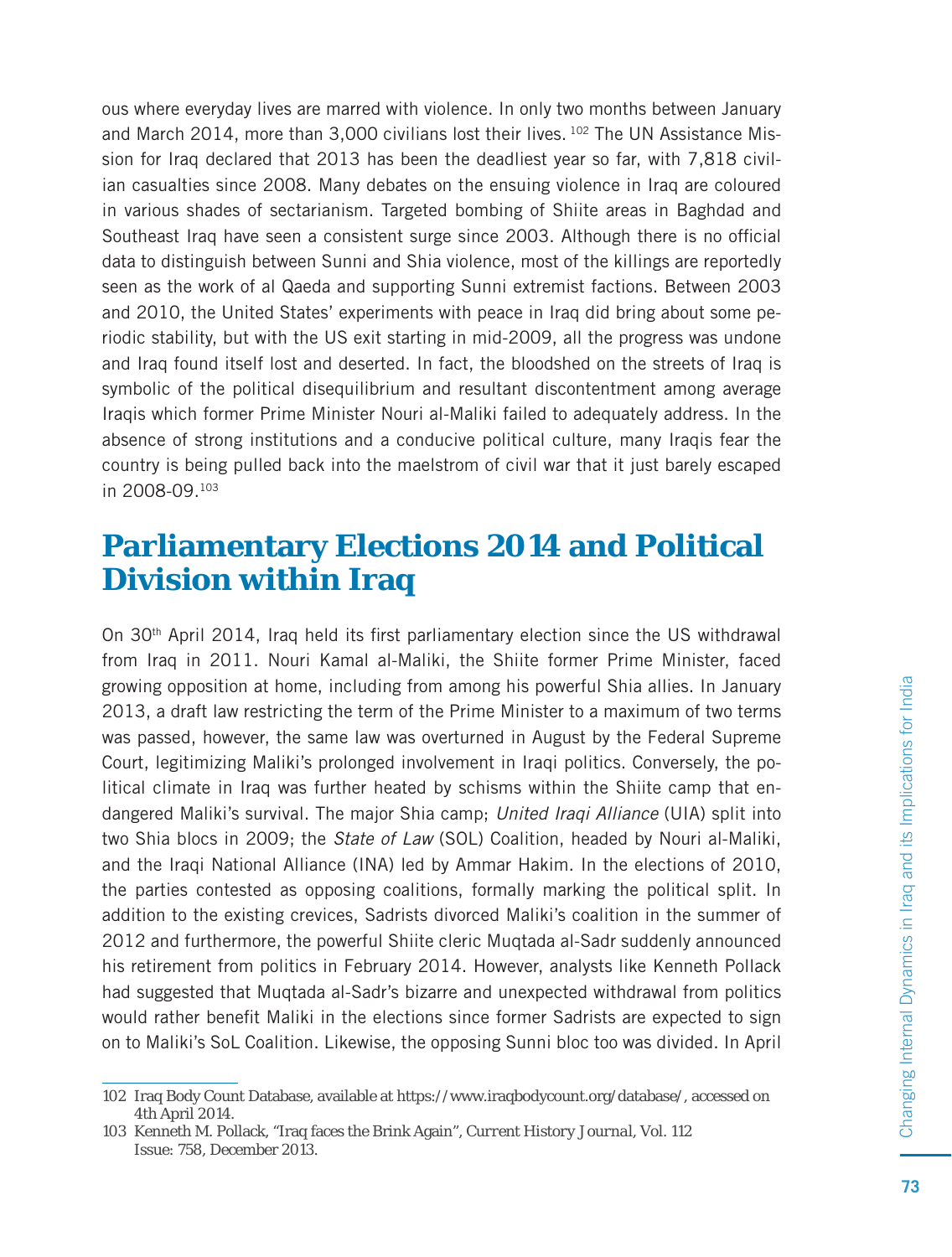2014 elections, Shiite Ayad Allawi's Iraqiya Bloc (Secular bloc dominated by Sunnis) competed with two more Sunni blocs; the United Bloc headed by Osama al-Nujaifi , the current speaker of the House, and the Iraqi Front for National Dialogue headed by current Deputy Prime Minister Saleh al-Mutlaq.

Even though both the Shia and Sunni political mosaics of Iraq were fractured, the intra-Shia political cleavages significantly dictated the political verdict of the 2014 parliamentary elections in Iraq; where after eight years as Prime Minister, Maliki found his strongest rivals for the top job come from within his own Shia group. As per the initial results of Iraq's Council of Representatives election, announced on 19th May 2014, Maliki's State of Law (SOL) coalition won 92 seats in the 328-seat parliament, while Maliki himself won more than  $721,000$  personal votes<sup>104</sup>. Eight seats were secured by smaller parties headed by State of Law members under separate electoral lists, thereby allowing Maliki to claim that he seized at least  $100$  seats<sup>105</sup> and between 19 and 29 seats were secured by SOL's rival parties, according to an AFP news agency tally of election commission results.

#### **IS and Instability in Iraq**

Current dynamics in Iraq are centred on advances by the Islamic State (IS) in North and West of Iraq in June 2014, which have worsened the internal security situation and invoked fears of disintegration. IS is headed by Abu Bakr al-Baghdadi and backed by thousands of Islamist fighters in Syria and Iraq. It is relatively new on the scene, but has rapidly risen in the West Asia region, to the extent that initial intelligence on the movement during its rise was limited. The Islamic State is a sectarian Sunni group, that grew adept at taking advantage of Iraqi Sunni anger against Maliki's former government. Sunnis in Iraq (about 35-40 per cent of the population) feel discriminated against and alienated from the political process by the predominantly Shia government. The undercurrents of Sunni dissatisfaction have been present since Saddam's ouster, but the rise of Maliki for the third time in the post-2014 elections marked the beginning of an implosion. Iraqi Sunnis believe that IS would provide them with a better alternative to manage their own affairs. According to regional and western media analysts, the military accomplishments of IS are a result of popular Sunni support in the provinces of Nineveh and Anbar. The failure of the Iraqi army became evident in Mosul when a mere 800-man IS force drove away an Iraqi contingent of 30,000. While the government in Baghdad is struggling to survive, Kurds in Iraq seemed to have gained from the IS operations by taking over the control of the oil facilities in Kirkuk.

<sup>104 &</sup>quot;Iraq's Maliki set to win elections", *Al Jazeera,* 19th May 2014, available at http://www.aljazeera. com/news/middleeast/2014/05/iraq-maliki-set-win-elections-201451913511590643.html , accessed on May 27, 2014.

<sup>105</sup> Suadad al-Salhy and Cathy Otten**,** "Uncertainty as Iraq election results revealed", *Al Jazeera*, 26th May 2014, available at http://www.aljazeera.com/news/middleeast/2014/05/uncertainty-asiraq-election-results-revealed-201452611145311548.html, accessed on 26th May 2014.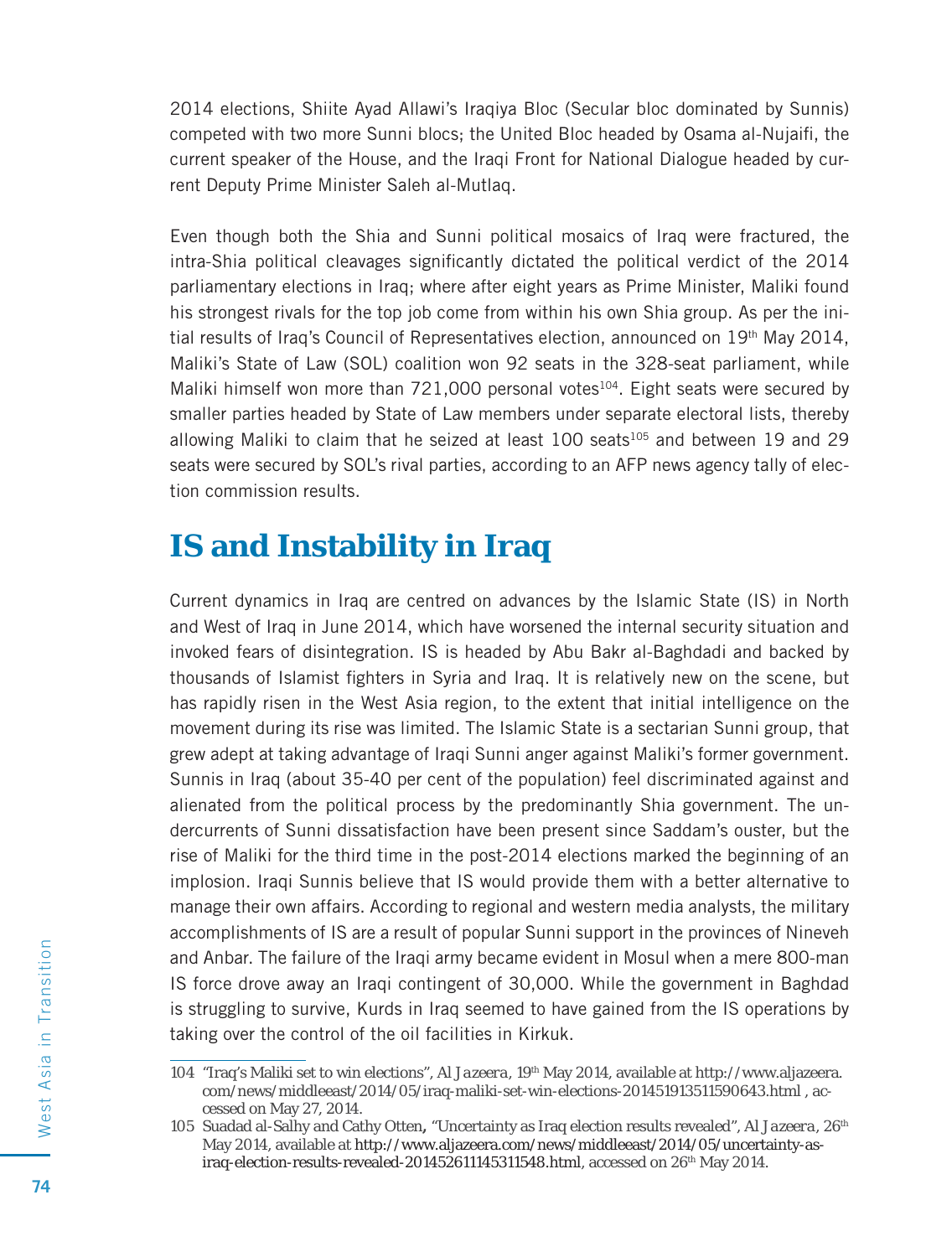On the political front, Iraqi politicians scrambled to form a power-sharing government in an effort to save Iraq from splintering into separate Shiite, Sunni and Kurdish states. As a first step towards an attempted reconciliation, Iraqi politicians named the moderate Sunni Islamist Salim al-Jabouri as Iraq's new Speaker of Parliament, recognizing that without an inclusive government at the centre, it would be unlikely that stability will return to Iraq.

The rise of IS has presented the US with strategic dilemmas. The US needs cooperation from foreign stakeholders, including Russia and Iran. The acute danger IS poses to US interests has dawned on America, therefore Obama's administration has reconsidered providing active military support to the Iraqi Government. On  $24<sup>th</sup>$  July 2014, US Army General Martin Dempsey stated during a security conference that the American military does believe that IS is a threat to the region in present times and to "our close allies" in future. The US military already bombed hundreds of targets attributed to IS, including vehicle convoys, mobile artillery and fixed positions, since  $8<sup>th</sup>$  August 2014. US President Barack Obama declared a "major step forward" in Iraq on 18th August 2014 after American fighter jets, bombers and drones helped Kurdish and Iraqi forces in pushing IS back from Iraq's strategically vital Mosul Dam. Obama hailed the cooperation of the Iraqi and Kurdish forces on the ground, supporting the role of local ground forces as a bulwark against an expanding, unclear US mission. Justifying US air strikes against the terrorist group, Obama said "we are not reintroducing thousands of troops to engage in combat  $[...]$  We're not the Iraqi military, we're not even the Iraqi air force."<sup>106</sup>

Obama's administration advised the recently formed Iraqi government, headed by USbacked Prime Minister Haider al-Abadi, to quickly unite and nurture an inclusive political climate as a "long-term" strategy against ISIS. The US Administration had also previously advised Prime Minister Maliki to ensure that the other groups have a greater say in government and firmly believes that the Iraqi government should give meaningful concessions to the Sunnis and include them in the central government's decisionmaking process in order to make them feel they are integral to a new Iraq. The brutal beheading of western journalists (American and British) and IS proliferation into oil-rich Kurdish regions of Iraq have created a platform for the western powers, particularly US, to intervene.

<sup>106 &</sup>quot;Recapture of Mosul Dam from Isis a major step forward, says Obama", *Guardian*, 19th August 2014, available at http://www.theguardian.com/world/2014/aug/18/obama-iraq-mosul-damisis-recapture-praise, accessed on 20th August 20 2014.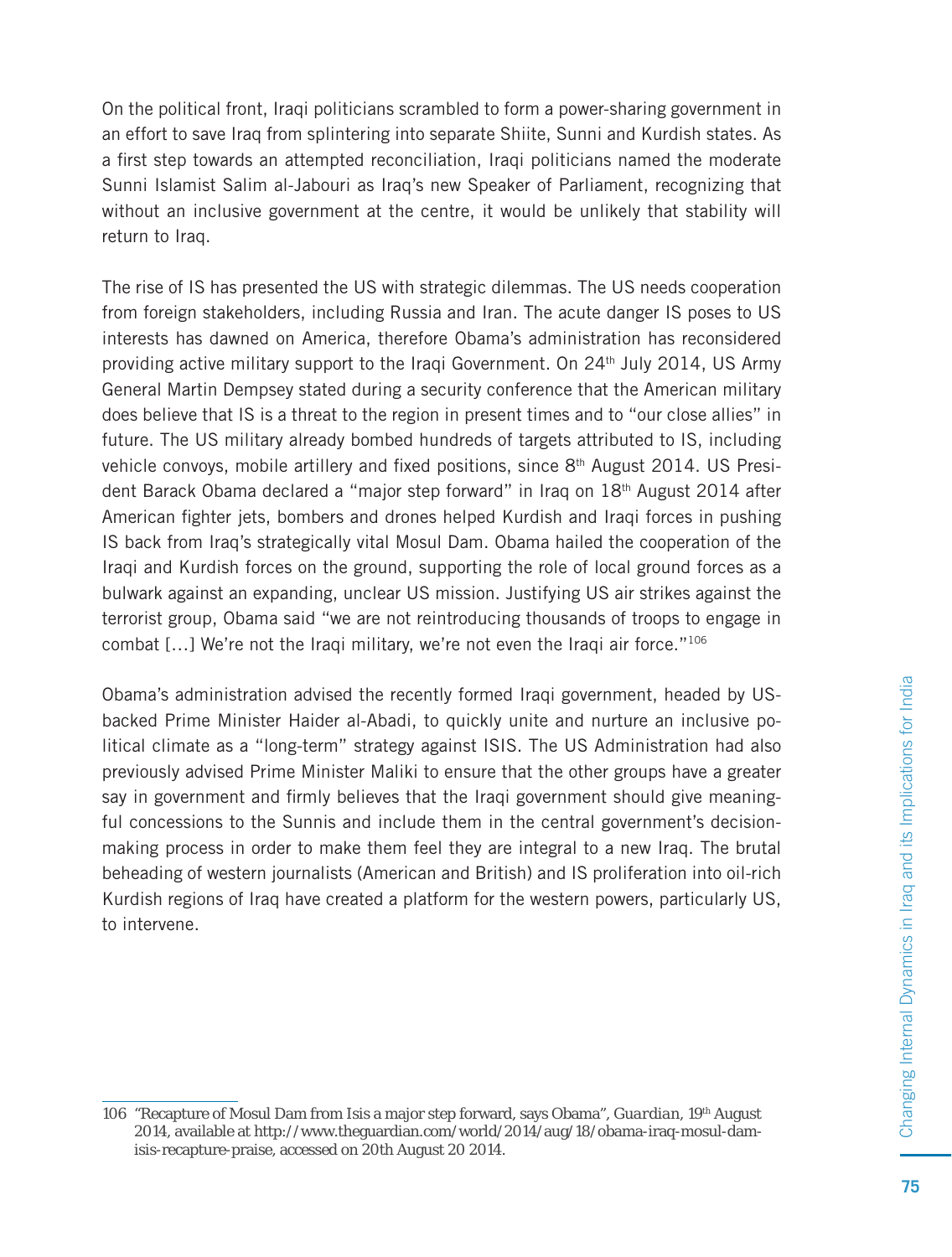#### **Iraq and the Region**

Regional players are further complicating the situation in Iraq. On the one hand Iran, which backs the Shia, warned of military intervention. On the other, Saudi Arabia is against foreign intervention inside Iraq and has warned of grave consequences. Iraq and especially Al-Maliki seem to have realized Iran's importance as a regional power and have appeared willing to tolerate Iranian influence in Iraq. Resistance and the increasing unpopularity of Maliki does not necessarily exhibit the weakening of the Shia camp in Iraq. Iran supported Maliki's government in the previous elections; it was a choice driven by lack of alternatives. Their interests converged at the point of ensuring a Shia led regime in Iraq and pursuing political vindication against Sunni domination. Modern day Iraq is a manifestation of diverse influences from east and west, including from the US, which wrote the script of Iraq's modern history post-Saddam, and from Iran which attempted to fill the political void after the fall of Saddam's regime and the spill-over to the other regional countries in the region.

Iran wields considerable influence in Iraq, more than any other foreign country. Iran's sway on Iraq has been strong and notable since the ouster of Saddam in 2003. Iraqi Shias, who witnessed social suffocation and an identity crisis under Saddam's regime between 1979 and 2003, found relief in the rise of Shia politics under burgeoning Iranian influence. Given Iran's influence over the social, political and cultural canvas of Iraq, it appears to be the only regional power capable of manoeuvring around the Iraqi political landscape. Two events in the recent past clearly prove that Iran has had a significant impact over Iraq. In 2010, when Iran orchestrated Nouri al-Maliki's re-election as Prime Minister by convincing Sadrists to back him and in 2012, when Iranians preserved Maliki's rule by convincing President Jalal Talabani to refuse demands for a vote of no-confidence — a vote that Maliki seemed likely to lose<sup>107</sup>.

The already dismal internal situation in Iraq has been further complicated by the spill over of violence from Syria towards the northwest of Iraq. According to Fawaz Gerges, a Middle East expert at the London School of Economics, "[b]oth the Syrian and the Iraqi conflict are feeding upon one another". Besides fighting their war in Syria, Sunni rebel factions in Syria; including al-Qaeda's Syrian affiliate; Jabhat al-Nusra, other Islamist brigades and moderate rebel groups known as the Free Syrian Army have been exploiting the simmering resentment among minority Sunnis against the Shia-dominated Iraqi government in Baghdad<sup>108</sup>. The spill over became evident when IS fighters took effective

<sup>107</sup> Kenneth M. Pollack, "Iraqi Elections, Iranian Interests", *Brookings Institute*, 4th April 2014, available at http://www.brookings.edu/blogs/iran-at-saban/posts/2014/04/04-pollack-iraqnational-elections-2014-iranian-interests, accessed on 4<sup>th</sup> April 2014.

<sup>108 &</sup>quot;The jihadists may have gone too far", *The Economist*, 11th January 2014, available at http:// www.economist.com/news/middle-east-and-africa/21593462-baghdad-beirut-growingbacklash-against-most-extreme#sthash.zRcDlZHw.dpbs, accessed on 3rd April 2014.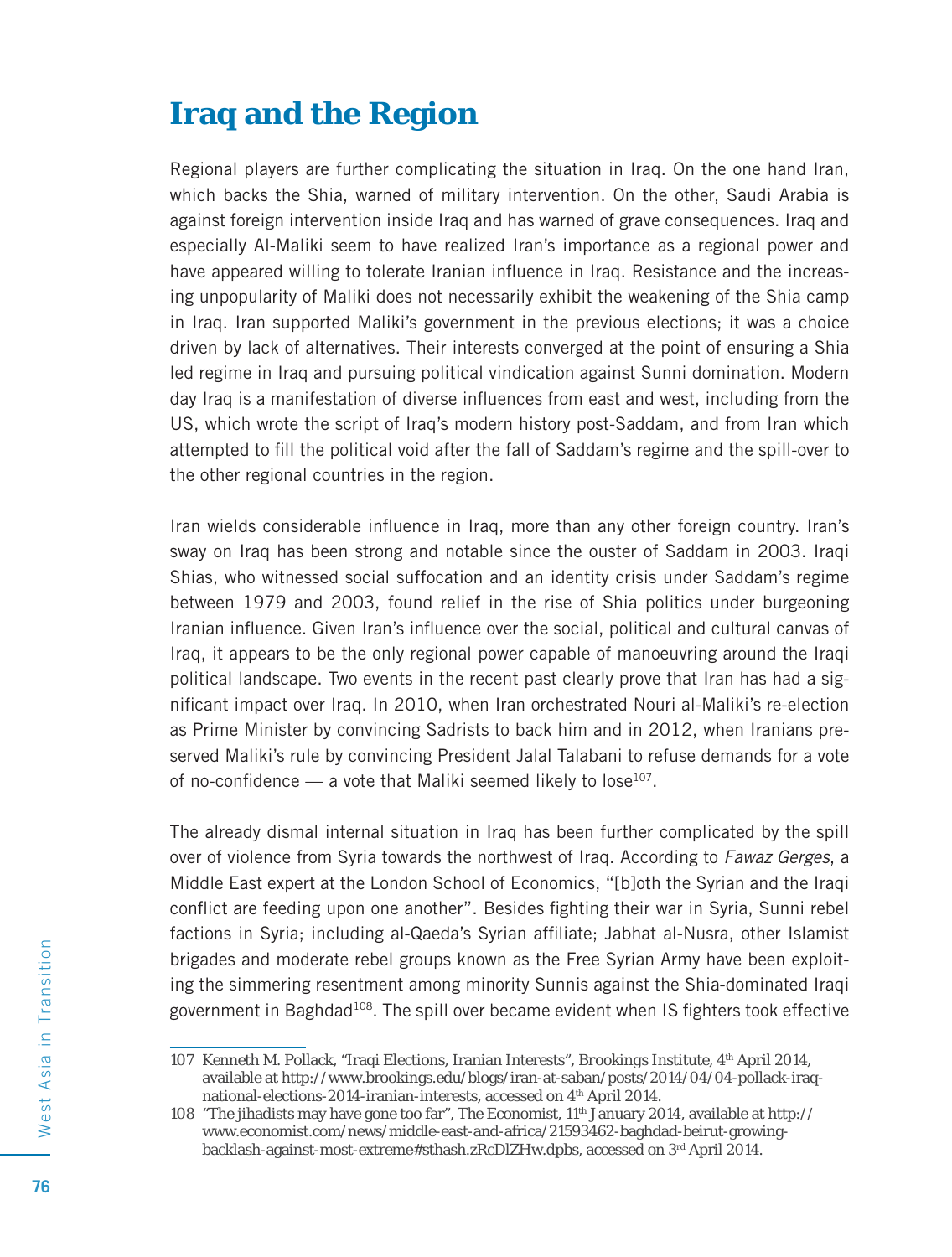control of Anbar's two main cities<sup>109</sup> in January 2014. The civil war in Syria has palpably escalated the Shia-Sunni tensions in Iraq respectively.

The Syrian civil war is also putting pressure on Iraq's fragile society as a result of a huge influx of Syrian refugees. Although Iraq is not a signatory to the 1951 Refugee Convention and its 1967 Protocol, the country has long been a host to refugees. According to a UNHCR (United Nations High Commissioner for Refugees) Report<sup>110</sup>, Iraq provided shelters to more than 219,579 registered Syrian refugees. These mostly include ethnic Kurds from Syria who found shelter in northern Iraq. Some Sunni Syrians who dominate the revolt against President Bashar al-Assad are believed to have taken refuge in Iraq's restive western province of Anbar. Interestingly, Iraq is also witnessing the return of many Iraqi refugees back from Syria. Such an uncontrolled inflow of people is leading to gradual demographic alterations in Iraq, and is implicitly imposing a burden on finances and the already-crumbling infrastructure of Iraq.

On the other hand, Iran is disillusioned with its protégés operating in Iraq. Iran is also not sure whether a Shi'ite-dominated government in Iraq will fulfil its interests. First, Iraqi Shi'ites are nationalists to the core. They defended their home country resolutely against Iran during the Iran-Iraq war (1980–1988). Second, the leading Iraqi clerics, including Grand Ayatollah Ali-al-Sistani, have strongly rejected Khomeini's state model of Velayat-e-Faqih (Rule of the Jurist). Iran certainly does not want to see another Shi'ite Islamic Republic in the neighbourhood with a political system different from its own. The United States and Saudi Arabia are also keenly interested in containing Iran's influence in the region, including in Iraq. The United States has sought to strengthen Saudi power in the region as a means to curtail Iranian influence. However, it must be understood that Iran is the key player in maintaining peace and stability in Iraq and at this point in time Iraq cannot ignore Iran.

#### **India-Iraq Bilateral Relations**

The visit by the former Iraqi Prime Minister, Nouri-al-Maliki to India in August 2013, indicates the rapid acceleration of bilateral ties between the two countries. The emergence of Iraq as an energy hub will not only provide India with greater energy security but will also widen the basis of India's engagement with the unstable Persian Gulf region. Until the ouster of the Saddam regime in 2003, Iraq used to be India's closest partner in the West Asia region. Iraq was also a major source of oil imports of India. The Indian armed forces had close links with their Iraqi counterparts. During Saddam's reign, Iraq was also considered one amongst a few countries in the Organisation of Islamic Co-operation (OIC) that supported India when Pakistan sought to introduce hostile

<sup>109 &</sup>quot;Insight: Fuelled by Syria war, al Qaeda bursts back to life in Iraq", *Reuters*, 6th January 2014.

<sup>110 &</sup>quot;Syria Regional Refugee Response", UNHCR Report 2014, available at http://data.unhcr.org/ syrianrefugees/country.php?id=103, accessed on 4th April 2014.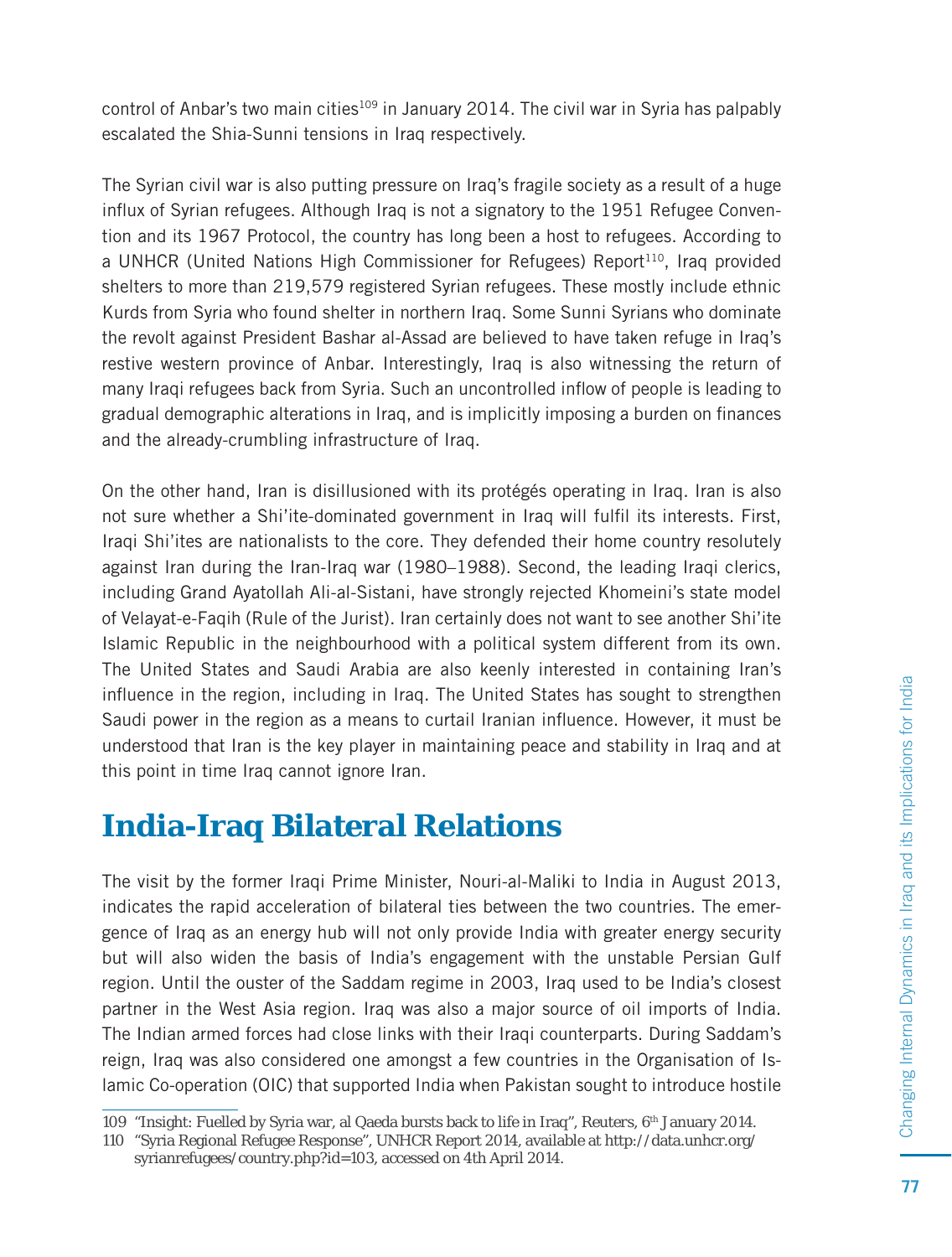resolutions on Jammu & Kashmir. India has arguably enjoyed extraordinary goodwill amongst the Iraqi people during Saddam's reign. In the post Saddam period as the new democratically-elected government under al-Maliki took power in 2005, economic relations between India and Iraq strengthened. Particularly in the past five years, trade and investment flows between the two countries have increased substantially and both countries have enhanced energy cooperation due to international sanctions on Iran. Since the imposition of these sanctions, India has struggled to find alternative suppliers of crude oil. For a long time Iran was India's second-biggest crude oil supplier after Saudi Arabia, meeting about 12 per cent of the country's needs, but the position was taken over by Iraq in 2012.

The effect of instability in Iraq impacted trade volumes between India and Iraq, which fell by 5.3 per cent, from USD 2,0525 million in 2012 to USD 19,439 million in 2013- 14. However, the ten-year period between 2003 and 2013 marked a positive phase in trade ties. During this timeframe, India's imports from Iraq increased substantially from USD 0.14 million in 2003–04 to USD 1927 million in 2012–13 $^{111}$  and India's exports to Iraq rose from USD 75.17 million in 2003–04 to USD 1,278.13 million in  $2012-13^{112}$  (See Table 1). However the year 2013-14 witnessed a reversal in the trend, with a decrease in both imports and exports. While Indian imports from Iraq fell by 3.7 per cent, exports to Iraq plunged by 28 per cent. Thus the statistics clearly display a dismal picture on the trade front.

| Year / Trade | India's imports | India's exports | <b>Total Trade</b> |
|--------------|-----------------|-----------------|--------------------|
| 2003-04      | 0.14            | 75.17           | 75.31              |
| 2004-05      | 1.12            | 131.19          | 132.31             |
| 2005-06      | 2.05            | 155.94          | 157.99             |
| 2006-07      | 5514.41         | 203.99          | 5718.4             |
| 2007-08      | 6837.41         | 272.99          | 7109.9             |
| 2008-09      | 7709.94         | 437.43          | 8147.37            |
| 2009-10      | 7026.93         | 477.13          | 7504.06            |
| 2010-11      | 9008.3          | 678.14          | 9686.44            |
| 2011-12      | 18918.47        | 763.97          | 19682.44           |
| 2012-13      | 19247.31        | 1278.13         | 20525.44           |
| 2013-14      | 18,520.86       | 918.03          | 19,438.89          |

#### **Table 1** || India-Iraq Bilateral Trade (in Million USD)

Source: Department of Commerce, Ministry of Commerce and Industry, Government of India, 2014

112 Ibid.

<sup>111</sup> Department of Commerce, Ministry of Commerce and Industry, Government of India, 2014, available at http://commerce.nic.in/eidb/iecnt.asp, accessed on 15th April 2014.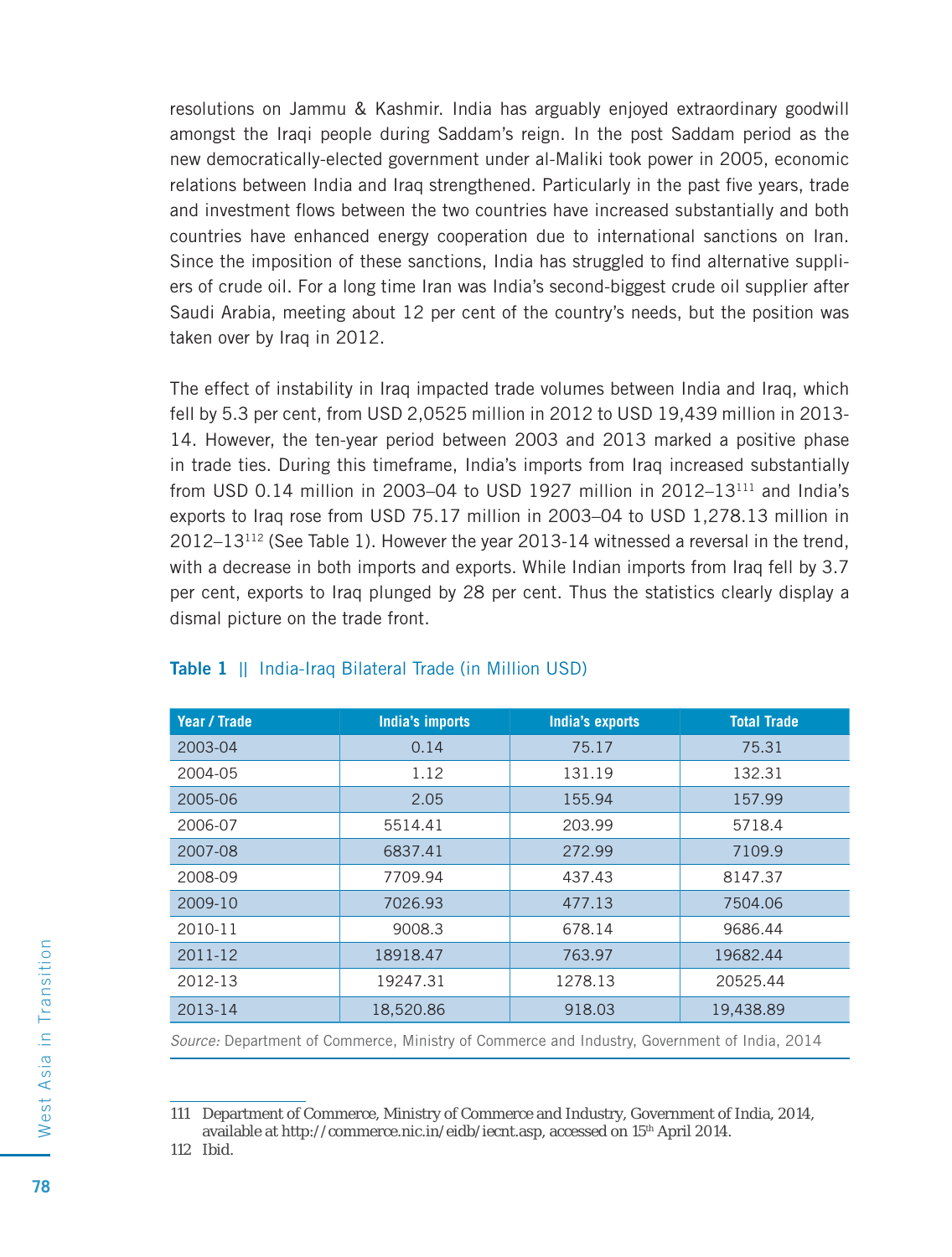



Source: Department of Commerce, Ministry of Commerce and Industry, Government of India, 2014





Source: Department of Commerce, Ministry of Commerce and Industry, Government of India, 2014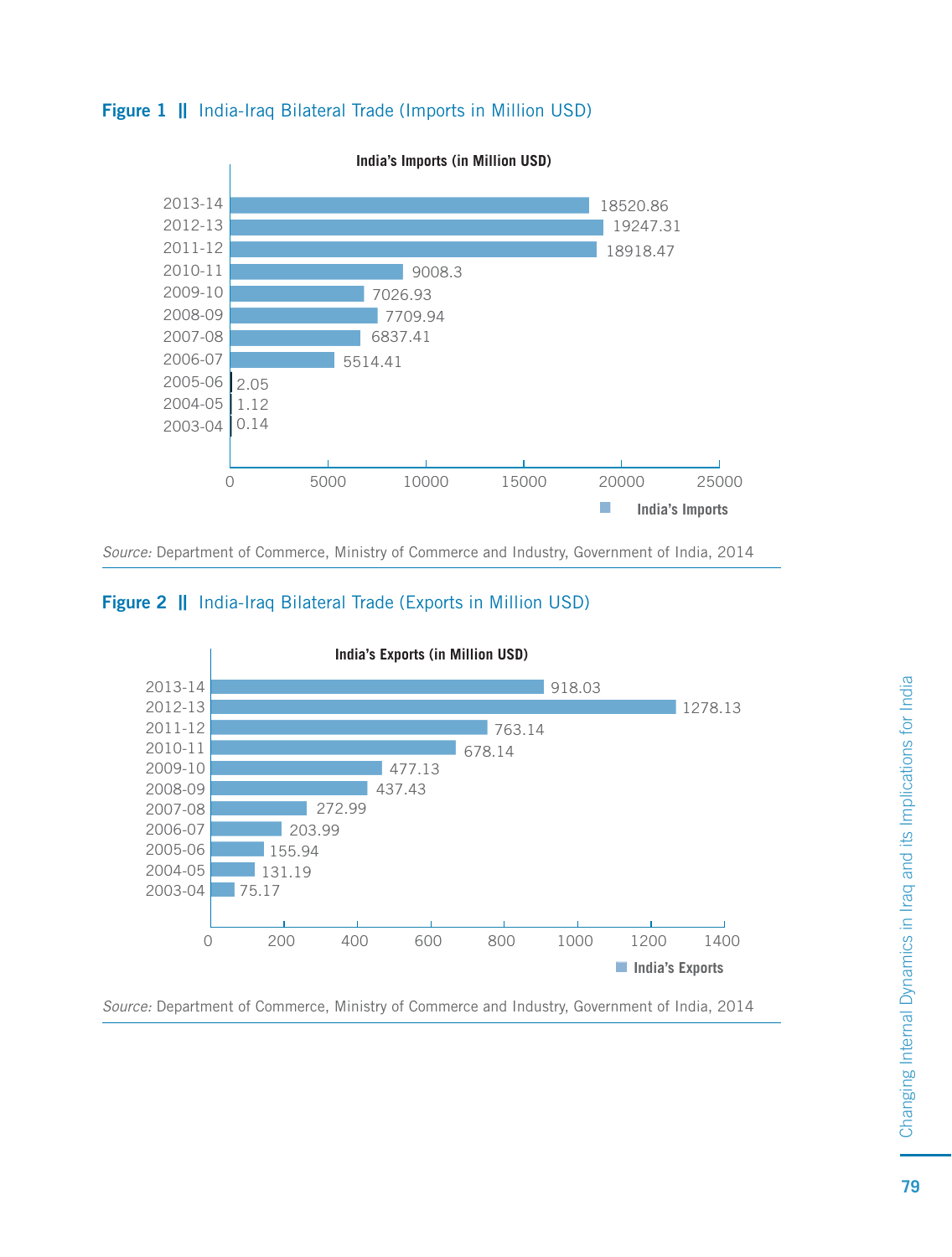



Source: Department of Commerce, Ministry of Commerce and Industry, Government of India, 2014

#### **Recommendations**

Recent developments in Iraq have compelled us to rethink our engagement with the region. Generally speaking, geographical proximity, economic and cultural relationships and economic complementarities with Iraq necessitate enhancement in Indian political, trade and economic ties with Iraq. This relationship is equally important for both sides. However, India needs to safeguard this relationship from the vagaries of the regional geopolitical struggle, internal political dynamics in Iraq and the volatility of oil prices. Closer India-Iraq ties have been useful in bypassing and mitigating the energy challenges that India has faced due to US sanctions on Iran in recent months. With improvements in the political and security ties between the two sides in the past few years, the conditions seemed ideal to take the India–Iraq trade relationship especially in oil sector to a higher orbit. But with the rise of the Islamic State and changing internal dynamics, many immediate concerns have now risen on the horizon.

 **Immediate concerns:**

Bilateral trade between India and Iraq saw huge growth in the post-2003 period and Indo-Iraq relations in the past have been very strong; nurtured and nourished by active engagement in the oil sector. However, the positive trend in bilateral trade has evidently been affected by a spell of instability and chaos in the region. In the face of this disequilibrium, the short term focus of Indian policy makers should be on safeguarding the energy trade equation with Iraq. So far, oil trade has not been affected significantly by the internal chaos and it will be in India's interests to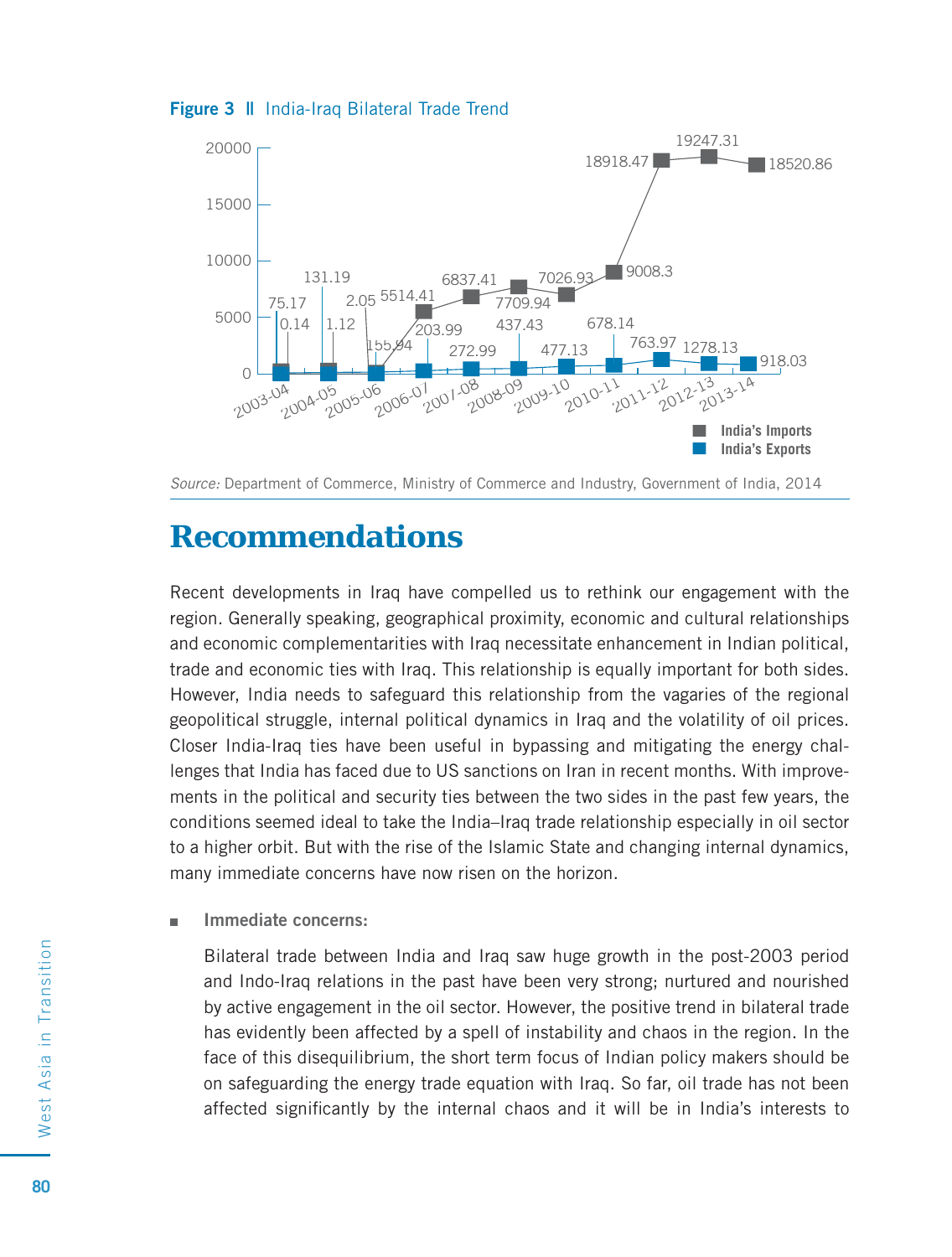ensure sustained oil flows from the country. The calls for enhancing trade, capital and human investment in Iraq could be put on hold unless signs of stability appear.

 **Long-term concerns:**

Balance of trade concerns remain and need to be dealt with in the long run. The trade balance between India and Iraq has been heavily skewed in favour of Baghdad, primarily due to India's heavy dependence on petroleum imports and the very small component of non-oil trade. Heavy dependence on unstable countries like Iraq for commodities like oil which have inelastic demand necessitates serious attention towards exploring alternatives and diversification in the energy basket.

- India has to be careful in deciding its trade composition with Iraq, in terms of investment areas and capital to be invested. Venturing into engineering and the textiles goods' markets of Iraq, which are marred by overall industrial weakness and violence, can be a good move to check trade imbalances and diversify trade composition. However contracts with long gestation periods should be signed with utmost caution, given the uncertainty that permeates the region.
- In the long run, there is also a need to classify specific areas for cooperation in the light of new economic realities:
	- \* Medical tourism and investment in medicare: While the demand for medical cooperation remains high, the recent successful evacuation experience in Iraq clearly suggests that India must be careful in committing its support to Iraq. In the war-torn nation, there will be an ever-increasing scope for medical tourism and the training of medical and nursing personnel. The ideal policy could be a greater emphasis on subsidized training of Iraqi medical staff in India.
	- \* The overall strategy requires India to assess country-specific needs and opportunities and then focus on areas where it has a competitive advantage and a niche capability, whilst deliberately targeting sectors like the housing and construction sectors, engineering and textile markets, medicare and energy exploration. In order to address the current account deficit and ensure trade diversification, India needs to encourage investments from and joint ventures with Iraqi companies, in both countries or even in other countries.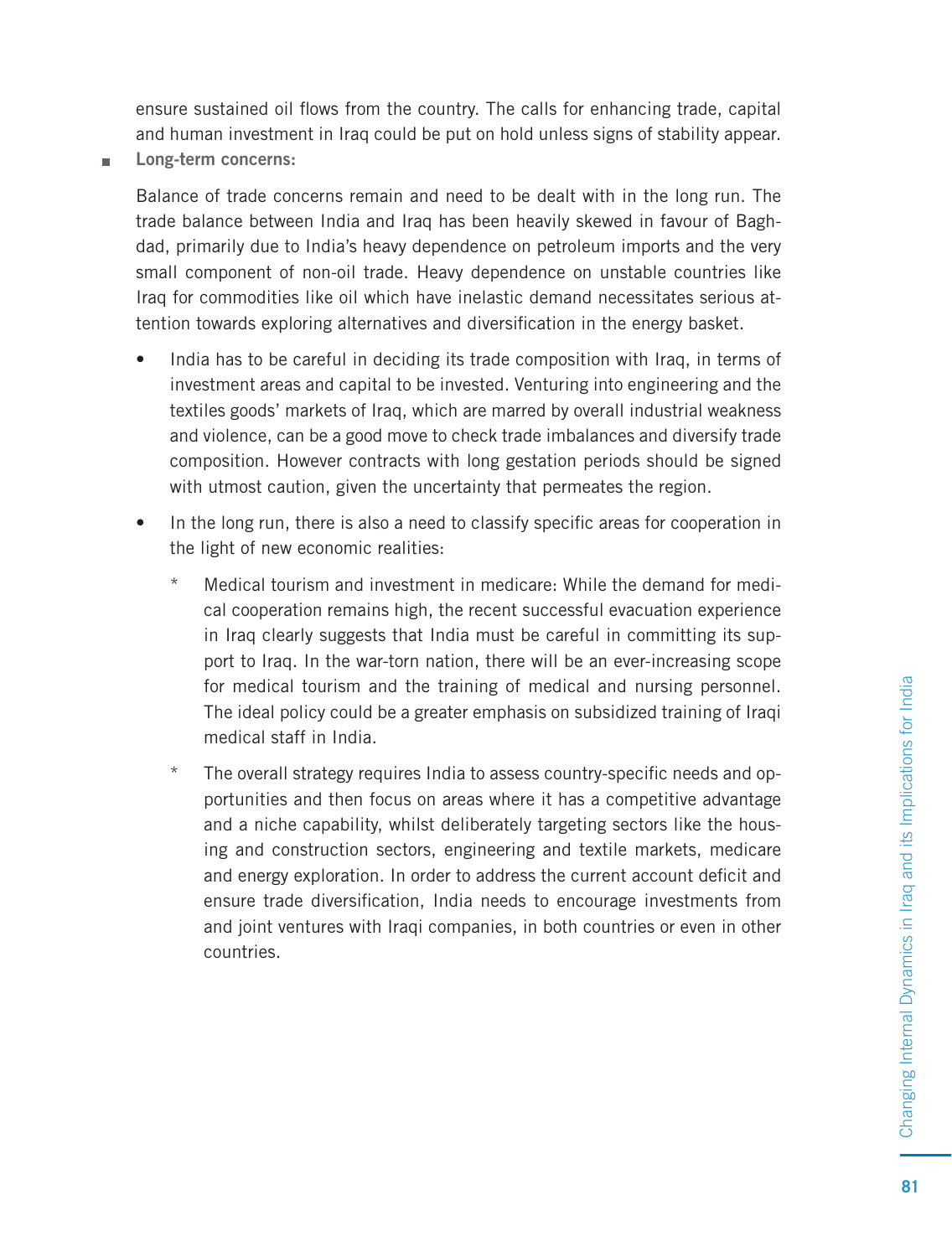# Geo-Political Trends in Iran: Prospects for Re-energising India-Iran Relations

*Meena Singh Roy*

I ran occupies a significant place in the West Asian region. Its geo-strategic location, its huge hydrocarbon reserves and its potential levers in the regional context enhance its importance in the region and beyond. Today, West Asia is undergoing the second phase of political transition, including the Iran-US detente, the rise of a new wave of violence in Iraq and Syria, and the emergence of the Islamic State (IS) and its implications for the region. These new developments offer both opportunities and challenges to Iran. Domestically, it is preparing itself to manage its economy and neutralize the impact of the sanctions. Externally, it is trying to overcome its current isolation by engaging with the US and Europe to cut the deal on its long-standing standoff on its suspected nuclear weapons program. In addition it is working towards building new equations with the regional and extra-regional actors. So far, Iran has managed to deal with these challenges but in limited way.

The present paper examines current political, strategic and economic trends in Iran and its implications for India-Iran relations. In this new geopolitical environment in the region, Iran and India look towards consolidating their bilateral relations. Both the countries are significant actors, whose role can't be overlooked in terms of their political and economic involvement in the region. In the current context, the regional complexities demand new ways and means of cooperation between India and Iran.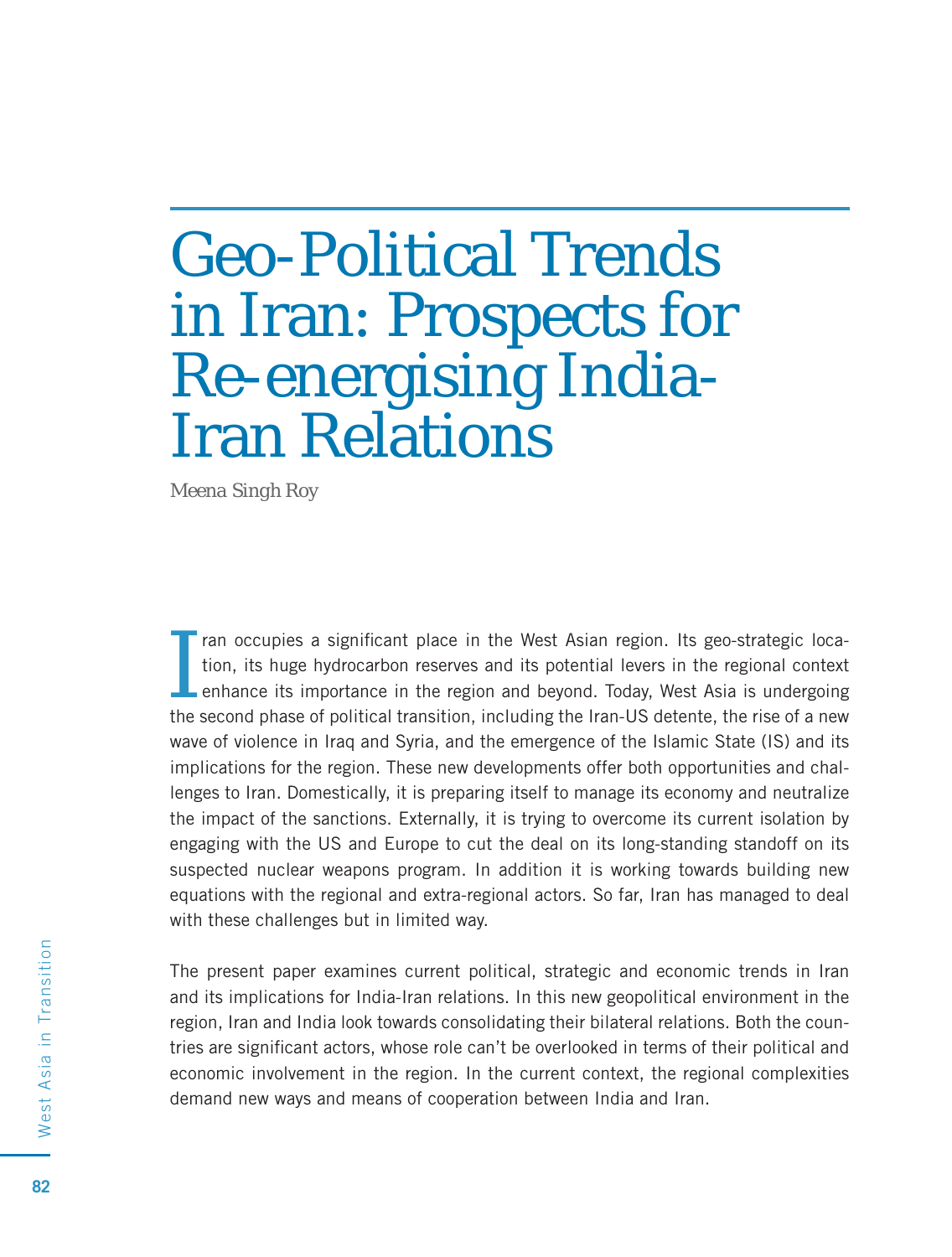### **Political and Economic Dynamics**

After eight years of rule lead by hardliner Ahmadinejad, the election of Hassan Rouhani as Iran's  $11<sup>th</sup>$  President on  $14<sup>th</sup>$  June 2013 raised many hopes for change in Iran's internal and external policy. President Rohani is perceived to be a moderate, pragmatist and reformist cleric. Since his election in June 2013, he has been able to achieve some positive gains which include the interim nuclear deal in Geneva, gains in economic incentives worth around USD seven billion by signing the November interim deal $113$ over its nuclear program, becoming the first Iranian leader in more than two decades to speak with a US president and succeeding in providing some relief to Iran's strained economy. At the same time the threat of further tightening of sanctions in the near term has receded. Under the agreement, no new nuclear-related sanctions will be imposed and Iran will be able to get USD 4.2 billion of oil revenue back home currently held abroad, and maintain oil sales at around one million barrels per day. The economy of Iran has also shown some improvement. In the domestic arena, macroeconomic management is beginning to improve under the new government. The Iranian Rial (IRR) has now stabilized after having depreciated substantially over the last two years. In addition, inflation, which had exceeded 30 per cent (at around 39 per cent) in the fiscal year ending in March 2013, is on a downward trajectory and is projected to decline to 20 per cent in the fiscal year ending in 2016. According to the international credit rating agency, Capital Intelligence (CI), Iran's currency ratings have now moved from "negative" to "stable". The pace of contraction in the real economy has slowed and the economy is projected to return to growth in the fiscal year ending in 2015, although at a modest rate.114According to the Economist Intelligence Unit (EIU) forecast, Iran's GDP growth will return in the fiscal year 2014-15 (March 21-March 20), although weakly, at 1.5 per cent.115 Countries oil exports are expected to edge up in 2014 but are likely to remain far below pre-sanctions levels. However, sanctions will continue to limit Iran's oil exports.

To overcome the impact of sanctions imposed by the EU and the US, Iran is now using the barter system to reinforce its trade with regional countries. Turkmenistan and Kuwait are countries with which Iran is ready to implement these plans. Iran's oil Minister Bijan Namadar Zanganeh said in his meeting with the visiting Turkmen Vice President Khoja

<sup>113</sup> Under this Joint Plan of Action signed in Geneva on 24th November 2013, Iran and the P-5+1 are suppose to negotiate a comprehensive resolution in six months time to nuclear standoff. In four and a half months since the plan came to effect Iran has suspended its enrichment of 20% uranium and converted some of its existing enrichment uranium to a state that is less easily usable in return for some relaxations in sanctions.

<sup>114 &</sup>quot; Capital Intelligence revises Outlook for Iran's currency ratings to 'stable'", available at http:// tehrantimes.com/economy-and-business/115372-capital-intelligence-revises-outlook-for-iranscurrency-ratings-to-stable- , accessed on 29th April, 2014.

<sup>115</sup> Economist Intelligence Unit Country Report on Iran, Generated on 24th April 2014, London, UK, p.2.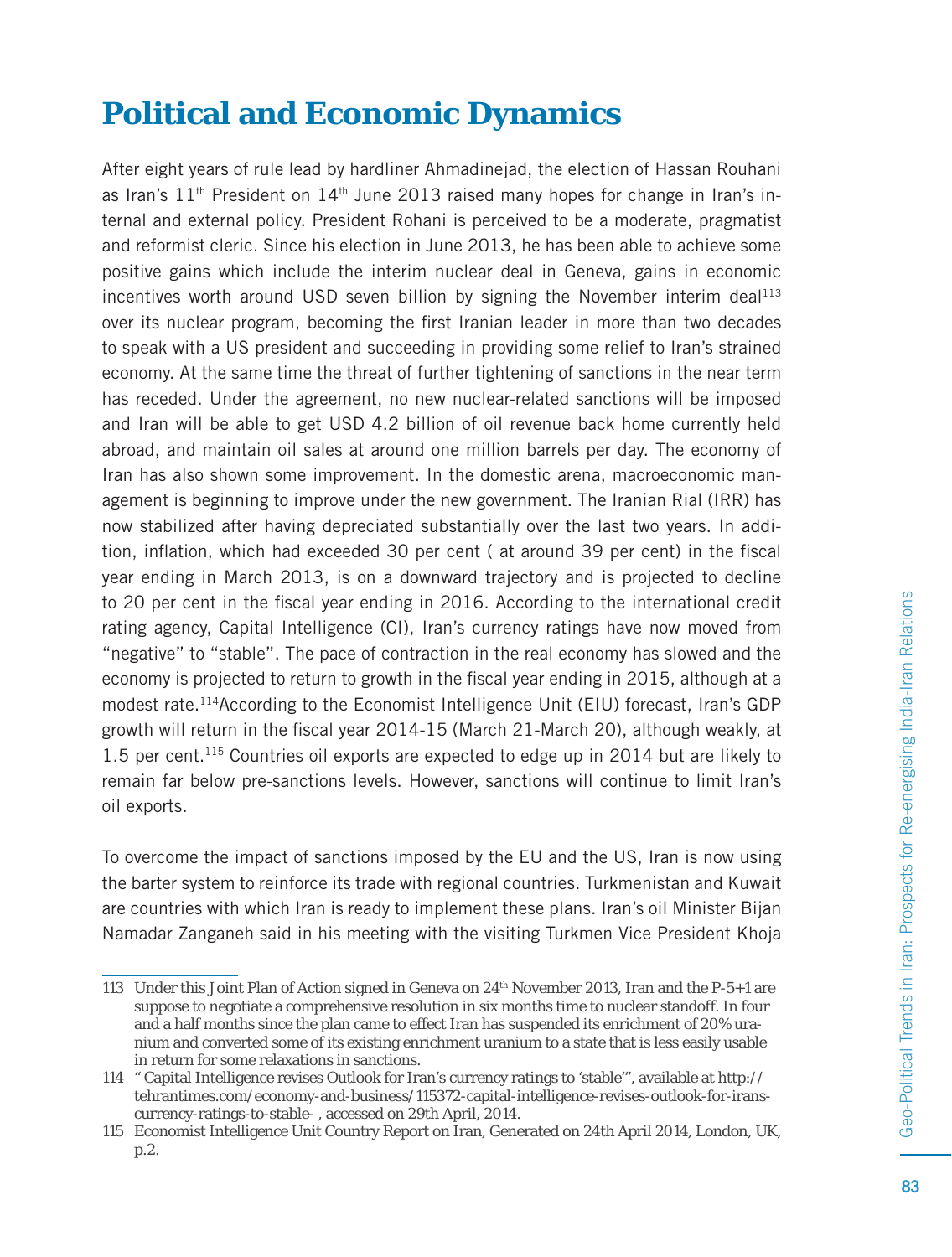Muhammadov in May 2014 that "Iran intends to prepare the grounds for exporting goods to Turkmenistan in return for gas purchases from Turkmenistan". 116 A similar offer has been made to Kuwait, Iran's Deputy Minister of Industry, Mines and Trade Valiollah Afkhami-Rad said in May 2014 that Iran is ready to export natural gas and Liquefied Petroleum Gas (LPG) to Kuwait as well as supply Sulphur. In addition he invited Kuwaiti financiers to invest in Iran's hydrocarbon projects stating that "[there] are many grounds for investment in Iran and a package of oil and gas investment projects has been submitted to Kuwaiti investors".117 Furthermore, negotiations with Russia are already at an advanced stage and both countries are working on a twenty billion dollar oil-for-goods deal whereby Iran will export oil to Russia in exchange for Russian goods.118 Despite these positive developments, a substantial improvement in fiscal outturns appears unlikely while sanctions are in place and the domestic economy remains weak.

On the long-standing nuclear stand off between Iran and the West, the nuclear talks between Iran and the  $P-5+1$  countries in mid-May 2014 have not resulted in a finalized agreement. There are still many unresolved issues that may take six to seven more months to resolve. After the mid-May talks US officials were of the view that Iran needs to be more realistic in the talks. From the Iranian view point its deputy foreign minister, Abbas Araghchi said that "there was no tangible progress in this round of the talks" as the differences between the two sides were too large to draft an accord.119 However he confirmed that the talks would continue. While some believed that the "payoff of Geneva remains obscure" others felt that the negotiation process was moving forward. Given the differences between Iran and the P-5+1, it was very clear that the negotiations would go beyond 20th July 2014.

It is important to highlight that the head of the International Atomic Energy Agency (IAEA) Yukiya Amano described the Iranian nuclear issue as a "jigsaw puzzle".120 Further he said that Iran's cooperation with the UN agency under a step-by-step "Framework for Cooperation" agreed in November 2013 – which includes greater access and more information – had helped the IAEA to "gain a better understanding" of the pro-

<sup>116</sup> Iran exports machinery, construction materials, sedans, buses, food stuff, agricultural and petrochemical products, electrical products and home appliances to Turkmenistan, and imports natural gas, electricity, textiles and agricultural products from its northern neighbor. "Iran, Turkmenistan eye gas-for-goods deal", available at http://www.presstv.com/detail/2014/05/04/361262/ tehran-ashgabat-plan-gasforgoods-deal/ accessed on 24th May 2014.

<sup>117 &</sup>quot; Iran ready to supply gas, LPG to Kuwait: Official", at http://www.presstv.in/detail/2014/05/04/361265/iran-ready-to-supply-gas-to-kuwait/, accessed on 28th January 2015.

<sup>118 &</sup>quot;Iran, Turkmenistan negotiate gas-for-goods deal", available at http://www.tehrantimes.com/ economy-and-business/115540-iran-turkmenistan-negotiate-gas-for-goods-deal, accessed on 24th May 2014.

<sup>119</sup> Armin Rosen, "The Iran Nuclear Talks are Pretty much totally stalled", available at http://www.businessinsider.com/iran-nuclear-talk-arent-going-much., accessed on 2nd June 2014.

<sup>120</sup> Fredrik Dahl, "U.N. nuclear chief upbeat on Iran but says bomb probe will take time", at http:// uk.reuters.com/article/2014/06/02/uk-iran-nuclear-iaea-idUKKBN0ED0RK20140602 accessed on 2nd June 2014.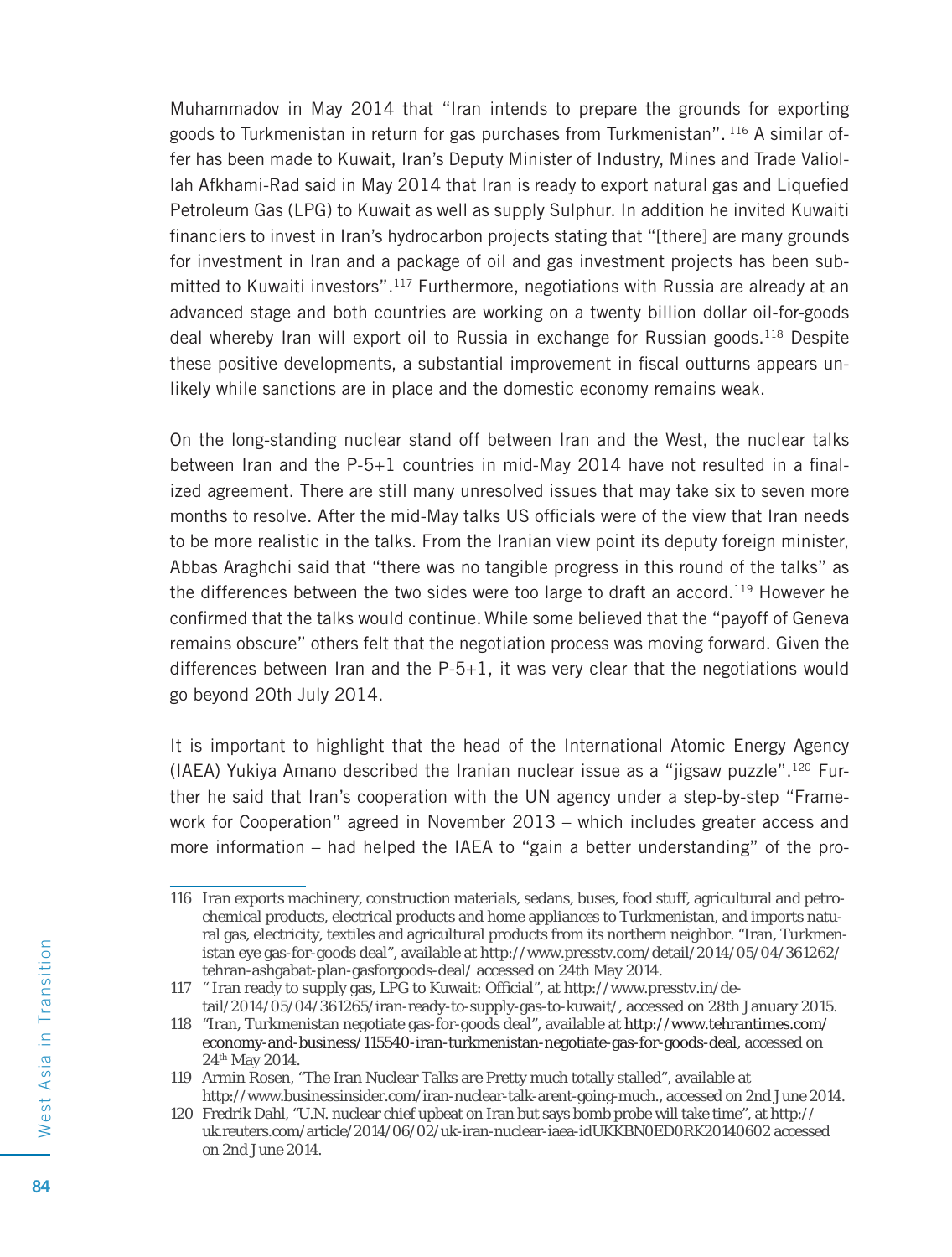gram. During the October 2013 high-level nuclear talks in Vienna some progress was made but much work remains to be done to finalize the deal. The Iranian Foreign Minister Zarif informed the Iranian media that despite talks being very difficult, serious and intense, progress was made in all fields. These talks are now considered to be in a "critical phase". Despite some progress, three key areas—uranium enrichment, the future of Iran's research reactor, and the process of how to lift sanctions have not yet been resolved between West and Iran. Given these differences one is not very hopeful that Iran and the West will be able to come to final agreement soon. However, President Rouhani remains positive about the nuclear settlement with the West. He said that " [...] what's important is that the nuclear issue is irreversible. [...] We will not return to situation a year ago. The world is tired and wants it to end, resolved through negotiations".

Given the complexities of the problems and significant differences on major sticking points, Iran and the six world powers have so far not been unable to cut the final deal. Iran has now agreed to dilute additional stocks of nuclear material in exchange for access to its frozen assets amounting to nearly USD 2.8 billion in the US. In November 2014, P-5+1 and Iran agreed that another seven months are needed. The West is hoping of securing a political agreement by 1st March 2015, with all-important technical details to be sealed by 1st July.<sup>121</sup>

Notwithstanding these positive movements on the nuclear negotiations, what it is equally important to highlight is that sanctions would remain in place on Iran during the extended period of talks and the US would continue to vigorously enforce them. However, these talks have given Iran additional time to address its economic difficulties and solidify its economic recovery.<sup>122</sup> Moreover, the current tumultuous state of regional and world affairs potentially play to Iran's advantage. It has succeeded not only to buy time in its nuclear negotiations but also to ease out the impact of sanctions on its economy. In such a scenario Iran's economic ties with its Asian partners seem to have seen some improvement. The tilt has shifted in the trade balance in Iran's favour after the signing of a Memorandum of Understanding (MoU) in economic fi elds with Russia, its trade has increased with Afghanistan and business ties with Persian Gulf Arab States have seen impressive growth in the past few years. Already some of Iran's old trade partners like Turkey, Pakistan and the UAE are mulling over enhancing their trade with Iran. In

<sup>121 &</sup>quot;Iran nuclear crisis: Can talks succeed?", at http://www.bbc.com/news/world-middleeast-11709428, accessed on 28<sup>th</sup> January 2015.

<sup>122 &</sup>quot;Iran nuclear talks deadline extended until November", available at http://www.bbc.com/news/ world-middle-east-28381608, accessed on 21st July,2014; Brett Logiurato, Michael B. Kelley, " Obama Is Now Boxed In by The Iranian Nuclear Negotiation", available at http://www.businessinsider.in/Obama-Is-Now-Boxed-In-By-The-Iranian-Nuclear-Negotiations/articleshow/38763811. cms, accessed on 21st July 2014. ; Laurance Norman, "A Proposed EU Strategy fort he Iran Nuclear Talks", The Wall Street Journal, available at http://blogs.wsj.com/brussels/2014/06/03/a-proposed-eu-strategy-for-the-iran-nuclear-talks/, accessed on 1<sup>st</sup> June 2014.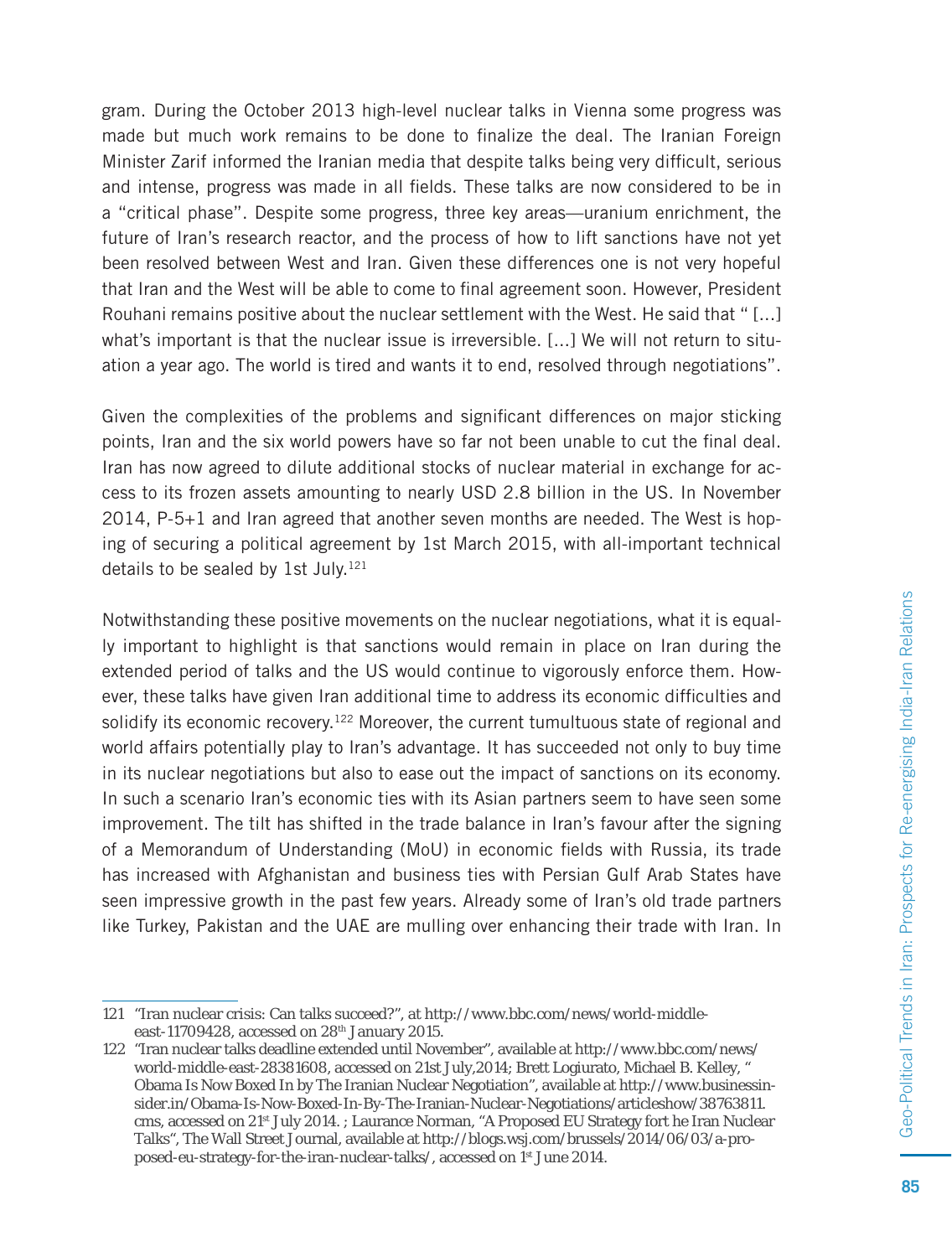addition, those who have not been Iran's trade partners now are seeking to establish economic ties with the Islamic Republic.<sup>123</sup>

While President Rouhani has been able to pave the way for continued engagement on its nuclear program with the West, he has yet to overcome expectations from within the country, from hardliners, and externally, in assuring the international community about Iran's peaceful nuclear program. It is important to note that President Rouhani will try to avoid any confrontation with the international community while maintaining a constructive relationship with the Supreme Leader. Under the current circumstances, Rouhani's government will have to balance the demands of conservatives and reformists. In his recent statement the President stated that "we will only accept the legal control of the IAEA within the framework of the Non-Proliferation Treaty".124 Equally important is to highlight the views of the Supreme Leader on Iran's foreign policy. In his recent meeting with Foreign Minister Javad Zarif and Iranian ambassadors abroad during first week of August, he said that "Relations with the U.S. and negotiations with this country, except in certain cases, not only have no value for the Islamic Republic, but are harmful."125 Despite his apprehensions about US intentions to improve the bilateral relations he confirmed that the nuclear talks which the foreign minister and his negotiation team have started will continue while simultaneously stating that there will not be any direct interaction with the US as long as the US government and congress continue making hostile remarks about Iran.<sup>126</sup>

New developments in the region have not only made Iran much more relevant to the West but it has at the same time helped the Rouhani government to focus on its weak economy, which had suffered badly as result of sanctions. The rise of IS and Iran's relevance for the US and the West to fight this extremist threat in the region has helped Iran to break its international isolation. Under the current situation, the United States wants to ease tensions and avoid any full scale conflict in the already troubled West Asian region.

#### **Prospects for Re-energizing India - Iran Relations**

India and Iran have had a long history of friendly relations. In the past few years India and Iran have been struggling to manage their energy and economic ties under the shadow of the US and EU sanctions. The new regional situation is more amenable for constructive engagement between Iran and India. Iran's improving ties with the US, its

<sup>123 &</sup>quot;Iran enhances trade ties with neighboring states", available at http://www.irna.ir/en/ News/2737294/ , accessed on 28th September 2014.

<sup>124 &</sup>quot; Iran: IAEA chief hold n-talks", *The Hindu (Delhi),* 18th August 2014, p.12.

<sup>125 &</sup>quot;Iranian MPs announce Support for Leader's foreign policy guidelines", available at http://www. tehrantimes.com/politics/117808-iranian-mps-announce-support-for-leaders-foreign-policyguidelines, accessed on 20th August,2014.

<sup>126</sup> Ibid.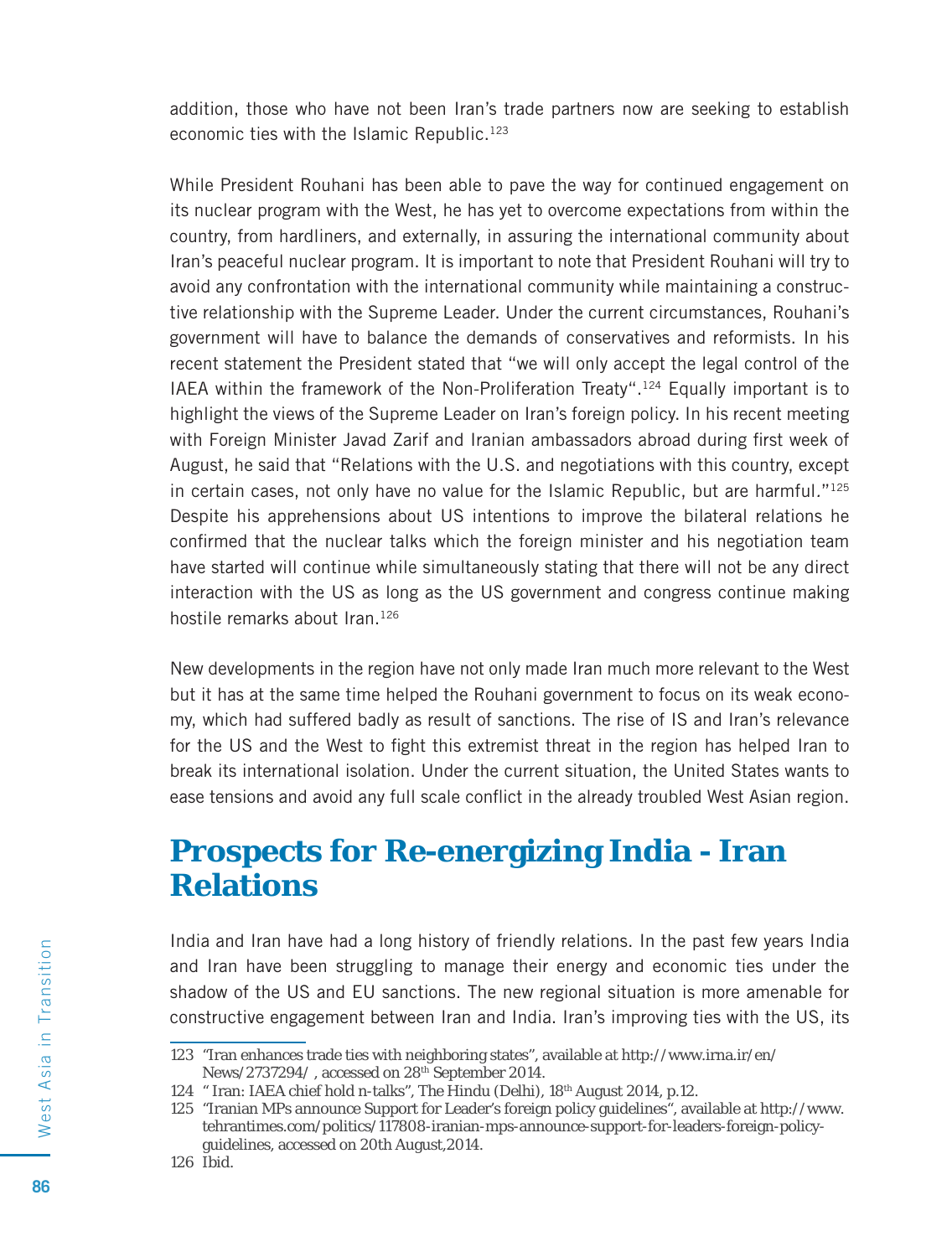growing regional profile and India's deep desire to cement its ties with Iran, offer greater potential for enhanced cooperation between India and Iran. Some Iranian officials are of the view that "the "golden age" of bilateral ties (between India and Iran) would come back".127 However there are others who believe that India's ties with Iran are actually largely underdeveloped as compared to its much more substantive engagement with the Arab States in the Persian Gulf and Israel. At the same time some experts have argued that during the pre-World War II period, culture and identity played a dominant role in their relations and thereafter regional considerations and the structure of the international system became a significant factor in India–Iran relations. Regional security considerations play a neutral role while the structure of the international system plays a negative role in the current situation; hence India-Iran relations can be best described as developing relations.128 The thaw between the West and Iran offers new opportunity to enhance economic relations and explore various projects that were placed on the back burner for a long time. From the Iranian perspective it is argued that "India-Iran relations need a Strategic Paradigm, India can no longer afford to ignore Iran by bandwagoning with the US' ill-designed policies, if it wants functional relations with Iran. A new strategically balanced approach toward Iran is needed."129

The current uncertainties in Afghanistan-Pakistan, increasing violence and an upsurge of extremist forces like IS in West Asia are not in the interests of India and Iran. These emerging new security challenges in the region demand India and Iran to jointly fight against common challenges. Both countries are important regional actors and can play a significant role in maintaining regional security.

#### **Political and Security Engagement**

Iran controls the entry and exit to the Straits of Hormuz through which vast amounts of oil pass. Uninterrupted oil supplies from the Persian Gulf remain important for India and the global economy. More importantly, uncertainties in Syria and Iraq, the threat of IS and the security situation in Afghanistan despite the formation of a new government, remain major concerns. In the West Asian context, Iran is working against IS and has a critical role to play in Iraq and Syria. It has common interests with the US and the West in the fight against IS. Given Iran's role in the region, it can be argued that without Iran's inclusion, a durable regional security architecture will not be sustainable.

<sup>127</sup> Views Expressed by Mr. Hadi Soleimanpour, Head ,Centre for International Research and Education(CIRE), Affiliated to the Ministry of Foreign Affairs,  $19<sup>th</sup>$  May 2014 during interaction with the IDSA delegation.

<sup>128</sup> Reza Khalili, " Understanding the Nature of Iran-India Relations", An Iranian Quarterly, Vol. 11,No. 1-2, Fall 2013-Winter 2014, p.104.

<sup>129</sup> Mostafa Dolatyar, "Perspectives on the Middle East and Beyond: Iran-India Complicated Relations", Paper presented during 10<sup>th</sup> IDSA-IPIS Bilateral Dialogue in Tehran on 18th-20th May 2014.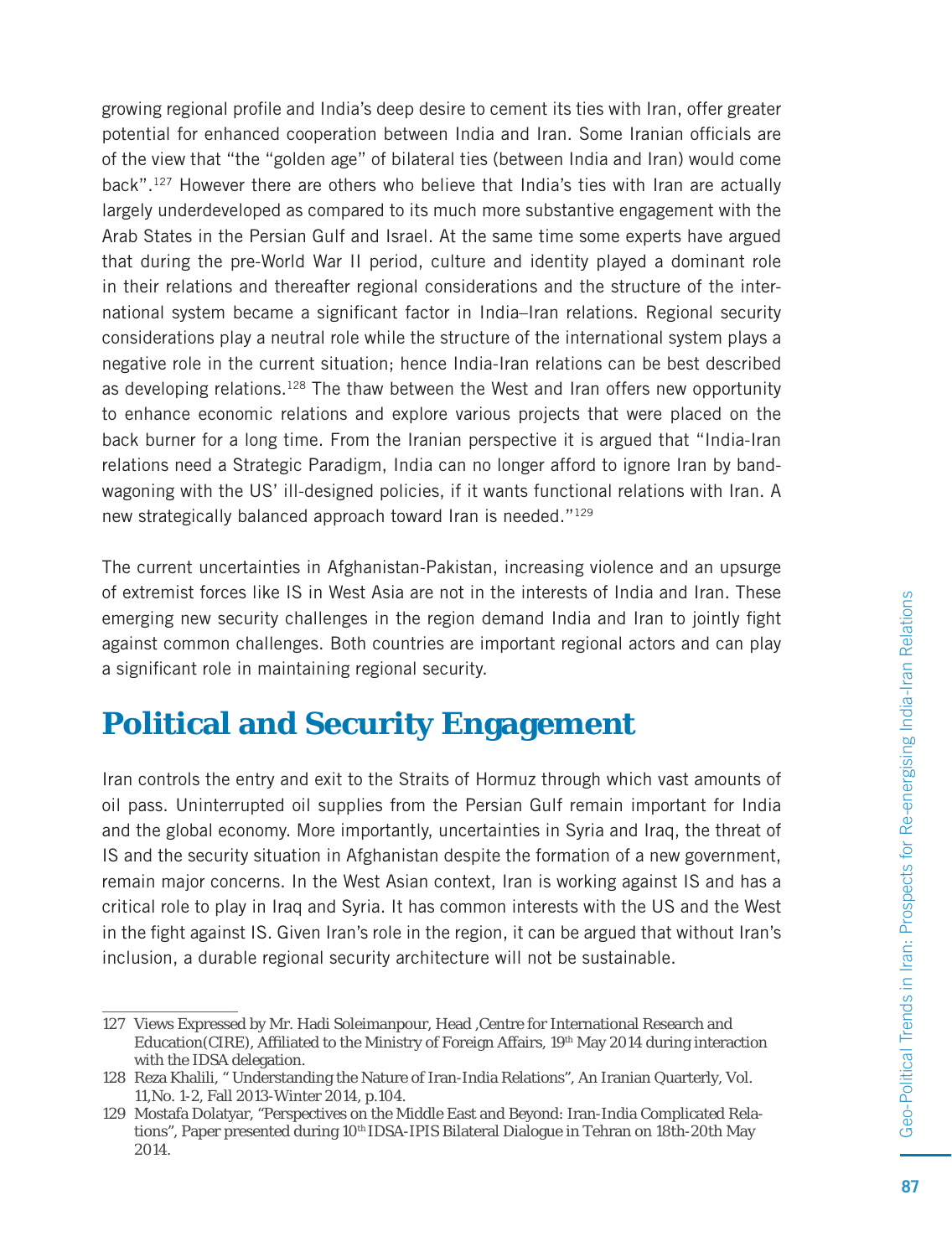Political and security cooperation has been an important pillar in India-Iran relations. In the past five years, ties between the two countries have been enhanced by high level visits from both sides. Despite UN and EU sanctions, India and Iran have been able to manage cooperation in the economic and energy sector. The visit of former External Affairs Minister, Salman Khurshid in 2013 was one such diplomatic push towards strengthening the existing partnership between the two regional actors. Earlier, the visit of the former Indian Prime Minister Manmohan Singh to Iran on 28th August 2012 to participate in the NAM summit was a clear indication of New Delhi's desire to give a new impetus to bilateral relations and enhance economic cooperation. He stated that "there is lot of interest in doing business with India and getting Indian investment in infrastructure. There are of course difficulties imposed by western sanctions, but subject to that I think we will explore ways and means of developing our relations with Iran".<sup>130</sup> After the Prime Minister's visit, a new momentum for bilateral relations was created. Subsequently, several high-level visits have taken place from both sides. The visit of Iranian Foreign Minister Mohammad Jawad Zarif in the end of February 2014 was yet another crucial development in cementing ties between the two countries. Under the Modi government, Iran-India relations continue to be significant in its foreign policy priority. The External Affairs Minister Sushma Swaraj noted, during her meeting with the Iranian President Hassan Rouhani on the side lines of the SCO Summit meeting in Dushanbe in September 2014, that India welcomes an expansion of all-out ties with Iran and noted the implementation of the North-South corridor project as key for the development of regional states. The Indian Prime Minister is expected to pay a visit to Iran during 2015.131

The new security developments pose a common challenge for both India and Iran. In the past, Iran had played a constrictive role after 9/11 by offering full support to the US in ending the Taliban rule. India, Iran and Russia have jointly cooperated in Afghanistan. India-Iran relations have been dominated by their cooperation in security arena. The focus has been on stability and efforts to deal with increasing violence and the challenges that a possible return of Taliban would bring for both India and Iran. Although India and Iran are countries with different security environments in South and West Asia, there are no conflicting areas of interest between them. Both want stability, both view IS and the Taliban as major security challenges. However, India and Iran have a point of divergence with regards to India's close ties with Israel and the US. Also, India's relations with the Gulf Cooperation Council (GCC) countries are equally important. In fact, the stakes are high in the Gulf, where more than seven million Indians work. The GCC countries are India's largest trade partner with trade in 2012-13 standing at about USD 200 billion, far outstripping the financial volumes of such ties with any other region of the world.

<sup>130 &</sup>quot;Transcript of on board media interaction of Prime Minister en route from Tehran to New Delhi", Government of India, Ministry of External Affairs, 31st August 2012, available at http://www. mea.gov.in/in-focus-article.htm?20442/Transcript+of+on+board+media+interaction+of+Prime +Minister+en+route+from+Tehran+to+New+Delhi, accessed on 17th September 2012.

<sup>131 &</sup>quot;President Rouhani stresses promotion of Iran, India ties", available at http://www.irna.ir/en/ News/2737236/, accessed on 28th September 2014.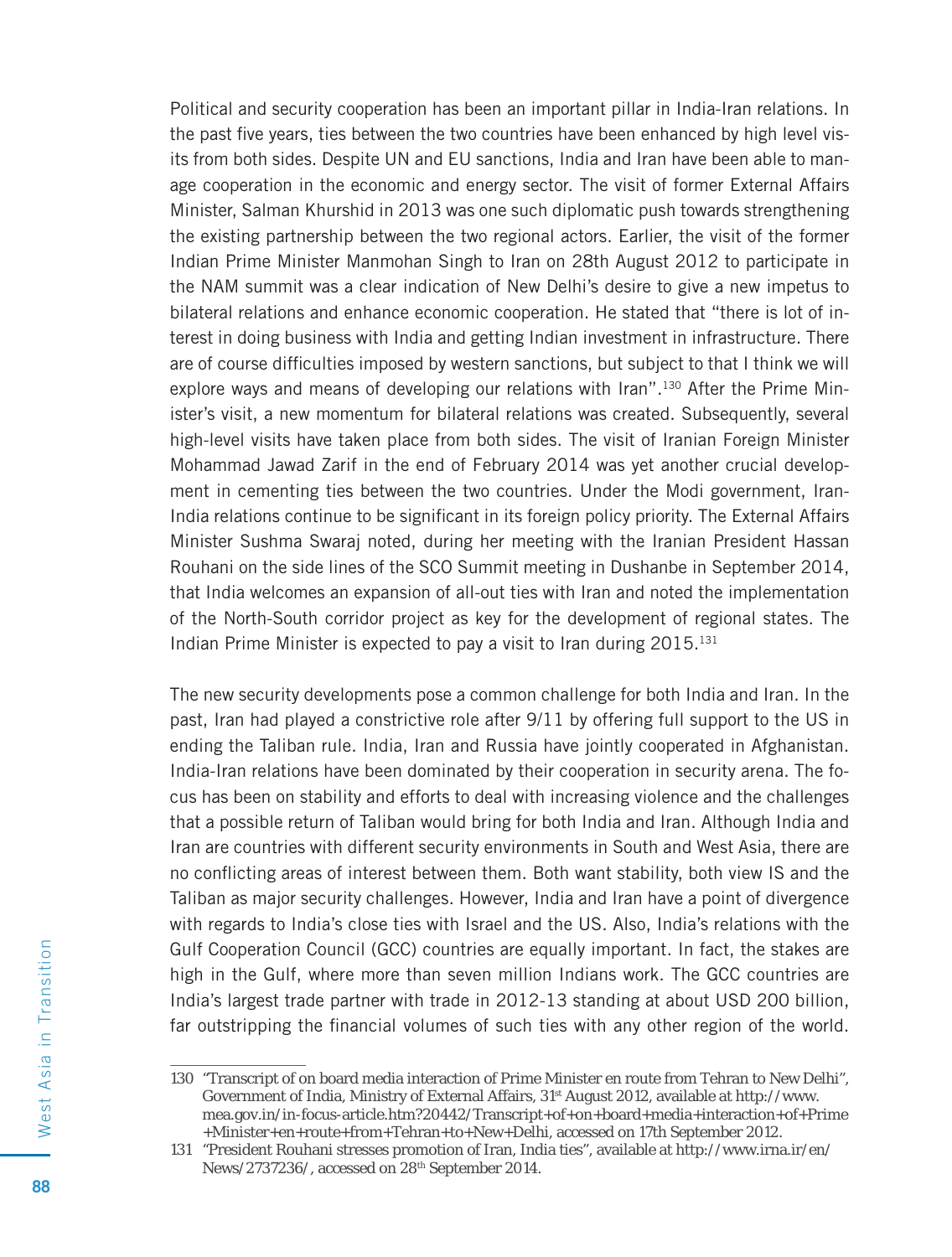For Iran, stakes are high in Iraq and Syria as compared to that of India. India's position on the Iranian nuclear issue has been very clear; Iran has a right to peaceful use of nuclear energy while fulfilling its obligations owing to its membership of Nuclear Non-Proliferation Treaty (NPT). India has urged all sides to resolve the issue diplomatically through discussions and negotiations.

#### **Prospects for Cooperation in Enhancing Regional Connectivity**

Iran can be India's gateway to Central Asia and Afghanistan. On regional connectivity, both sides have been working closely for many years.132 There is ongoing cooperation between the two countries to increase the connectivity through the International North South Transport Corridor (INSTC) and the Chabahar port project. It is important to note that the Iranian port of Chabahar (previously Bandar Beheshti), located on the Makran coast of the Sistan and Baluchistan province of Iran criss-crosses some of the most important international corridors – East-West, North corridors, South corridor and  $TRACECA<sup>133</sup> - and can be considered one of the most strategic transit locations. It is$ often referred to as the "Golden Gate" to the landlocked Commonwealth of Independent States (CIS) countries and Afghanistan. Chabahar has immense potential to connect the business centres in South Asia (Mumbai, Jamnagar, etc.), the Middle East (Dubai), Central Asia (Turkmenistan) and Afghanistan (Milak). It is close to the mainline shipping routes connecting Asia and Europe and is 700 km away from the capital of the province of Zahedan and 2,200 km away from Tehran. The distance from Chabahar to Milak on the Afghan border is 950 km; it is 1,595 km to Dogharoon on the Afghan border; 1,827 km to Sarakhs on the Turkmen border; and 120 km from the Pakistan border. Iran plans to use this port for the transshipment of a variety of goods – tea, eatables, electronics, building materials and heavy equipment – to Afghanistan and Central Asia and equally maintain the Bandar Abbas port as a major hub for trade with Russia and Europe.

<sup>132</sup> For details see Meena Singh Roy, "Iran:India's Gateway to Central Asia", Strategic Analysis, Vol. 36, No. 6, November–December 2012, pp. 957–975.

<sup>133</sup> The East–West corridor, which is the old Silk Road, connects Asia with Europe starting from Shanghai, through the Central Asian cities of Kashgar,Samarkand and Bukhara before reaching Tehran. It then continues from Iran to the north tip of the Syrian Desert and on to Italy. The TRACECA programme, launched in May 1993 for development of a transport corridor between Europe and Asia across the Black Sea, is an important corridor in the Eurasian region. Iran is a member of this project. The ALTID project was set up in 1992 and focuses on the North corridor (running parallel to the Siberian railway, via Kazakhstan to Russia and Europe) and the Central corridor (which passes through Turkmenistan and the Caspian Sea before it enters Turkey; branches of this corridor in Iran go south to the Persian Gulf and the Oman Sea via Chabahar). The South Asia corridor starts from South East Asia, passes through the Indian subcontinent and enters Iran in Mirjaveh on the border of Pakistan. Thereafter it continues to Europe via Turkey. The Iran–Iraq railway is likely to become operational in the near future. The transportation network in East–West and South Asia is also expected to connect with the Mediterranean in the future. These corridors, both existing and in progress, would increase the significance of Iran's transit potential.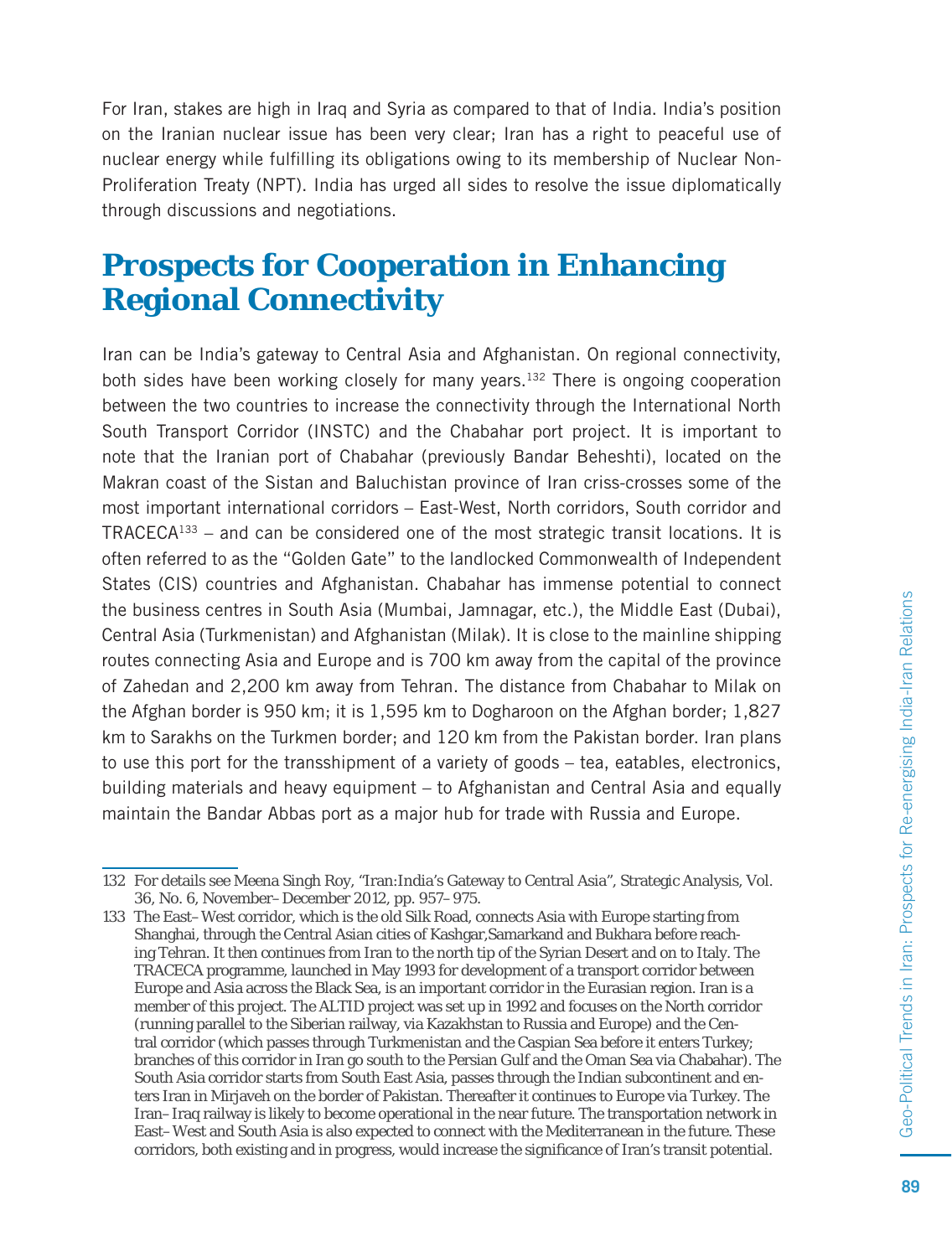From India's point of view, the strategic importance of Chabahar is immense. It not only gives access to the oil and gas resources in Iran but also provides access to the Central Asian Republics. India and Iran have already taken initiatives to enhance connectivity through bilateral agreements. In April 2008, an important initiative was taken by both countries when India and Iran signed an agreement to establish a new rail link between Iran and Russia. India offered assistance for technical training of personnel, railroad signalling projects as well as the supply of locomotives and spare parts. The trilateral agreement between the governments of India, Iran and Afghanistan to develop the Chabahar route through Melak, Zaranj and Delaram will also facilitate regional trade and transit and thus contribute to regional economic prosperity. India is interested in investing in the Chabahar container terminal project as well as the Chabahar-Faraj-Bam railway project. From Bam, which is on the Afghan border, goods can be taken through the Zarang-Delaram road, which is linked with the Garland highway connecting all major Afghan cities. There is also the possibility of extending this road to Tajikistan and Uzbekistan, which would give further impetus to regional trade and transit.<sup>134</sup>

The second important project is that of the INSTC linking India, Iran and Russia to Europe. There are continued efforts by India, Russia and Iran along with other member countries to work towards completing the missing links in this corridor. The potential of these corridors is immense. While new initiatives by India, Iran and other regional countries offer many opportunities, the challenges, however, limit the full realization of these corridors. These challenges mainly concern the security situation in the region, lack of economic resources, the Iran-US standoff and finally the impact of current sanctions.

#### **Opportunities for Bilateral Trade and Economic Co-operation**

The need to increase trade and economic cooperation between India and Iran is a strong imperative though the current level of economic engagement does not reflect the close relations between the two. India and Iran bilateral trade has been increasing (as can be seen in Table-I and figure 1 and 2). Figure 3 highlights the fact that India's imports have increased while its exports have not increased. This is the major challenge for India and this needs to be balanced. The lion's share of this trade constitutes imports of petroleum products by India from Iran. Therefore, in order to sustain the level of trade interaction, it is important that Iran imports more from India. While prospects for enhancing economic cooperation are immense, the need is on the part of both India and Iran to provide fresh impetus on economic diplomacy.

<sup>134</sup> For details see Meena Singh Roy, "India-Iran Relations: Sustaining the Momentum", IDSA Issue Brief, 20<sup>th</sup> May 2013, available at http://idsa.in/issuebrief/India-IranRelations\_msroy\_200513, (accessed June 26, 2013); and "Iran: India's Gateway to Central Asia", Strategic Analysis, Vol. 36, No. 6, November–December 2012, pp. 957–975.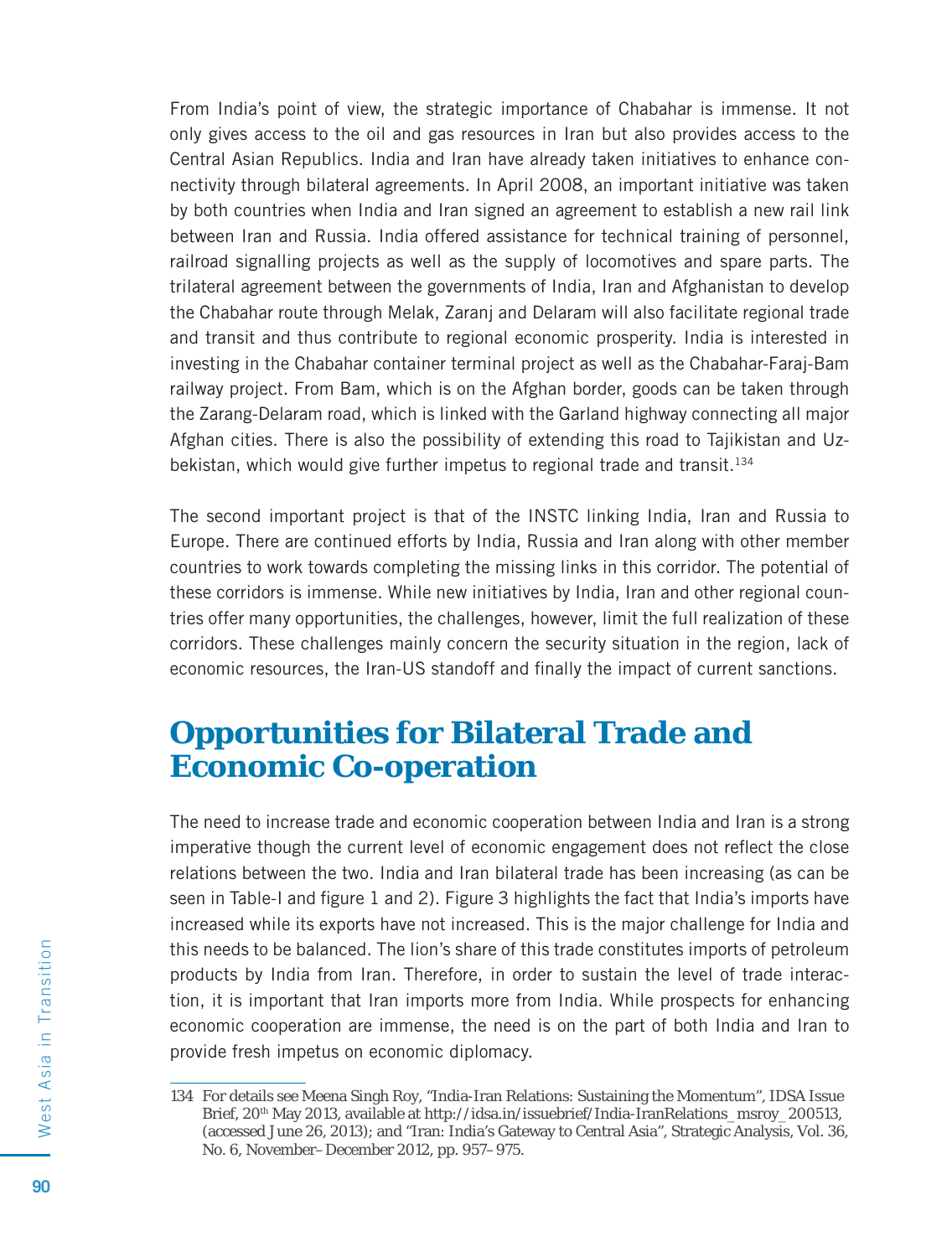| è           |
|-------------|
|             |
|             |
|             |
| c<br>c<br>c |
|             |
|             |
|             |
|             |
|             |
|             |
|             |
|             |
|             |
| ļ           |
|             |
|             |
|             |
|             |
|             |
|             |
|             |
|             |
|             |
|             |

# Values in USD Millions **Values in USD Millions**

| Year                  | 2009-2010     | 2010-2011     | 2011-2012     | 2012-2013    | 2013-2014    |
|-----------------------|---------------|---------------|---------------|--------------|--------------|
| EXPORT                | 1,853.17      | 2,492.90      | 2,411.33      | 3,351.07     | 4,971.35     |
| %Growth               |               | 34.52         | $-3.27$       | 38.97        | 48.35        |
| India's Total Export  | 178,751.43    | 251,136.19    | 305,963.92    | 300,400.68   | 314,405.30   |
| %Growth               |               | 40.49         | 21.83         | $-1.82$      | 4.66         |
| %Share                | 1.04          | 0.99          | 0.79          | 1.12         | 1.58         |
| <b>MPORT</b>          | 11,540.85     | 10,928.21     | 13,790.16     | 11,594.46    | 10,307.16    |
| %Growth               |               | $-5.31$       | 26.19         | $-15.92$     | $-11.10$     |
| India's Total Import  | 288, 372.88   | 369,769.13    | 489,319.49    | 490,736.65   | 450,199.79   |
| %Growth               |               | 28.23         | 32.33         | 0.29         | $-8.26$      |
| %Share                | 4.00          | 2.96          | 2.82          | 2.36         | 2.29         |
| <b>TOTAL TRADE</b>    | 13,394.01     | 13,421.12     | 16,201.48     | 14,945.53    | 15,278.51    |
| %Growth               |               | 0.20          | 20.72         | $-7.75$      | 2.23         |
| India's Total Trade   | 467,124.31    | 620,905.32    | 795,283.41    | 791,137.33   | 764,605.09   |
| %Growth               |               | 32.92         | 28.08         | $-0.52$      | $-3.35$      |
| %Share                | 2.87          | 2.16          | 2.04          | 1.89         | 2.00         |
| TRADE BALANCE         |               |               |               |              |              |
| India's Trade Balance | $-109,621.45$ | $-118,632.94$ | $-183,355.57$ | $-90,335.97$ | $-35,794.49$ |

Note: Since 2006-07, Petroleum figures are being computed from Import Daily trade Returns (DTRs) to generate country-wise/port-wise tables. Up to 2005-06, con-Note: Since 2006-07, Petroleum figures are being computed from Import Daily trade Returns (DTRs) to generate country-wise/port-wise tables. Up to 2005-06, consolidated petroleum import figures were being received from the Petroleum Ministry<br>Source: http://commerce.nic.in/eidb/iecnt.asp# solidated petroleum import fi gures were being received from the Petroleum Ministry Source: http://commerce.nic.in/eidb/iecnt.asp#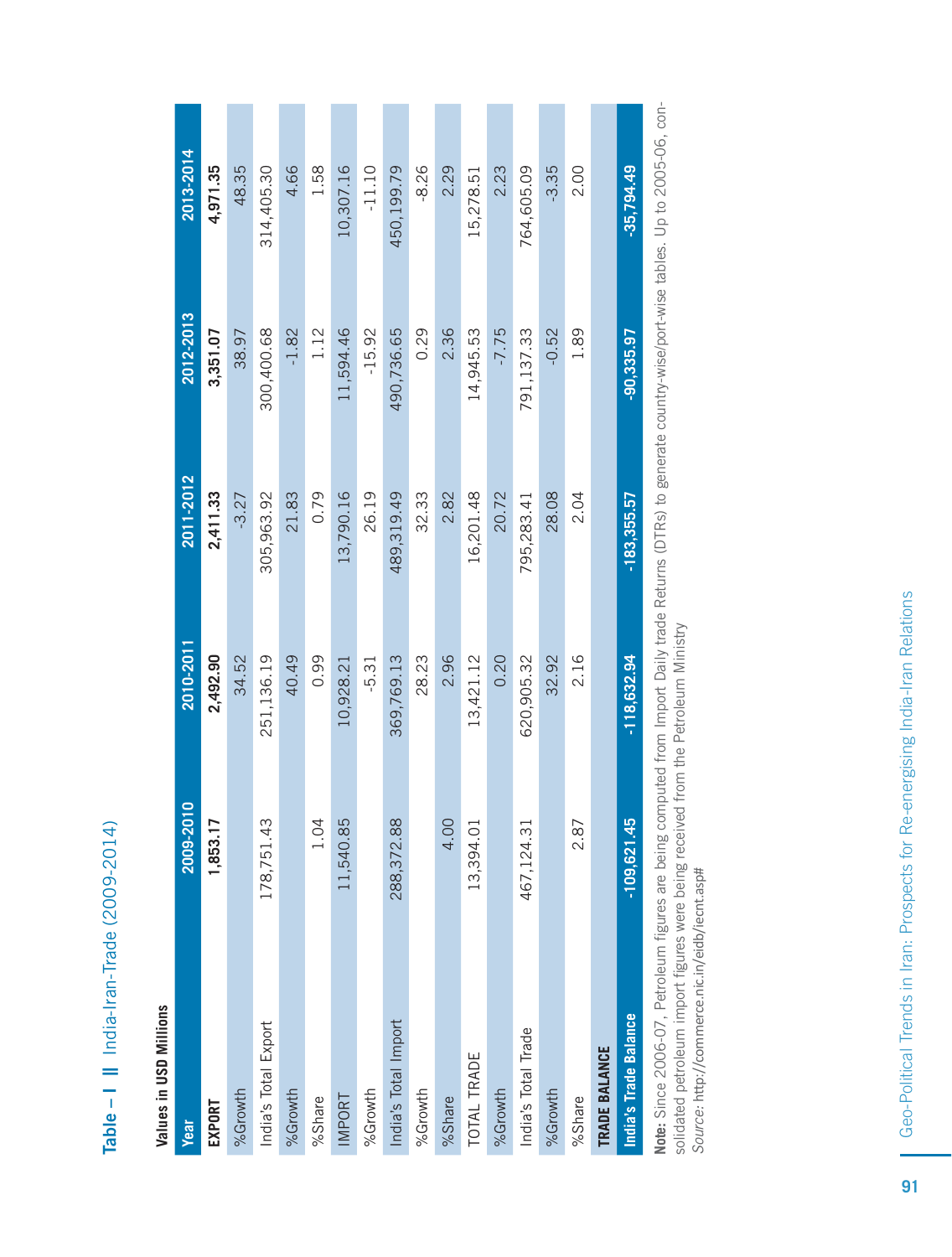



Source: Department of Commerce, Ministry of Commerce and Industry, Government of India, 2014

#### **India's Exports** 2012-13 3351.07 2011-12 2411.33 2010-11 2492.90 2009-10 1853.17 2008-09 2534.01 2007-08 1943.922006-07 1446.48 1188.35 2005-06 2004-05 1231.39 2003-04 918.11 0 500 1000 1500 2000 2500 3000 3500 П **India's Exports**

#### **Figure 2 ||** India-Iran Bilateral Trade (in Million USD)

Source: Department of Commerce, Ministry of Commerce and Industry, Government of India, 2014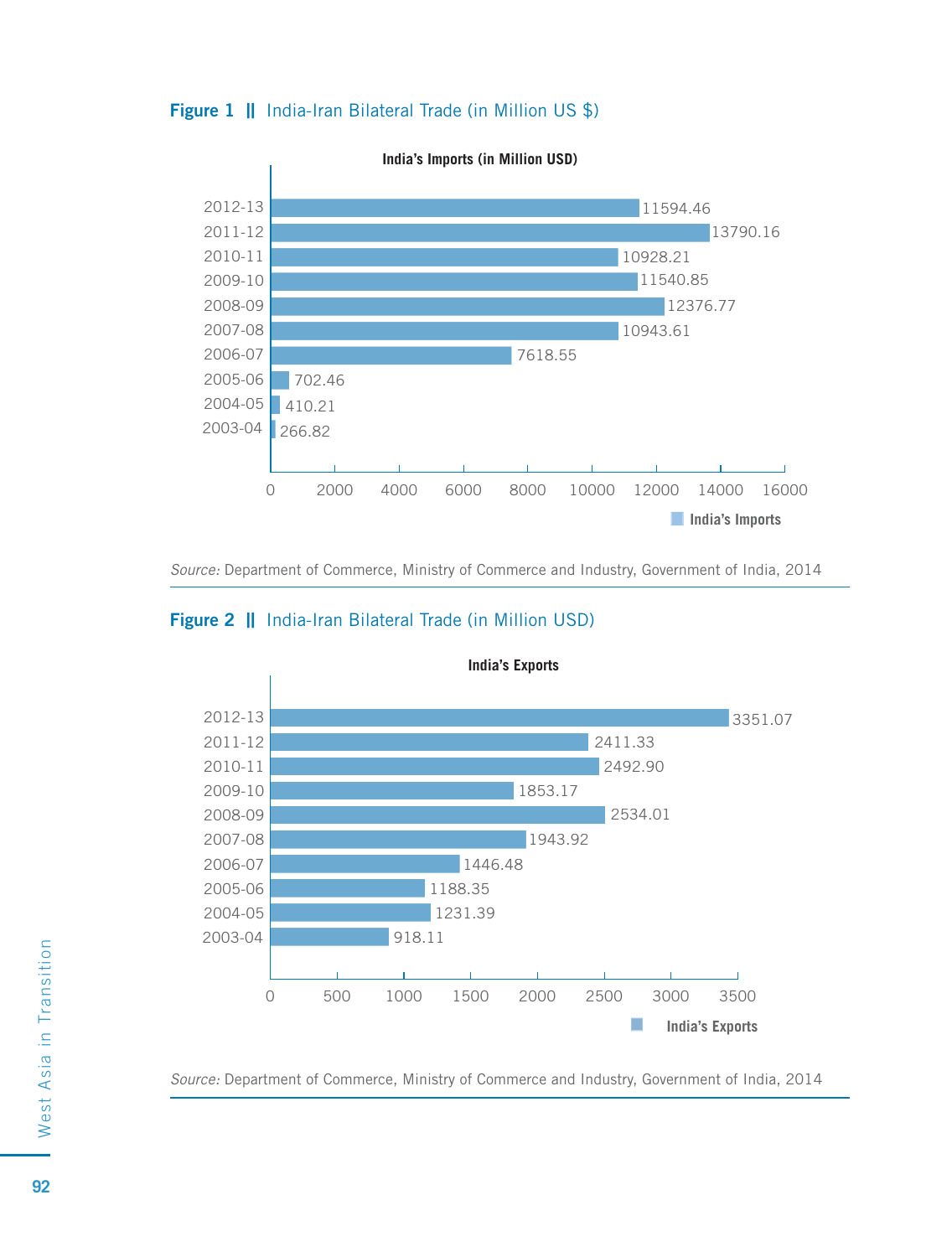

#### **Figure 3** || India-Iran Bilateral Trade Trend

Source: Department of Commerce, Ministry of Commerce and Industry, Government of India, 2014

### **Policy Recommendations**

In the light of new security developments in West Asia, Afghanistan and Pakistan, India and Iran will need to re-strategize their policy of bilateral engagement with the aim of maximizing the gains from the opportunities offered by the new geo-strategic environment in the region. At the same time, they need to re-energize their existing cooperation in security arena to address new threats and challenges in the region. Four important areas demand focused attention:

- Regional connectivity Chabahar and INSTC
- Bilateral trade
- Energy cooperation
- Enhanced engagement on regional security issues
- 1. A major flaw in India's current policy towards Iran has been the lack of implementation of agreements. Therefore, greater focus needs to be paid under the new government on the implementation of various MoU's and agreements signed in past.
- 2. India's participation in the Chabahar port project has been under discussion for the last few years and India had also agreed to invest USD 100 million in the Chabahar port development. An Indian Joint Venture Company<sup>135</sup> will develop the Chabahar

<sup>135</sup> The Jawaharlal Nehru Port Trust (JNPT) and the Kandla Port Trust (KPT) can have an Iranian partner or Indian private partner to form the group to implement the project.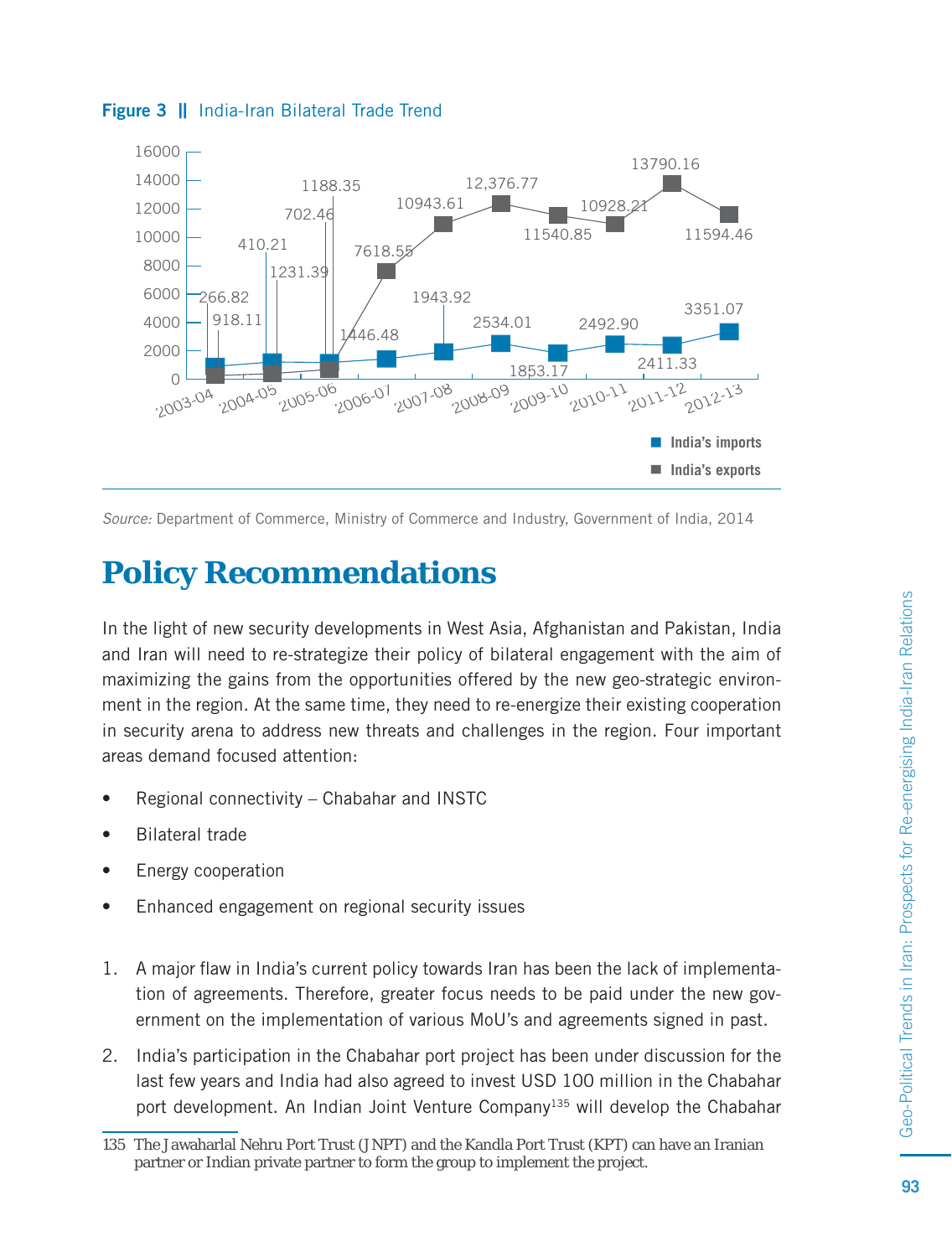port with an investment of USD 85.21 million and operate the port for ten years through a leasing agreement in a phase-I project which could be renewed by mutual agreement. India would consider the participation of Iranian firms if needed. The Cabinet has already approved an annual revenue expenditure of USD 22.95 million to support this joint venture. However, such positive developments need to be put on fast track.136

- 3. While a Public-Private-Partnership model is good to ensure greater Indian participation in business development in Chabahar, Indian private companies should be encouraged to set up direct shipping lines to Iranian ports including Chabahar.
- 4. India should also invest in the North-South Corridor to establish connectivity with CIS countries and explore the possibility of getting involved with the Chabahar-Zahidan railway project either as an equity partner or as a contractor/supplier. By doing so, India's presence will not only strengthen the India-Iran strategic relationship but also have significant importance on providing stability in Afghanistan.
- 5. The current level of economic engagement does not reflect the close relations between the two countries. Therefore, in order to sustain the level of trade interaction, it is important that Iran imports more from India. Agriculture, pharmaceuticals, medical equipment and aeronautics are some of the identified areas where cooperation in the future could be enhanced. It is ironic that Iran imports wheat from the US while it can do the same from India.
- 6. Another significant area where cooperation can be expanded is banking. In addition, India and Iran have agreed to explore the prospects of joint investment. These can happen in both oil and non-oil sectors like electronics, automobile, IT and infrastructure.
- 7. Iran is offering Production Sharing Contracts (PSCs) on exploration of oil blocks in Iran to Indian companies. This offer of PSCs was repeated by the Iranian foreign minister during the last Joint Commission meeting in Tehran. India needs to move fast on these offers.
- 8. Since Iran has a strong petro-chemical base, it would provide investment opportunities to Indian companies and they can export finished products to India.
- 9. India also needs to clearly articulate its view. If Iran expects India to be its true partner in energy cooperation it must give due attention to revisit the India-Iran LNG agreement signed in January 2005, according to which Iran was to export 7.5 million tons of LNG per annum over 25 years, starting in 2009.
- 10. There is potential for trilateral cooperation between Iran, Oman and India, not limited only to an under-sea gas pipeline but also in trilateral meeting with think-tanks of the three countries to discuss the potential of trilateral cooperation.

<sup>136 &</sup>quot; Indian firm to develop Iran's Chabahar Port", available at http://www.thehindubusinessline. com/industry-and-economy/logistics/indian-firm-to-develop-irans-chabaharport/article6517042.ece, accessed on 28th October 2014.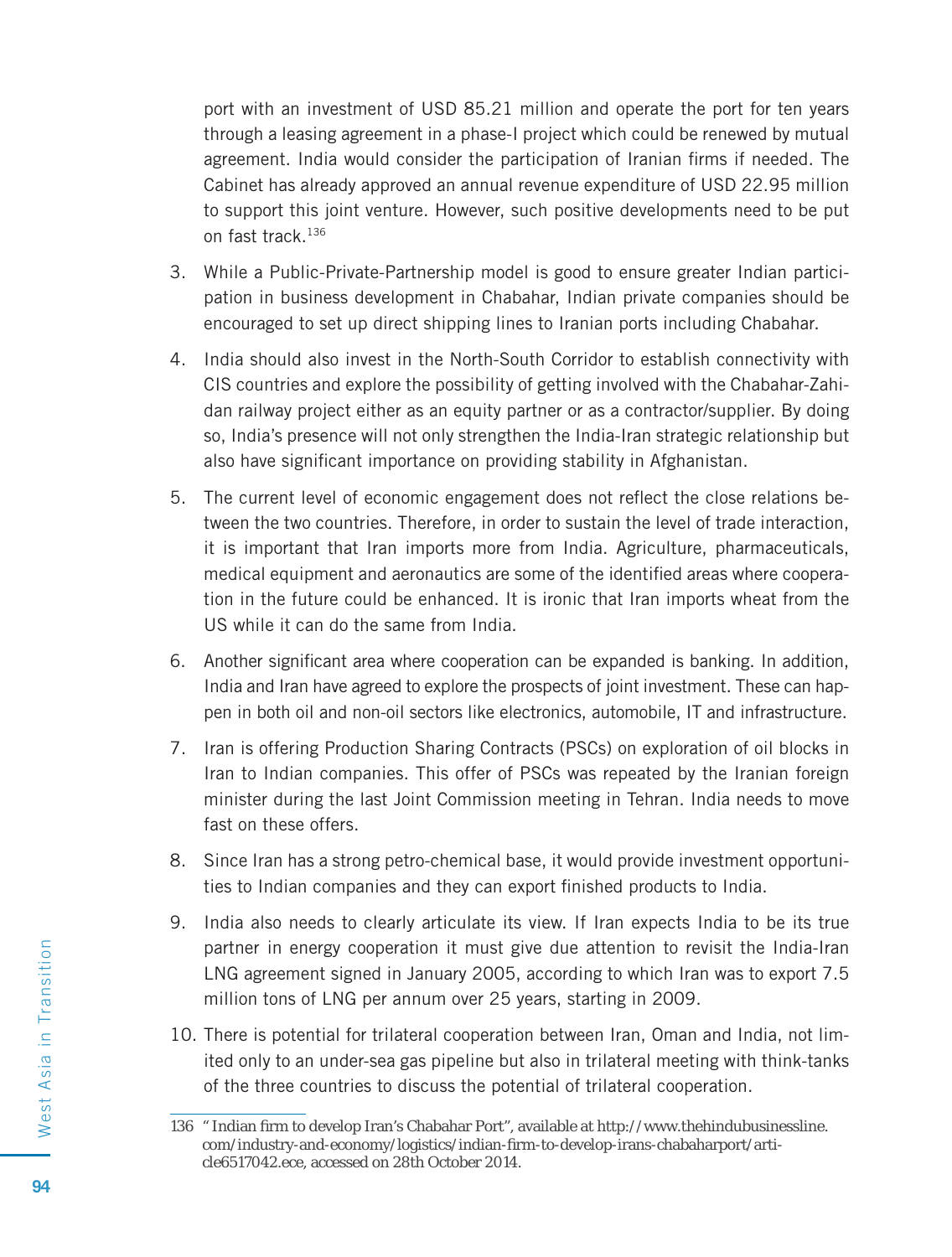- 11. Given Iran's centrality in the regional context, India can take the lead to involve Iran in the regional security dialogue. New Delhi could initiate an annual regional security dialogue involving regional stakeholders.
- 12. In the light of the US withdrawal in 2014, India and Iran need to evolve new strategies to help Afghanistan in rebuilding the country. These efforts could include developing infrastructure connecting Afghanistan with Central Asia via Iran, by working together in sharing information to ensure that extremist forces do not return to Afghanistan.
- 13. In terms of regional cooperation, Iran, Russia and Tajikistan have worked together in the past but in present situation, China needs to be weaved into playing a far more active role in Afghanistan's economic development.
- 14. At the same time no durable solution can be found without Pakistan's constructive role in Afghanistan. This continues to be a major challenge for any successful regional cooperation effort in Afghanistan. In this context China, Iran, Russia, Turkey and Saudi Arabia could pressure Pakistan to play a constructive role in Afghanistan under the regional framework.
- 15. There is a fresh potential of India, Russia, China and Iran playing a greater role in Asia including Afghanistan.
- 16. An eminent persons group, consisting of experts and officials from India and Iran, can be formulated to foster greater understanding between the two countries.
- 17. In order to give a fillip to India-Iran strategic relations, political visits at the highest levels should be considered in the immediate future.

Today, India and Iran have entered a new phase of cooperation where Tehran and New Delhi are in a process of re-energizing their political, economic and security ties, which are based on the consideration of mutual gains. Both countries are looking for sincere and deep-rooted relations. However, the future of India-Iran relations will depend on a number of variables. First, how India will balance its relations with Israel, US and the GCC countries on the one hand, and Iran on the other; second, the character of the final outcome of Iran's improving relations with the US and West, and if the sanctions regime on Iran will end soon; and third, in a situation of improved ties with US, whether Iran's foreign policy will be more west-focused or east-centred. Similarly, under the new Modi government where the re-building of closer ties with its immediate neighbours is prioritized, what then will be the driving force for India to give new direction to its engagement with Iran? The intensions and desire to cement the ties between the two countries are there but there is a need to make quick decisions and fast-track their implementation. The momentum of current engagement requires an additional push and sustained cooperation.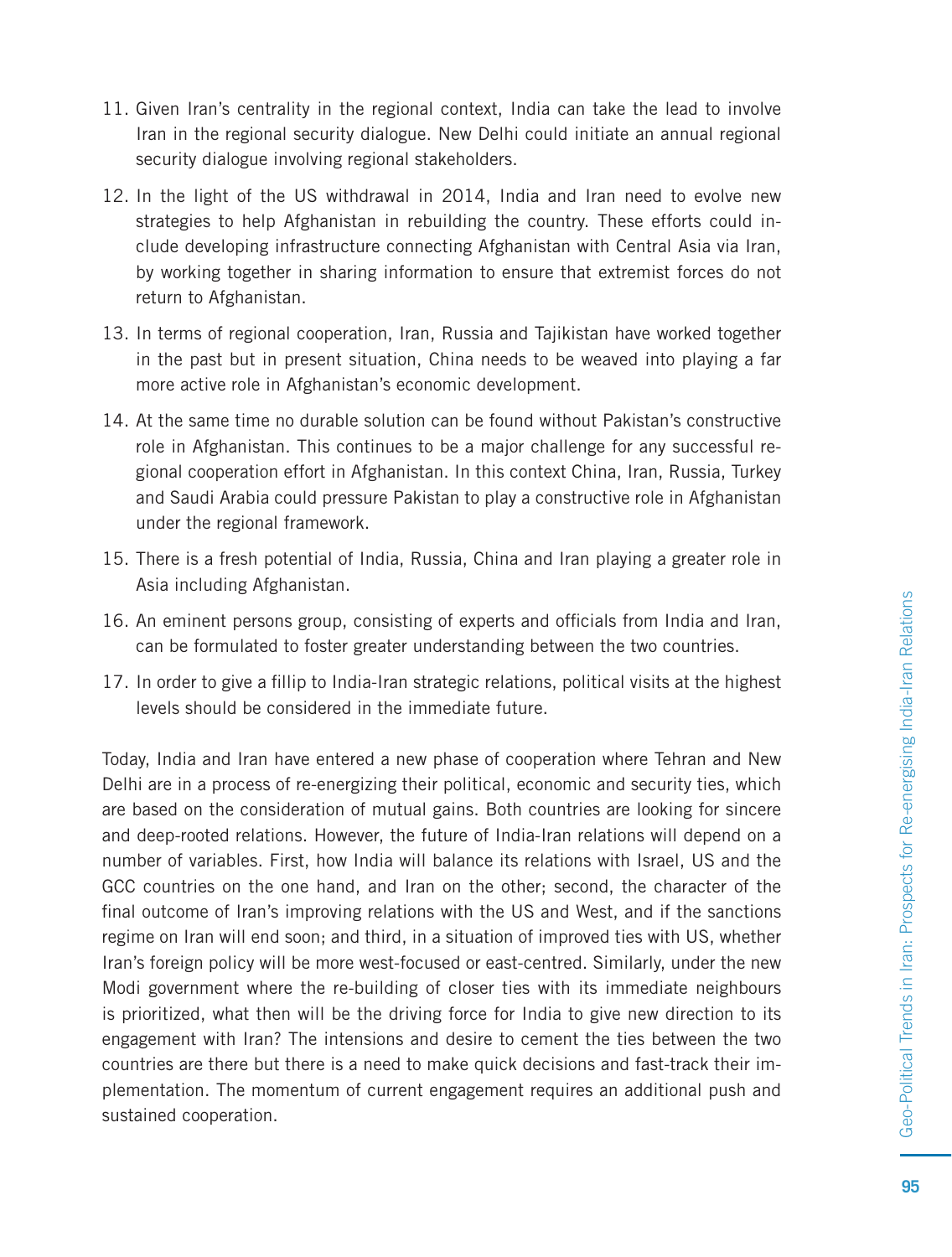# Turkey and India

*Pramit Pal Chaudhuri*

I ndia and Turkey have had a distant, often hostile relationship in the past largely but not only because of the latter military's closeness to its Pakistani counterpart.

But both countries are different today. A new polity exists in Turkey that does not share the military's worldview. Also, both countries have undergone major economic reforms and been labelled "emerging economies" because of their rapid GDP growth, development of new corporations, and greater foreign economic engagement.

#### **Why Turkey Matters**

- **A. Geographical location** Turkey is a crossroads nation. It lies between Europe and West Asia, between Central Asia and the Levant, controls the Bosphorus and is surrounded by key water bodies on three sides. The fact the country is crisscrossed with oil and gas pipelines and rail and road links is a testimony to the fact it is a gateway between different regions of the world. Its overall political stability in comparison to other alternative states in the region amplifies Turkey's importance. A good relationship with Ankara is thus crucial to building connectivity to Central Asia or the Caucasus.
- **B. Emerging economy** Turkey was one of the fastest growing economies in the world during the period before the global financial crisis. The triple challenge of the financial crisis, the Eurozone recession and the Arab Spring resulted in an enormous current account problem as its main trade and investment markets suddenly dried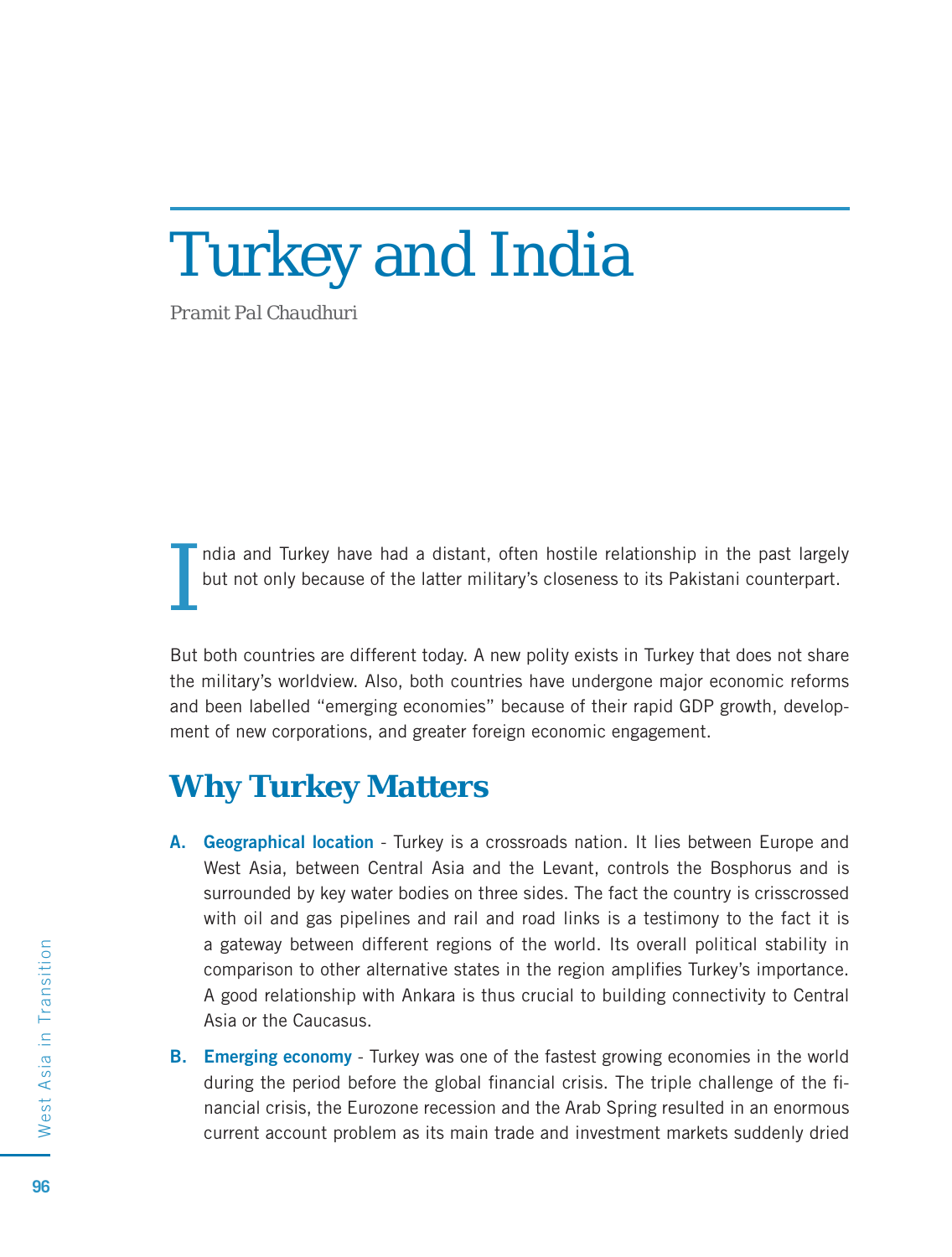up. However, Turkish firms have developed some notable skills; their overseas construction firms are surpassed only by the Chinese in the amount of infrastructure they build. They represent a serious alternative to Chinese construction firms in the developed world.

**C. A Muslim example** - Turkey has much imperial baggage with its neighbouring Arab states and even the Balkan states. But it has served as an example to the larger Muslim world in two distinct avatars, both of them positive. Under its earlier Kemalist model, Turkey was probably the most secular and most Westernized Muslim majority country in the world. Unfortunately, this lacked a democratic foundation but the original success of Kemalism had considerable influence on the Levant in particular.

The rise of the Islamist party, the AKP, under Reccip Erdogan was the antithesis of Kemalism's strict secularism. But the AKP's version of political Islam is also not without a positive message. What differentiates it from most other Islamist parties is its acceptance of a secular constitution and a civil code. Erdogan made Islamism acceptable by rejecting the imposition of Sharia in the public space. He has sought to sell this model as well, unsuccessfully urging Egypt's Muslim Brotherhood to embrace a modern civil code.

## **Early Problems**

There were several geopolitical sources of difference that kept India and Turkey in the past.

- A. The original Kemalist position was that Turkey's ultimate political goal was to become a European nation, exemplified by Ankara's repeated attempts to join the European Union. In this scenario, Turkey was disinterested in engaging with West Asia let alone South Asia.
- B. This was aggravated by Turkey's staunch anti-Soviet position a continuation of the differences between the Ottomans and the Czars – during the Cold War. India's strong relations with the Soviet Union further fed a sense of indifference if not hostility to India among the Turkish military.
- C. The main source of contention, however, was Turkey's longstanding support for Pakistan on issues like Kashmir. This relationship has several layers including a widespread belief that Indian Muslims, who were to later migrate to Pakistan, provided assistance to Turkey during World War I, its military's view that the Pakistani army – pro-American and avowedly secular – was a natural match, and a general dislike for India's nonaligned, socialist narrative.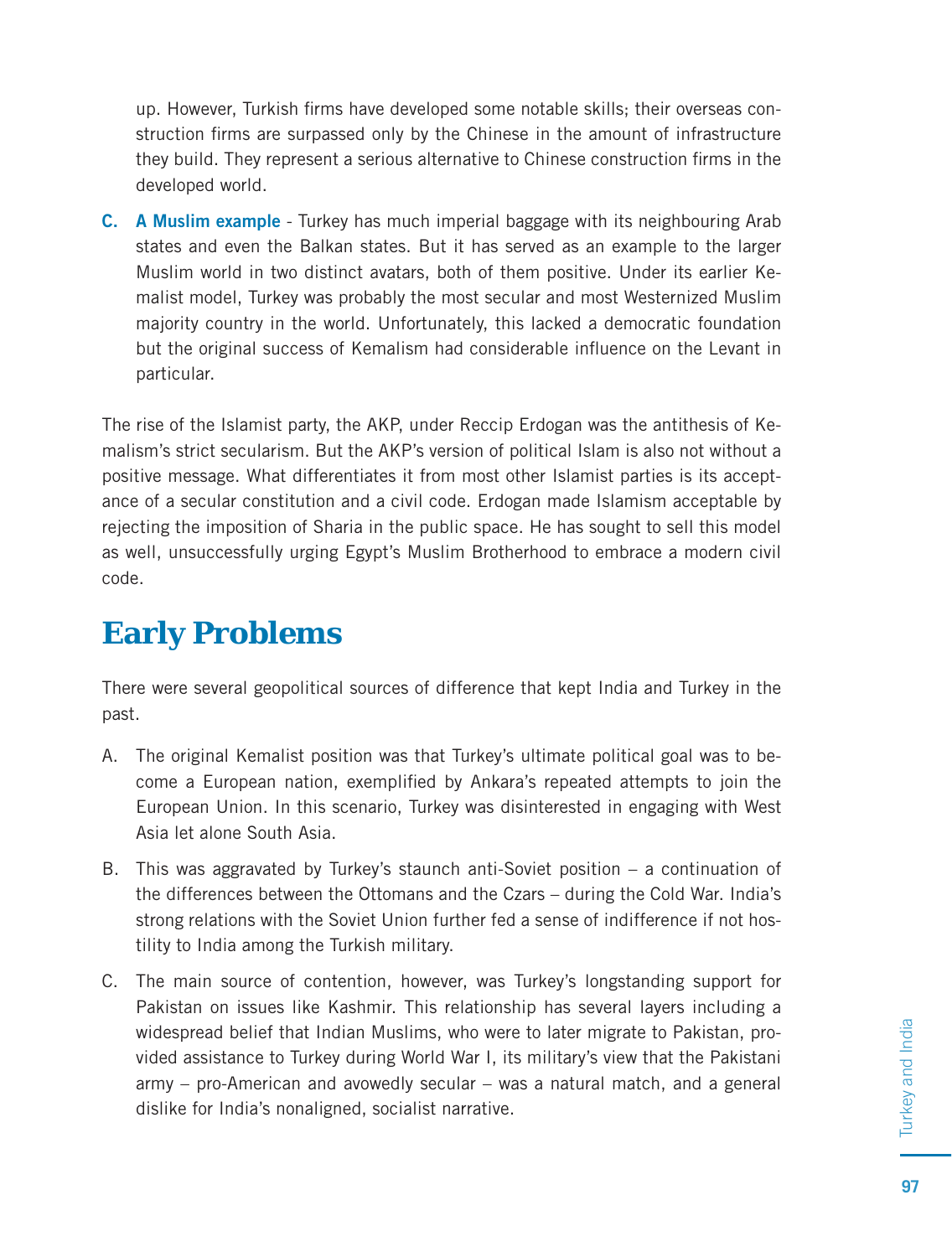#### **Basis of Today's Relations**

- A. The end of the Cold War and the growing bonhomie between the United States and India have meant that there is less sense of India being on the other side of the geopolitical fence.
- B. Erdogan and the AKP, as mentioned, have turned the Kemalist worldview on its head. They do not have the baggage of the Kemalists when it comes to India and Asia in general.
- C. With its traditional markets at war or in recession, Turkey is trying to up its economic engagement with wider Asia. While the match is not perfect, Turkey's infrastructure building experience complements India's lack of the same. Turkish corporations have to move into the technology fields that Indian firms presently occupy as Turkish wages and costs rise. Finding Indian partners in technology areas like pharmaceuticals and software makes sense for Turkish firms.

#### **Concerns that Remain**

There remain many concerns regarding Turkey, though they are more diffuse and less of a source of irritation for India than in the past. Below are some policy recommendations about handling these:

- A. Residual Pakistan ties. Though knee-jerk support for Pakistan and its positions on Kashmir or India generally are now much reduced, there is still the odd vote or statement by the Turkish system that hark back to its earlier relationship with Islamabad. New Delhi needs to take a strong diplomatic view of these, underlying how difficult it will be to move relations forward if these complications keep arising. A broader dialogue with the Turkish intelligentsia, media, military and officialdom on India's general policy towards Pakistan and Kashmir should be considered.
- B. Turkey's position in its neighbourhood is uncertain. Ankara decided that it would support the popular protests of the Arab spring, presumably in expectation of getting a special relationship with the new regimes that would arise. However, this strategy ran aground in Syria where the regime did not fall and the bloody, protracted civil war ensued. This civil war has proven to be debilitating for Turkey financially, politically and in security terms. It might not be too much to say Ankara's ambitions to frame and promote its political system as an exemplar model for the Arab world have floundered in Syria and as a result of growing general disillusionment with the Arab Spring. New Delhi has little role to play in this, but regular engagement with Turkey to assess its perception of West and Central Asia would be useful if only to bolster India's understanding of the region.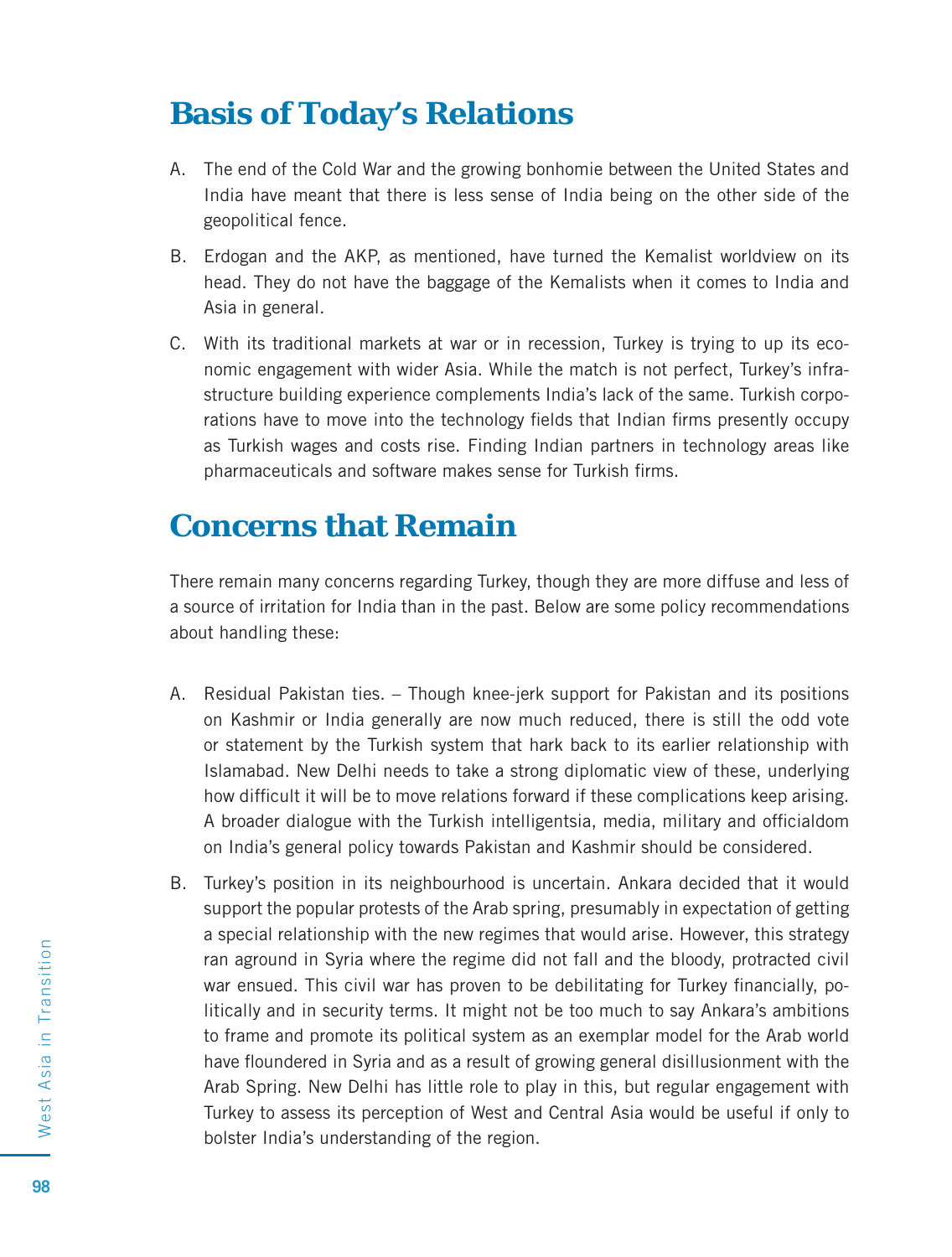C. There remains far too little economic ballast in the relationship. Turkish firms have only just begun making inroads into India's difficult-to-access markets and Indian corporate engagement also remains limited. In particular, India's high-tech sectors should become more active given the lack of Turkish capacity in these areas. This is in part due to general ignorance and is something that should be addressed by the government, possibly working through the chambers of commerce of both countries.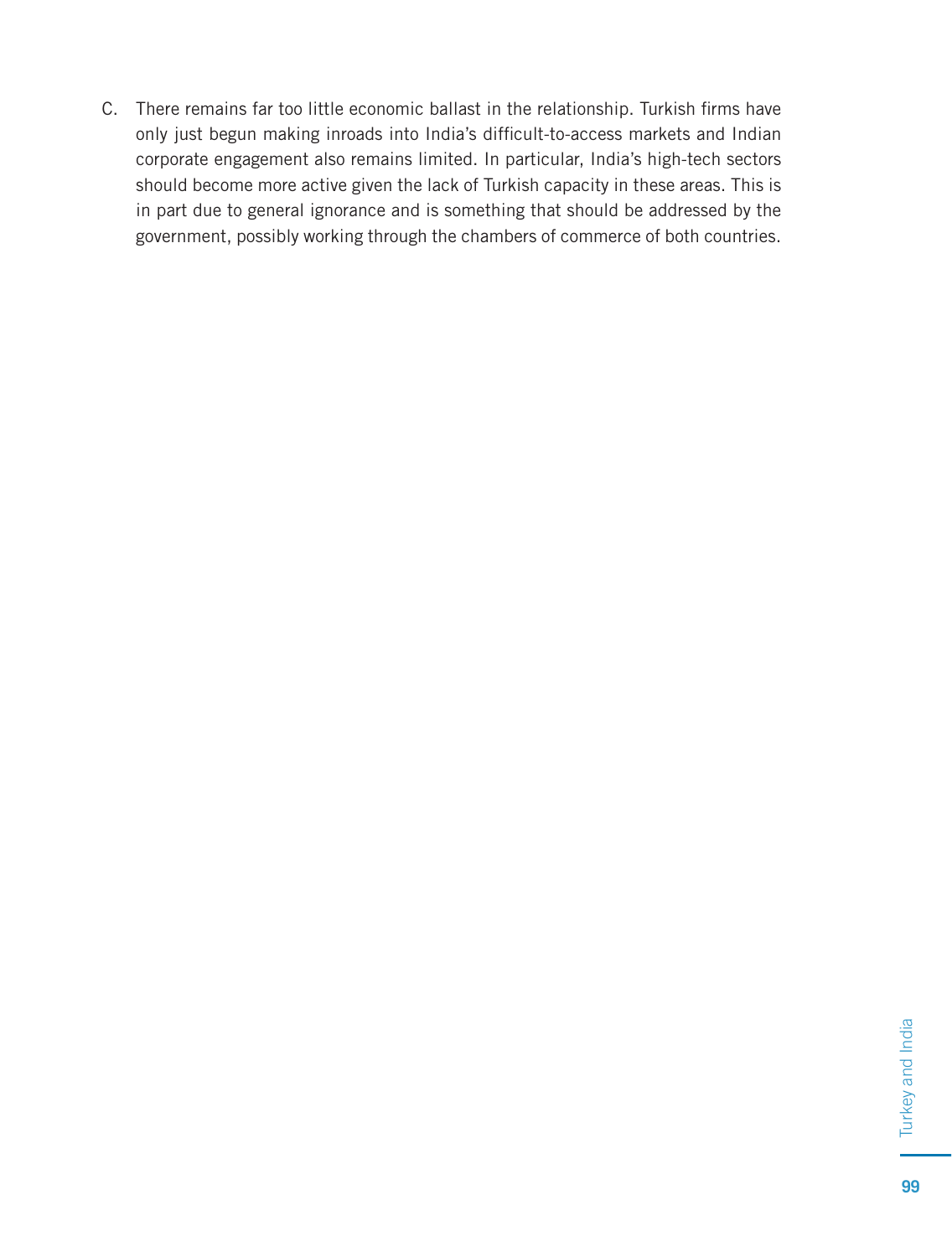# Israel and India

*Pramit Pal Chaudhuri*

Since the normalization of relations in 1992, Israel has emerged as one of India's most important defence and security partners. It also punches above its weight in its economic and developmental relationship with India be most important defence and security partners. It also punches above its weight in software, pharmaceuticals, water management and agriculture.

However, India has always had reservations about Israel's treatment of the Palestinian population and Israel's confrontational relations with its Arab neighbours. Though the original ethical concerns New Delhi had about Israel's policies have faded, there remains in India two key sources of concern about Israel's policies towards its neighbours: a liberal-left intellectual opposition as well as a limited Muslim minority sensitivity.

Arguably, in no other country in the world are the public foreign policy postures of the Congress Party and the Bharatiya Janata Party so different. State visits between India and Israel occur exclusively when the BJP is in power. However, there is a consensus in both national parties that the substance of the relationship, especially in defence and security matters, should remain untouched.

# **History**

**There have been broadly three stages in the Indo-Israeli relationship.** 

1947 to 1992- During this period, India moved from outright opposition to the creation of the Jewish state to the maintenance of reduced diplomatic ties. New Delhi remained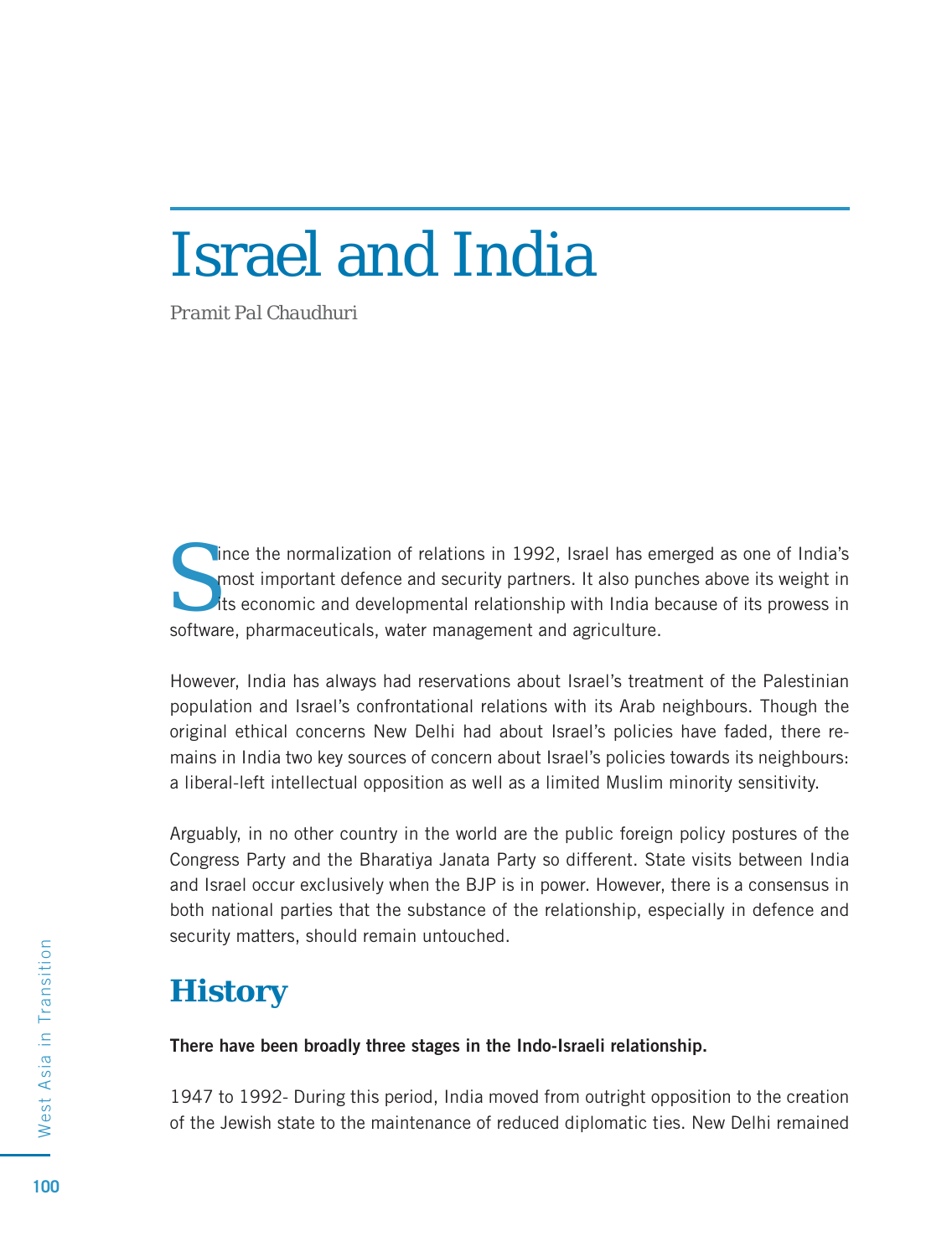severely critical of Israel's occupation of the West Bank and Gaza and hewed strongly to the positions taken by the Arab countries who were members of the Nonaligned Movement.

1992 to 2000- The normalization of relations with Israel allowed the two countries to upgrade ties in many areas. In effect, India and Israel allowed a natural growth in many areas like tourism, trade and investment that had been stunted by the earlier aloofness. The only area which saw active government-to-government promotion of relations was the nascent defence relationship.

2000 to the present- From about this period, marked by Deputy Prime Minister L.K. Advani's visit to Israel and Israel's contribution to the Kargil war, India and Israel began deepening their security relationship to the point that it could be argued to be genuinely strategic. The most striking development was a secretive nuclear weapons technology understanding. More open has been Israel's contribution to India's air and missile defence system. But this period also included a remarkable expansion of defence and intelligence ties that saw Israel become one of the two or three most important security partners of India.

# **Past Problems**

Reasons why India and Israel did not have normal relations:

- 1. Jawaharlal Nehru and the leaders of India's independence movement saw the artificial creation of Israel, backed by Western powers, as little more than a latter-day form of colonialism. Anti-colonialism was at the heart of Indian foreign policy in the post-independence period.
- 2. As the Kashmir dispute became one of its overriding diplomatic concerns, India sought to please Arab opinion and, to some degree, larger pan-Islamic opinion by limiting relations with Israel, rhetorically and diplomatically criticizing Israel over the Occupied Territories and similar concerns. India had hoped that in return for this support, it would receive at least Arab Muslim neutrality over the Kashmir dispute, something that did not take place.
- 3. India and Israel did not share much in the way of a larger worldview. India moved in the 1960s into the Soviet orbit while Israel, especially from the 1970s, became a treaty ally of the United States. That India restored full diplomatic ties with Israel only after the Soviet Union collapsed was not coincidental.
- 4. A fallout of all of the above and a basic lack of economic compatibility given India's economic isolationism and Israel's early focus on agricultural exports meant there was little in the way of trade and investment.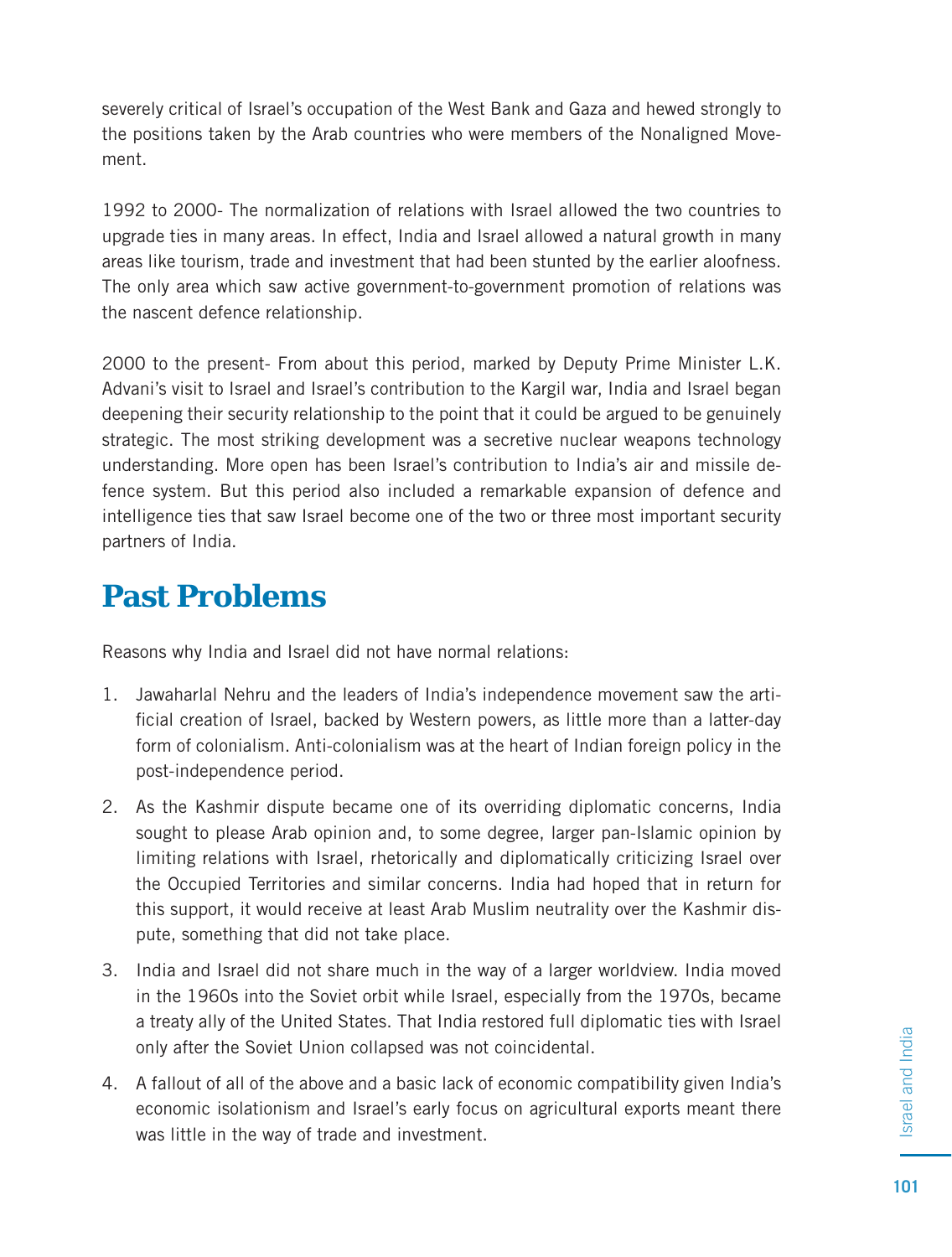# **Why the Shift**

Reasons for the normalization of ties are partly found in private conversations with Indian decision makers at the time:

- 1. The primary motivation for Prime Minister P.V. Narasimha Rao to authorize the normalization of relations with Israel in 1992 was based on India's defence interests. The Soviet collapse meant India was on the hunt for sources of weapons at a time when sanctions meant it could not access Western arms supplies.
- 2. Rao and his national security advisor J.N. Dixit accepted that India needed to develop a new relationship with the United States. They believed that normal ties with Israel would be a necessary first step towards this goal and that Israel could be a useful door by which to gain greater access to Washington.
- 3. Domestic opposition to the idea was muted because of a number of factors. The BJP had come into its own politically and many Muslim voters had shifted to the Janata Party at that time, making a Congress move towards Israel easy. The Soviet collapse, the end of the Cold War and a new wave of economic reforms muted domestic opposition to the idea of normalizing relations with India. New Delhi had ensured that Yasser Arafat had endorsed its diplomatic action beforehand.

# **Today's Foundations**

The Indo-Israeli relationship has gone from strength to strength. Among the reasons for its present resilience are the following:

- 1. The security relationship has become the cornerstone of bilateral relations. Israel has emerged as among the largest, and arguably most trusted, overseas security partners. A key reason for this is the support Israel provided India during the Kargil war, an act that earned Israel an unusual degree of trust. Israel's prickly independence on security issues also helps it establish credibility in India. Finally, Israel has shown a remarkable ability to procure technologies from Russia or the United States that India needs.
- 2. While it began as a provider of value-added systems like avionics, missiles and the like to Russian aircraft and ships, Israel has moved to become a co-developer of numerous weapons systems. Israel has provided key elements of India's early warning air defence systems including airborne radar and access to its reconnaissance satellites.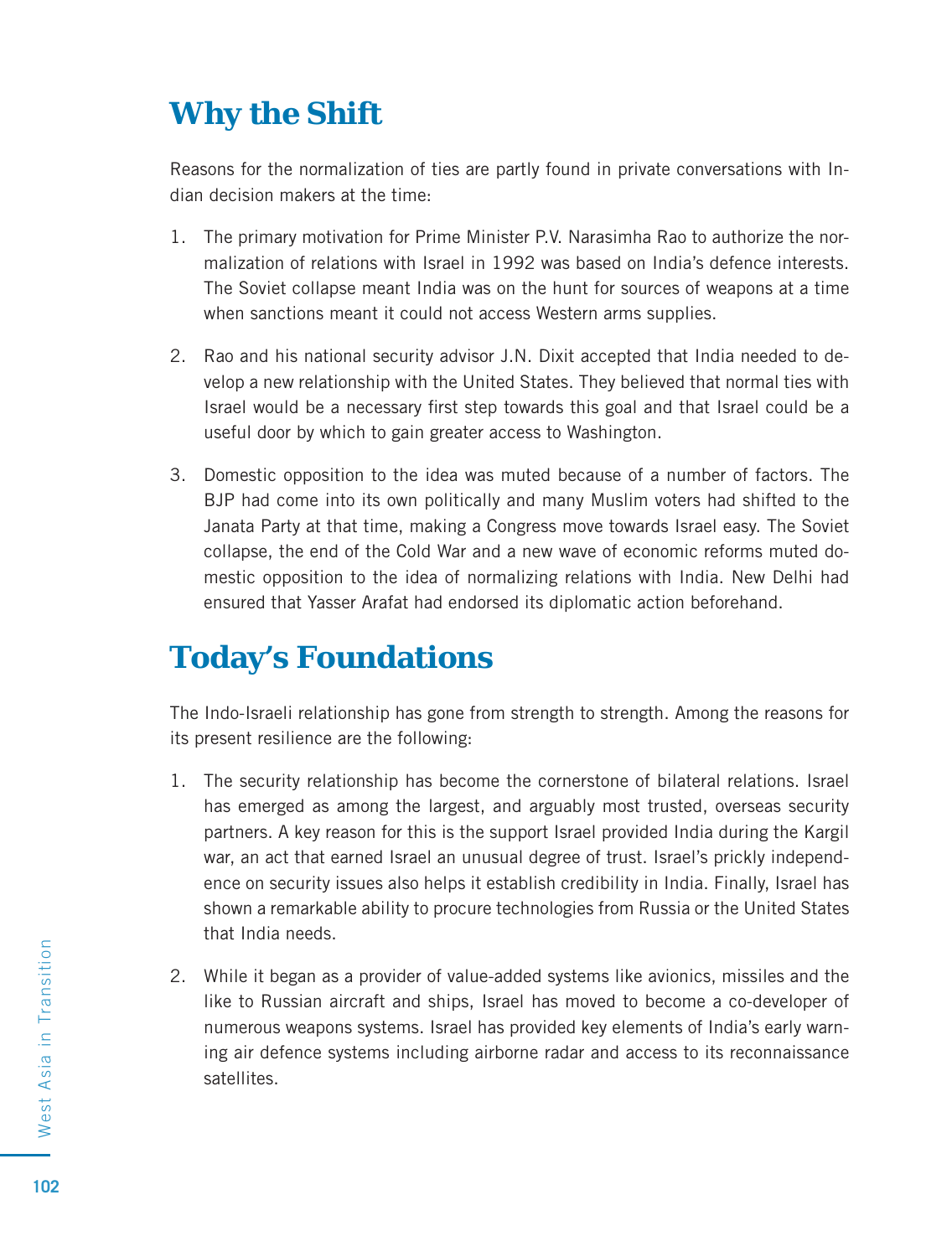- 3. Israel has also become a key, and arguably, the most trusted foreign partner in many areas of unconventional warfare including cybersecurity, counterterrorism and, most recently, homeland security.
- 4. As mentioned, the two countries also have a nuclear weapons agreement. This reflects both the similarity in the two countries' nuclear doctrines but also the size and nature of their arsenals. Israel, for example, has provided India advice on the stockpile stewardship problems faced by a country with an arsenal of only a hundred or so warheads.
- 5. There is now a substantial Indian and Israel trade, investment and technology relationship in the commercial sphere. Today, the two countries have many compatibilities including software, pharmaceutical and so on.
- 6. India has found there is no fallout in the Arab world by moving closer to Israel. If anything countries such as Saudi Arabia and Iran have taken India more seriously. A similar story can be said about domestic opposition in India: the supposed deep wells of Muslim hostility to Israel have yet to be found. The split of the Palestinian nationalist movement, with the Islamist Hamas party controlling the Gaza Strip and Fatah in charge in the West Bank, has made New Delhi less enthused about their cause. Israel in return has ignored India's close relationship with Iran, a country against which Israeli daggers are drawn.
- 7. Israel has been very active in wooing state and local political leaders in India, using its capabilities in drip agriculture, desalination technology and renewable energy to win over local populations and state level politicians. This has meant that Israel has developed strong ties with regional parties and state level politicians that have further helped mute public criticism.

# **Policy Recommendations**

- 1. There is no serious public opposition to closer ties with Israel inside India. New Delhi should therefore move towards a more public acceptance of the relationship. India should not dilute its support for a Palestinian state, but it should also accept that this does not preclude India from having a full-fledged open relationship with Israel. The goal should be a relationship that is no different, outwardly, whether the Congress or the BJP are in power.
- 2. Israel's military industrial complex is dependent on Indian sales for its survival. New Delhi needs to be more strategic about using this leverage to improve technol-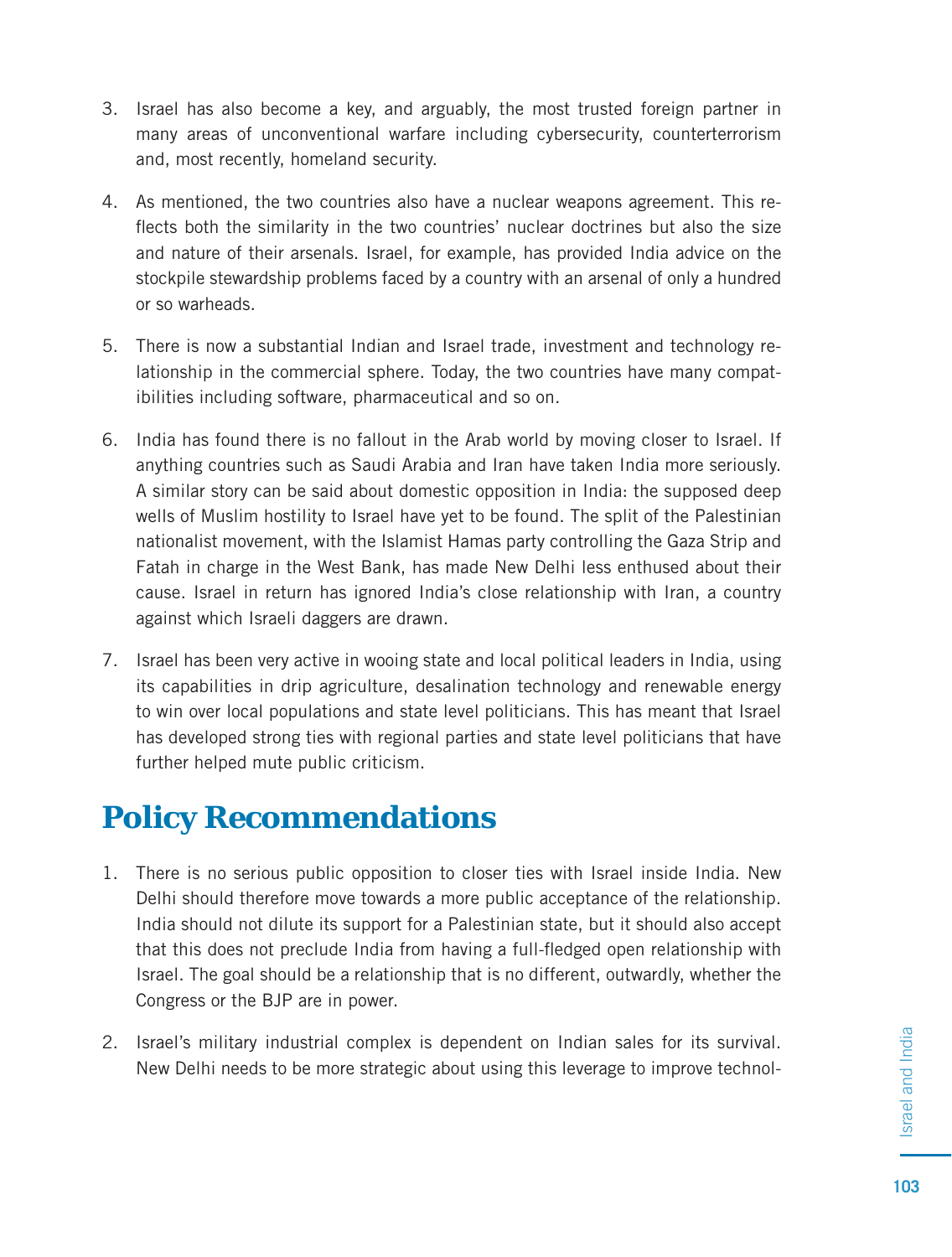ogy transfers and the development of an indigenous defence industry. It should also be looking into having Israel help it develop an indigenous drone capacity – Israel is the inventor of the drone.

- 3. Israel's capacities in agriculture, irrigation, software and pharmaceuticals need better dissemination in India. The last two areas are being handled by the private sector. However, active government participation in the latter two should be considered. Israel has developed robust technology startup cultures despite limited capital and it would make sense for India's corporations to seek to learn and utilize this capacity.
- 4. India should explore the possibility of partnering with other countries in building the so-called Red-Med oil and gas pipeline cum corridor that would connect the Mediterranean to the Red Sea. While this could be driven by commercial interest in the new gas field finds off the coast of Israel and Cyprus, this corridor would have a greater geopolitical advantage in providing a link to the Indian Ocean for Central Asian oil and gas that might have utility later.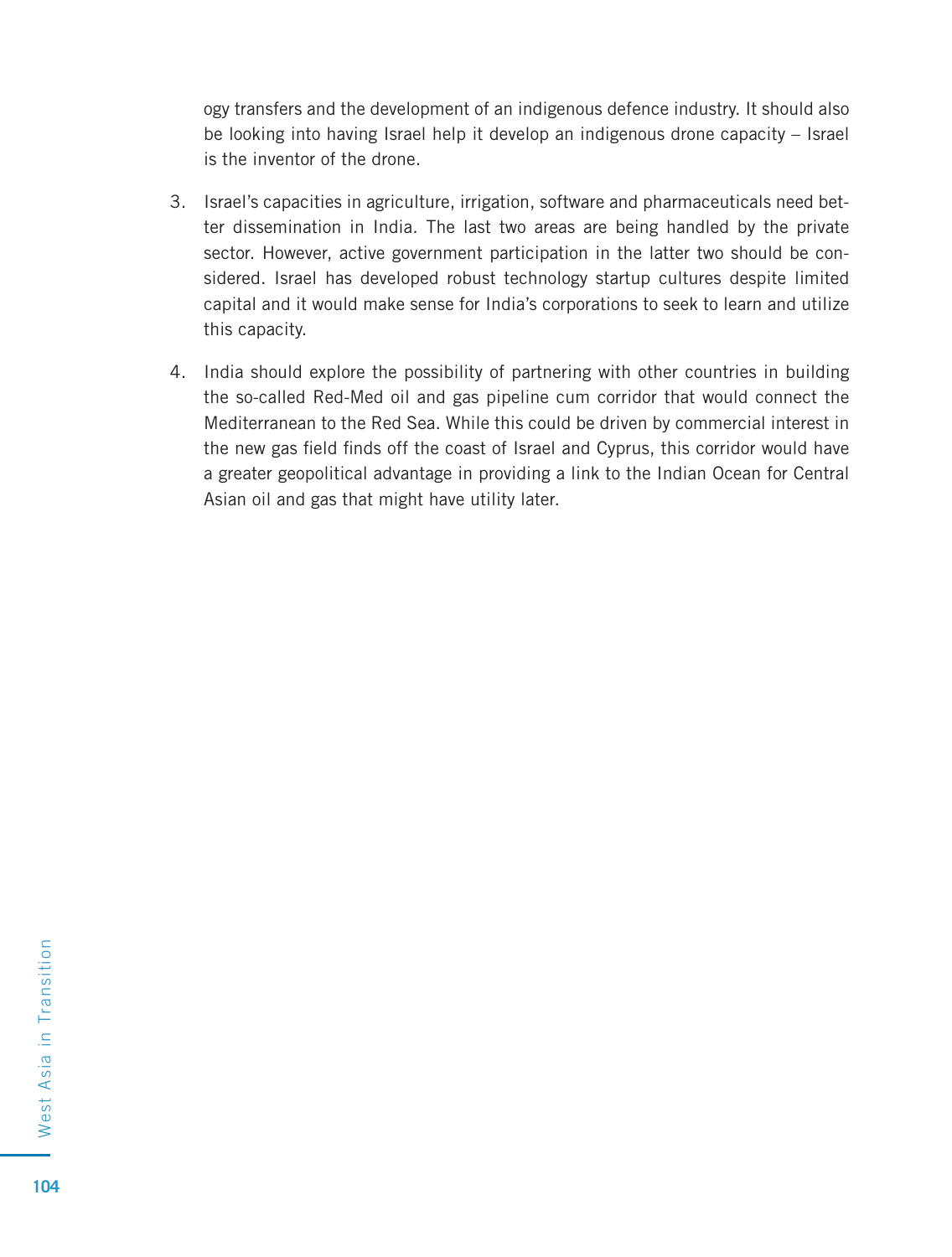# Transition in the Maghreb and Mashreq<sup>137</sup>

*Arundhati Ghose*

The serial popular uprisings of 2011 began and linger on in the Maghreb and Mashreq countries. The impact continues to be felt from the Gulf to North Africa and even beyond. India's commercial and economic interactions wit Mashreq countries. The impact continues to be felt from the Gulf to North Africa tries are relatively modest, and the legitimate focus on the Gulf States and Iran seem to have blinded us to the close political, economic, social and cultural bonds between the latter and the former. Many, including many Arabs themselves, sneer and snigger at the relevance and even existence of Arab nationalism and Arab unity, yet cultural and religious affinities, the Arabic language itself, deeply intertwine the Muslim states of the region, up to and including Turkey. Modern media, social and electronic, has grown to strengthen these bonds further. Ideas and instabilities are seamlessly transferred; as are ideologies and political and extremist thought and movements. If stability in the Gulf is of importance to us, it should logically follow that India would seek and support stability in the rest of the region. In this context, a brief outline of the revolutions and the transitions in the Maghreb and Mashreq countries are reviewed below.

While the popular uprisings of 2011 took the regimes of the affected countries, and indeed, the world by surprise, their ensuing and varied evolutions were perhaps predictable. There has been, however, even when degrees of stability have been achieved in most of the countries, a paradigm shift in ideologies and governance styles in the region, as the general populace has become more aware of the power of street protests and of the destabilizing influences of political Islam. At the present time of writing (mid-July 2014) two of the countries (Egypt and Algeria) remain authoritarian militarily-backed

<sup>137</sup> These are geographical terms, referring to the Arab countries on the southern and eastern Mediterranean coast. There are 22 Members of the Arab League, including Mauritania and undivided Sudan. The area corresponds to the WANA region. Maghreb (West of Egypt) includes Algeria, Morocco, Libya and Tunisia. Mashreq (East of Egypt) includes Jordan, Syria and Lebanon. Egypt is a 'hinge state'.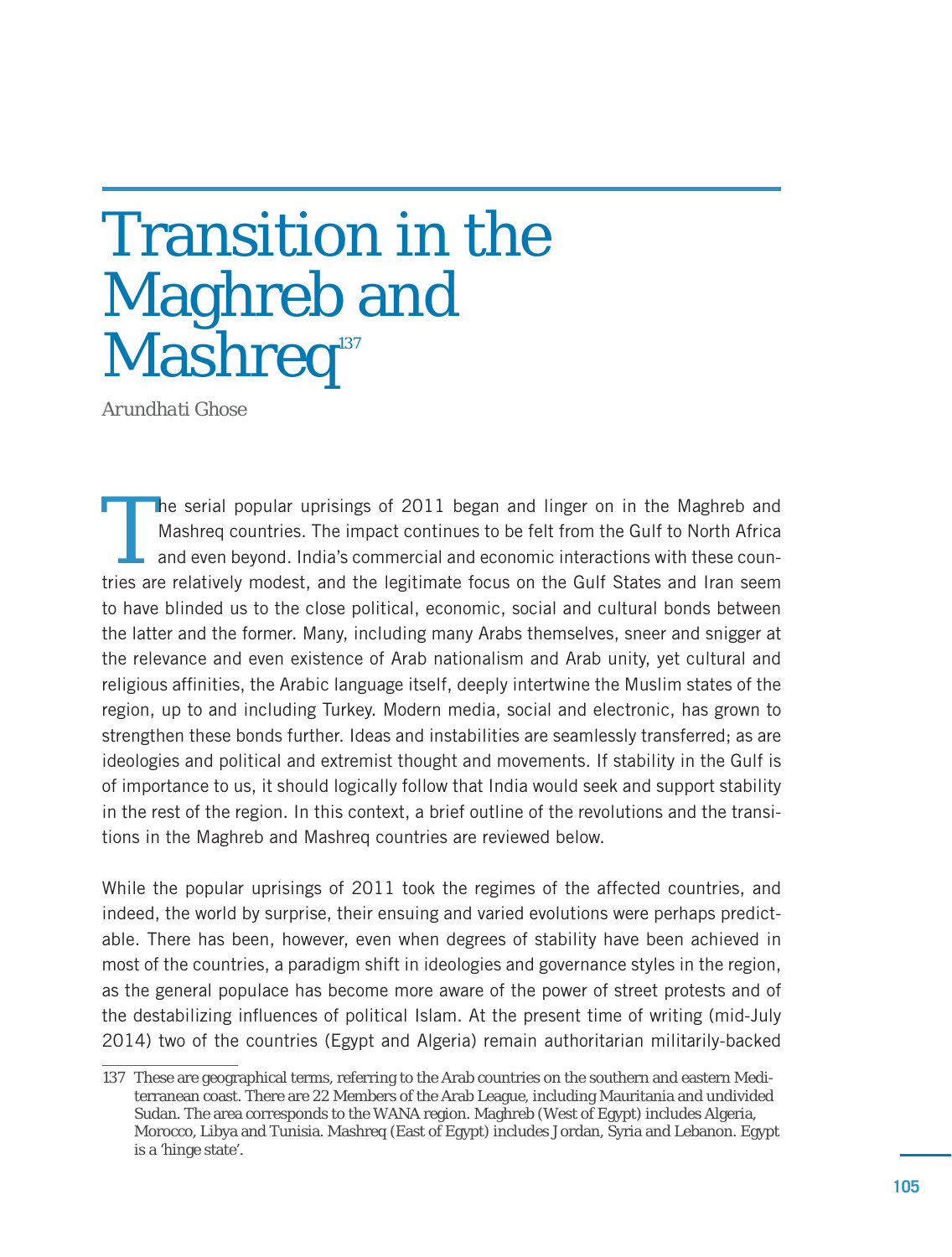governments, two remain Kingdoms (Morocco and Jordan), two in civil war situations of extreme chaos (Libya and Syria), with the effects spilling over to parts of western Africa and into the Arab heartland in Iraq and to unhappy Lebanon which had not experienced the "Spring". Tunisia is the only state where, in spite of continuing sporadic extremist attacks, democracy has been more or less established and a constitution adopted by near consensus. To more clearly understand the present situation, it is important to trace the course of these movements in each country in an effort to identify any pattern that might emerge to indicate possible future trends.

Some general trends have emerged. Firstly, one has to note that where the existing regimes, in 2011, did not use military force against the protesters and where some mainly economic, concessions were made a degree of stability appears to have been established. Secondly, in the two states which continue in a situation of civil war, there was extensive external intervention, military, financial and sectarian, from regional and extra-regional powers, while in those where no overt external intervention took place seem to have managed the crisis more or less. Third, from the two countries now in the throes of civil war, extreme and violent jihadi militancy has spread to neighbours or at least radical movements are threatening a widening of their influence.

Fourth, while initially the Syrian conflict seemed to spawn a sectarian divide in the region, spurred by the geo-political rivalry between Iran and Saudi Arabia, recent developments in Gaza such as the support to Hamas' position from Iran and Hezbollah, could be seen as an attempt to overcome intra-Muslim divisions to face the recrudescence of the Israeli-Palestine problem. Finally, the varying degree of presence of the Muslim Brotherhood, in countries such as Egypt, Libya, Syria, and Jordan, and in Tunisia, as represented by Ennahda, and with the support of Turkey under the AKP Government and Qatar, in the processes is remarkable.

# **The Maghreb**

#### **Algeria**

Governments in both Algeria and Morocco appear to have weathered the storm, though the causes and solutions were as different as their forms of government. Algeria had been facing periodic street protests before 2010, mainly on economic and social issues such as lack of housing and food prices, which were put down by the security forces with the country being ruled under emergency laws. Having experienced almost a decade of civil strife between Islamist groups and the state in the 90s, these groups had been banned. In January 2011, however, a sudden rise in food prices led to larger countrywide demonstrations, reportedly influenced by events in Tunisia, and included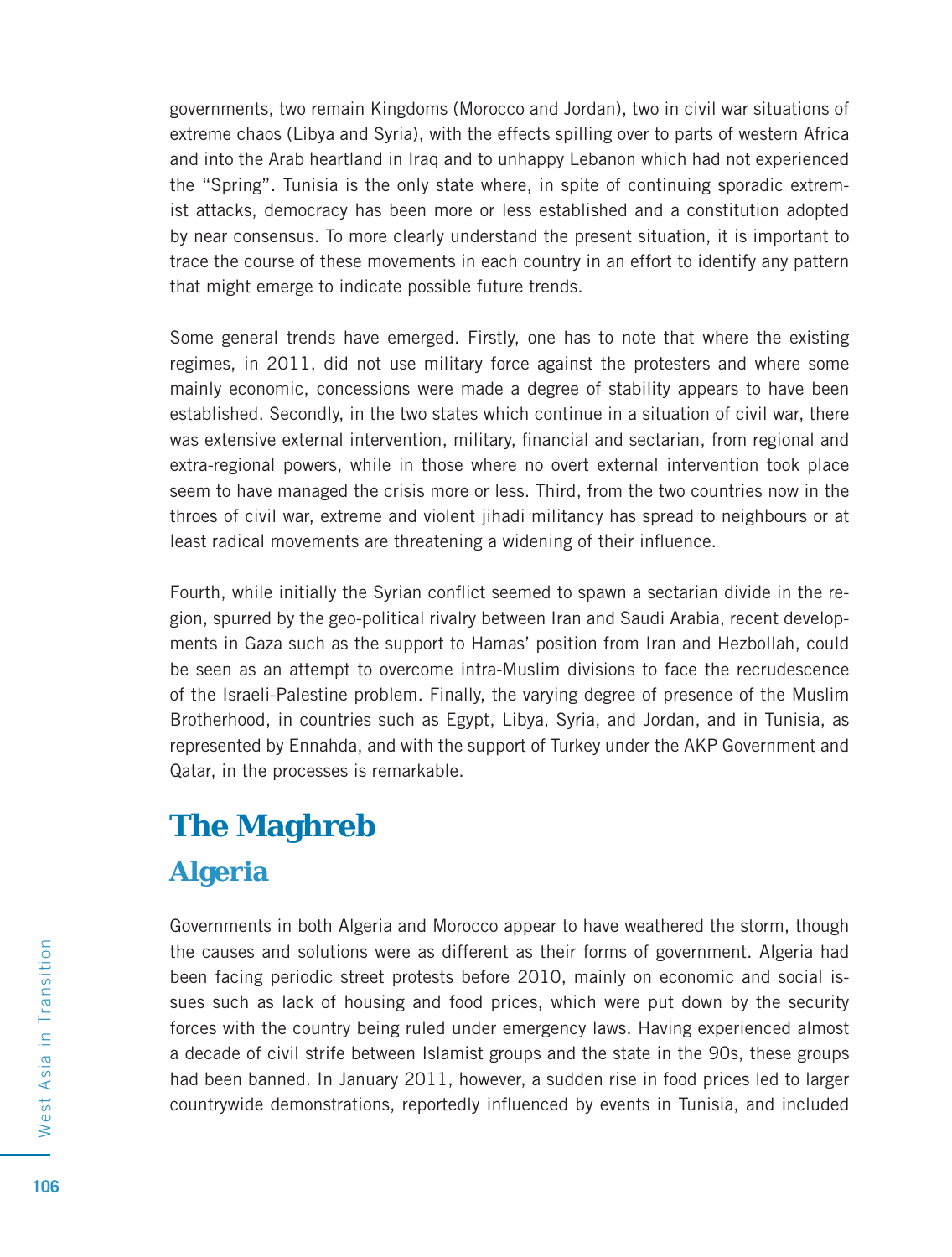self-immolations in front of government buildings. By February, the Government had lowered the food prices and lifted the state of emergency. The protests then petered out. The concessions by the government only partly affected the dampening of the protests. The protesters had been supported by trade unions and left wing parties, which apparently had no desire to overthrow the existing system or the government; people retained memories of the disruptions and violence of the 90s and the news of the turmoil and chaos in neighbouring countries, together with forceful dissuasion from state authorities had their impact. Most important, Algeria, which had supported Gaddafi and his regime, strongly repulsed foreign intervention, making common cause with Iran on Syria, and warning that foreign intervention in Libya would create instability in the Maghreb and the Sahel and would give a boost to jihadi militants. In the event, the al-Qaeda in the Islamic Maghreb (AQIM) drew sustenance from the chaos in Libya, extended their activities to Mali and established a degree of presence in the Maghreb. This became evident in the attack on the In Amenas gas facility in Algeria and the spread of jihadism to Mali. Nonetheless, given Algeria's importance to Europe as a source of hydrocarbons, its size and relative prosperity, its strong military which has the ability to project its power and its effective commitment to counter-terrorism, the countries of the West supported the government's efforts in containing the fall-out of the revolution.

#### **Morocco**

Morocco is the only kingdom in the Maghreb, with a majority of Moroccans apparently approving of the monarchy. It is not surprising then that it was the monarch who played a decisive role in coping with the protests that started in 2011. Though they were widespread, the protests were peaceful; the demand was for a new constitution, a change in government and an end to corruption. No police or military force was used to deal with the protests. Instead, the king promised constitutional reform, set up a commission to draft a new constitution which was approved by a majority through a referendum and elections were held in November of 2012. A moderate Islamist party, the Justice and Development Party (PJD),which seems to have drawn inspiration from Turkey's AKP, won the election and accepted the step-by-step reform process proposed by the King. The reforms, while giving the Prime Minister and the Parliament more executive authority, keeps real power in the hands of the King; he remains the Commander-in-Chief, Chairman of the Council of Ministers and the Supreme Security Council. He also remains the highest religious authority.

The US and Europe have been supportive of the outcome of the Moroccan revolution which has been termed a "gentle" revolution. Yet, there have been jihadi incidents and the AQIM threat remains. The moderation of the PJD has kept the extremists at bay so far, in a mirror image of the situation in Tunisia.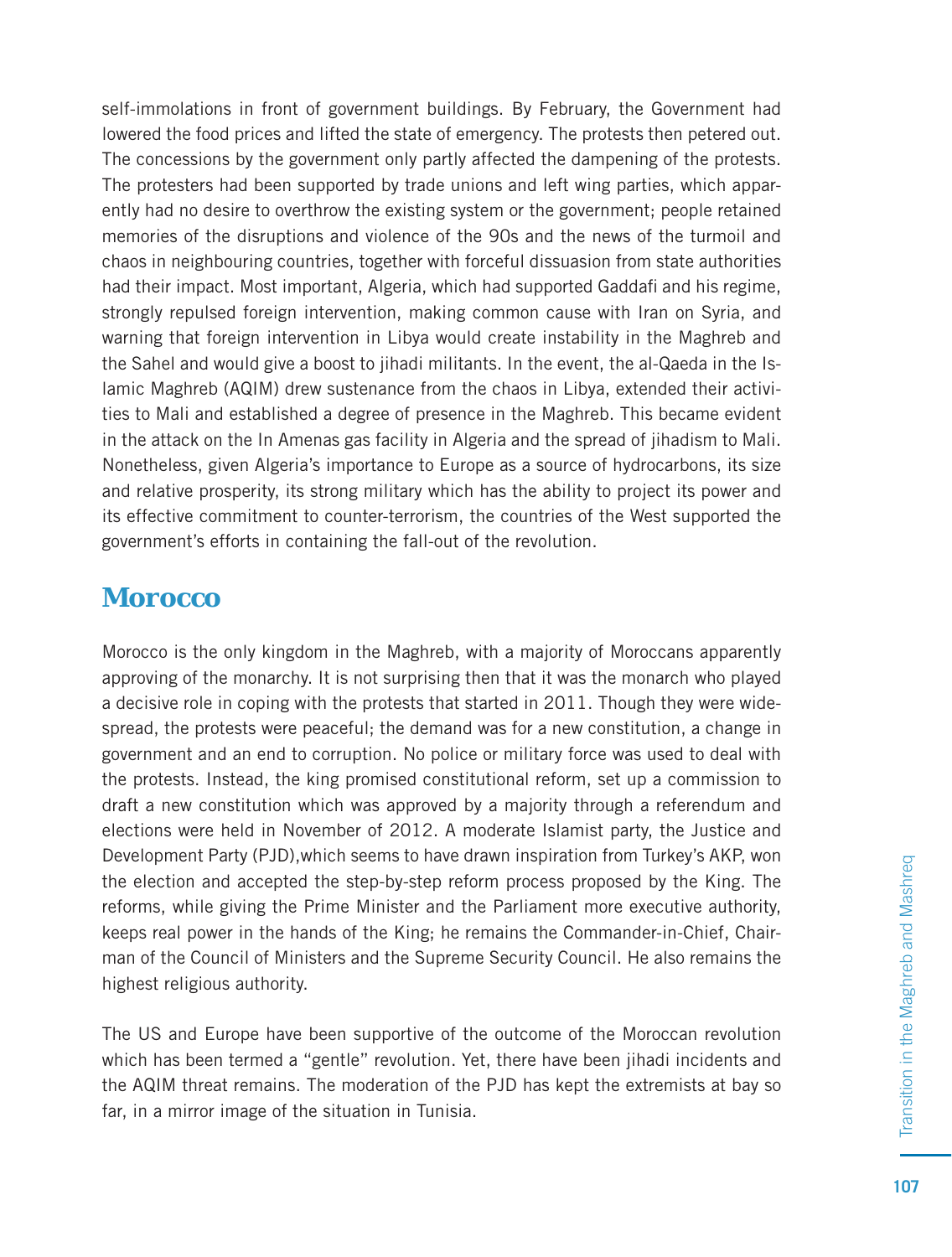#### **Tunisia**

The "trigger" for the spread of the uprisings in the region was Tunisia, though, as has been noted, all these countries were facing street protests of greater or less intensity against food inflation, high unemployment and general economic grievances for some time. In Tunisia, the initial use of force by the state, in the background of widespread corruption and misgovernance, introduced the political element and led to the flight of President Ben Ali to Saudi Arabia. Mohammed Ghannouchi, the Prime Minister, imposed a state of emergency which was followed by elections to a Constituent Assembly. These elections were won by the Islamist Ennahda Party, led by Rashid Ghannouchi, a close associate of the Muslim Brotherhood. A constitution was adopted after Rashid Ghannouchi, who had stepped aside in December 2013 to permit a technocrat-led Government to govern in the interim, made several crucial concessions to the secularists. The constitution recognizes Islam as the State religion but includes all the freedoms of a pluralist State. It incorporates the freedom of worship and gender equality, and was adopted with an overwhelming majority. The three-year old emergency was lifted and a caretaker government was installed to oversee both parliamentary and presidential elections. Ennahda's approach, tactical though it may be, distinguishes it from its counterpart, the Muslim Brotherhood in Egypt. Tunisia still faces formidable challenges; economic as well as in law and order impacted by the Salafists within the country and Islamist militants from across the border from Libya. However, with Ennahda participating in the democratic process, Tunisia's ability to cope with them is considerably strengthened.

#### **Egypt**

At the "hinge" between the Maghreb and Mashreq, is a heavyweight of the region, Egypt, whose significance lies not only in her size, geostrategic location, strong and professional army, a sense of nationhood, but also in being a cultural hub, home of Al Azhar and the source of ideas and ideologies – both the concept of Arab nationalism and of political Islam – which have influenced all Arab speaking states. Even today, as a much weakened country, she seeks to regain some of her lost stature; instability in Egypt carries repercussions across the region.

On  $8<sup>th</sup>$  June 2014, Abdel Fattah el Sisi was sworn in as the new President of Egypt. During the previous three years there have been almost continuous street protests in the cities of Egypt. It took 18 days to oust Hosni Mubarak, ending his 30 year militarybacked rule, slightly longer to oust the one year old successive Military Government of the Supreme Council of the Armed Forces (SCAF) and about a year to oust President Morsi. While the people appear to have rejected dictatorship, theocracy and military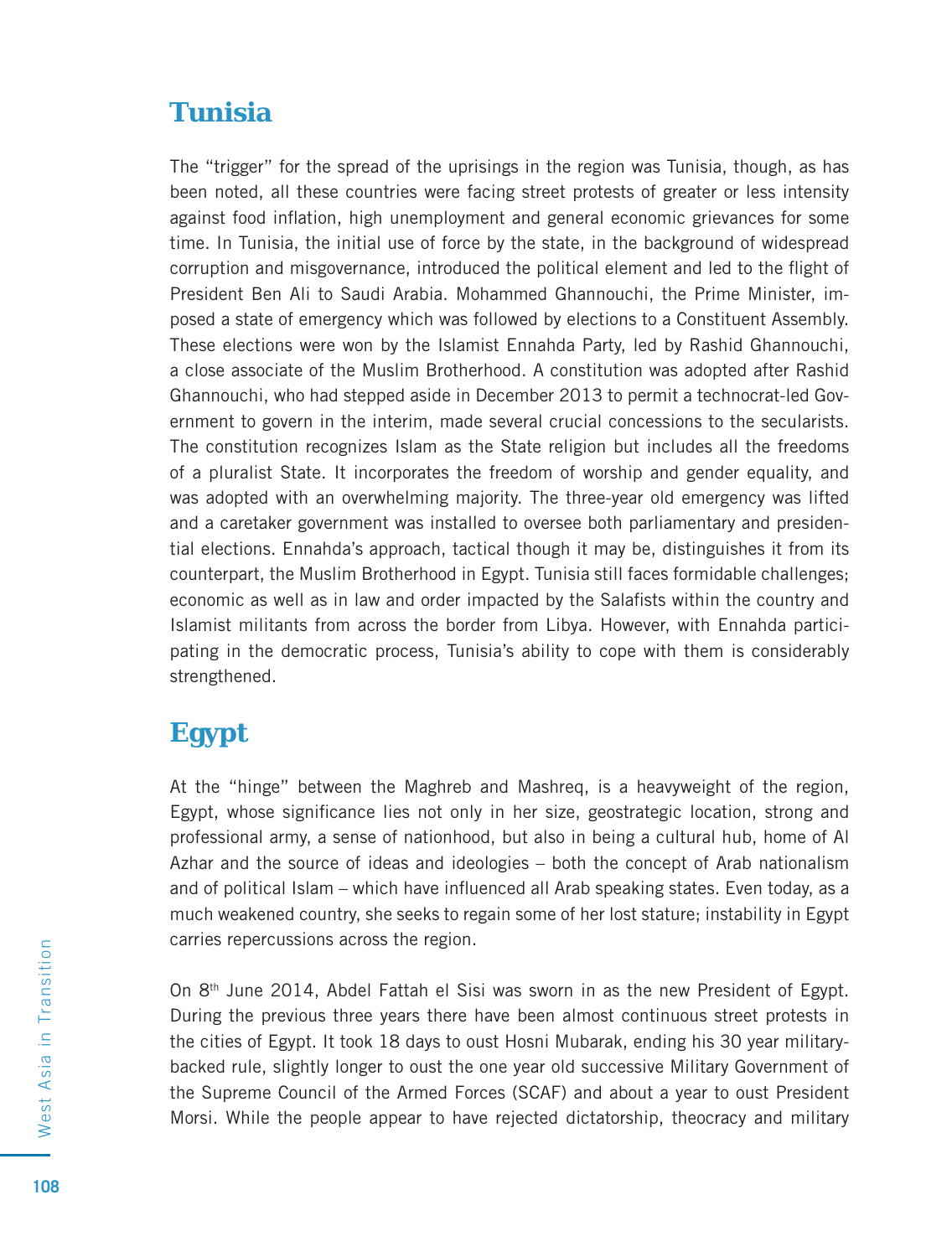rule, they have accepted a democratic constitution and voted in a military-backed President. It is too early to identify whether the new dispensation will be able to establish the fine balance that will inevitably be required now, given the challenges, economic and social, that face the country.

There might be several reasons for the current support that President el Sisi enjoys, and many of them lie in the continuous instability of the last three years and the growing security threats in the region. The elections of 2012 brought the Islamist parties, including the Muslim Brotherhood, to power in Parliament and to the Presidency. Morsi had, in fact, the support of the military in the initial months in office; his initial speeches were categorical that he would be the President of all Egyptians, a commitment belied by his later actions. Street protests against the President's actions and the Muslim Brotherhood continued through 2012 and 2013, as the "original" protesters (against Mubarak) found their demands sidelined by the Brotherhood's own agenda for political power and moves towards the reshaping of Egypt into a majoritarian theocracy, including through an overtly Islamist Constitution which was boycotted by representatives of the Copts and secularists, but approved, hurriedly, by Morsi. The military too were increasingly alarmed by the Brotherhood's ties with Hamas in Gaza, the ambivalence of the government to the growing incidence of terrorist attacks in the Sinai, and, perhaps as a last straw, Morsi's own commitment to "jihad" in Syria, after breaking diplomatic ties with the Assad regime.

While there have been uncorroborated charges that Tamarod, the protest group that took over the protest movement being a creation of the military, there is no doubt that there was massive public support to the demonstrations against Morsi. Giving some credibility to this charge, the Army stepped in, took Morsi who was still legally the President of the country into custody and kept him in virtual isolation. The reaction of the supporters of the Brotherhood and of Morsi immediately commenced to fill the streets with their protests. Interestingly, SCAF did not take over, having burnt its fingers once; El Sisi, as the Army Chief set up a group of eminent persons who drew up a "road map to democracy", including the redrafting of the Constitution and the holding of presidential and parliamentary elections after the Constitution was approved through a referendum. The Constitution, while secular in nature and pluralistic in its affirmations of freedom of worship and gender equality, preserved and protected the role of the military in the state power structure.

In the meanwhile, the confrontation between the pro-Morsi protesters and the security forces grew more violent, the majority of the leadership of the Brotherhood was imprisoned on charges ranging from inciting violence to treason and the Brotherhood itself was labelled a terrorist organization. Egyptian society and its polity became and remains deeply polarized, going against the grain of the Egyptian sense of nationhood.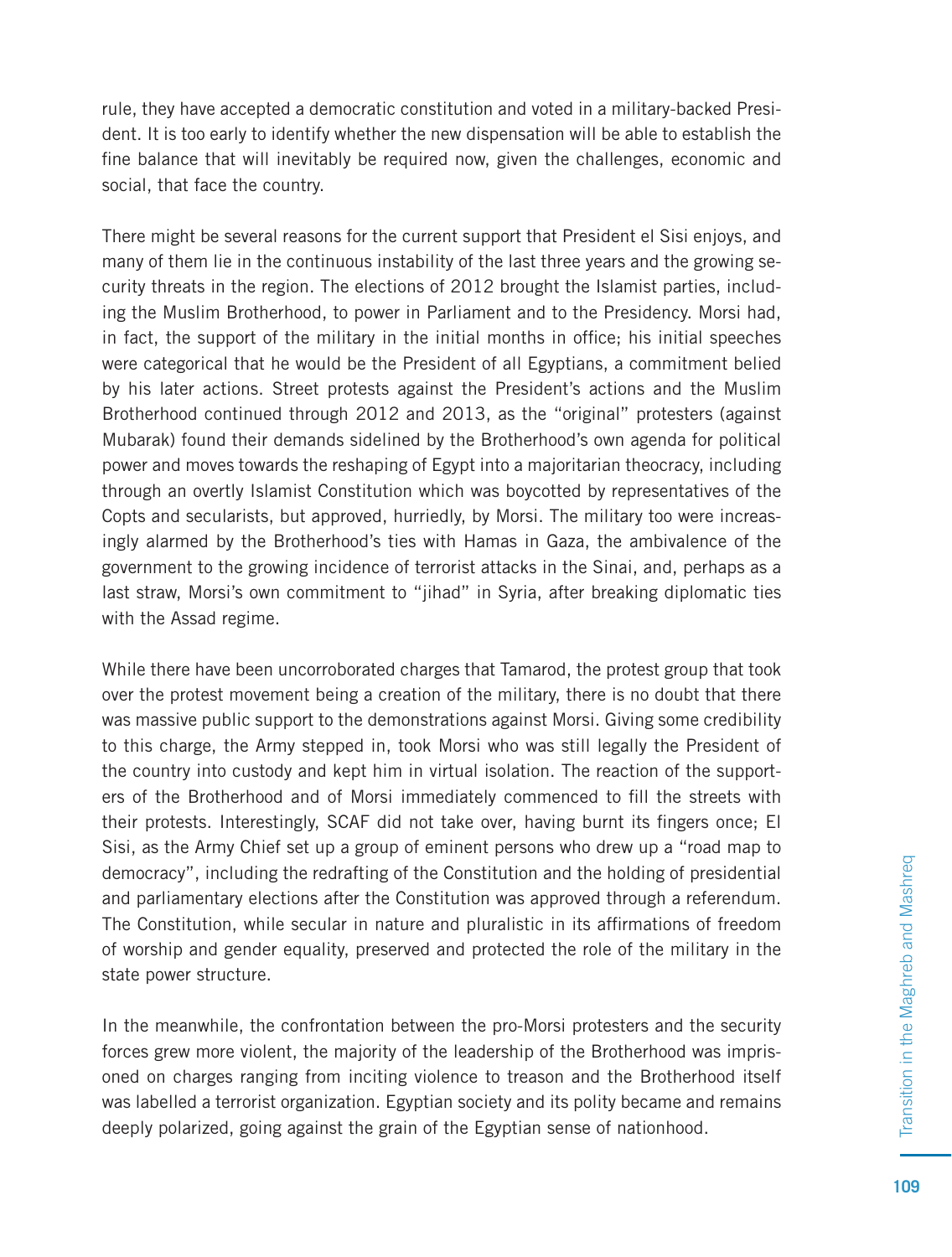Added to this, terrorist groups who had felt empowered under Morsi's regime, have continued to attack the security forces, not only in Sinai but in the cities in the heartland. This would go some way to explaining the public endorsement of el Sisi at the recent elections.

The West did not directly intervene, valuing the need for the Egyptian military's continuing support for maintaining diplomatic relations with Israel. Generous Qatari aid to the government under Morsi, has been replaced with Saudi Arabian and UAE political and financial support to el Sisi. Egypt is today certainly weakened, but has been making strenuous efforts to regain some of its lost influence and is seeking international legitimization of its quasi-military rule by reviving ties with the African Union and offering its good offices towards a resolution of the current hostilities in Gaza and extending humanitarian assistance to the Palestinians from that unhappy state.

#### **Libya**

Libya did not really experience an "Arab Spring". According to reports at that time the "trigger" was a protest by migrant workers in Benghazi in the north east of the country, protesting against lack of housing facilities by occupying some government buildings. The security forces reacted and a popular blogger, apparently inspired by the effectiveness of Tunisian and Egyptian uprisings, called for similar protests and was arrested. The area around Benghazi, publicly available documents show, was the stronghold of Islamic militants, probably Al Qaeda. These groups formed the core of the protests against the Gaddhafi Government.

Muammar Gaddhafi was an eccentric despot with a dubious human rights record and a dangerous penchant for funding anti-State groups including the IRA; he also was not only a major source of development assistance to countries of sub-Saharan Africa, but was able to turn Libya into an "upper middle-income country" with an 88% literacy and with an extensive welfare system. Libyans had free education and health care and subsidized housing. Like in other oil-rich states, native unemployment was high and large numbers of migrants supplied the work force. The UN Security Council acted on the situation in Benghazi within two weeks of the uprising. Before the African Union delegation could visit Tripoli, NATO forces, led by the UK and France and supported by the US started, on the basis of a disputed interpretation of the UNSC resolution, what became an aerial bombardment of Libyan forces, purportedly to "protect" the civilians of Benghazi. Gaddhafi was killed in October the same year.

Today Libya is in chaos, with a four-sided civil war on-going. Arms and armed terrorists have erupted into the region and into north-western Africa. The National Transitional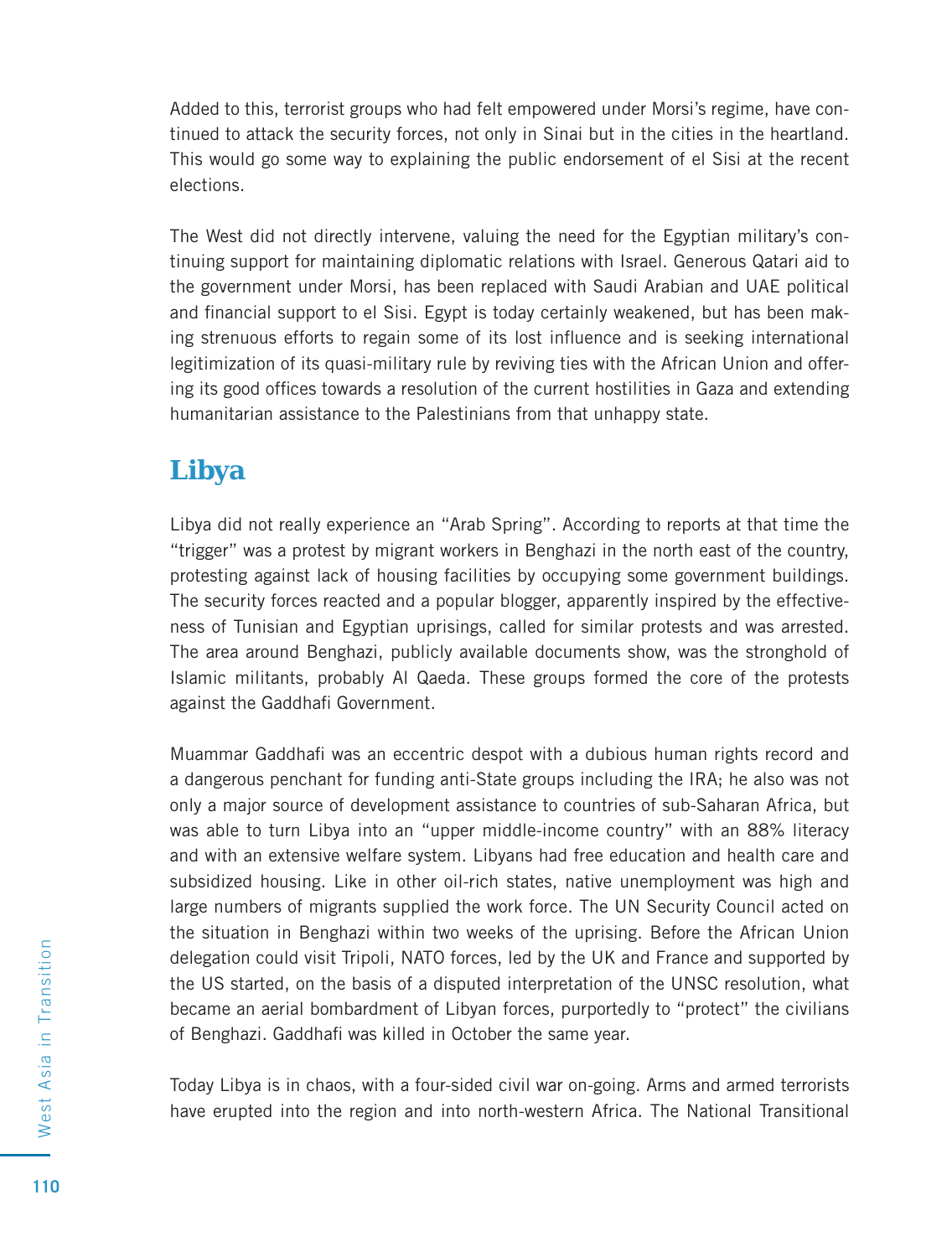Council, which had tried to create a focus to the rebels, has become the General National Conference with two distinct groupings – nationalists and the Muslim Brotherhood, which had also participated in the rebellion against Gaddhafi. At the recent elections, the nationalists defeated the Brotherhood; both are using militias to gain control of Tripoli and the country; radical Islamist groups still control the northeast and Benghazi and a Libyan General, who had defected from the Libyan Army is fighting the Islamists in that region.

Many Libyans have joined the groups opposing the Assad Government in Syria, and Libya remains a focus of terrorism in the region and beyond.

# **The Mashreq**

The Arab countries along the eastern coast of the Mediterranean were and remain the most vulnerable and unstable (and that is not including the current bombing of Gaza by Israel and the reconfiguration of intra-Arab policies towards Israel) with Syria being the epicentre of the spreading crisis.

#### **Syria**

Like most other Arab countries, the protests initially were against the rising food prices, but quickly turned political as the Government forces used violence to control the crowds, the Tunisian, Egyptian and Libyan revolutions provided inspiration and the Muslim Brotherhood provided support. The Brotherhood has had a presence in Syria before and was even in Hafiz Assad's Government. After a series of violent attacks, they were exiled and took refuge in Turkey. Attempts were made by Turkey's AKP Government to mediate between the Brotherhood and Bashir Assad, but failed when the latter refused to allow the Brotherhood to re-establish itself in Syria. This led to the disruption of Syria-Turkey relations and to Turkish involvement in the by now anti-Assad protests. With Qatar's support of the Brotherhood in Egypt and Syria, the doors were opened for the involvement of other external players, Saudi Arabia for the rebels but against the Brotherhood, and the UK, France and US. No doubt the discovery of natural gas in the eastern Mediterranean was an added incentive for such interest. Russia, and it is reported even Algeria, have supported the Assad Government as have Iran and Hezbollah. This brought Israel into the fray. The ensuing humanitarian crisis has not only affected Lebanon, Jordan and Turkey economically, but as the rebel movement was taken over by Islamic jihadis such as Jabhat al Nusra, an off-shoot of al Qaeda and more recently, the Islamic State. The Kurds of the north of the country have been given a free hand by the Government, effectively distancing that area from the civil war.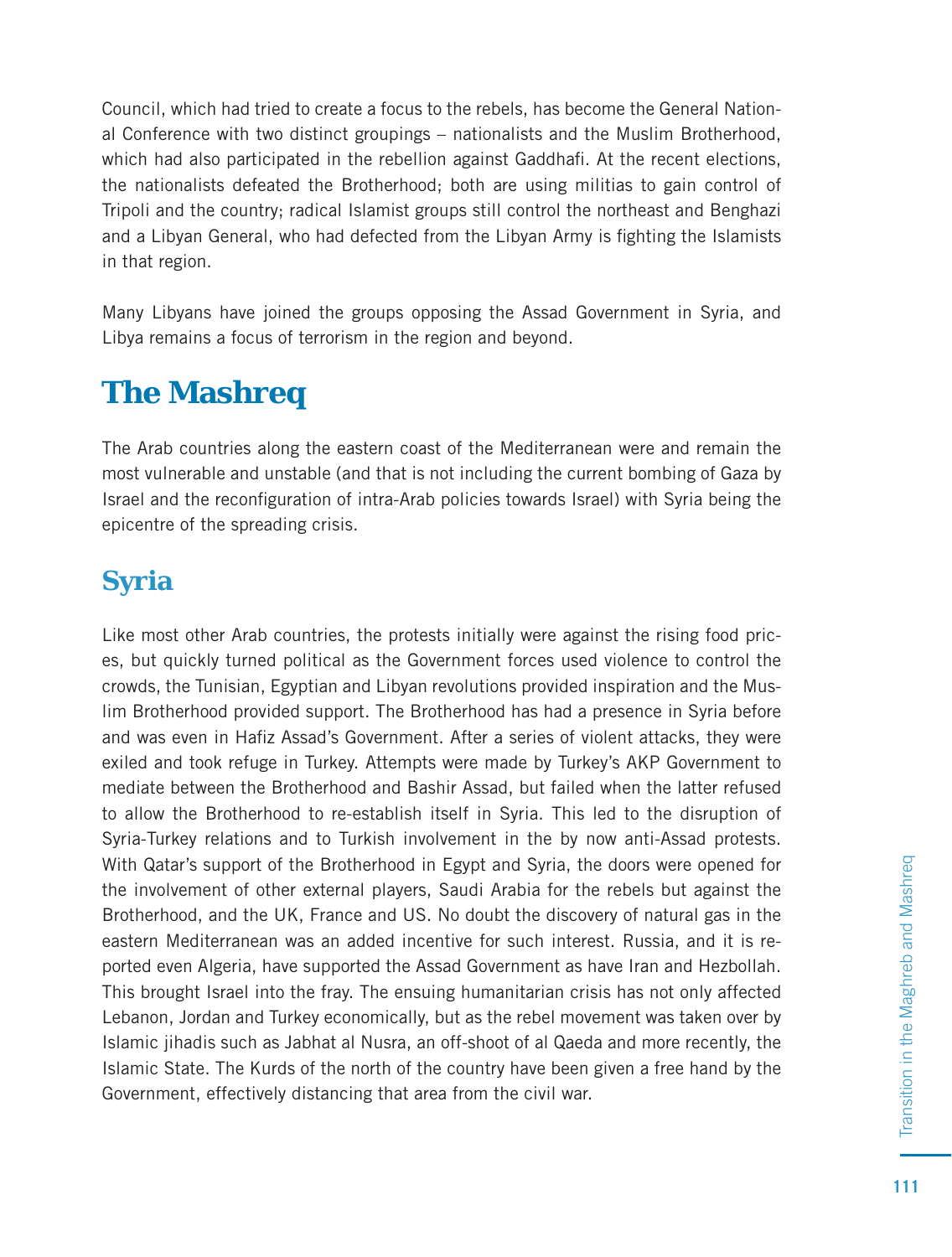# **Lebanon and Jordan**

Lebanon is today suffering from the aftermath of the Arab Spring, as its delicate sectarian balance has been thrown out of gear. Jordan, which had survived the initial uprisings with the King making some economic and political concessions, abjuring the use of state force and managing to isolate the Muslim Brotherhood from the rest of the protesters, is today also affected by the aftermath. It has been reported that the origins of the ISIS cadres received their training in the refugee camps from US trainers, fought alongside the al Qaeda backed troops in Syria and then moved into Iraq to tie up with Sunni tribes and disaffected Baathist military leaders.

Regionally and globally, twin threats of sectarianism and violent extremism/terrorism have emerged from the ongoing conflict in Syria, which has serious implications for India and the sub-continent.

#### **India's Options**

As already noted the Maghreb-Mashreq region has been the source of ideas and ideologies, including political Islam, which have impacted the rest of the Middle East and North Africa. The present crises in Libya have been variously used by both regional and extra-regional powers with their separate agendas. It may be possible for us to build issue specific partnerships: Algeria and Egypt are already cooperating on terrorism in their region; participation on information-sharing may be fruitful; strengthening our relations with Oman in the political arena on the sectarian divide which has emerged.

We have little political interaction with the major countries of the region. This would need to be strengthened by entering into a sustained dialogue on the evolutions taking place in that region without allowing our preferences for forms of government to influence our relations.

Finally, our economic and commercial relations with the major (and stable) countries need to be bolstered, especially as countries such as Algeria, Tunisia and Morocco have special access to the European and West African countries. Egypt is a large market by itself, and remains, even after taking into account its present weakened economy, a middle-income country.

The WANA and Gulf regions need to be viewed as a whole; stability, influence and economic potential should be the criteria for emphasis in our relations.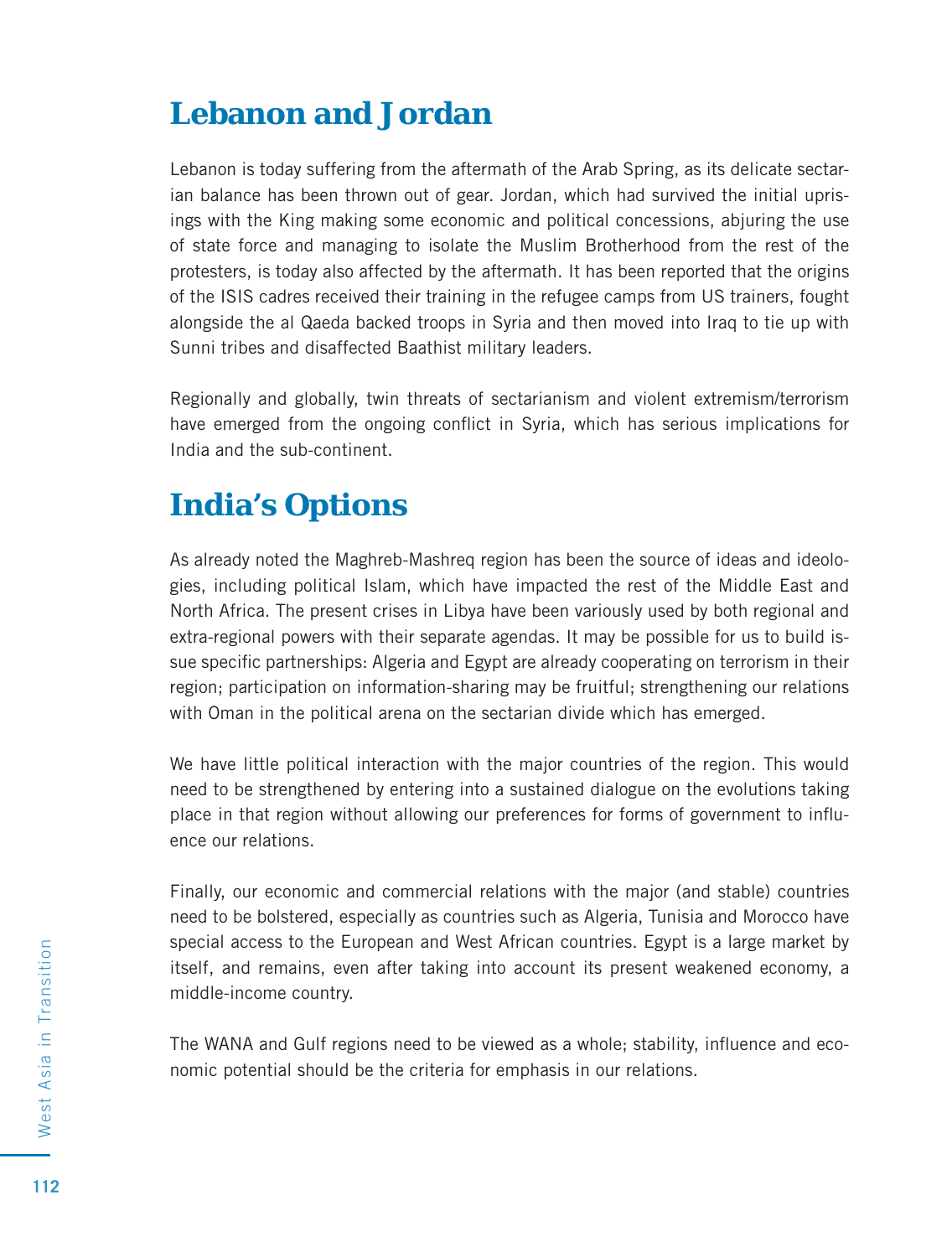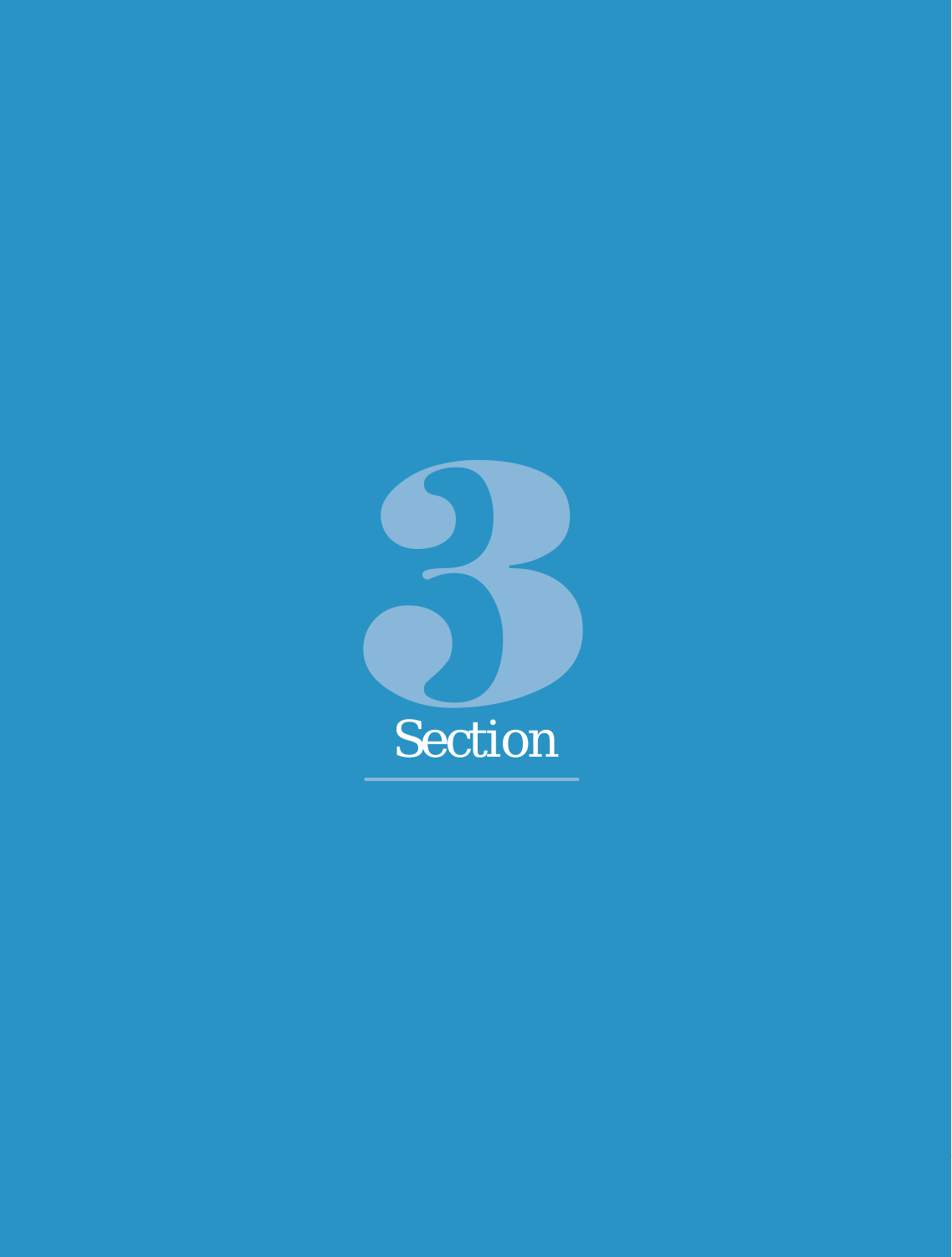# Policy Recommendations

*Meena Singh Roy*

Tectonic shifts in the geo-political landscape of the West Asian region have brought<br>forth new set of challenges as well as opportunities for Indian policy makers.<br>Three years on from the onset of "Arab Spring", the West A forth new set of challenges as well as opportunities for Indian policy makers. Three years on from the onset of "Arab Spring", the West Asian region continues its struggle to establish a stable political order. As the popular protests removed many longstanding authoritarian regimes throughout West Asia and North Africa in 2011, the contemporary geo-political situation seems to be getting more complex day by day. The hoped-for transition from authoritarianism to democratization has been rather painful and convulsive, and has a long way to go. Besides, the deteriorating situation in Syria and Iraq provide a geo-political challenge for peace and stability throughout the region.

Particularly disturbing, not only for the region but for India as well, are the rapidly expanding spaces for extremist and terrorist elements in the region. Their destructive and disruptive activities are evident on a daily basis in Iraq, Libya, Somalia, Syria and Yemen. Sectarian fault lines in the region too have contributed to the growth of such radical ideologies among the people. The growing Shia-Sunni dimension of the conflict has severe implications for regional security throughout West Asia.

India has important political, economic and security stakes in the peace and stability of West Asia and thus needs to follow West Asian developments very closely. In light of the emerging political situation, the major challenge facing India is to balance its political equations and economic interests with major regional and external players in the region. India is heavily dependent on the Gulf region; energy imports from the region constituted around 63 percent of India's total oil imports in 2012-13. The region is the leading trading partner for India with a total trade of around USD 200 billion in the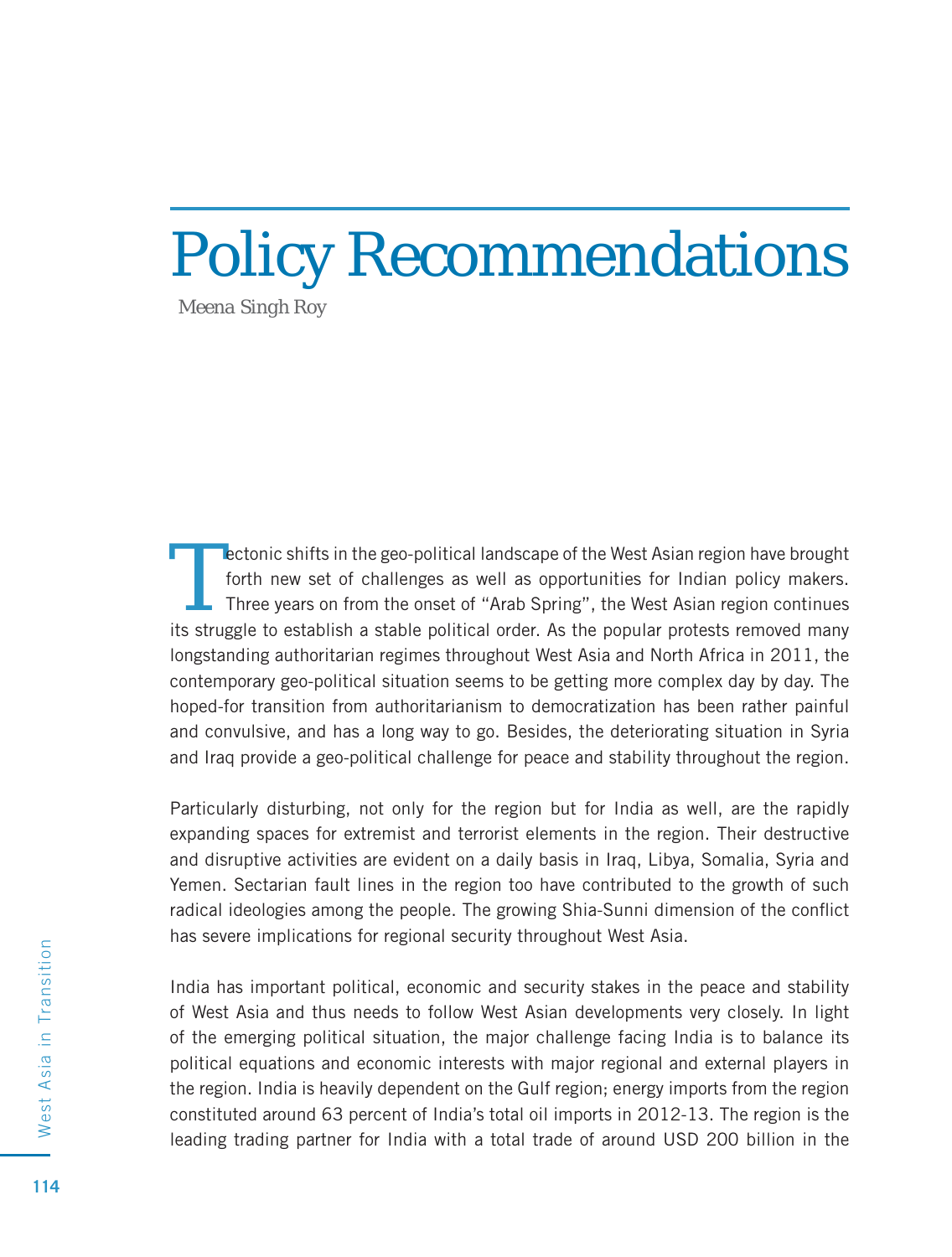same year. Around seven million Indian passport holders live in the region and they form another important symbiotic link between India and the region.

The importance of stability is therefore of paramount importance for India. The absence of a robust security architecture and deep-rooted intra-regional conflicts raises concerns about the viability of regional security in West Asia, and there is a realization in some quarters that India should start increasing its security co-operation in this theatre. As India maintains warm ties with all the major countries in the region and is non-interfering in the internal affairs of these countries, it can be an important player in talking to various countries to discuss regional security.

The preceding chapters have sought to analyse the transition taking place – political and ideological, impacting socio-economics – not only on the region as a whole, but also highlighting the evolution in individual countries. The Task Force believes that, given the importance to India's economic, political and social interests, it would be necessary for India to formulate a concrete "West Asia Policy", which could focus India's various interests in the region, even while the situation remains fluid and time horizons remain unpredictable. This section proposes certain policy recommendations to the Government of India under two subsets; Region Wide and Country/Sub-region specific.

# **Region Wide**

- **Declare a clearly articulated "Look West Policy"** As the India-West Asia relationship takes an upward trajectory, and India's stakes and interests grow with time, it is time for India to adopt a formally articulated "Look West Policy" in line with the successful "Look East Policy". The sheer volume of India's engagement with the region, especially the Gulf region, and its critical importance to India's security means that standing aloof is no longer an option. A "Look West Policy" should focus on strengthening bilateral political, economic and security ties with the countries of the Gulf region. As the countries of the region have adopted a Look East Policy targeting the Asian powers, it is an opportune time for India to adopt and pursue a policy solely focusing on the region.
- **Appoint a special envoy for West Asia** It may be useful for India to resume the practice of appointing a special envoy for West Asia who keeps in regular touch with the leaders of the region on a regular basis. It would help in understanding the changing political dynamics in the region and help shape India's policy towards them.
- **Upgrade bilateral relationships** India has excellent bilateral relations with most countries in the region such as Iran, Iraq and the GCC countries. Egypt is reaching out to India to which India must respond favourably. With Palestine, India has had historically friendly relations and India supports the Palestinian cause. India's rela-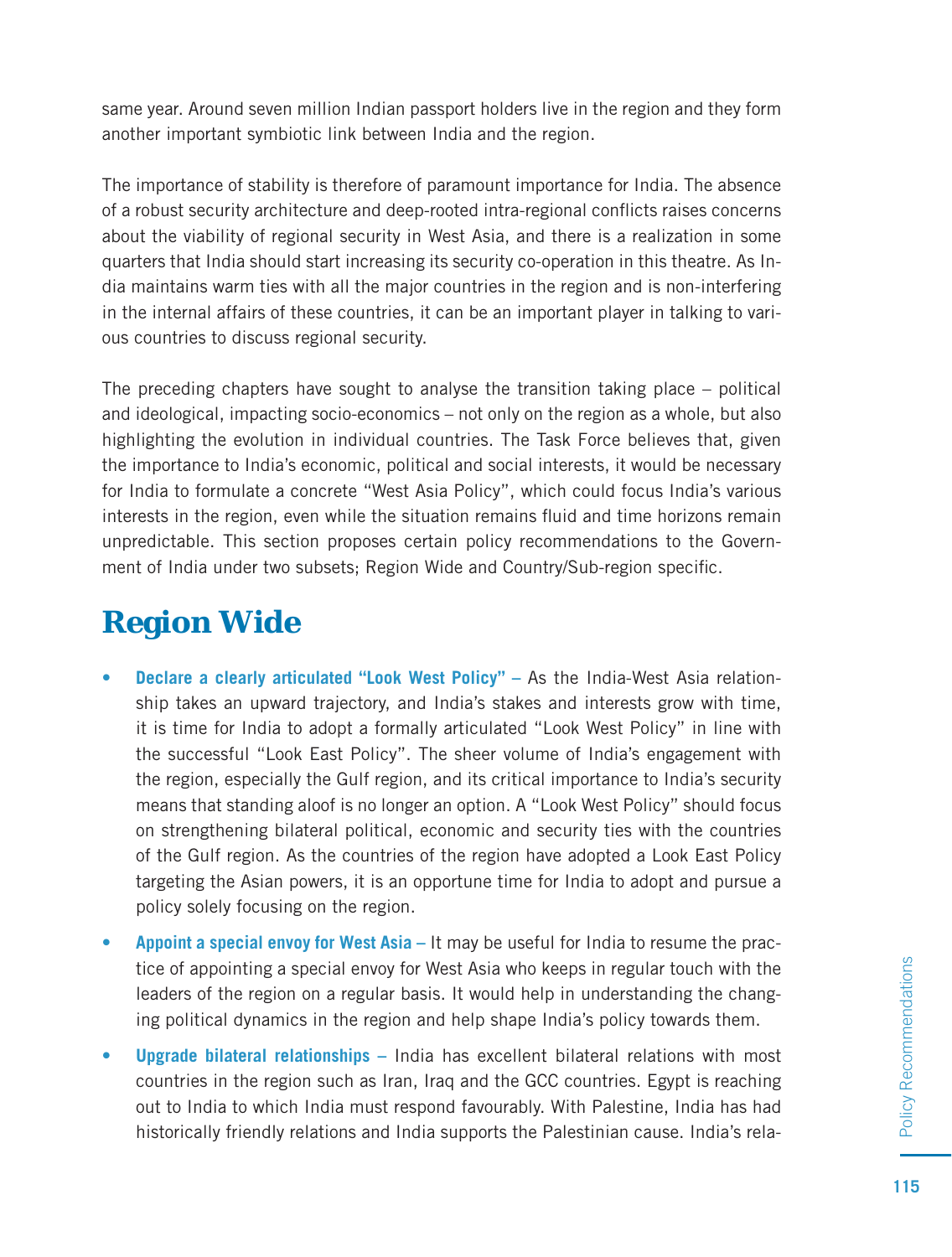tionship with Israel has strengthened since the establishment of diplomatic ties in 1992. Israel has emerged as a major source of defence technology and equipment and also as a supplier of agricultural technologies to India. It is also keen to expand its ties with India at political level. These relationships are valuable and need to be solidified and India must strengthen the bilateral relationship by engaging them in multiple fronts.

- **Adopt a fine-balancing position in regional foreign policy India will have to do some** fine balancing acts; between Iran and the GCC, between Israel and the Arabs, and between Israel and the Palestinians. The situation can be handled by taking principled positions, by expanding the basis of bilateral relations, by focusing on the economic and people to people content of the ties. India should also strengthen ties on human security issues, particularly counter-terrorism. Given the complex nature of the politics in the region, it would be wise for India to continue with the policy of balancing its relationship with major players in the region. As India has stakes transcending the GCC, Iran and Iraq, taking sides will be detrimental to India's interests. Rather, India should try to engage with the countries and work together on the mutual areas of interest.
- **Including WANA within bilateral and multilateral discussion agendas** West Asia and North Africa (WANA) must be included within the discussion agendas bilaterally with US, Russia and China, as well as within the framework of the RIC and BRICS groupings.

#### **Security and Defence Engagements**

- **Defence Wings** Commencing with bilateral ties, India should beef up its embassies in the region with dedicated Defence Wings in selected countries, especially in context of the role militaries enjoy in decision making process in West Asia.
- **Maritime Agreements** India should opt into maritime security agreements with countries in the region opportunity to join hands in combating variety of maritime asymmetric threats of terrorism, piracy and securing the offshore oil installations. The Indian navy would need to increase its frequency of port calls, joint exercises and missions to see proactive implementation of such agreements and thus acceptance of an Indian footprint in the region.
- **Counter Piracy Cooperation** India needs to commit proactively towards this cause in the region.
- **Counter Terrorism Engagement** India needs to deepen its counter terrorism engagement in the region by signing information sharing and extradition treaties.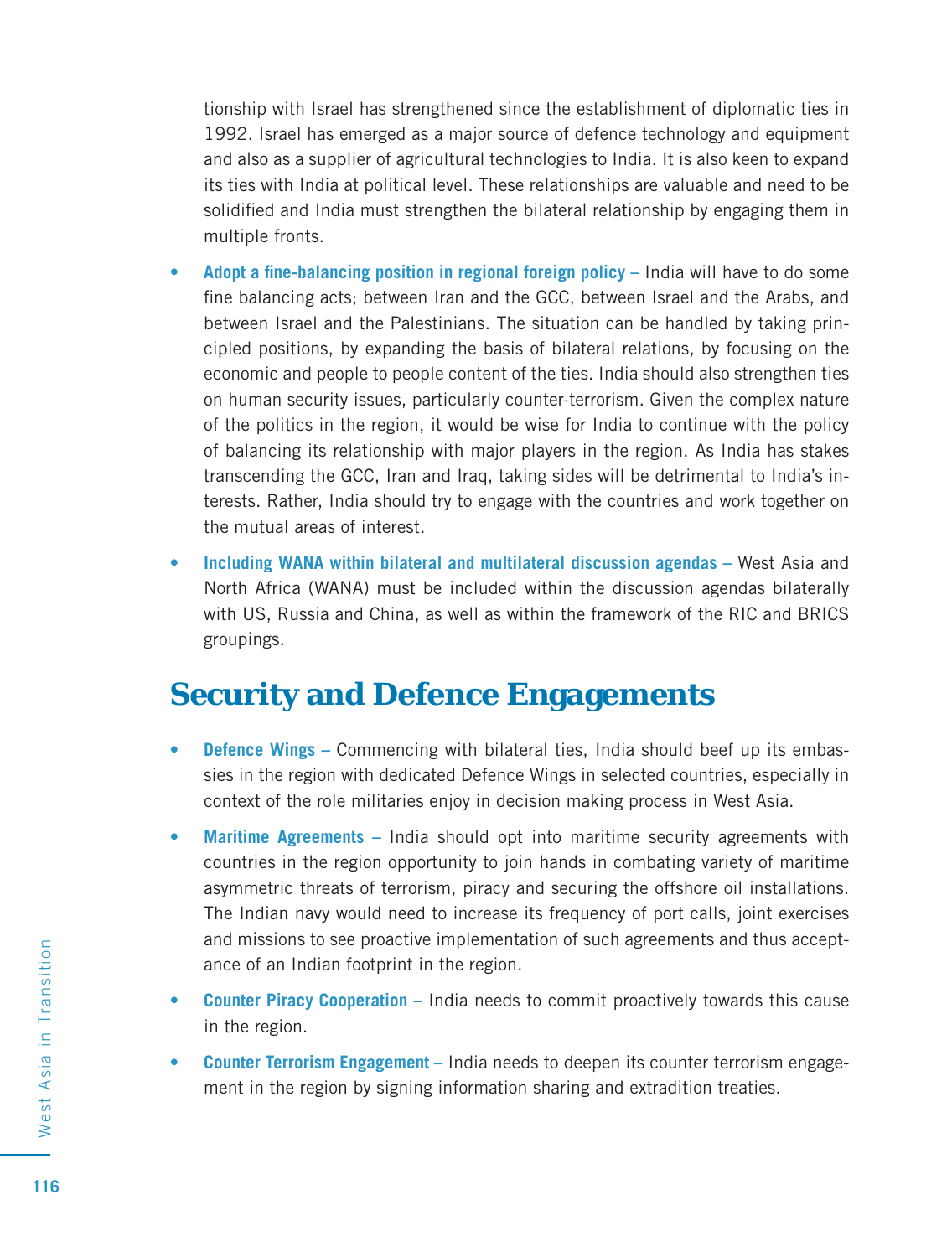**• Role in Regional Security –** With its wide ranging acceptance across the region as a benign power harbouring no extra territorial ambitions, India could leverage its ties with countries in the region and consider playing the role of a regional interlocutor, to settle intra-regional issues.

#### **Migrant Issues**

- **Labour management projects** Undertake more collaborative projects vis-à-vis labour/migration management in all states with large Indian populations to better manage labour migration to the region.
- **Maintaining digitized records** Digitized smart cards should be introduced for Indian migrants to ensure transparency in maintaining migrant records including passport details, recruitment, validity of the contract, terms of employment, insurance, and medical details.
- **Information databank** A databank of information regarding recruitment agents, including registered or deregistered agents/agencies should be provided to all relevant parties and also regularly advertised through a public announcement in local media catering to the Indian migrant community.
- **State provision of counsellors** State governments should appoint counsellors to help migrants in adjusting to new surroundings and re-adjust when they return back home.
- **Migrants for soft power projection** To take the India-Gulf ties beyond the current oilcentric economic relationship, Indian migrants in West Asia should be considered as an asset to aid India's soft power projection in West Asia and highlight India's stake in both security and stability in the region.
- **State-wise Studies on Migrants** While there is three decades worth of data and studies conducted on Kerala migrants to the Gulf, there is little information on migrants from other parts of the country. Whatever little one obtains is from sporadic, issuebased media coverage, for example, during the Nitaqat issue. It is recommended to have similar studies conducted on migrants from UP, Bihar, Andhra Pradesh, and other states over time so as to paint a clearer picture of Indian migration to the Gulf region.
- **Socio-Cultural Impact of Migration** Most existing studies on Gulf migrants tend to focus on the economic aspect; that is, the migrant is seen as little beyond the source of remittances and studies tend to focus more on the economic impact of the money they remit home. What is also required is to study the socio-cultural impact of migration in terms of time and space on the communities back home. There is great potential for sociological/anthropological studies on this issue, which,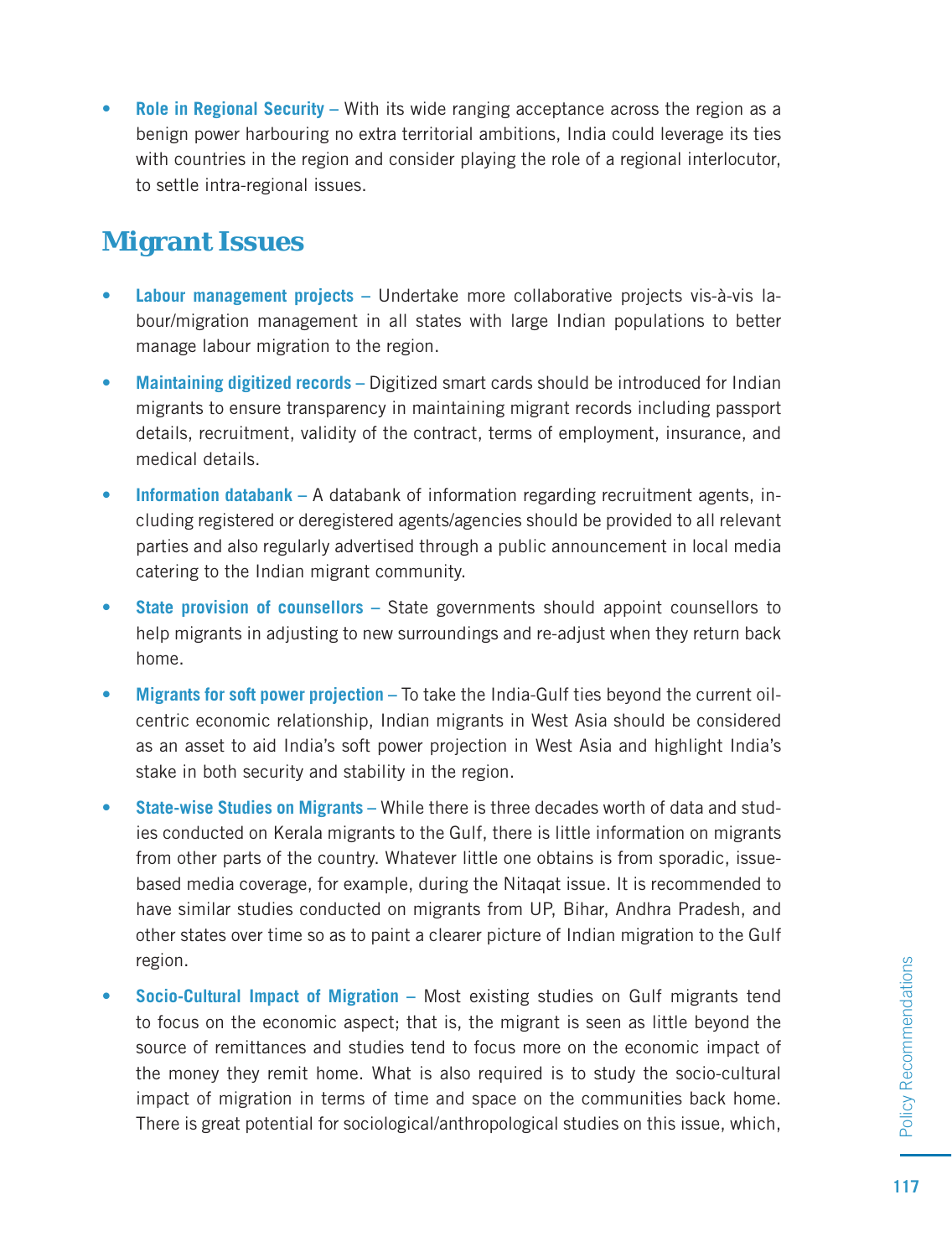together with studies focusing on the economic dimension, would give a wholesome picture of the impact of Gulf migration on originating communities.

# **Soft Power**

- **Establishing India Chairs** in the West Asian countries would further promote their understanding of India. It is important for us to create awareness about India's foreign policy and the role that India can play in the establishment of peace and stability absent in large areas of West Asia. India's capability and enthusiasm to play the role of a responsible world power should be emphasized and spread in the intellectual discourse and among the policy makers in the region. In this regard, establishing India chairs would be an important step in the right direction. Indian educational, technical and vocational institutions should be encouraged to open their branches in West Asia, much the way the Western institutions are doing.
- **Strengthening cultural connections** To give a further boost to the diplomatic presence in the region and spread Indian culture among the West Asian countries, India should consider establishing **India Culture Centres** throughout the region. Culture Centres would facilitate a better understanding and exchange of each other's culture and promote informative dialogue between peoples. India needs to use its soft power, capitalizing on its expertise in operating cultural exchanges, holding interfaith dialogues and developing language skills.
- **Annual India-West Asia Dialogue** During various formal and informal interactions with eminent people from West Asia, there has been a near unanimous demand for New Delhi to establish a platform for countries in the region to meet regularly to try and resolve their intra-regional issues and also suggest measures to improve India's engagement with the region. Towards this end, an annual India-West Asia Dialogue should be established to discuss the developments in the region and to promote mutual bilateral relations between the two. Such a dialogue at Track II level would provide an avenue for discussion on policy related issues. Scholars and representatives from both India and the West Asian countries can gather to freely discuss and deliberate on the issues of mutual concern and interest. Premier Indian security think tanks could anchor such dialogues.

# **Sub-Region/Country Specifi c Issues:**

#### **Saudi-Arabia**

**• Strategic and political engagement –** Though India and Saudi Arabia enjoy robust trade and commerce, **New Delhi and Riyadh need to expand this relations to politi-**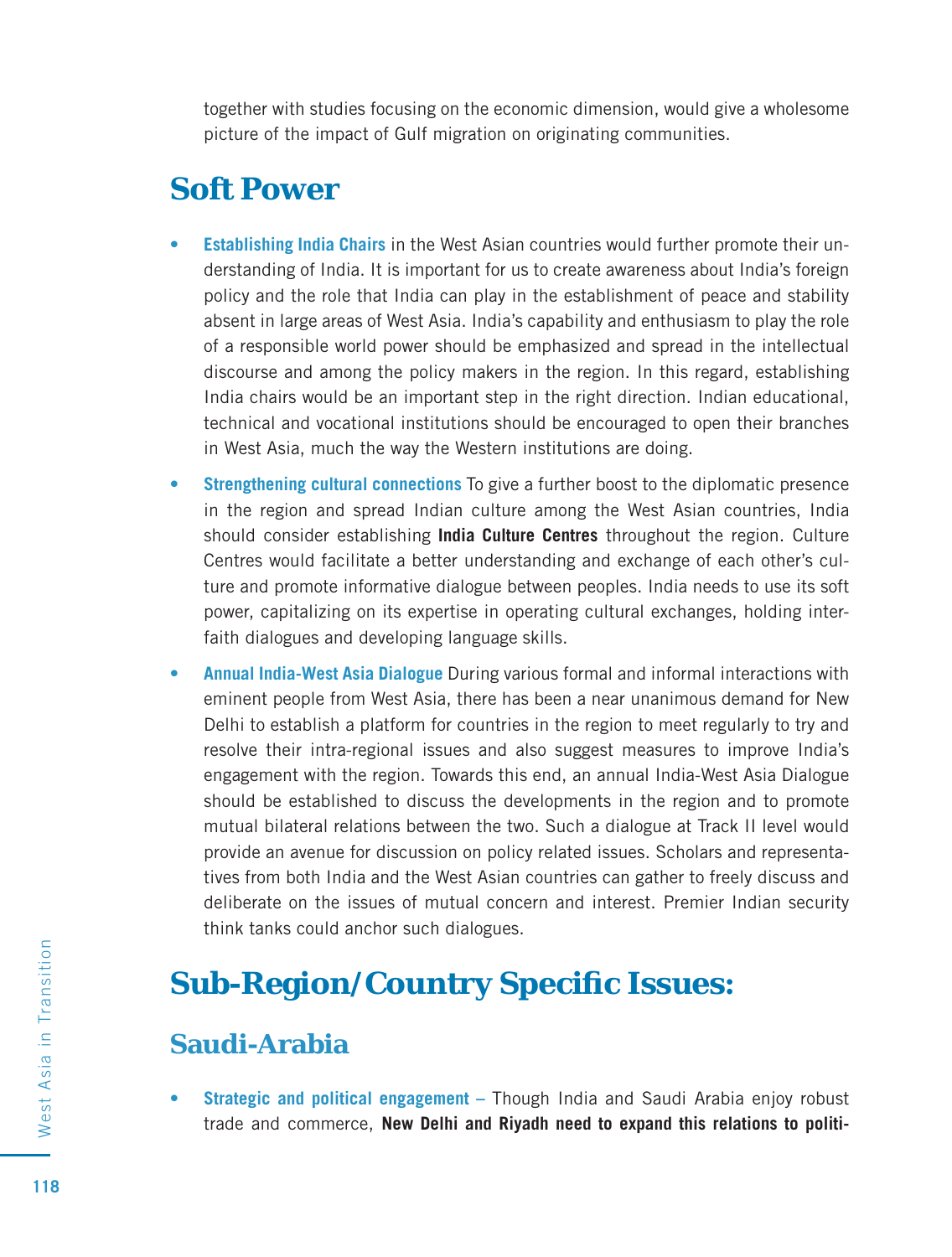**cal and strategic fields.** The rising profiles of both the countries in their respective regions demand engagement beyond **the extant** economic ties. Potential areas of enhanced cooperation involve anti-terrorism and anti-piracy, and joint mechanisms to combat money laundering, narcotics, arms and human trafficking.

#### **Iraq**

- **Counter-terrorism cooperation** India and Iraq need to enhance cooperation to combat terrorism. This can be done in two ways; direct cooperation by ensuring transparency in exchange of information, experience-sharing and capacity building/investments in Iraq to enhance anti-terrorism infrastructure, and indirect cooperation by echoing the concerns at international platforms and multilateral forums.
- Scheduling diplomatic visits During Nouri Al-Maliki's first State visit to India from  $22<sup>nd</sup>$  to  $25<sup>th</sup>$  August 2013, it was clearly articulated that Indian companies were likely to get a number of contracts under the \$1 trillion Iraq Reconstruction Investment program spread over a ten year period. India's former Foreign Minister, Salman Khurshid visited Iraq in June 2013 pitching for Indian investments in Iraq especially in the energy sector. However the diplomatic meetings have been sporadic. Indian counterparts should actively pursue talks with the Iraqi government by pre-determining a framework and annual schedule for diplomatic visits.
- **Diversifying trade** The bilateral trade between India and Iraq has recorded huge growth in recent years and it is expected that it will continue to increase in the near future. Indo-Iraq relations in the current arena are very strong; nurtured and nourished by active engagement in oil sector. The scope for enhanced cooperation in hydrocarbon sector has also been iterated in bilateral forums. However, the balance of trade between India and Iraq has been heavily skewed in favour of Baghdad mainly on account of India's heavy dependence on petroleum imports and a very small component of non-oil trade.

#### **Israel**

- **Public acceptance of the relationship** The high degree of economic and defence cooperation between India and Israel necessitates New Delhi to move towards a more public acceptance of the relationship, without diluting its support for a Palestinian state.
- **Developing indigenous defence industry** Given Israel's military sector's dependence on Indian sales for its survival, New Delhi should use this leverage for development of an indigenous defence industry including drone production capacity.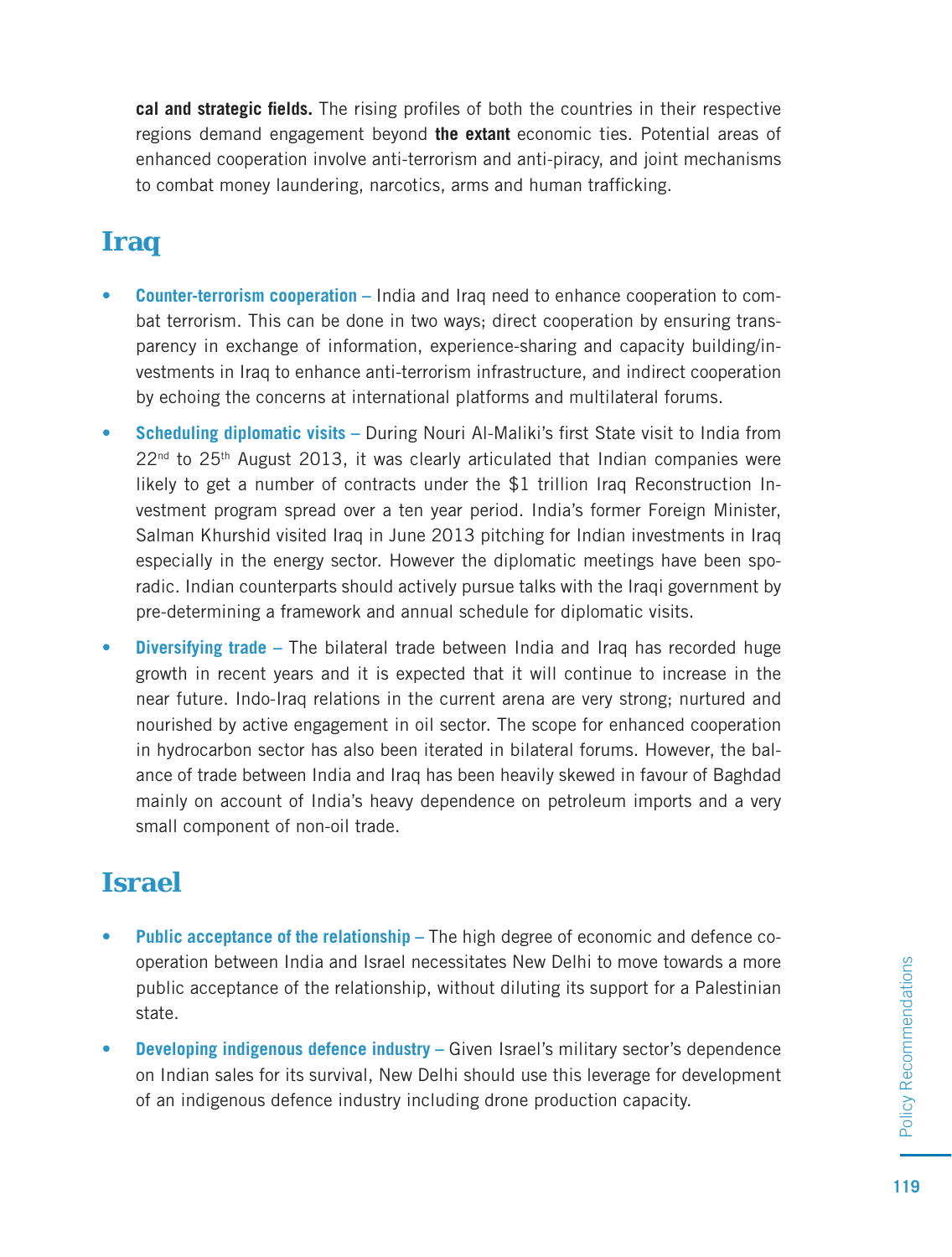#### **Turkey**

**• Exploring avenues for economic engagement –** The untapped economic opportunities should be explored by the New Delhi jointly with Ankara, possibly working through the chambers of commerce of both countries. In particular, India's high-tech software and pharmaceutical sectors should become more active in their overseas commercial engagement given the lack of Turkish capacity in these areas.

#### **Iran**

- **Finalizing India's participation in Chabahar port** India's participation in the Chabahar port project has been under discussion for the last few years and India has agreed to invest US\$100 million in the Chabahar port development. Now the Indian Joint Venture Company will develop the Chabahar port with an investment of US\$85.21 million and operate the port for 10 years through a leasing agreement. India would consider the participation of Iranian firms if needed. Such positive developments need to be put on a fast track. While the public-private-partnership model is good to ensure greater Indian participation in business development in Chabahar, Indian private companies should be encouraged to set up direct shipping lines to Iranian ports including Chabahar.
- **Exploring potential investment projects to strengthen the Indian footprint in the region**  India should also invest in the North-South Corridor to establish connectivity with CIS countries and explore the possibility of getting involved with the Chabahar-Zahidan railway project either as an equity partner or as a contractor/supplier. By doing so India's presence will not only strengthen India-Iran strategic relationship but also have a significant importance in providing stability in Afghanistan. In the field of oil exploration, Iran is offering production-sharing contracts (PSCs) on exploration of oil blocks in Iran to Indian companies. This offer was repeated by the Iranian foreign minister during the last Joint Commission meeting in Tehran. India needs to move fast on these offers.
- **Promoting Indian imports to Iran** Current levels of economic engagement do not reflect the close relations between the two countries. Therefore, in order to sustain the level of trade interaction, it is important that Iran imports more from India. Agriculture, pharmaceuticals, medical equipment and aeronautics are some of the identified areas where cooperation in future could be enhanced. It is ironic that Iran imports wheat from the US while it can do the same from India.
- **Reviving the 2005 India-Iran LNG agreement** India needs to clearly articulate the view; if Iran expects India to be its true partner in energy cooperation it must give due attention to revisit the India-Iran LNG agreement signed in January 2005,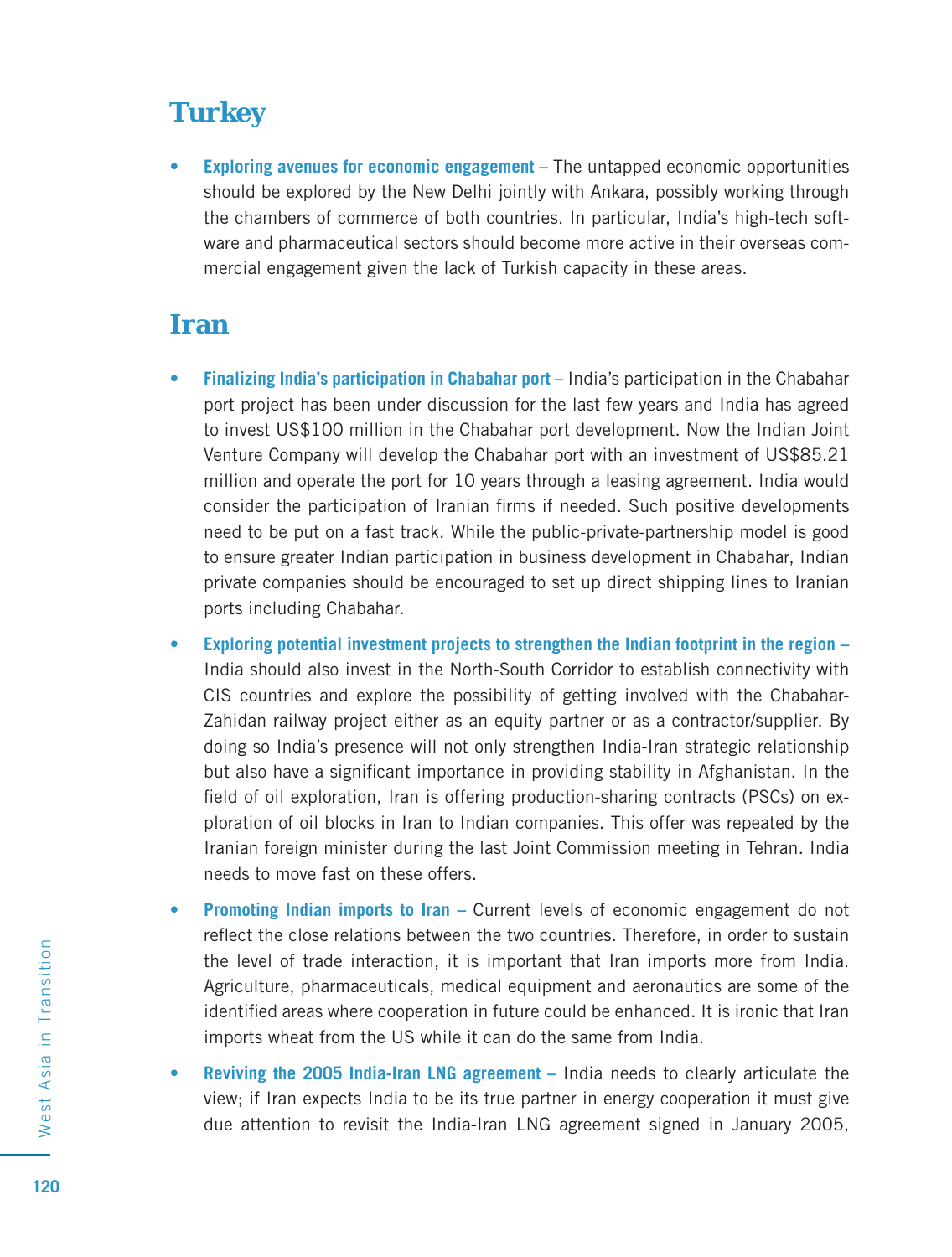according to which Iran was to export 7.5 million tons of LNG per annum over 25 years starting in 2009.

- **India-Iran cooperation in regional security dialogue –** The region is passing through the turbulent phase. There are huge political uncertainties particularly in Afghanistan, Syria and Iraq. Without the inclusion of Iran, a durable regional security architecture will not be sustainable. India should take the lead to involve Iran in the regional security dialogue. India could initiate an annual regional security dialogue involving regional stakeholders.
- India-Iran-Oman trilateral cooperation There is a potential in trilateral cooperation between Iran, Oman and India. The potential is not limited only to an under-sea gas pipeline; trilateral meetings bringing together think-tanks of the three countries to discuss the potential of trilateral cooperation should be held.
- An eminent persons group, consisting of experts and officials from India and Iran, can be formulated to increase understanding between the two countries.
- **Implementation of policy A** major flaw of India's current policy towards Iran has been non-implementation of the agreements. Therefore, greater focus must be laid on the timely implementation of various MoU's and agreements.

#### **Maghreb-Mashreq**

**• Cultivation of networks of alliances within the region –** India's engagement plan may entail the cultivation of networks of alliances within the region, with Algeria, Egypt and Oman, for example, perhaps to promote ideas which already have been voiced by many, to bridge the sectarian schism, and to support counter terrorism measures in the region.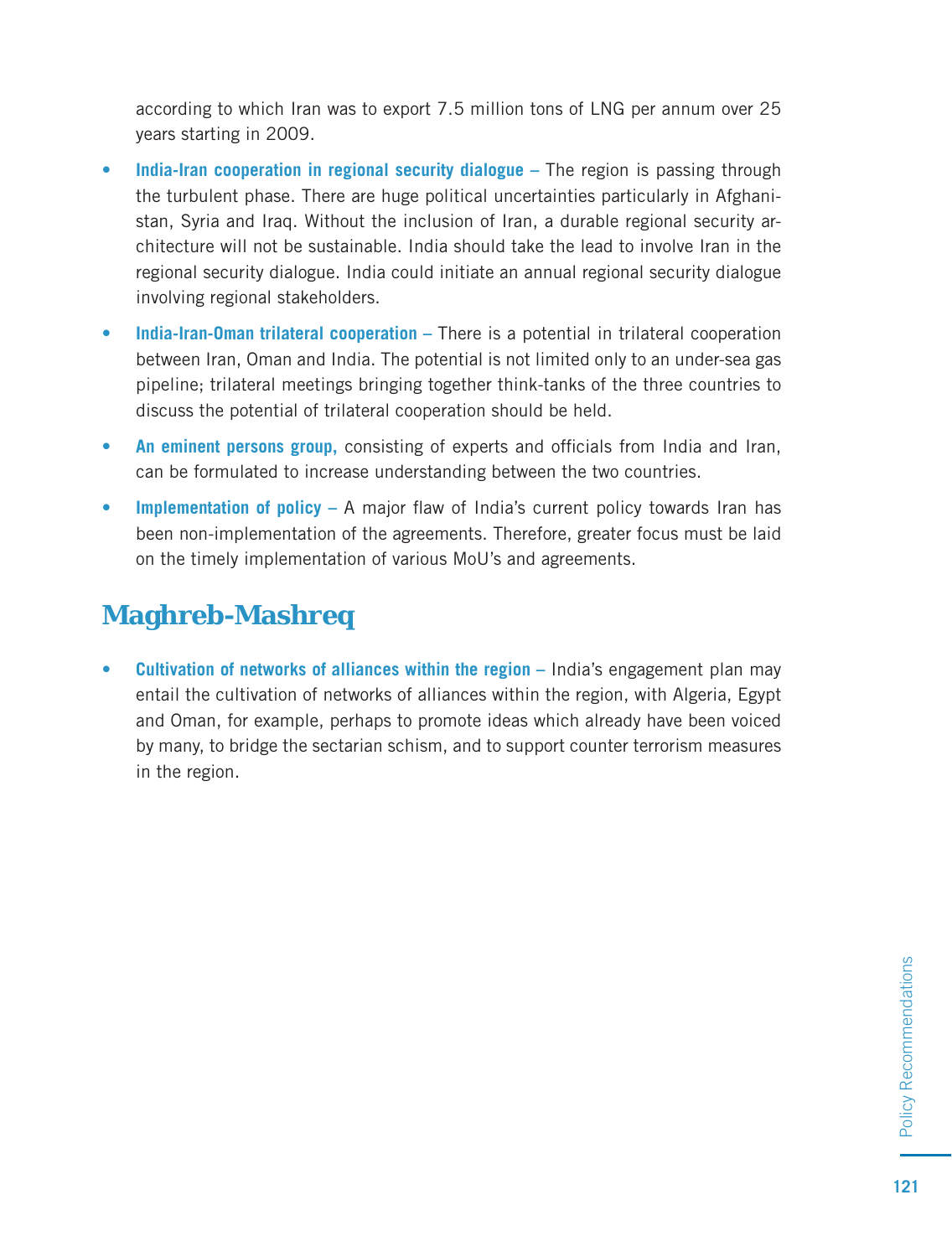#### ISBN: 978-81-87206-39-2

Published by the Institute for Defence Studies and Analyses and the Delhi Policy Group © 2015 All rights reserved. No part of this publication may be reproduced or transmitted in any form or by any means, without the prior permission of the authors and the publisher.

#### **The Institute for Defence Studies and Analyses**

1, Development Enclave, (near USI) Rao Tula Ram Marg, New Delhi- 110 010 Tel: +91-11-2671 7983 Fax: +91-11-2615 4191 E-mail: contact.idsa@nic.in Twitter: @IDSAIndia Website: http://www.idsa.in

#### **Delhi Policy Group**

Core 5-A, 1st Floor, India Habitat Centre, Lodhi Road, New Delhi- 110 003 Tel: +91-11-41504646, +91-11-41504645 Fax: +91- 11- 24649572 Email: office@delhipolicygroup.com Twitter: @delhipolicygrp Website: www.delhipolicygroup.com

#### **Disclaimer:**

The views expressed in the Report are that of the Members of the Task Force on West Asia created by the Institute for Defence Studies and Analyses and the Delhi Policy Group. This report may not be reproduced in whole or in part, in any form beyond the reproduction permitted by Section 52 of the Indian Copyright Act, 1957 and excerpts by reviewers for the public press, without express written permission from the organizers – the Institute for Defence Studies and Analyses and the Delhi Policy Group. The organizers have made every effort to ensure the accuracy of information presented in this document. However, neither the Institute for Defence Studies and Analyses, the Delhi Policy Group nor any of their Trustees, employees or the Members of the Task Force can be held responsible for any financial consequences arising out of the use of information provided herein.